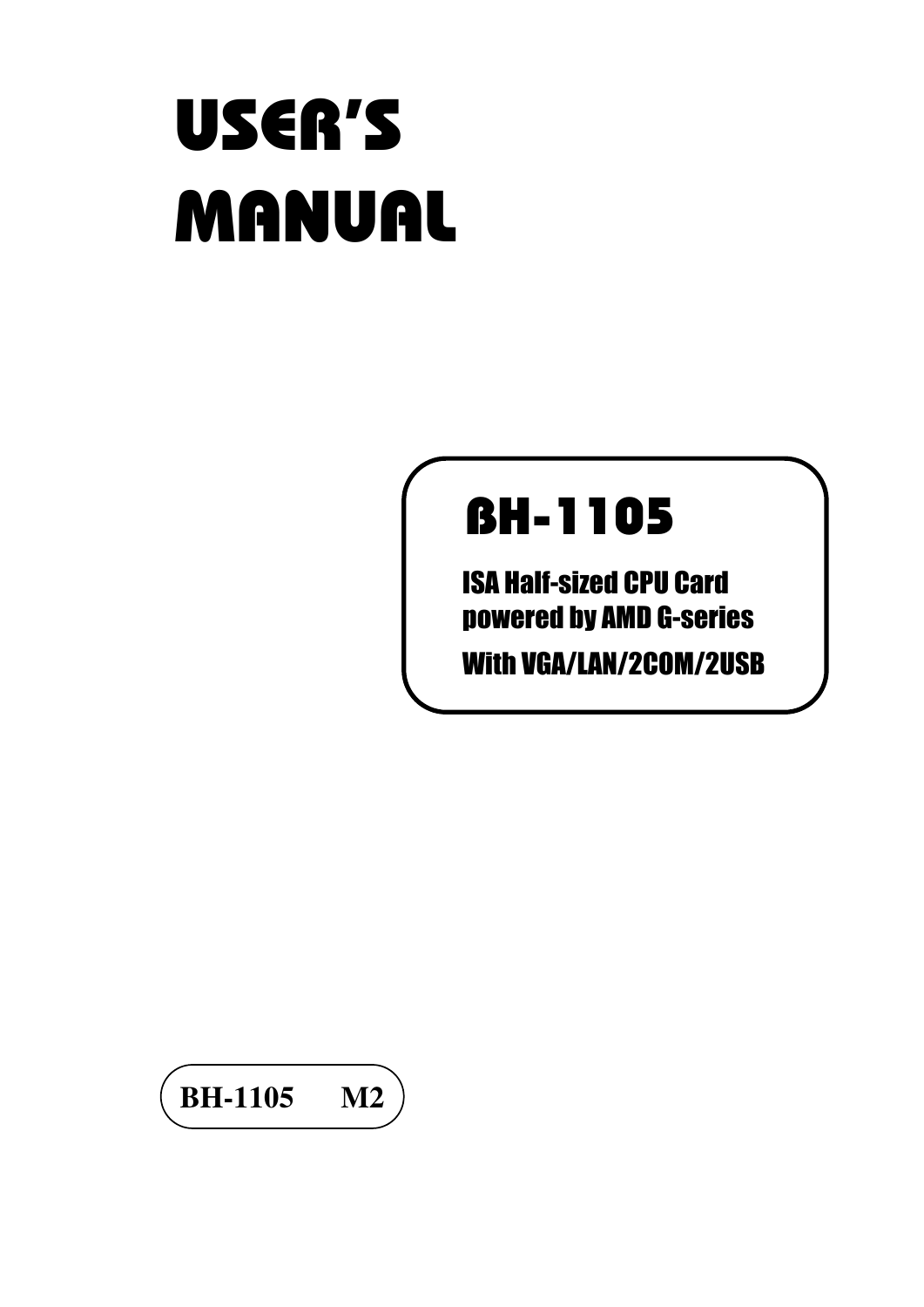## *BH-1105 ISA Half-sided CPU Card With AMD G-series*

#### **COPYRIGHT NOTICE & TRADEMARK**

All trademarks and registered trademarks mentioned herein are the property of their respective owners.

This manual is copyrighted in Apr. 2014 (Revised edition: June 2014). You may not reproduce or transmit in any form or by any means, electronic, or mechanical, including photocopying and recording.

#### **DISCLAIMER**

This operation manual is meant to assist both Embedded Computer manufacturers and end users in installing and setting up the system. The information contained in this document is subject to change without any notice.

#### **CE NOTICE**

Ξ

This is a class A product. In a domestic environment this product may cause radio interference in which case the user may be required to take adequate measures.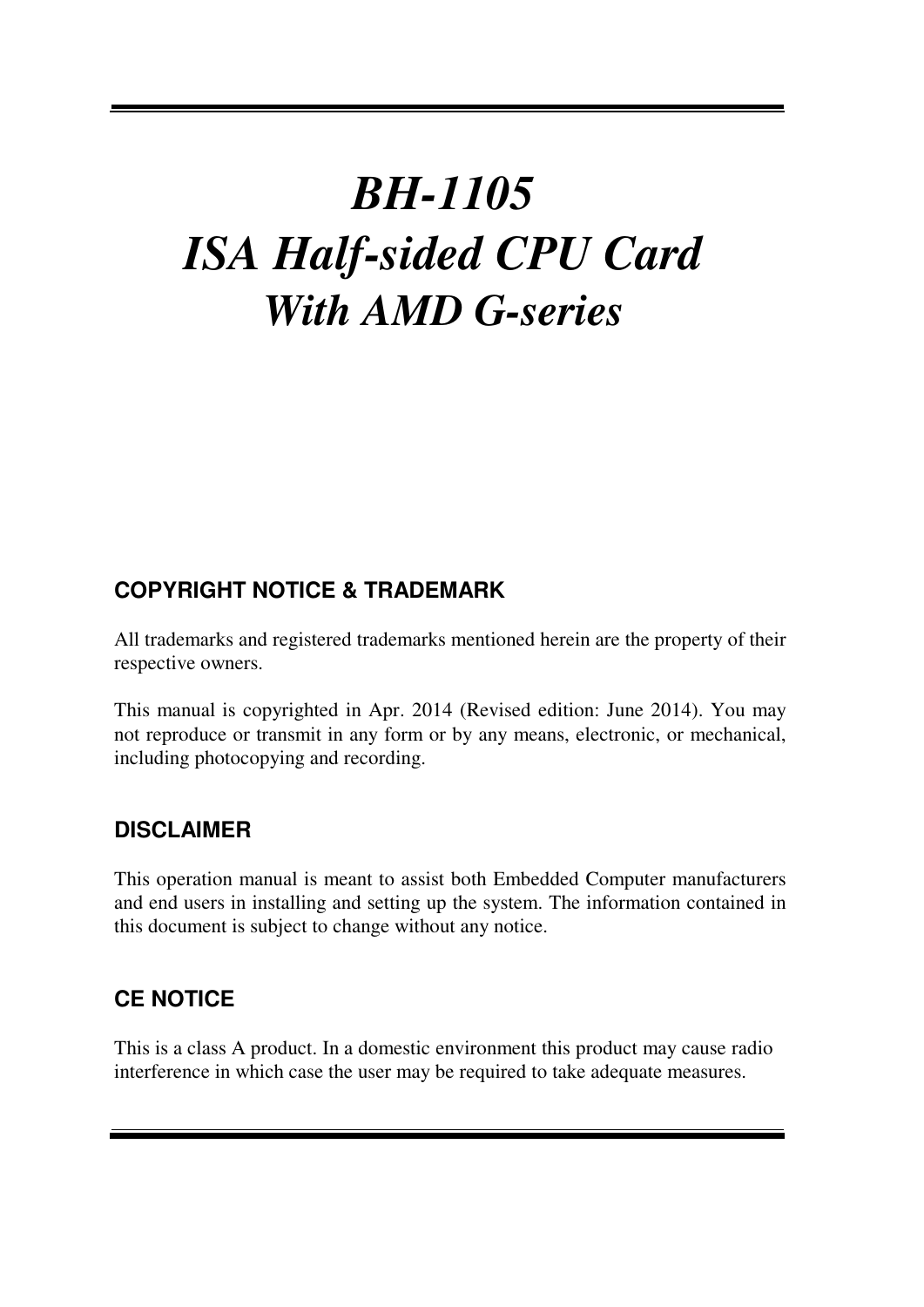#### **FCC NOTICE**

Ξ

This equipment has been tested and found to comply with the limits for a Class A digital device, pursuant to part 15 of the FCC Rules. These limits are designed to provide reasonable protection against harmful interference when the equipment is operated in a commercial environment. This equipment generates, uses, and can radiate radio frequency energy and, if not installed and used in accordance with the instruction manual, may cause harmful interference to radio communications. Operation of this equipment in a residential area is likely to cause harmful interference in which case the user will be required to correct the interference at his own expense.

You are cautioned that any change or modifications to the equipment not expressly approve by the party responsible for compliance could void your authority to operate such equipment.

**CAUTION!** Danger of explosion if battery is incorrectly replaced. Replace only with the same or equivalent type recommended by the manufacturer. Dispose of used batteries according to the manufacturer's instructions.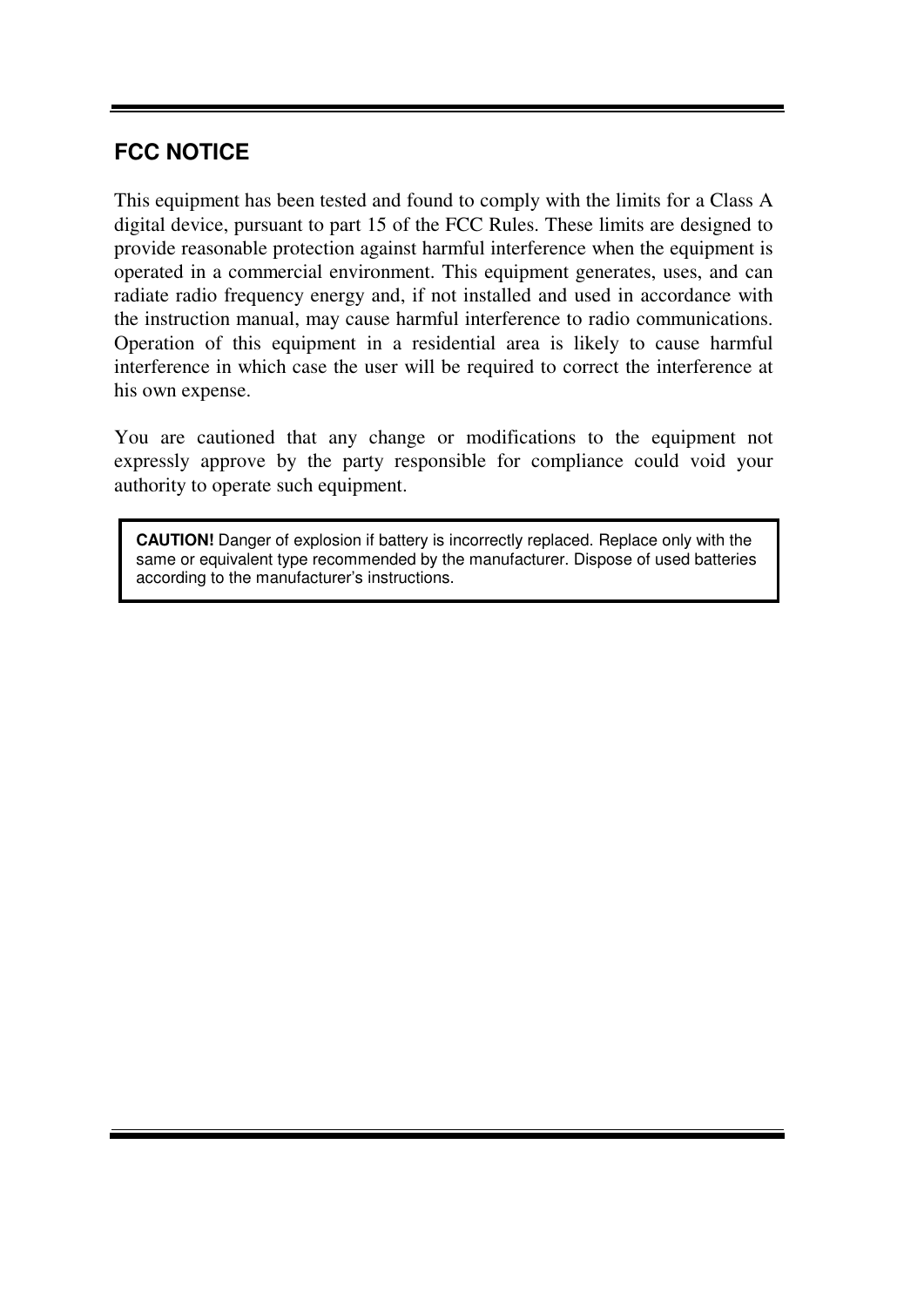## **TABLE OF CONTENTS**

#### **CHAPTER 1 INTRODUCTION**

Ξ

#### **CHAPTER 2 HARDWARE CONFIGURATION**

| $2 - 1$  | $2 - 2$  |
|----------|----------|
| $2 - 2$  | $2 - 4$  |
| $2 - 3$  | $2 - 6$  |
| $2 - 4$  | $2 - 8$  |
| $2 - 5$  | $2-9$    |
| $2-6$    | $2 - 10$ |
| $2 - 7$  | $2 - 11$ |
| $2 - 8$  | $2 - 12$ |
| $2-9$    | $2 - 12$ |
| $2 - 10$ | $2 - 13$ |
| $2 - 11$ | $2 - 13$ |
| $2 - 12$ | $2 - 13$ |
| $2 - 13$ | $2 - 14$ |
| $2 - 14$ | $2 - 14$ |
| $2 - 15$ | $2 - 15$ |
| $2 - 16$ | $2 - 16$ |
| $2 - 17$ | $2 - 17$ |
| $2 - 18$ | $2 - 17$ |
| $2 - 19$ | $2 - 18$ |
| $2 - 20$ | $2 - 20$ |
| $2 - 21$ | $2 - 21$ |
| $2 - 22$ | $2 - 22$ |
| $2 - 23$ | $2 - 22$ |
| $2 - 24$ | $2 - 24$ |
| $2 - 25$ | $2 - 26$ |
|          |          |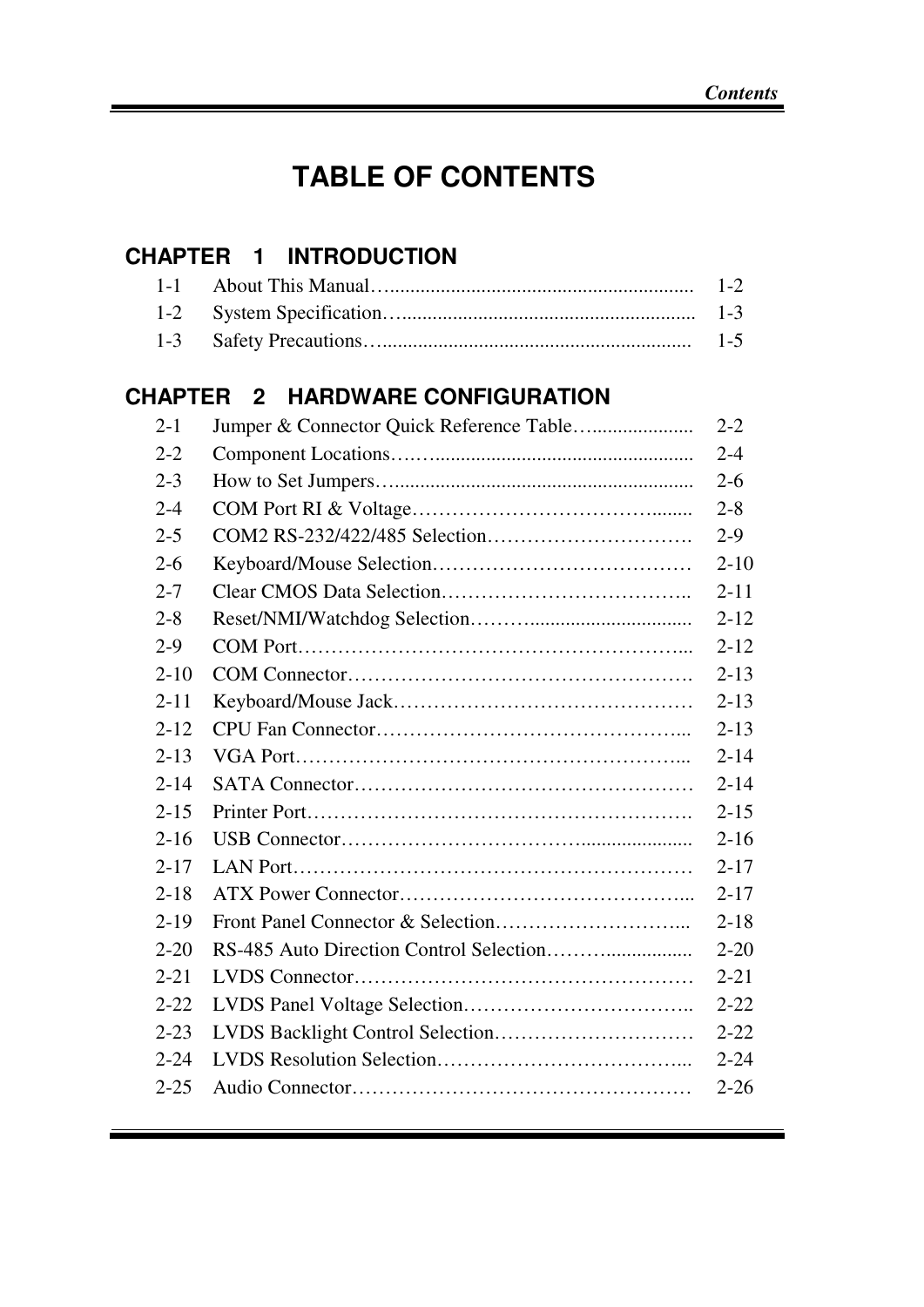| $2 - 26$ | $2 - 26$ |
|----------|----------|
| $2 - 27$ | $2 - 26$ |
| $2 - 28$ | $2 - 27$ |
| $2 - 29$ | $2 - 28$ |
| 2-30     | $2 - 28$ |
| 2-31     | $2 - 29$ |
|          | $2 - 30$ |
| 2-33     | $2 - 30$ |
| 2-34     | $2 - 30$ |
| $2 - 35$ | $2 - 31$ |
| $2 - 36$ | $2 - 31$ |

### **CHAPTER 3 SOFTWARE UTILITIES**

|  | $3-2$ |
|--|-------|
|  |       |
|  |       |
|  | $3-5$ |

#### **CHAPTER 4 BIOS SETUP**

|         | $4-2$    |
|---------|----------|
| $4 - 2$ |          |
| $4 - 3$ |          |
|         | $4 - 8$  |
|         | $4 - 23$ |
| $4-6$   | $4-29$   |
|         | $4 - 34$ |
| $4 - 8$ |          |

## **APPENDIX A EXPANSION BUS**

Ξ

|  | $A-2$ |
|--|-------|
|--|-------|

## **APPENDIX B TECHNICAL SUMMARY**

|  | B-2. |
|--|------|
|  | B-3. |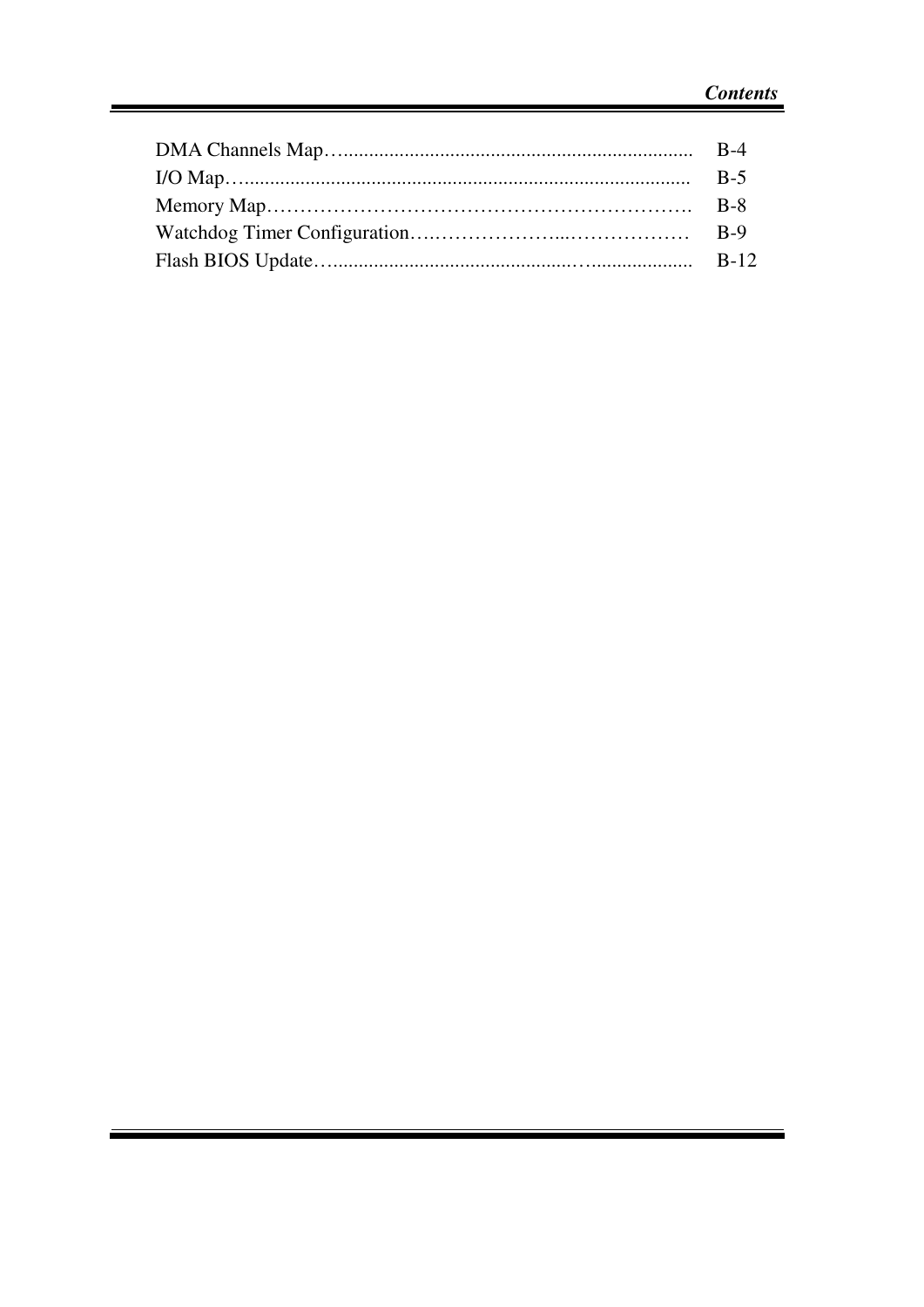# *CHAPTER 1*

## *INTRODUCTION*

This chapter gives you the information for BH-1105. It also outlines the system specifications.

Sections included:

- About This Manual
- System Specifications
- Safety Precautions

**Experienced users can jump to chapter 2 on page 2-1 for a quick start.**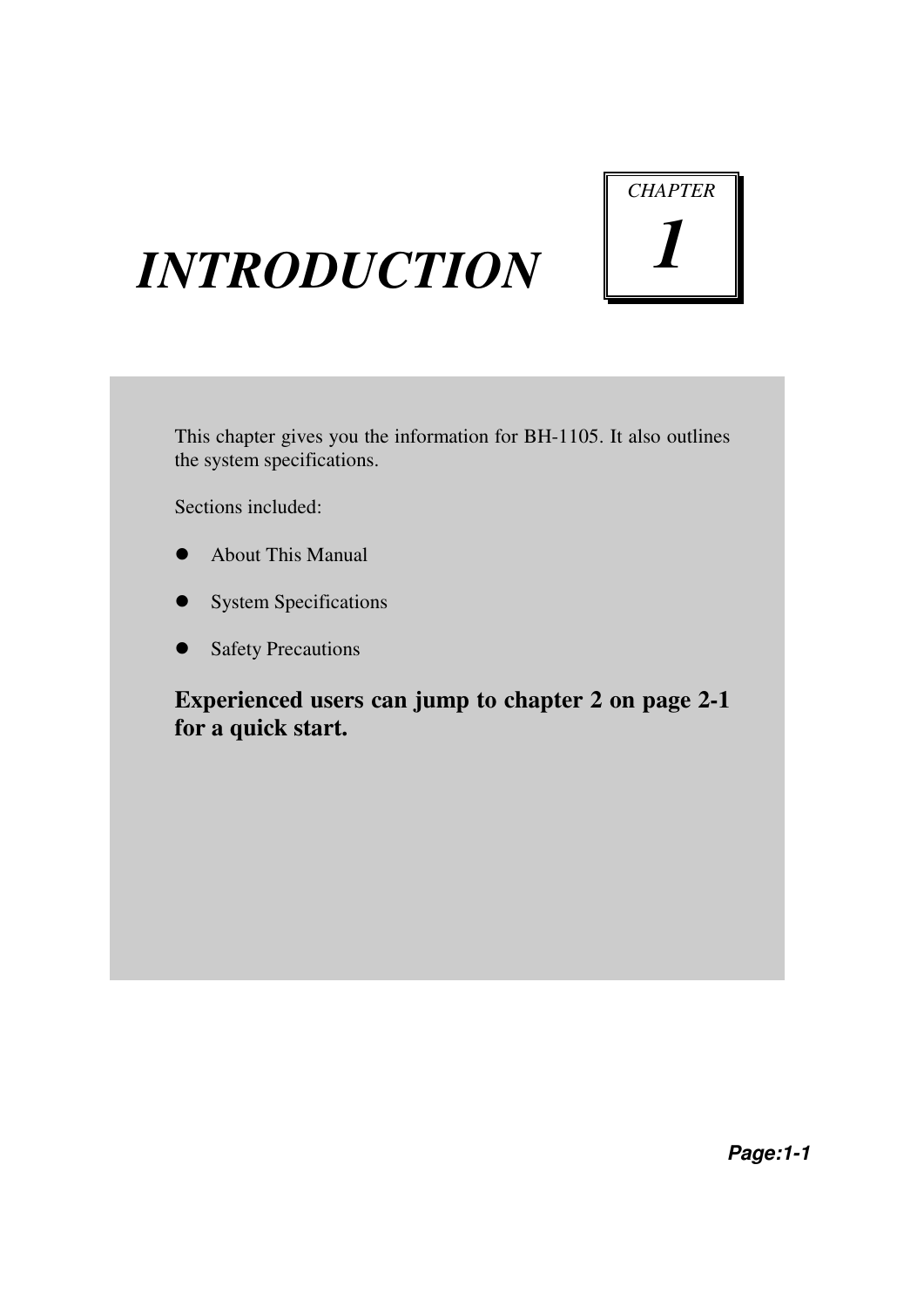## **1-1. ABOUT THIS MANUAL**

Thank you for purchasing our BH-1105 ISA half-sized CPU card with AMD<sup>®</sup> Gseries processor and enhanced with VGA, LAN, 2COM & 2USB, which is fully PC/AT compatible. The BH-1105 provides faster processing speed, greater expandability and can handle more tasks than before. This manual is designed to assist you how to install and set up the system. It contains four chapters. The user can apply this manual for configuration according to the following chapters:

#### *Chapter 1 Introduction*

This chapter introduces you to the background of this manual, and the specifications for this system. The final page of this chapter will indicate how to avoid damaging this board.

#### *Chapter 2 Hardware Configuration*

This chapter outlines the component locations and their functions. In the end of this chapter, you will learn how to set jumper and how to configure this card to meet your own needs.

#### *Chapter 3 Software Utilities*

This chapter contains helpful information for proper installations of the VGA utility, LAN utility, Sound utility, and Flash BIOS Update. It also describes the Watchdog-timer configuration.

#### *Chapter 4 BIOS Setup*

This chapter indicates you how to set up the BIOS configurations.

#### *Appendix A Expansion Bus*

This appendix introduces you the expansion connector pin assignment for a CFast Card Slot.

#### *Appendix B Technical Summary*

This appendix gives you the information about the Technical maps.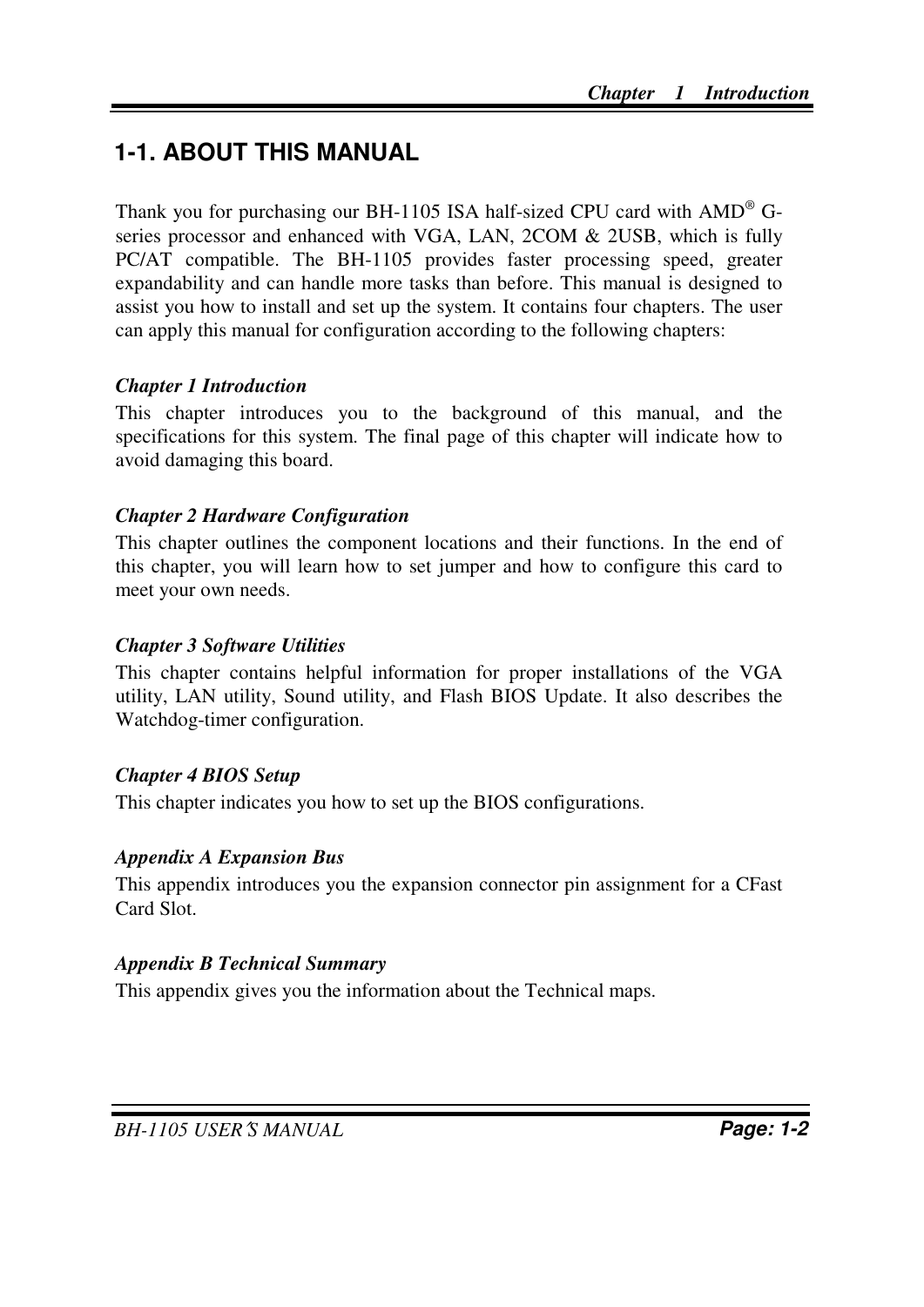## **1-2. SYSTEM SPECIFICATIONS**

#### **System**

| <b>CPU</b>   | AMD G-series 615MHz / 1.5GHz on board           |
|--------------|-------------------------------------------------|
| Chipset      | AMD A55E                                        |
| Memory       | 1 x DDR3 SO-DIMM (204 pins), 800 MHz, up to 4GB |
| OS           | Microsoft Window XP, DOS                        |
| <b>BIOS</b>  | AMI with VGA                                    |
| Watchdog     | $1 \sim 255$ seconds                            |
| Power Supply | <b>ATX/AT Power</b>                             |
| Speaker      | Internal buzzer                                 |
| Dimension    | 185 x 122mm (7.28" x 4.8")                      |
| Certificate  | <b>CE/FCC</b>                                   |

#### **I/O Ports**

| Serial Port           | 2 ports, 16550 UARTs                                    |
|-----------------------|---------------------------------------------------------|
|                       | $\cdot$ COM1: for RS-232                                |
|                       | • COM2: for RS-232/422/485                              |
| <b>USB</b> Port       | $2 \times$ USB 2.0 ports                                |
| <b>SATA</b> Interface | 2 x SATA connector                                      |
| Digital I/O           | $4 \text{ in } 4$ out                                   |
| IrDA                  | 1 x internal IrDA connector, supports v1.0 SIR protocol |
| <b>VGA</b>            | 1 x VGA                                                 |
| LAN                   | 1 x Realtek Giga LAN, supports Wake-on-LAN              |
| Audio                 | High Definition Reaktek ALC888 series                   |
| <b>Expansion Bus</b>  | $\cdot$ 1 x CFast slot                                  |
|                       | $1 \times PC/104$ bus<br>٠                              |

#### **Display**

| <b>Graphics</b> | Built in AMD G-series processor, share the system memory. |
|-----------------|-----------------------------------------------------------|
|                 | Support VGA, LVDS (18bit, 24bit)                          |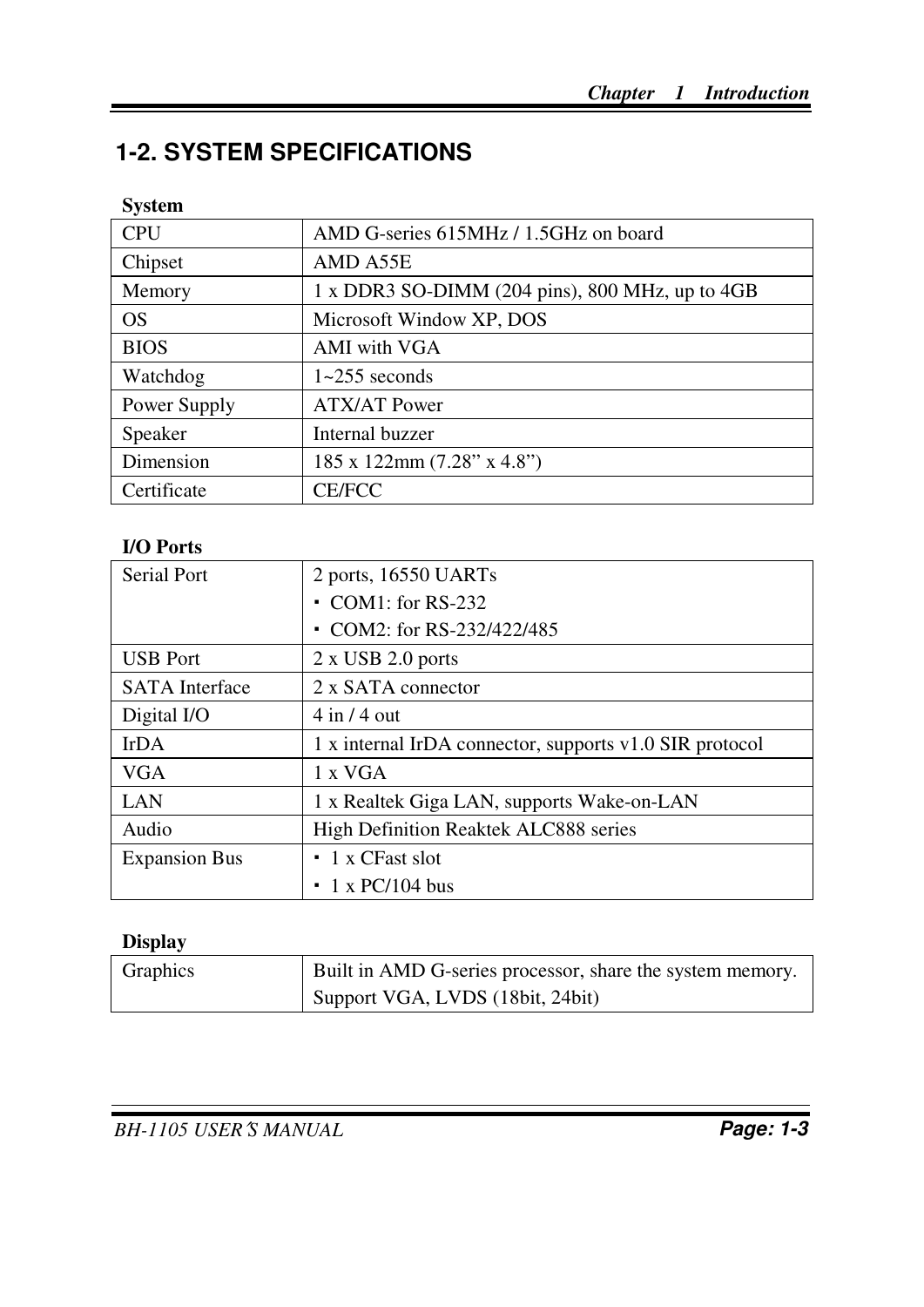#### **Environment**

| Operating Temp. | $0 \sim 60^{\circ}$ C (32 ~ 140°F)    |
|-----------------|---------------------------------------|
| Storage Temp.   | $-40 \sim 85$ °C ( $-40 \sim 185$ °F) |
| Humidity        | $10 - 90\%$                           |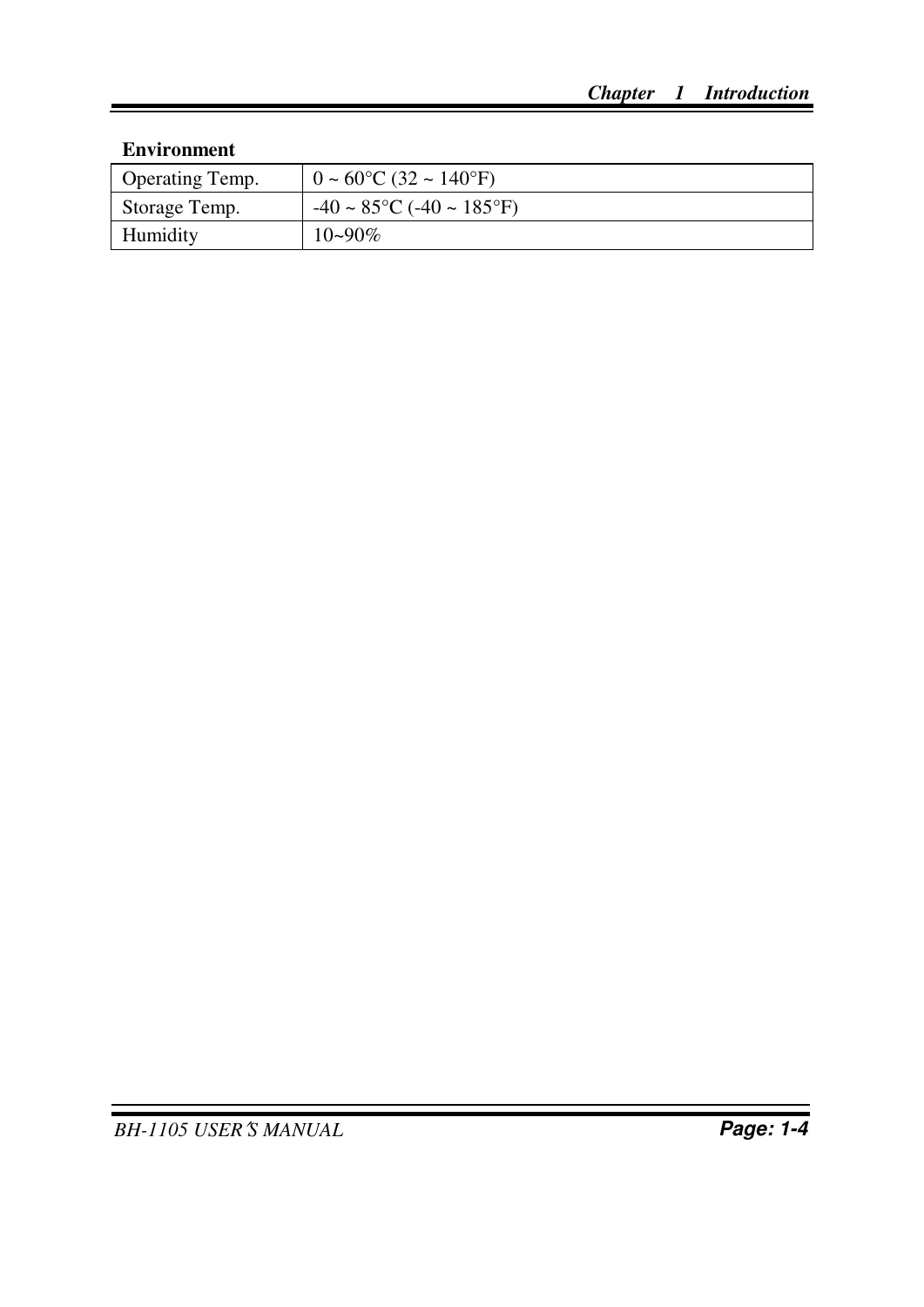## **1-3. SAFETY PRECAUTIONS**

Follow the messages below to avoid your systems from damage:

- 1. Keep your system away from static electricity on all occasions.
- 2. Prevent electric shock. Don't touch any components of this card when the card is power-on. Always disconnect power when the system is not in use.
- 3. Disconnect power when you change any hardware devices. For instance, when you connect a jumper or install any cards, a surge of power may damage the electronic components or the whole system.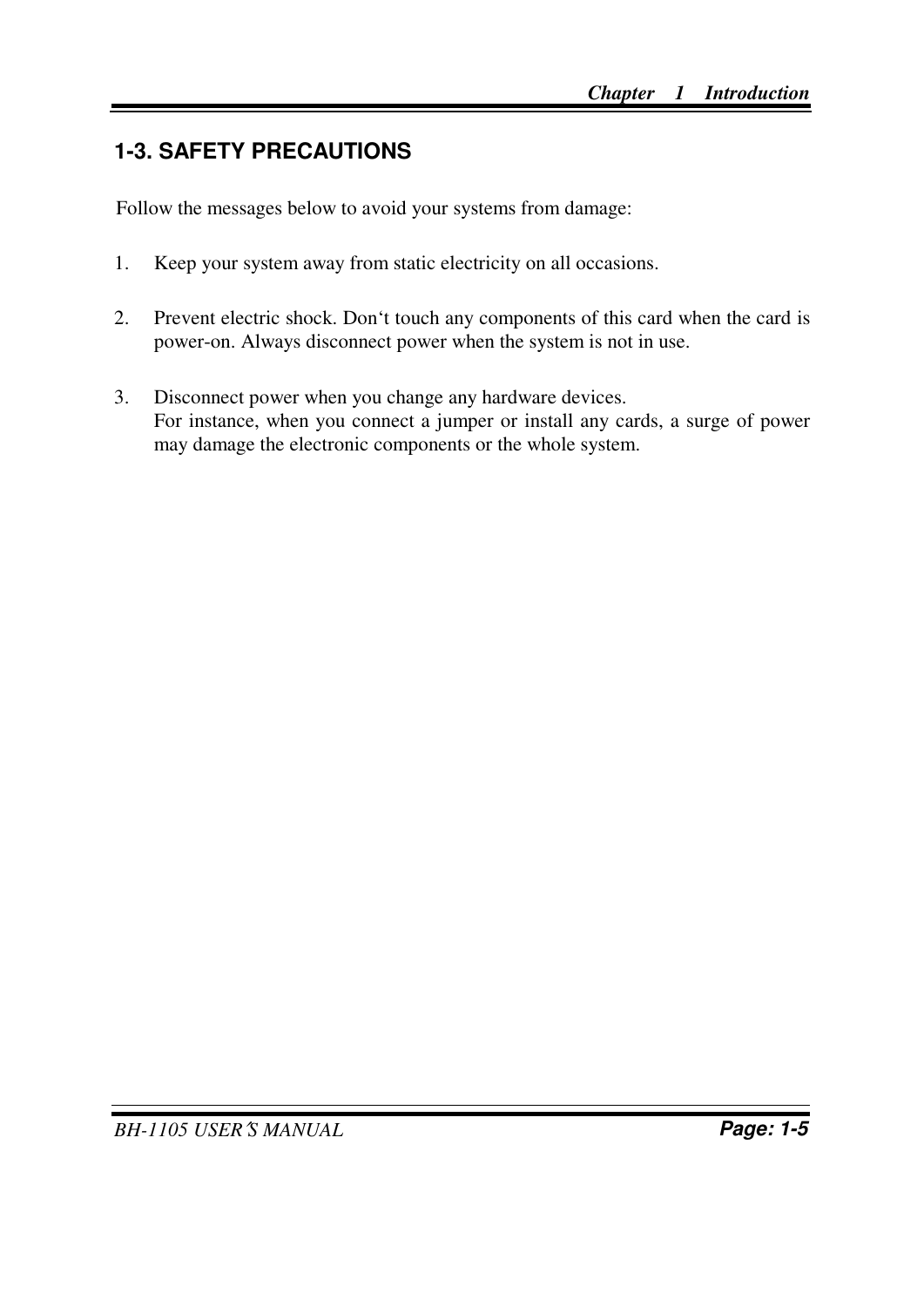# *HARDWARE CONFIGURATION*



# *\*\* QUICK START \*\**

Helpful information describes the jumper  $&$  connector settings, and component locations.

Sections included:

- Jumper & Connector Quick Reference Table
- Component Locations
- Configuration and Jumper settings
- Connector's Pin Assignments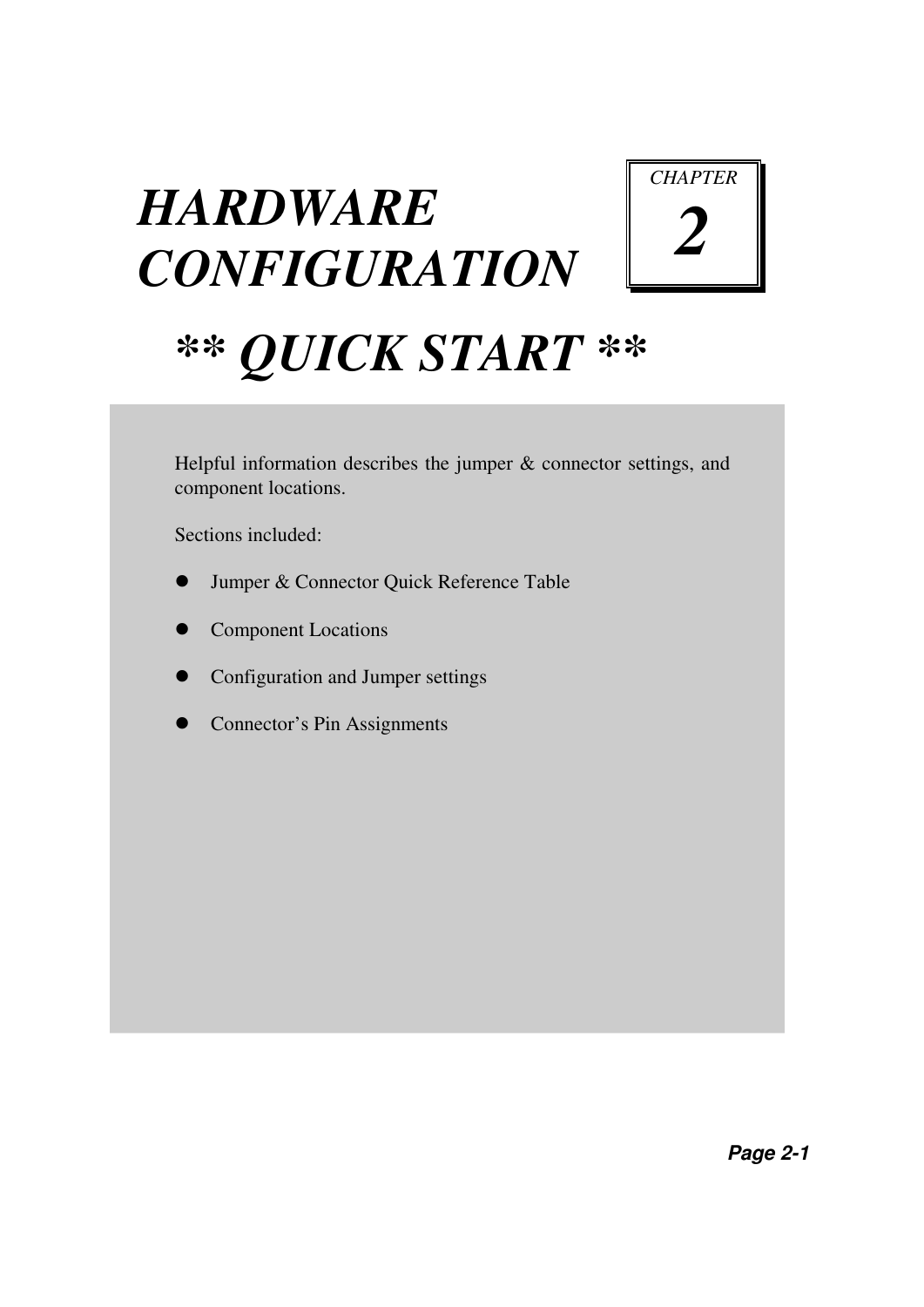## **2-1. JUMPER & CONNECTOR QUICK REFERENCE TABLE**

| <b>JUMPER / CONNECTOR</b>               | <b>NAME</b>            |
|-----------------------------------------|------------------------|
| COM Port RI & Voltage Selection         | JP5, JP8               |
| COM2 RS-232/422/485 Selection           | JP <sub>6</sub>        |
| Keyboard/Mouse Selection                | JP11                   |
| Clear CMOS Data Selectino               | J <sub>3</sub>         |
| Reset/NMI/Watchdog Selection            | JP13                   |
| <b>COM Port</b>                         | COM1                   |
| <b>COM</b> Connector                    | COM <sub>2</sub>       |
| Keyboard/Mouse Jack                     | DIN1                   |
| <b>CPU Fan Connector</b>                | CPU_FAN1               |
| <b>VGA Port</b>                         | VGA1                   |
| <b>SATA</b> Connector                   | SATA1, SATA2           |
| Printer Port                            | LPT1                   |
| <b>USB</b> Connector                    | USB1, USB2             |
| <b>LAN</b> Port                         | LAN1                   |
| <b>ATX Power Connector</b>              | ATX_PWR1               |
| Front Panel Connector & Selection       | <b>JPANEL1</b>         |
| RS-485 Auto Direction Control Selection | JP7                    |
| <b>LVDS</b> Connector                   | LVDS1                  |
| LVDS Panel Voltage Selection            | <b>JP20</b>            |
| <b>LVDS Backlight Control Selection</b> | JP23, JP24             |
| <b>LVDS</b> Resolution Selection        | JP16, JP17, JP18, JP19 |
| Audio Connector                         | JAUDIO1                |
| Power LED Connector                     | JP15                   |
| Hard Disk LED Connector                 | JP14                   |
| Floppy Disk Drive Connector             | FDD1                   |
| <b>CFast Voltage Selection</b>          | JP12                   |

*BH-1105 USER*′*S MANUAL* **Page: 2-2**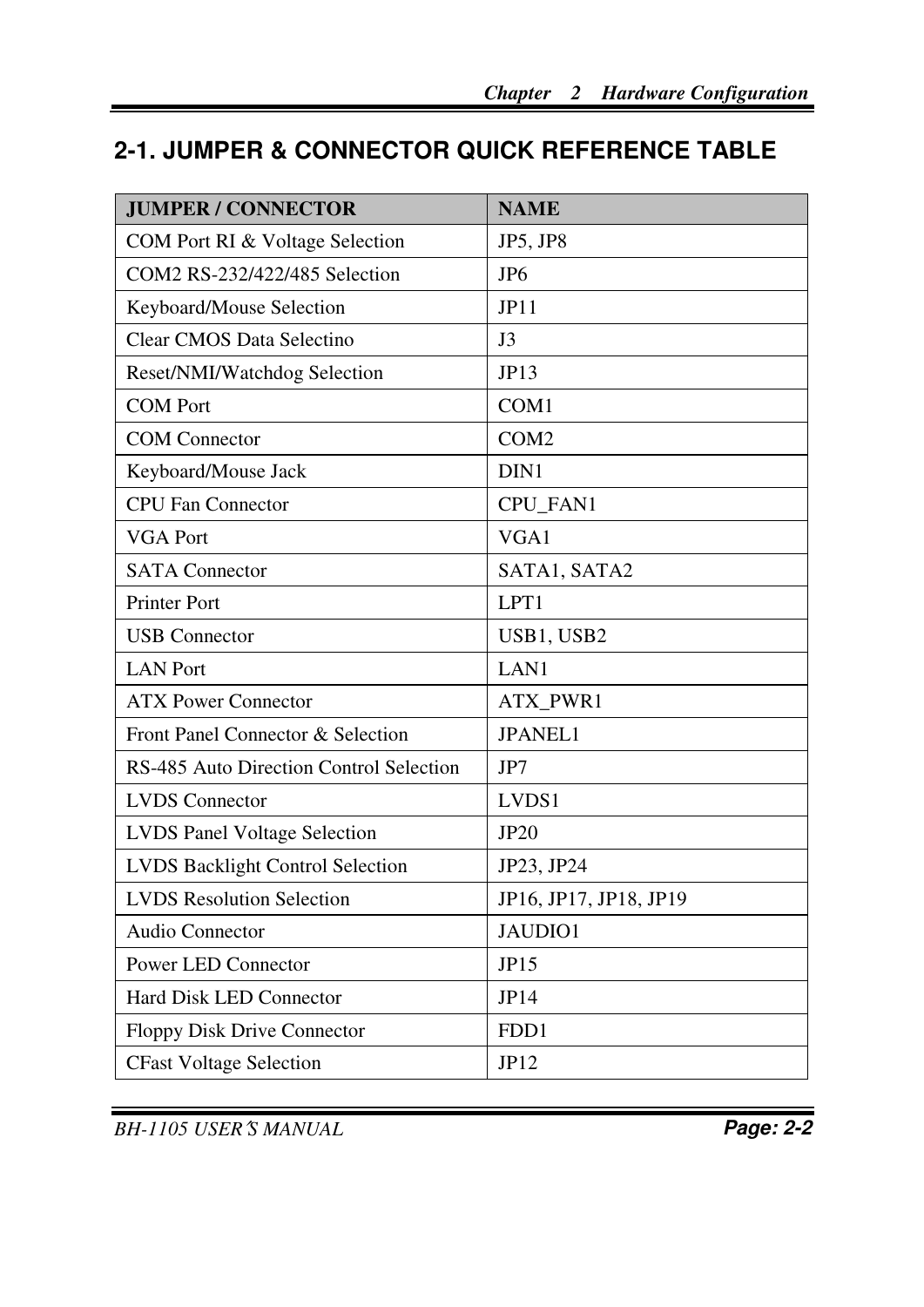| <b>JUMPER / CONNECTOR</b>          | <b>NAME</b>       |
|------------------------------------|-------------------|
| <b>5VSB</b> Connector              | J5                |
| <b>ATX/AT Power Mode Selection</b> | JP3, JP4, JP9     |
| <b>External Keyboard Connector</b> | EXKB1             |
| <b>Inverter Connector</b>          | JINV <sub>1</sub> |
| <b>IrDA</b> Connector              | IR1               |
| Digital I/O Connector              | DIO <sub>1</sub>  |
| <b>Boot Selection</b>              | J4                |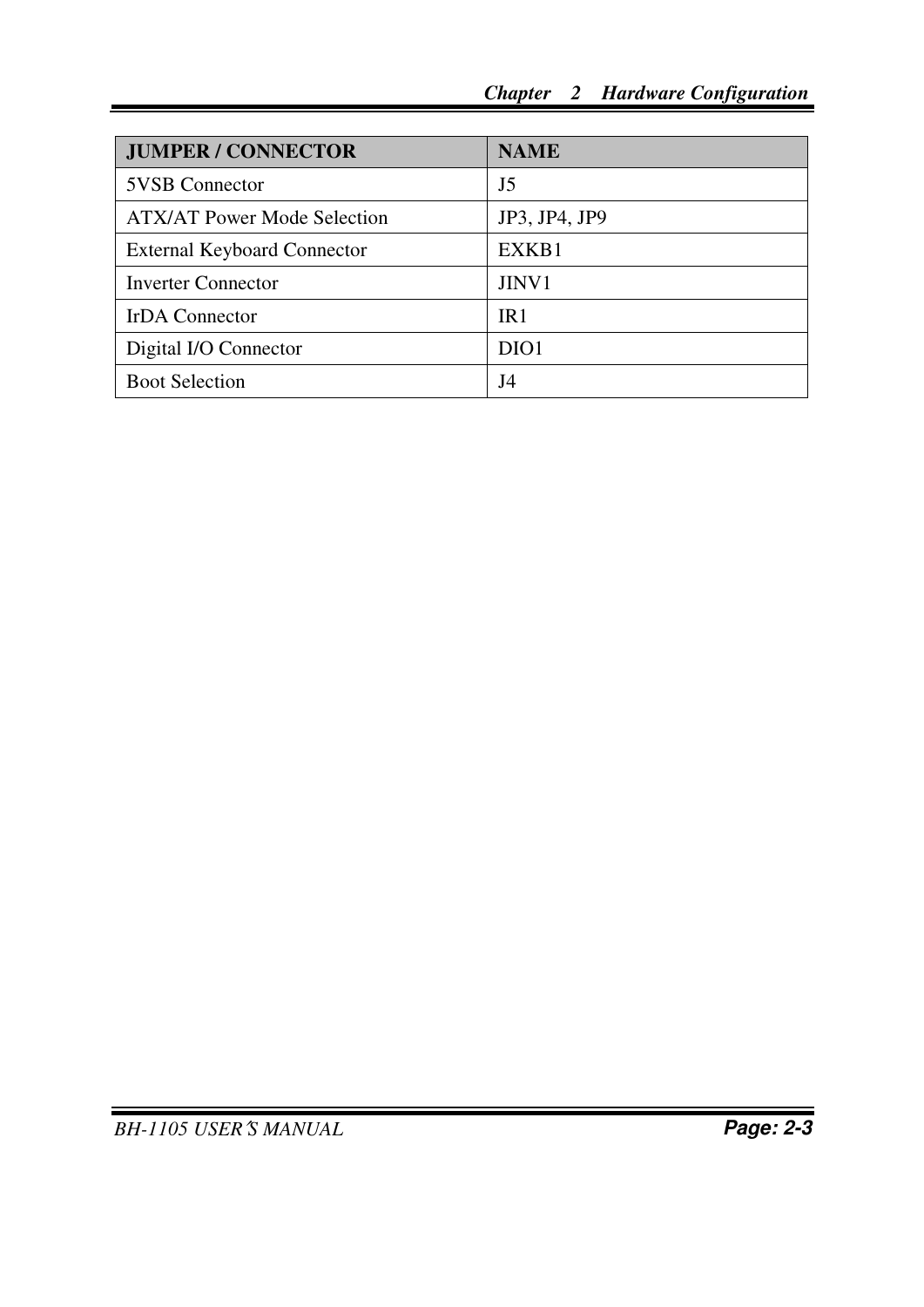## **2-2. COMPONENT LOCATIONS**



**BH-1105 Front Connector, Jumper and Component Locations**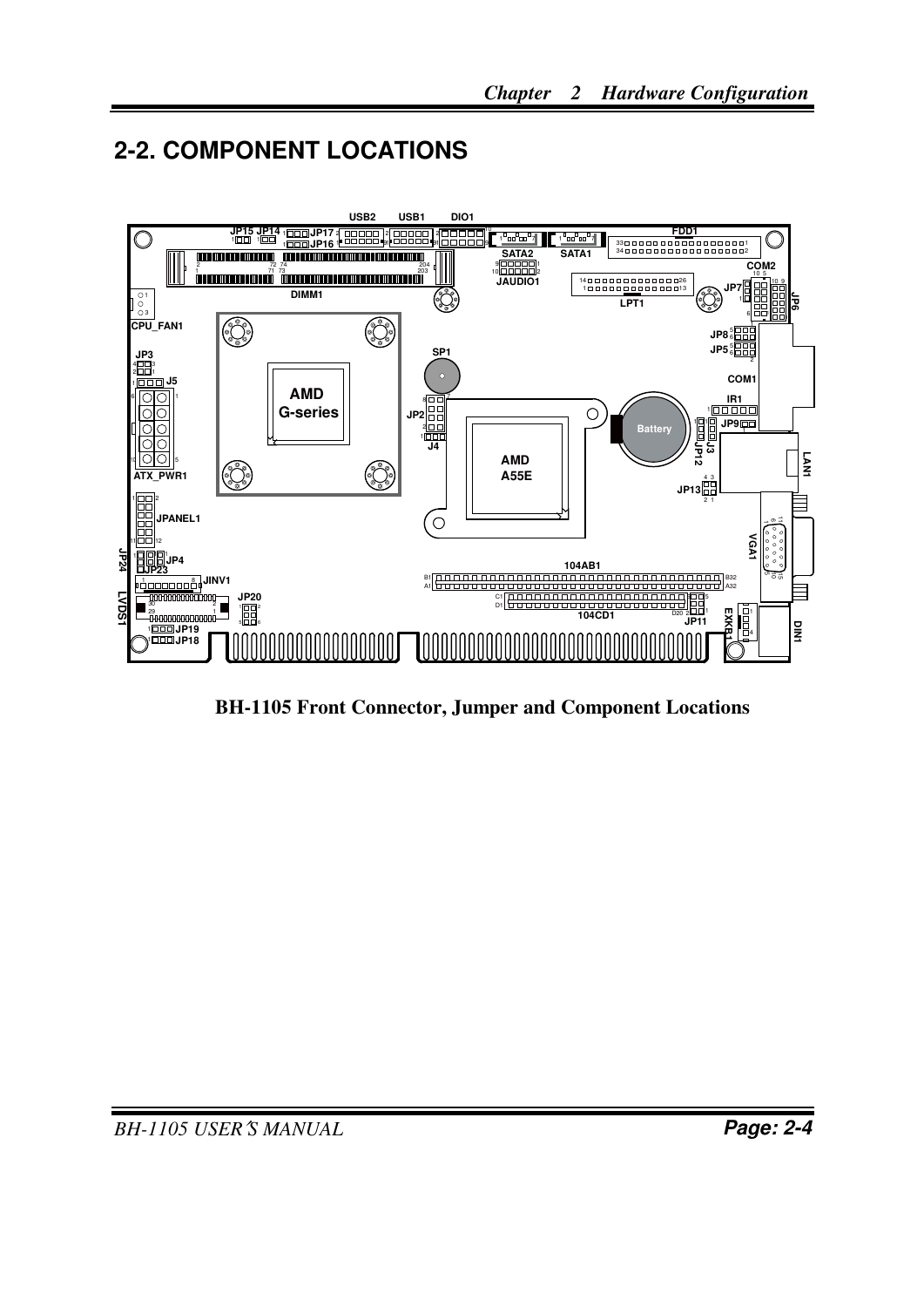

**BH-1105 Rear Connector and Component Locations**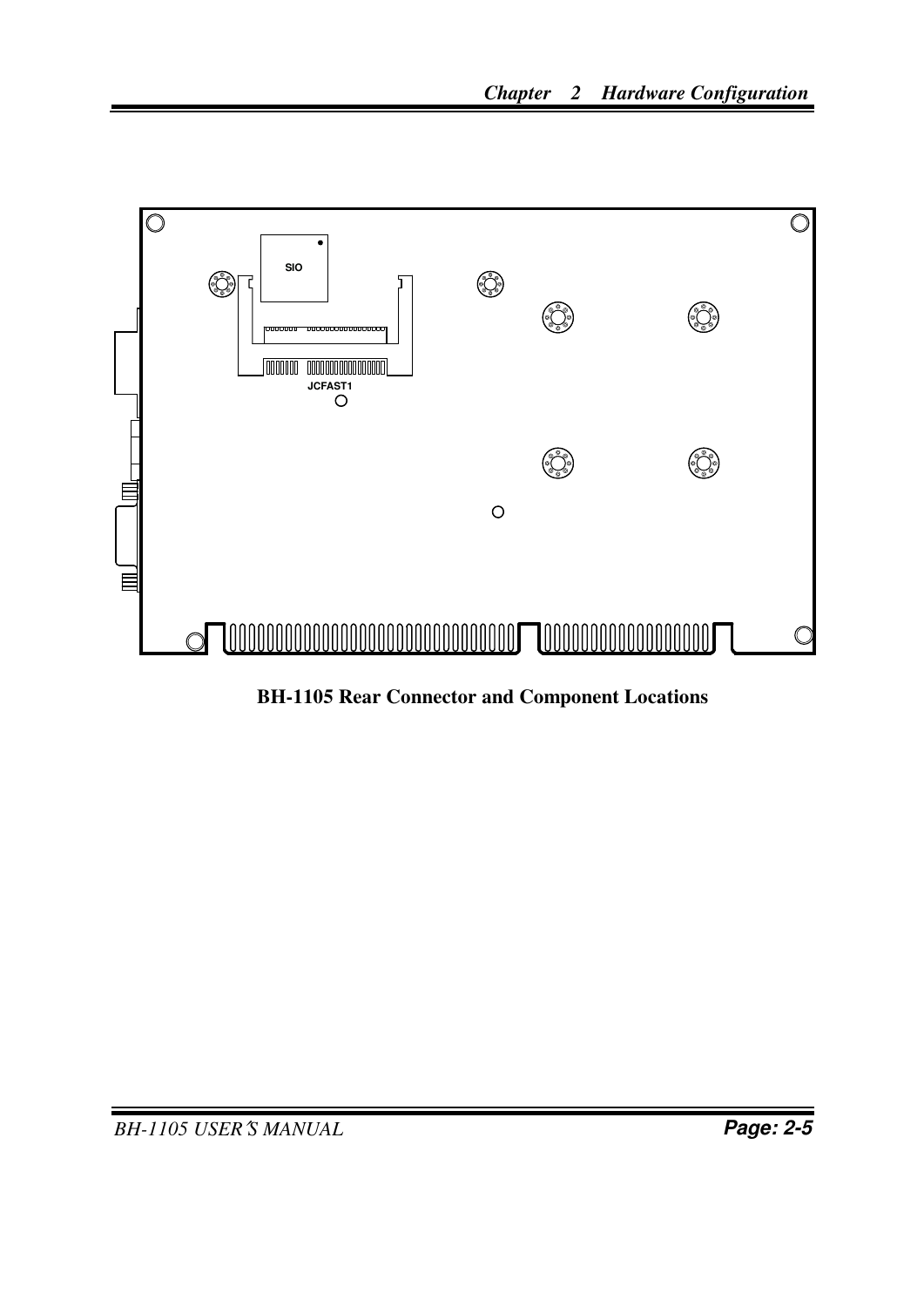## **2-3. HOW TO SET JUMPERS**

You can configure your board by setting jumpers. Jumper is consists of two or three metal pins with a plastic base mounted on the card, and by using a small plastic "cap", Also known as the jumper cap (with a metal contact inside), you are able to connect the pins. So you can set-up your hardware configuration by "open" or "close" pins.

The jumper can be combined into sets that called jumper blocks. When the jumpers are all in the block, you have to put them together to set up the hardware configuration. The figure below shows how this looks like.

#### **JUMPERS AND CAPS**



If a jumper has three pins (for examples, labelled PIN1, PIN2, and PIN3), You can connect PIN1 & PIN2 to create one setting by shorting. You can either connect PIN2 & PIN3 to create another setting. The same jumper diagrams are applied all through this manual. The figure below shows what the manual diagrams look and what they represent.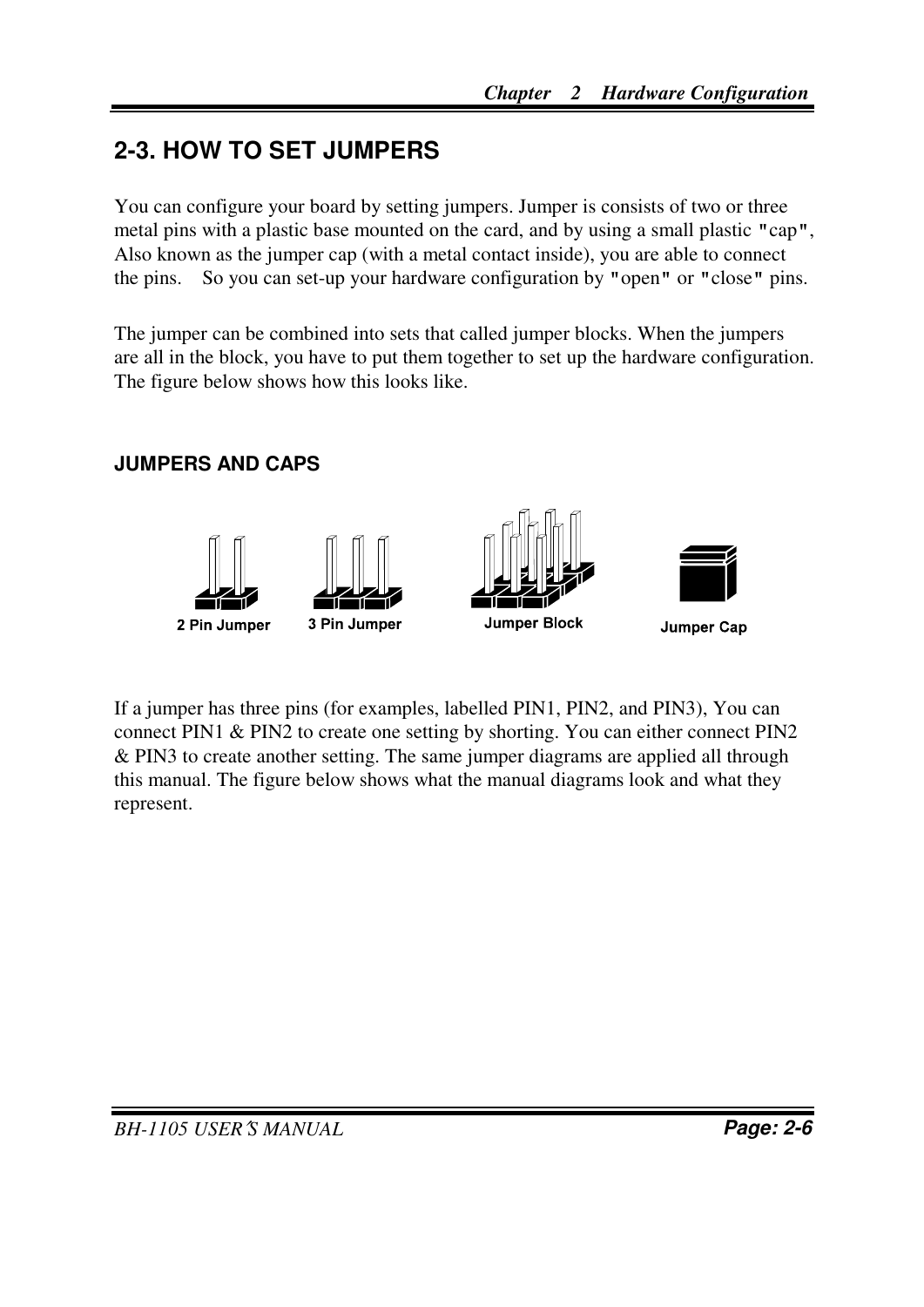#### **JUMPER DIAGRAMS**





**Jumper Cap looks like this**

**2 pin Jumper looks like this**



**3 pin Jumper looks like this**

**Jumper Block looks like this**

|--|

|--|

#### **JUMPER SETTINGS**



**Looks like this 2 pin Jumper close(enabled)**





**3 pin Jumper 2-3 pin close(enabled) Looks like this**





**Looks like this Jumper Block 1-2 pin close(enabled)**



*BH-1105 USER*′*S MANUAL* **Page: 2-7**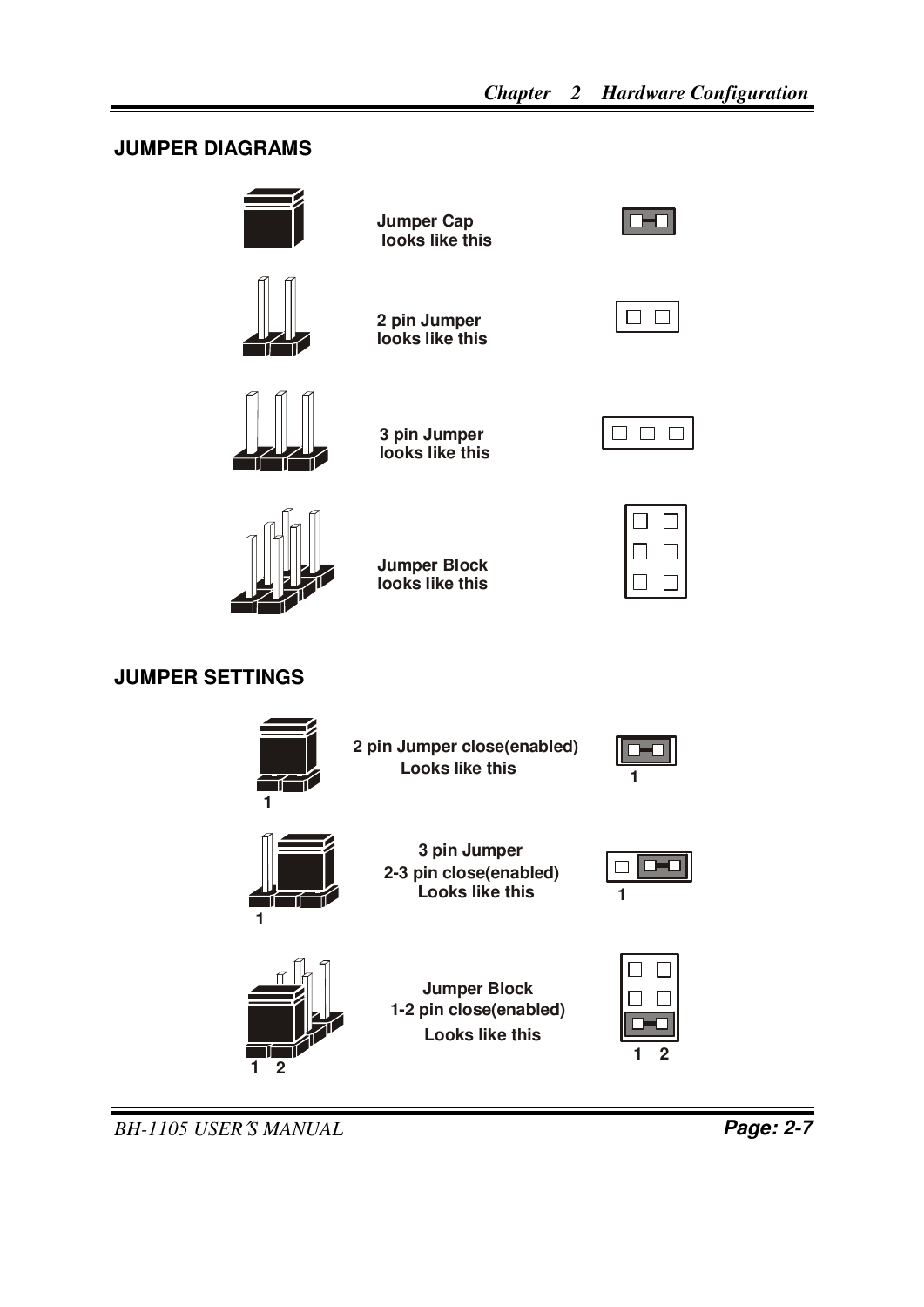## **2-4. COM PORT RI & VOLTAGE SELECTION**

| <b>SELECTION</b> | <b>JUMPER SETTING</b> | <b>JUMPER ILLUSTRATION</b> |
|------------------|-----------------------|----------------------------|
| RI1              | $1 - 2$               | 2                          |
|                  |                       | JP <sub>5</sub>            |
| $+12V$           | $3-4,$                | 2                          |
|                  |                       | JP <sub>5</sub>            |
| $+5V$            | $5-6,$                | 2                          |
|                  |                       | JP <sub>5</sub>            |

**JP5:** COM1 RI & Voltage Selection

**Note:** Manufacturing default is RI1.

#### **JP8:** COM2 RI & Voltage Selection

| <b>SELECTION</b> | <b>JUMPER SETTING</b> | <b>JUMPER ILLUSTRATION</b> |
|------------------|-----------------------|----------------------------|
| RI2              | $1 - 2$               | 2<br>JP8                   |
| $+12V$           | $3-4,$                | 2<br>JP8                   |
| $+5V$            | $5-6,$                | 2<br>JP8                   |

**Note:** Manufacturing default is RI2.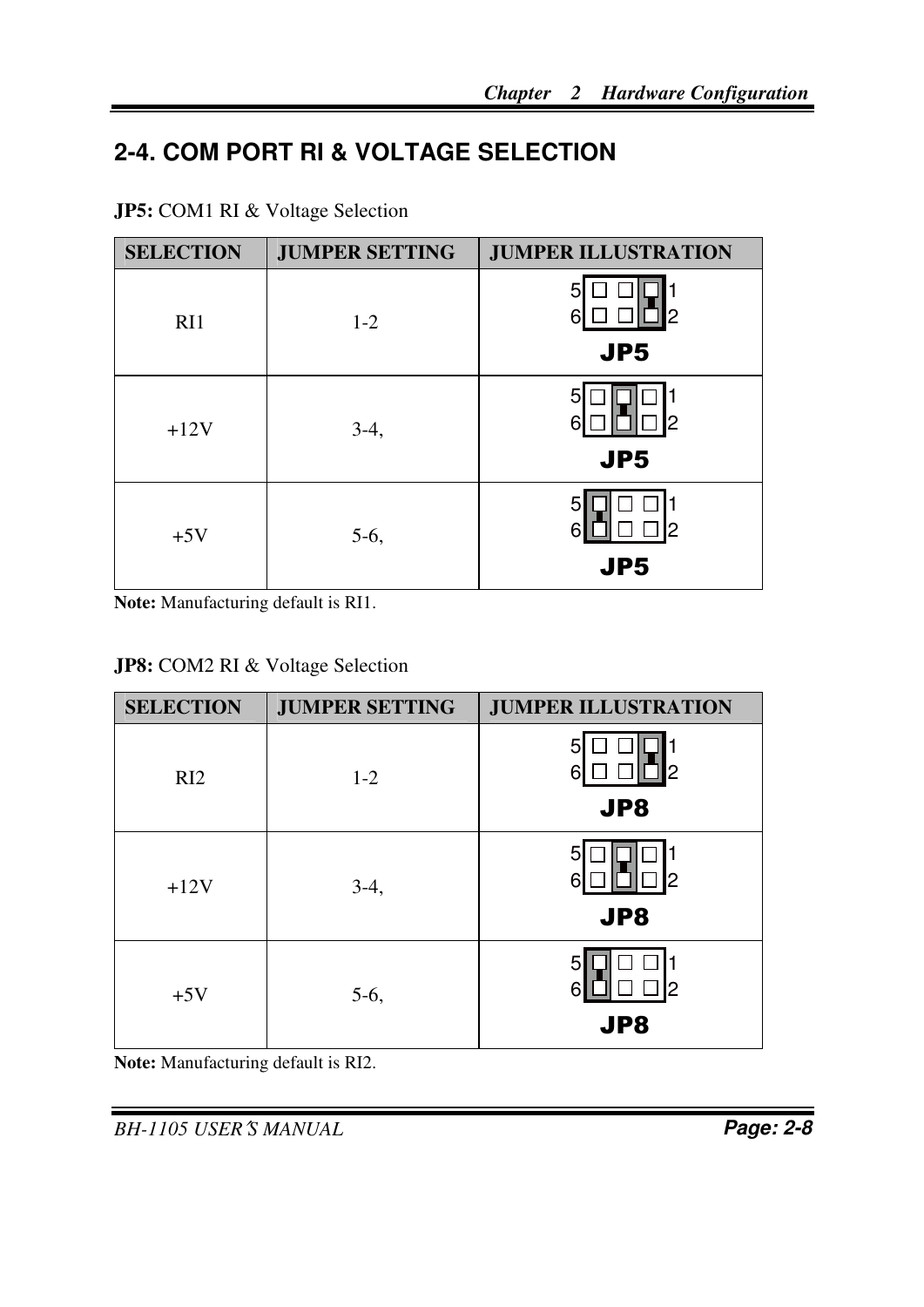## **2-5. COM2 RS-232/422/485 SELECTION**

#### **JP6:** COM2 RS-232/422/485 Selection

| <b>SELECTION</b> | <b>JUMPER SETTING</b>      | <b>JUMPER ILLUSTRATION</b>            |
|------------------|----------------------------|---------------------------------------|
| RS-232           | All Open                   | 119<br>10<br>2<br>JP6                 |
| RS-422           | $1-2,$<br>$3-4,$<br>$9-10$ | 10<br>9∏<br>2<br>1<br>JP6             |
| RS-485           | $1-2,$<br>5-6,<br>$7 - 8$  | 10<br>9<br>$\overline{c}$<br>1<br>JP6 |

**Note:** Manufacturing default is RS-232.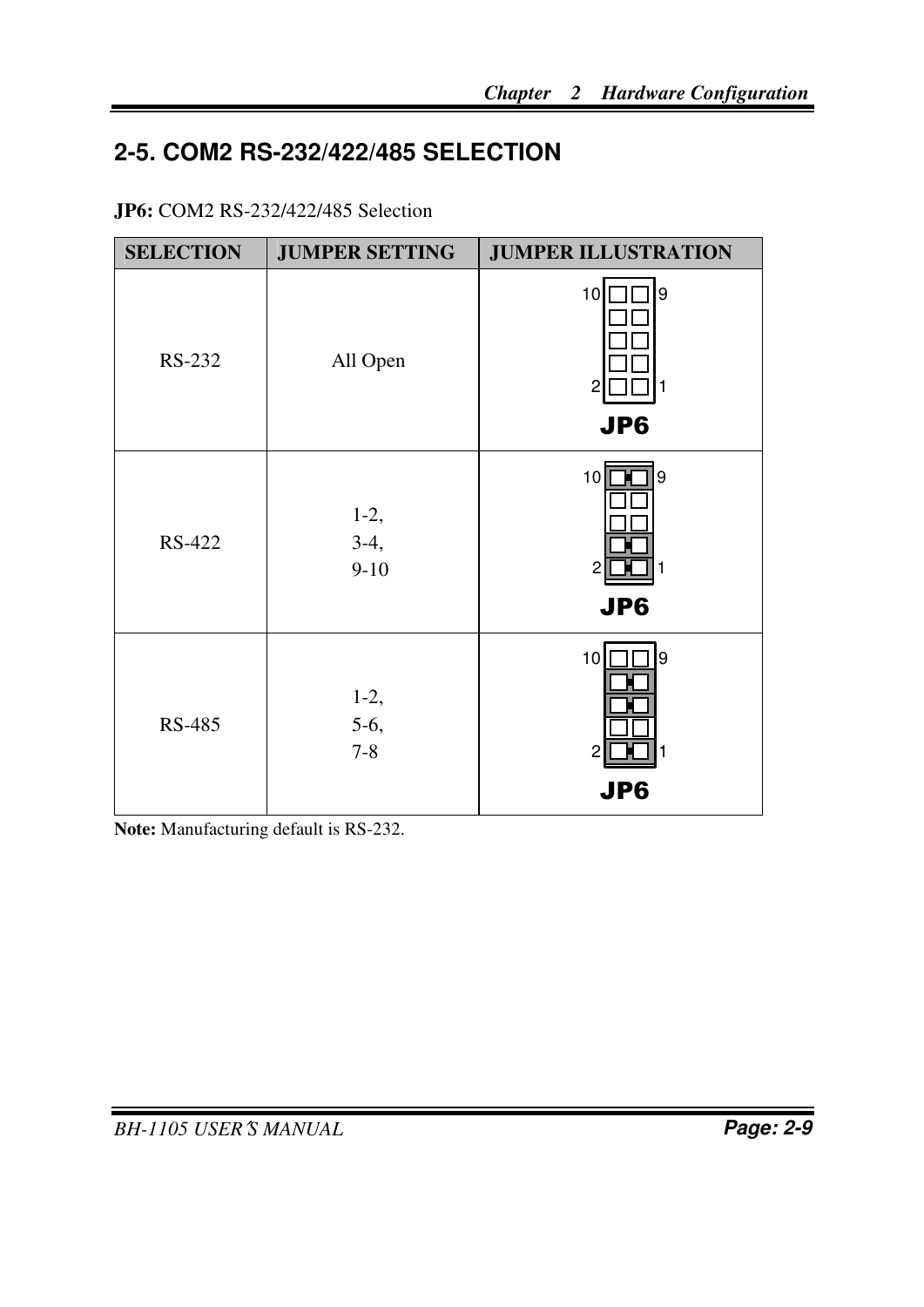## **2-6. KEYBOARD/MOUSE SELECTION**

| <b>SELECTION</b>       | <b>JUMPER SETTING</b> | <b>JUMPER ILLUSTRATION</b> |
|------------------------|-----------------------|----------------------------|
| Mouse                  | $1-3,$<br>$2 - 4$     | 5<br>r<br><b>JP11</b>      |
| Keyboard<br>or Y-cable | $3-5,$<br>$4 - 6$     | 5<br><b>JP11</b>           |

**JP11:** Keyboard, Mouse or Y-cable Selection

**Note:** Manufacturing default is "Keyboard or Y-cable."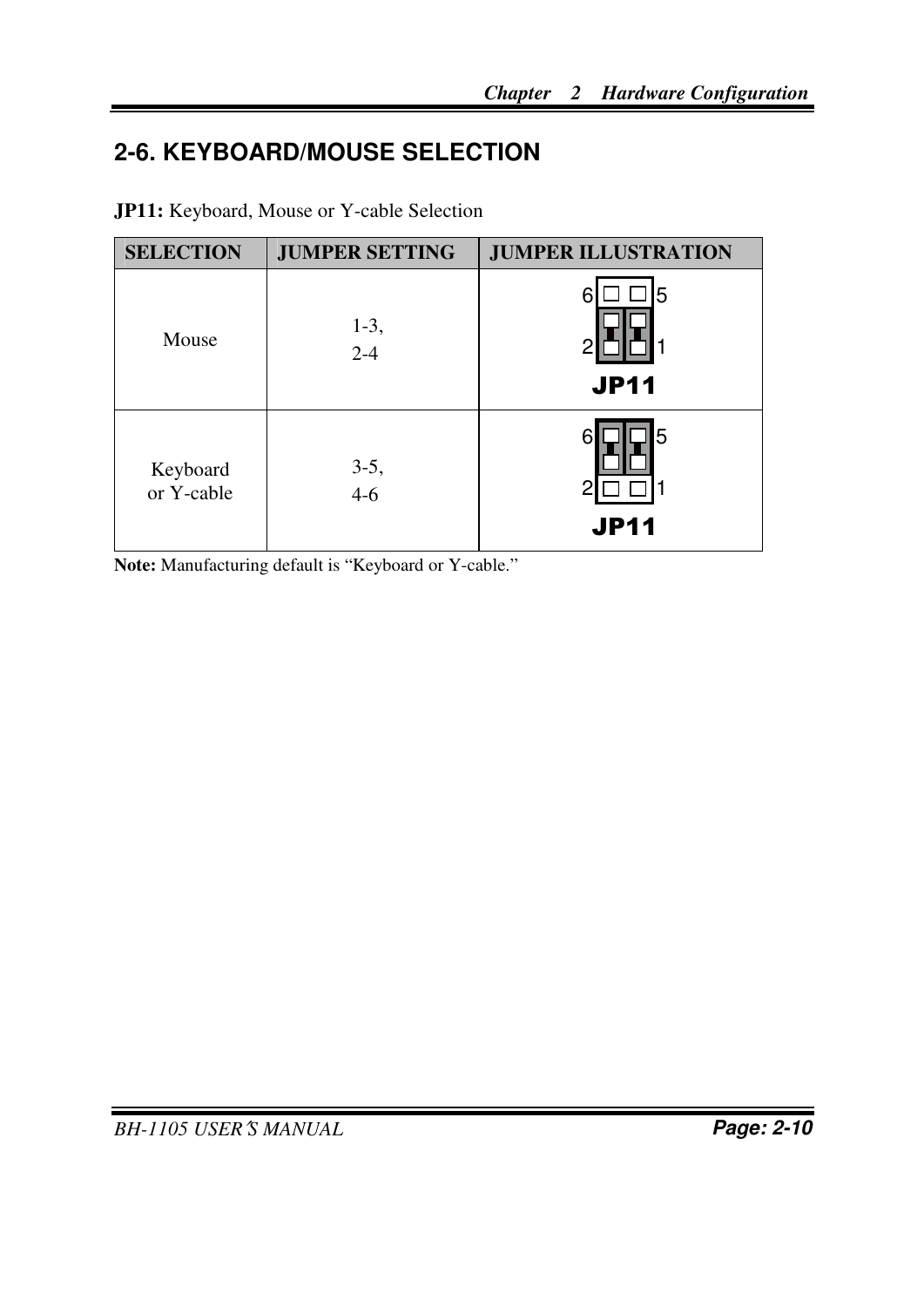## **2-7. CLEAR CMOS DATA SELECTION**

**J3:** Clear CMOS Data Selection

| <b>SELECTION</b> | <b>JUMPER SETTING</b> | <b>JUMPER ILLUSTRATION</b> |
|------------------|-----------------------|----------------------------|
| Normal           | $1 - 2$               | 3<br>J3                    |
| Clear CMOS*      | $2 - 3$               | J3                         |

**Note:** Manufacturing default is Normal.

\*To clear CMOS data, user must power-off the computer and set the jumper to "Clear CMOS" as illustrated above. After five to six seconds, set the jumper back to "Normal" and power-on the computer.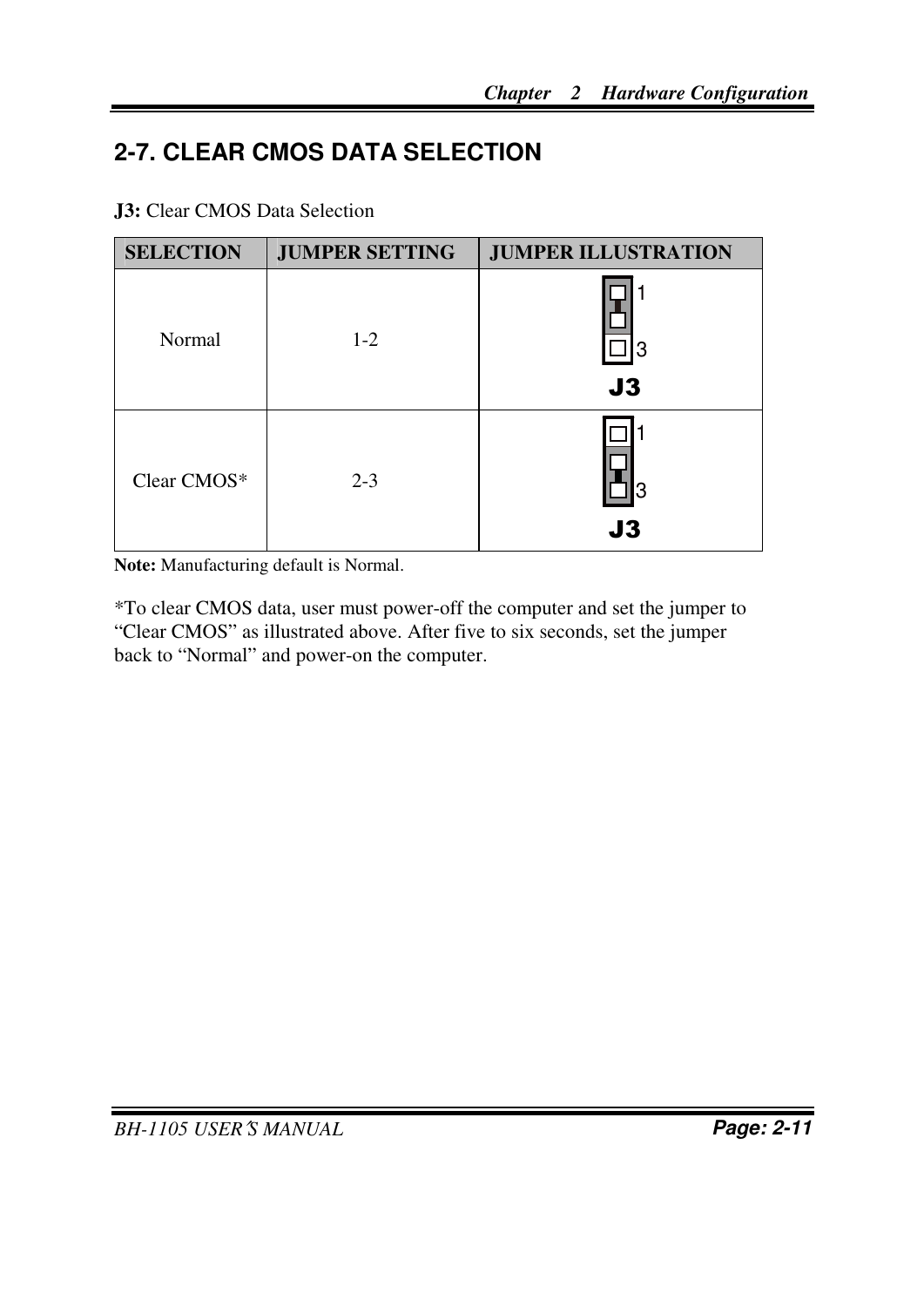## **2-8. RESET/NMI/WATCHDOG SELECTION**

|  |  | <b>JP13:</b> Reset/NMI/Watchdog Selection |  |
|--|--|-------------------------------------------|--|
|--|--|-------------------------------------------|--|

| <b>SELECTION</b> | <b>JUMPER SETTING</b> | <b>JUMPER ILLUSTRATION</b> |
|------------------|-----------------------|----------------------------|
| Reset            | $1 - 2$               | 3<br>4<br><b>JP13</b>      |
|                  |                       |                            |
| <b>NMI</b>       | $3-4$                 | 3<br>◠<br><b>JP13</b>      |

**Note:** Manufacturing default is Reset.

## **2-9. COM PORT**

**COM1:** COM Port, fixed as RS-232

| <b>PIN</b> | <b>ASSIGNMENT</b> | <b>PIN</b> | <b>ASSIGNMENT</b> |
|------------|-------------------|------------|-------------------|
|            | DCD               |            | <b>DSR</b>        |
|            | RX                |            | <b>RTS</b>        |
|            | TX                |            | <b>CTS</b>        |
|            | <b>DTR</b>        |            | R <sub>11</sub>   |
|            | <b>GND</b>        |            |                   |



**Note:** Pin 9 is selectable for RI/+5V/+12V. For more information, refer to the section *COM PORT RI & Voltage Selection*.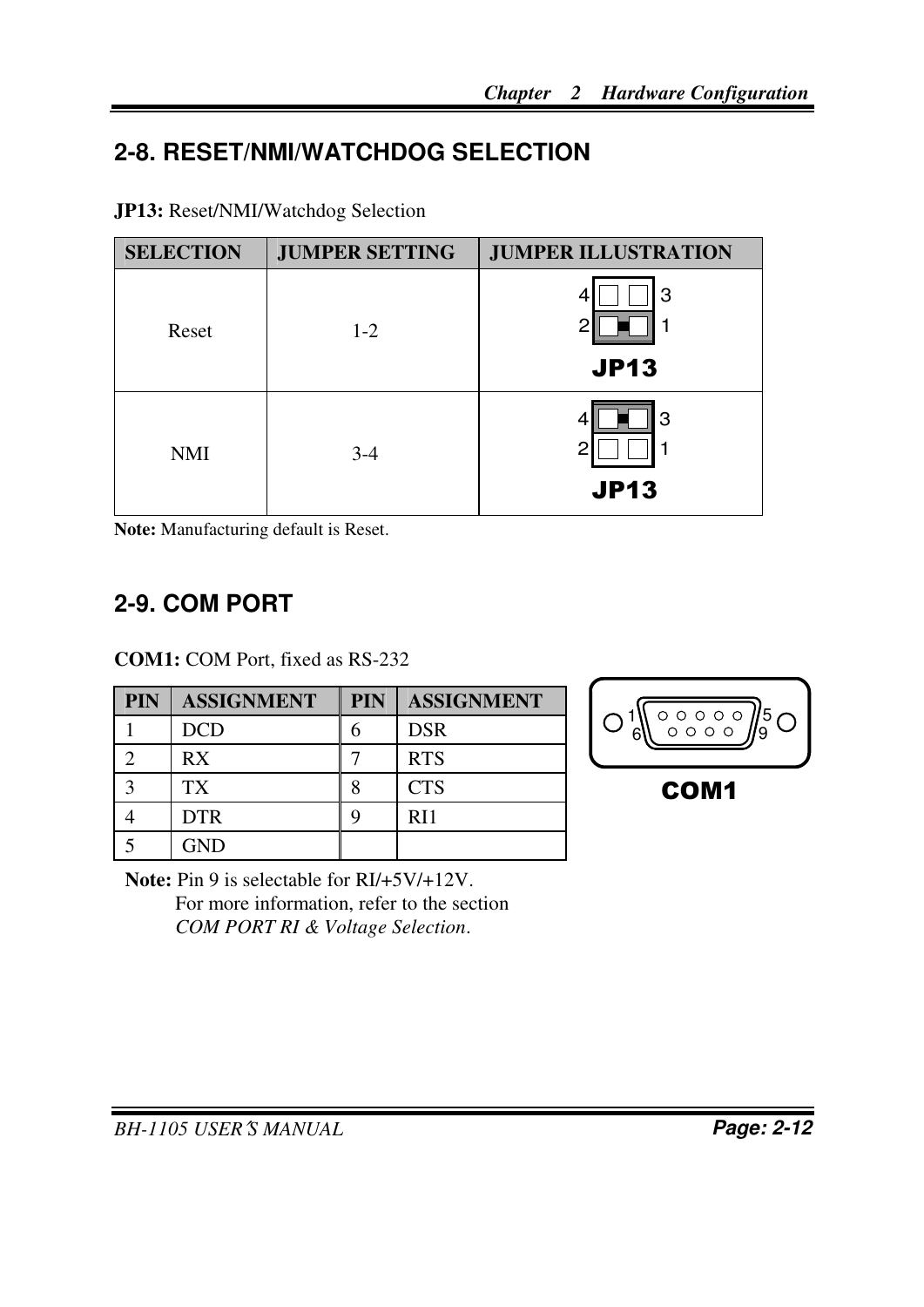## **2-10. COM CONNECTOR**

#### **COM2:** COM Connector

| <b>PIN</b> | <b>ASSIGNMENT</b> | <b>PIN</b> | <b>ASSIGNMENT</b> |
|------------|-------------------|------------|-------------------|
|            | <b>DCD</b>        | h          | <b>DSR</b>        |
|            | RX                |            | <b>RTS</b>        |
|            | TX                |            | <b>CTS</b>        |
|            | <b>DTR</b>        |            | R <sub>12</sub>   |
|            | <b>GND</b>        |            |                   |



**Note:** Pin 9 is selectable for RI/+5V/+12V. For more information, refer to the section *COM PORT RI & Voltage Selection*.

## **2-11. KEYBOARD/MOUSE JACK**

**DIN1:** Keyboard/Mouse Connector

| <b>PIN</b> | <b>ASSIGNMENT</b> | <b>PIN</b><br>II | <b>ASSIGNMENT</b> |
|------------|-------------------|------------------|-------------------|
|            | <b>KBDATA</b>     |                  | V5 DUAL           |
|            | <b>MSDATA</b>     |                  | <b>KBCLK</b>      |
|            | <b>GND</b>        |                  | <b>MSCLK</b>      |

## 1 3 2 4 6 $\Box$   $\Box$   $\Box$ 5 DIN1

## **2-12. CPU FAN CONNECTOR**

**CPU\_FAN1:** CPU fan connector

| <b>PIN</b> | <b>ASSIGNMENT</b> |
|------------|-------------------|
|            | <b>GND</b>        |
|            | <b>CPU FANOUT</b> |
|            | VCC <sub>12</sub> |



*BH-1105 USER*′*S MANUAL* **Page: 2-13**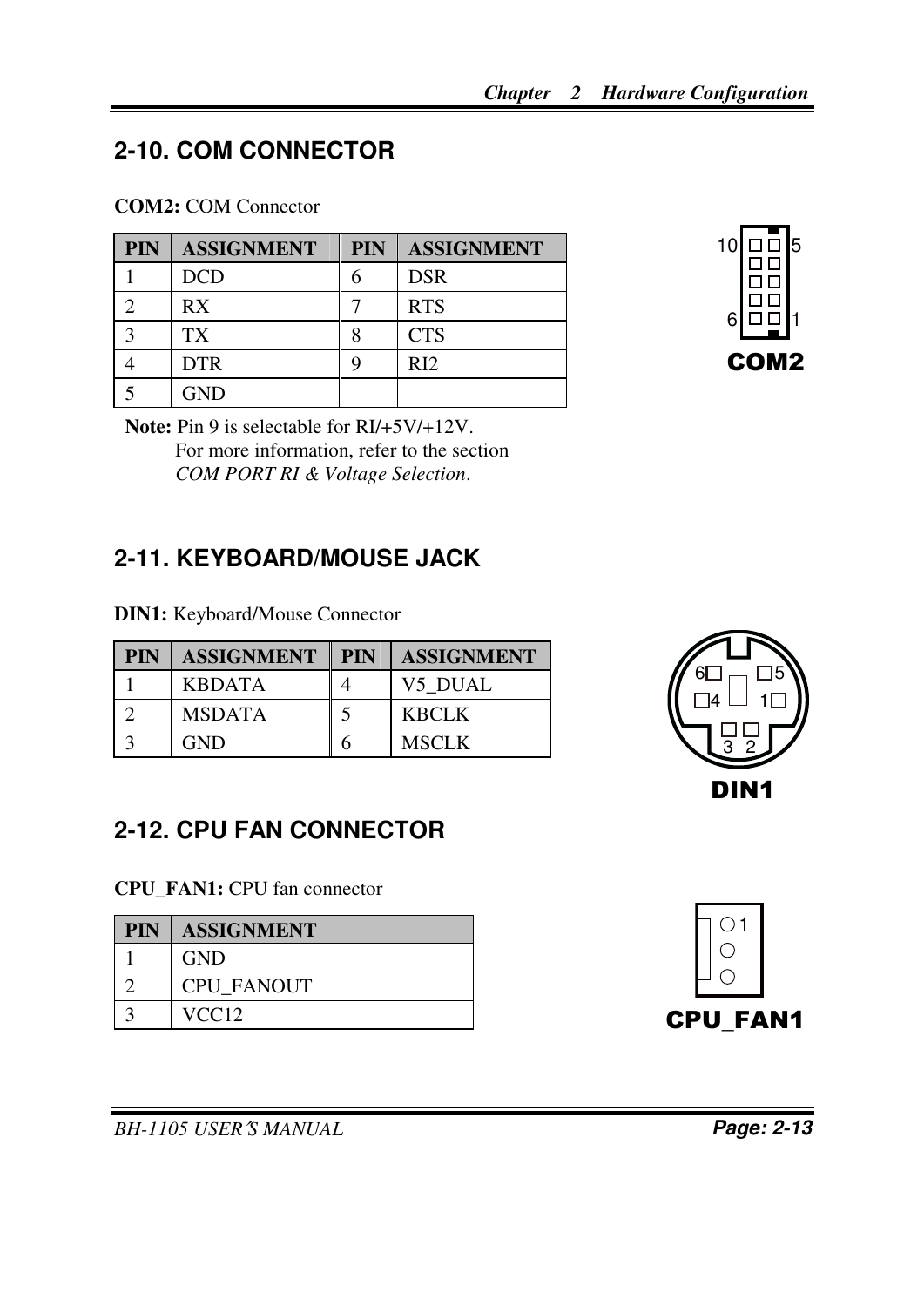## **2-13. VGA PORT**

#### **VGA1:** VGA Port

| <b>PIN</b>     | <b>ASSIGNMENT</b> | PIN | <b>ASSIGNMENT</b> |
|----------------|-------------------|-----|-------------------|
|                | <b>RED</b>        | 9   | VGA VCC5          |
| $\mathfrak{D}$ | <b>GREEN</b>      | 10  | <b>GND</b>        |
| 3              | <b>BLUE</b>       | 11  | NC                |
| 4              | N <sub>C</sub>    | 12  | DDC_DATA          |
| 5              | <b>GND</b>        | 13  | <b>HSYNC</b>      |
|                | <b>GND</b>        | 14  | <b>VSYNC</b>      |
|                | <b>GND</b>        | 15  | DDC CLK           |
| Ջ              | <b>GND</b>        |     |                   |



VGA1

## **2-14. SATA CONNECTOR**

#### **SATA1:** SATA Connector

| <b>PIN</b> | <b>ASSIGNMENT</b>   | <b>PIN</b> | <b>ASSIGNMENT</b>   |
|------------|---------------------|------------|---------------------|
|            | <b>GND</b>          |            | <b>SATAHDR RXN0</b> |
|            | <b>SATAHDR TXP0</b> | 6          | <b>SATAHDR RXPO</b> |
|            | <b>SATAHDR TXN0</b> |            | <b>GND</b>          |
|            | GND                 |            |                     |



#### **SATA2:** SATA Connector

| <b>PIN</b> | <b>ASSIGNMENT</b>   | <b>PIN</b> | <b>ASSIGNMENT</b>   |
|------------|---------------------|------------|---------------------|
|            | <b>GND</b>          |            | <b>SATAHDR RXN1</b> |
|            | <b>SATAHDR TXP1</b> | 6          | <b>SATAHDR RXP1</b> |
|            | <b>SATAHDR TXN1</b> |            | <b>GND</b>          |
|            | GND                 |            |                     |

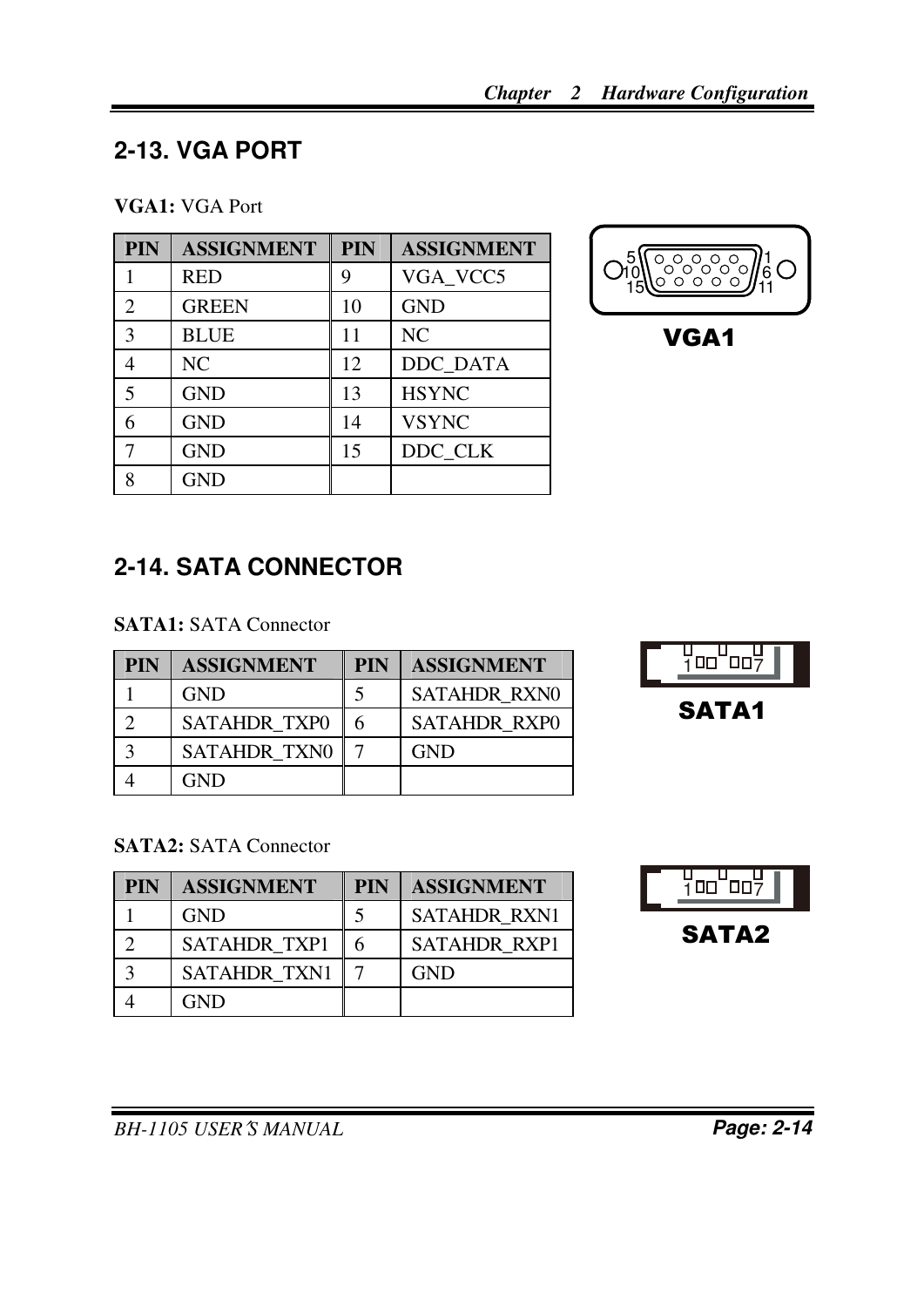## **2-15. PRINTER PORT**



## LPT1

#### **LPT1:** Printer Port

Use a cable to connect this parallel port to a DB25 connector.

| <b>PIN</b> | <b>ASSIGNMENT</b> | <b>PIN</b> | <b>ASSIGNMENT</b> |
|------------|-------------------|------------|-------------------|
| 1          | <b>STB</b>        | 14         | <b>AUTFE</b>      |
| 2          | P <sub>0</sub>    | 15         | <b>ERROR</b>      |
| 3          | P <sub>1</sub>    | 16         | <b>INIT</b>       |
| 4          | P <sub>2</sub>    | 17         | <b>SLCTIN</b>     |
| 5          | P <sub>3</sub>    | 18         | <b>GND</b>        |
| 6          | <b>P4</b>         | 19         | <b>GND</b>        |
| 7          | P <sub>5</sub>    | 20         | <b>GND</b>        |
| 8          | P6                | 21         | <b>GND</b>        |
| 9          | P7                | 22         | <b>GND</b>        |
| 10         | ACK               | 23         | <b>GND</b>        |
| 11         | <b>BUSY</b>       | 24         | <b>GND</b>        |
| 12         | PE                | 25         | <b>GND</b>        |
| 13         | <b>SLCT</b>       |            |                   |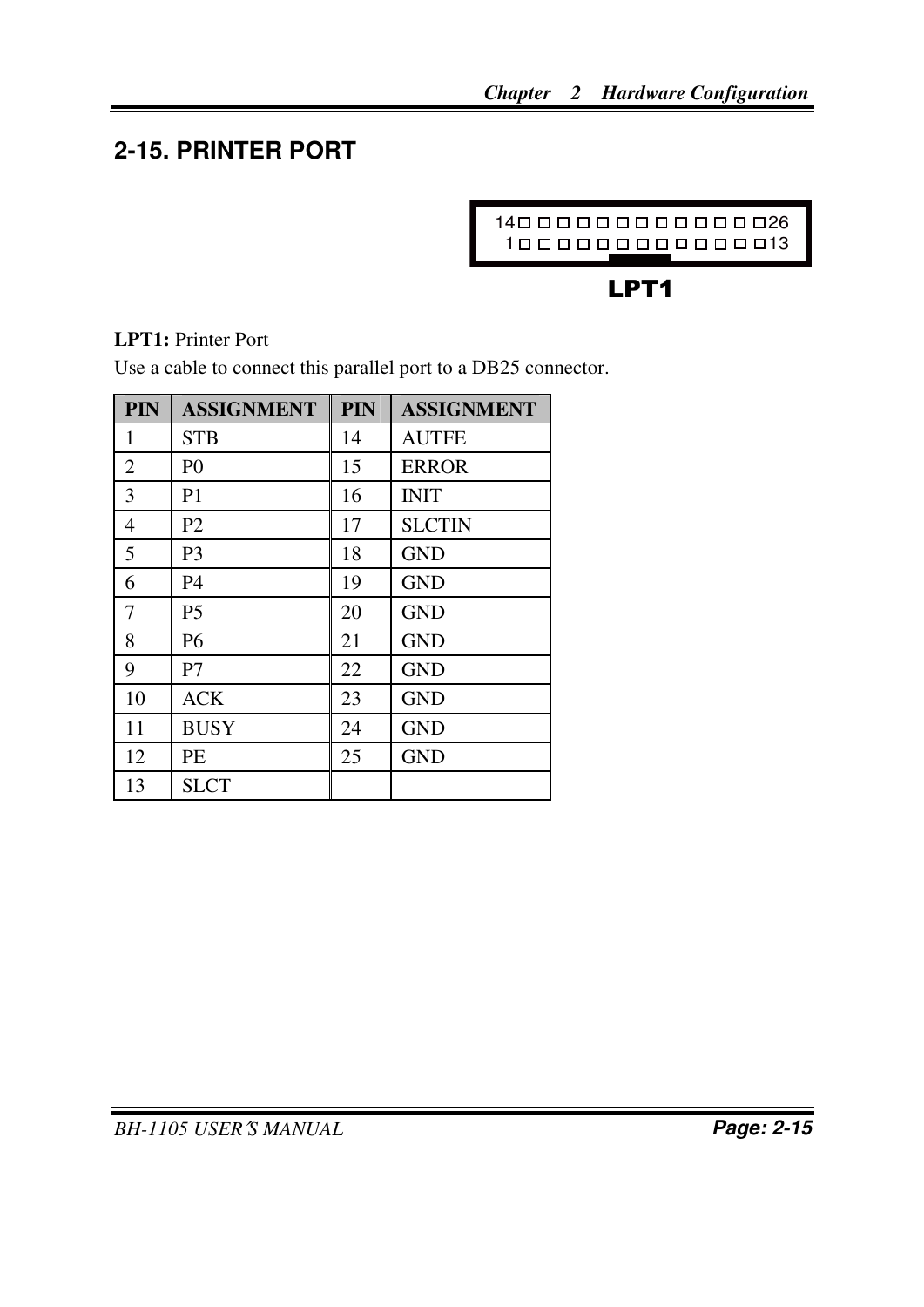## **2-16. USB CONNECTOR**

#### **USB1:** USB Connectors

| <b>PIN</b> | <b>ASSIGNMENT</b> | <b>PIN</b> | <b>ASSIGNMENT</b> |
|------------|-------------------|------------|-------------------|
|            | USB VCC5          | 6          | USB 1P            |
|            | USB VCC5          |            | <b>GND</b>        |
| 3          | USB 0N            | 8          | <b>GND</b>        |
|            | USB 1N            | q          | <b>GND</b>        |
|            | USB OP            | 10         | <b>GND</b>        |



#### **USB2:** USB Connectors

| <b>PIN</b>   | <b>ASSIGNMENT</b> | <b>PIN</b> | <b>ASSIGNMENT</b> |
|--------------|-------------------|------------|-------------------|
|              | USB_VCC5          | 6          | USB 3P            |
|              | USB VCC5          |            | <b>GND</b>        |
| $\mathbf{a}$ | USB 2N            | 8          | <b>GND</b>        |
|              | USB 3N            | q          | <b>GND</b>        |
|              | USB 2P            | 10         | <b>GND</b>        |

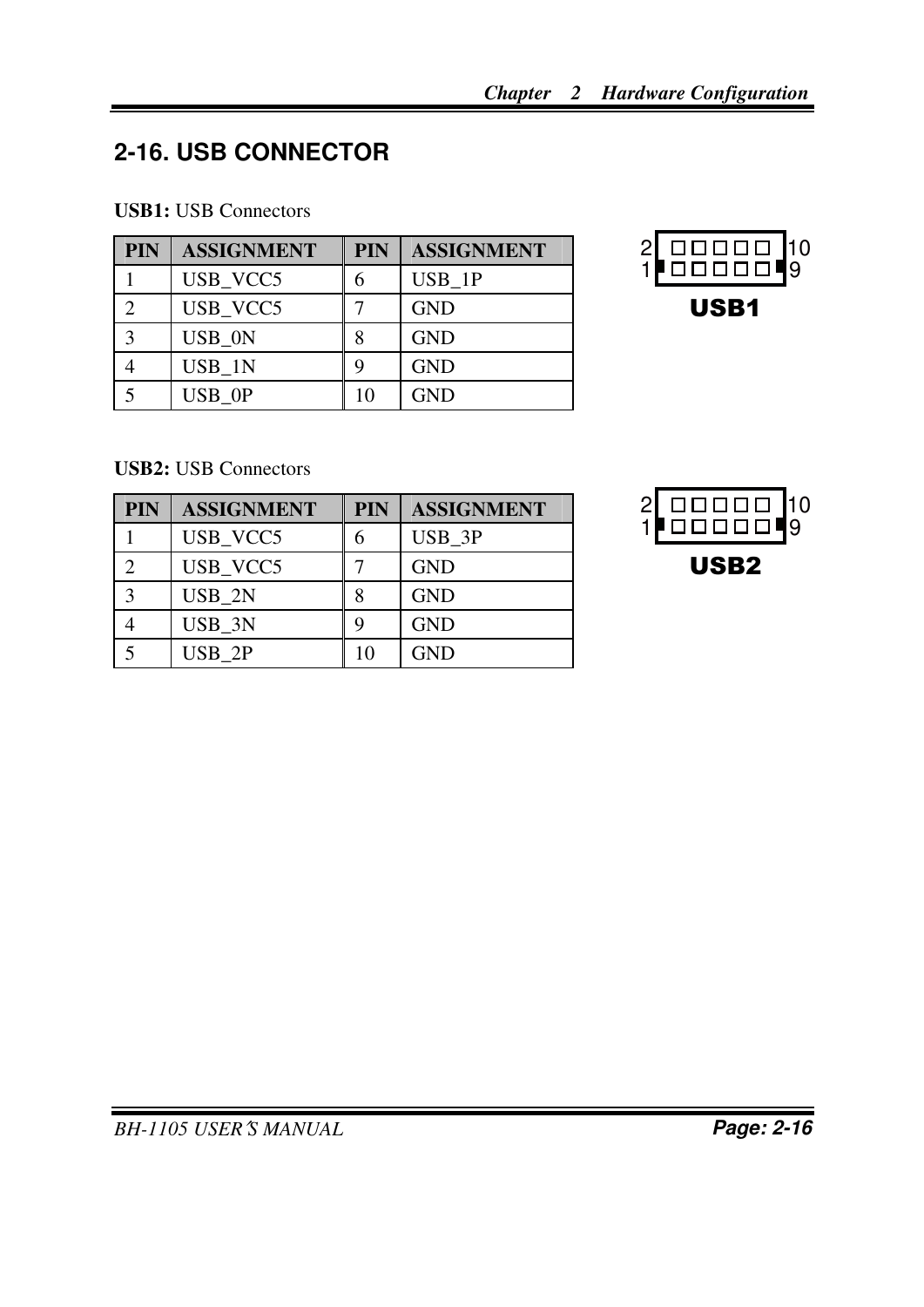## **2-17. LAN PORT**

#### **LAN1:** RJ45 LAN Port

| <b>PIN</b> | <b>ASSIGNMENT</b> | <b>PIN</b> | <b>ASSIGNMENT</b> |
|------------|-------------------|------------|-------------------|
|            | MDI 0P            |            | MDI 2N            |
|            | MDI 0N            | 6          | MDI 1N            |
|            | MDI 1P            |            | MDI 3P            |
|            | MDI 2P            | 8          | MDI 3N            |





#### **LAN LED Indicator:**

Right Side LED

| l Green Color On | 10/100 LAN Speed Indicator  |
|------------------|-----------------------------|
| Orange Color On  | Giga LAN Speed Indicator    |
| <b>OFF</b>       | No LAN Switch/Hub Connected |

#### Left Side LED

| Yellow Color Blinking | <b>LAN Message Active</b> |
|-----------------------|---------------------------|
| <b>OFF</b>            | No LAN Message Active     |

## **2-18. ATX POWER CONNECTOR**

#### **ATX PWR1: ATX Power Connectors**

| <b>PIN</b> | <b>ASSIGNMENT</b> | <b>PIN</b> | <b>ASSIGNMENT</b> |
|------------|-------------------|------------|-------------------|
|            | <b>VCC</b>        | h          | <b>VCC SBY</b>    |
|            | VCC               |            | <b>VCC</b>        |
| 2          | <b>GROUND</b>     | 8          | <b>GROUND</b>     |
|            | <b>GROUND</b>     | q          | PS ON             |
|            | $+12V$            |            | $-12V$            |

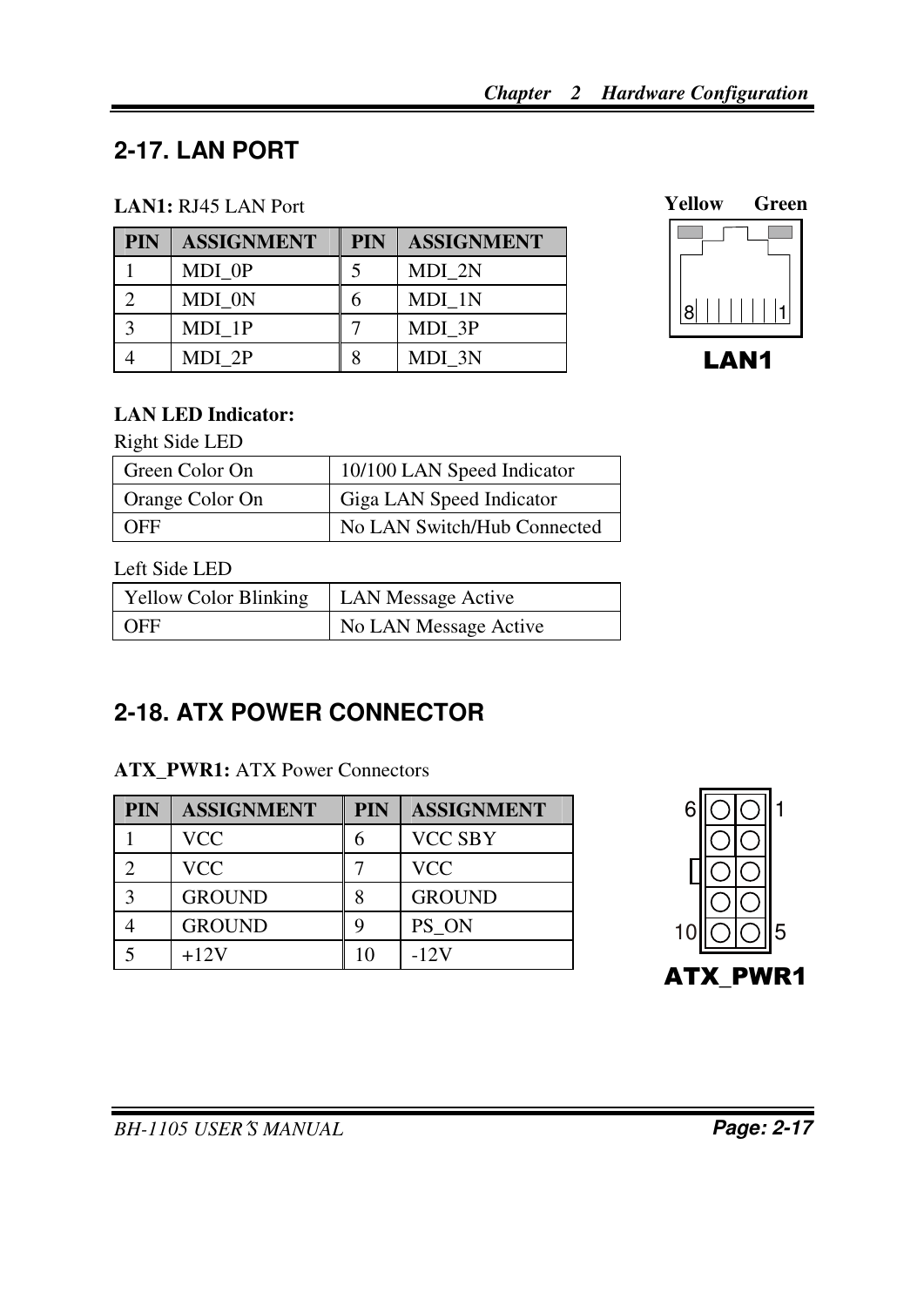## **2-19. FRONT PANEL CONNECTOR & SELECTION**

#### **JPANEL1:** Front Panel Connector

| <b>SELECTION</b>    | PIN &<br><b>ASSIGNMENT</b> | <b>JUMPER</b><br><b>SETTINGS</b> | <b>JUMPER</b><br><b>ILLUSTRATION</b> |
|---------------------|----------------------------|----------------------------------|--------------------------------------|
| <b>HDD LED</b>      | 1. HDD_LED+                | $1 - 3$                          | l2                                   |
|                     | 3. HDD_LED-                |                                  | l12<br>11<br><b>JPANEL1</b>          |
| Power LED           | 2. PWR_LED+                | $2 - 4$                          | 2                                    |
|                     | 4. PWR_LED-                |                                  | l12<br>11<br><b>JPANEL1</b>          |
| <b>Reset Button</b> | 5. GND                     | $5 - 7$                          | l2                                   |
|                     | 7. RST_BTN                 |                                  | l12<br>11<br><b>JPANEL1</b>          |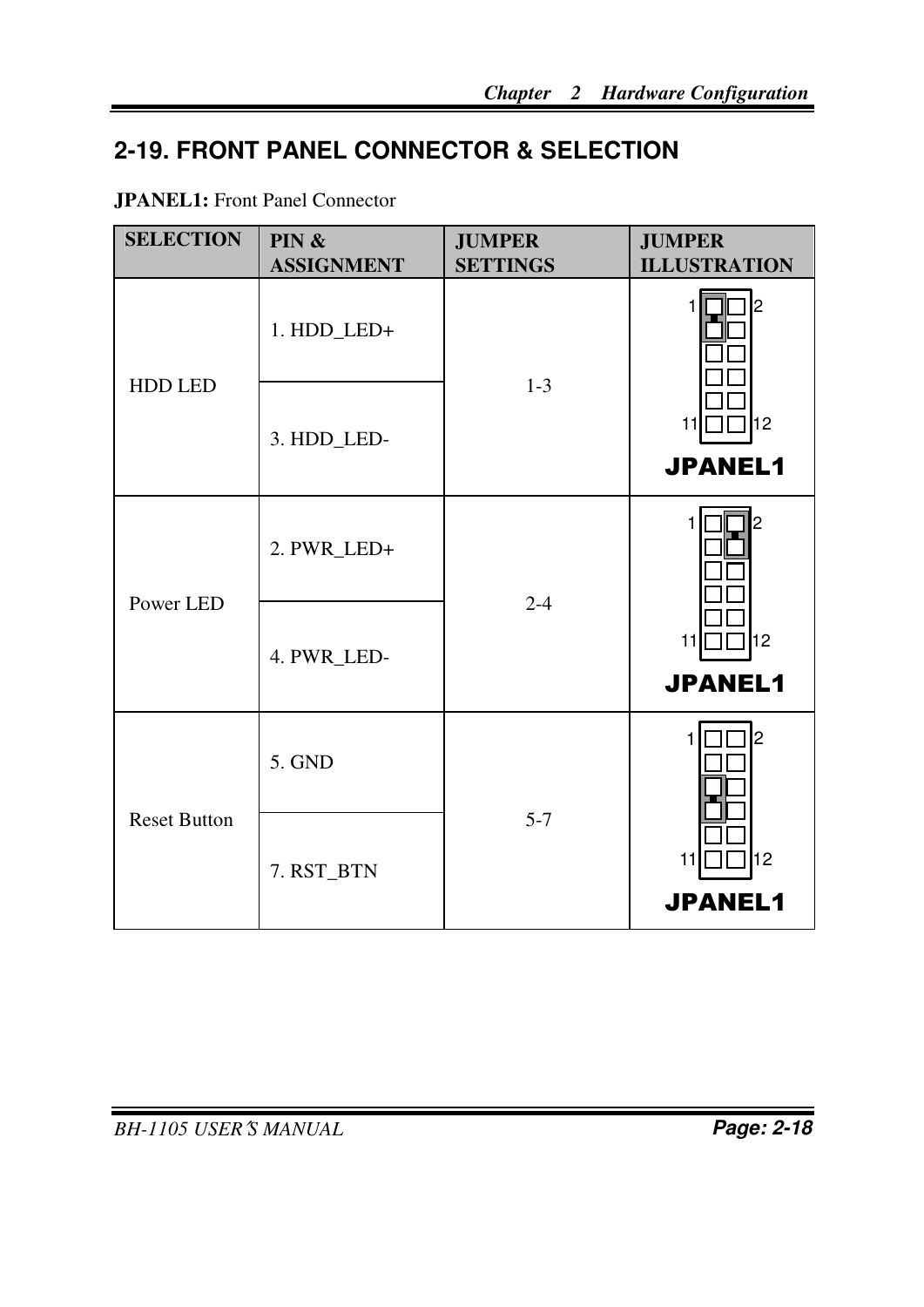| <b>SELECTION</b>          | PIN &<br><b>ASSIGNMENT</b> | <b>JUMPER</b><br><b>SETTINGS</b> | <b>JUMPER</b><br><b>ILLUSTRATION</b> |
|---------------------------|----------------------------|----------------------------------|--------------------------------------|
| External<br><b>Buzzer</b> | 6. SPK_VCC                 |                                  |                                      |
|                           | 8. Speaker signal          | $6 - 8 - 10 - 12$                |                                      |
|                           | 10. Speaker signal         |                                  | 12<br>11                             |
|                           | 12. Speaker signal         |                                  | <b>JPANEL1</b>                       |
| Power Button              | $9.$ GND                   | $9 - 11$                         | 12                                   |
|                           | 11. PWRBTNSW               |                                  | 12<br><b>JPANEL1</b>                 |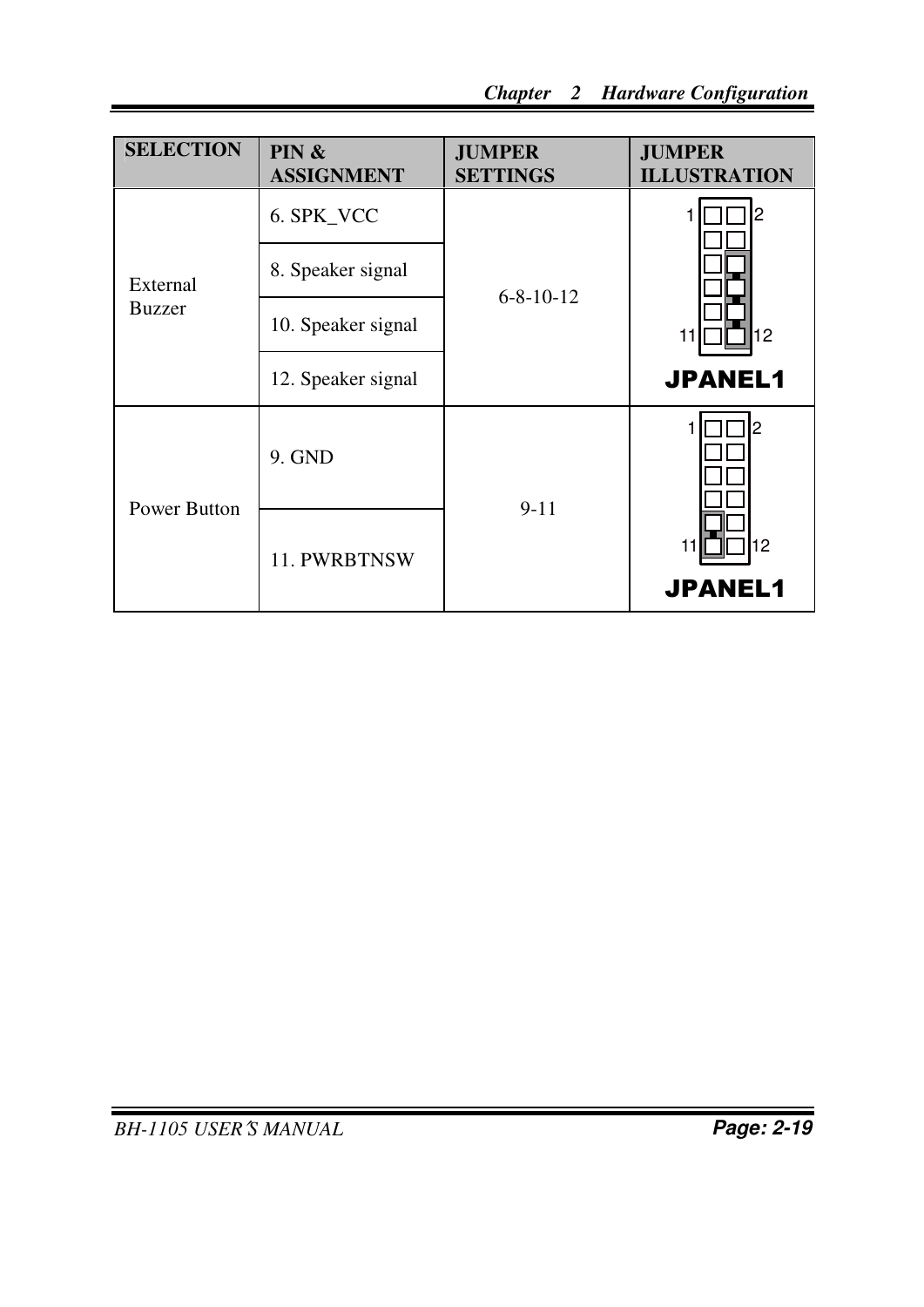## **2-20. RS-485 AUTO DIRECTION CONTROL SELECTION**

| <b>SELECTION</b>          | <b>JUMPER SETTING</b> | <b>JUMPER ILLUSTRATION</b> |
|---------------------------|-----------------------|----------------------------|
| None                      | Open                  | 3<br><b>JP7</b>            |
| <b>Auto Direction</b>     | $1-2$                 | Ι3<br><b>JP7</b>           |
| Software<br>Control (RTS) | $2 - 3$               | 3<br><b>JP7</b>            |

**JP7:** RS-485 Auto Direction Control Selection

**Note:** Manufacturing default is None.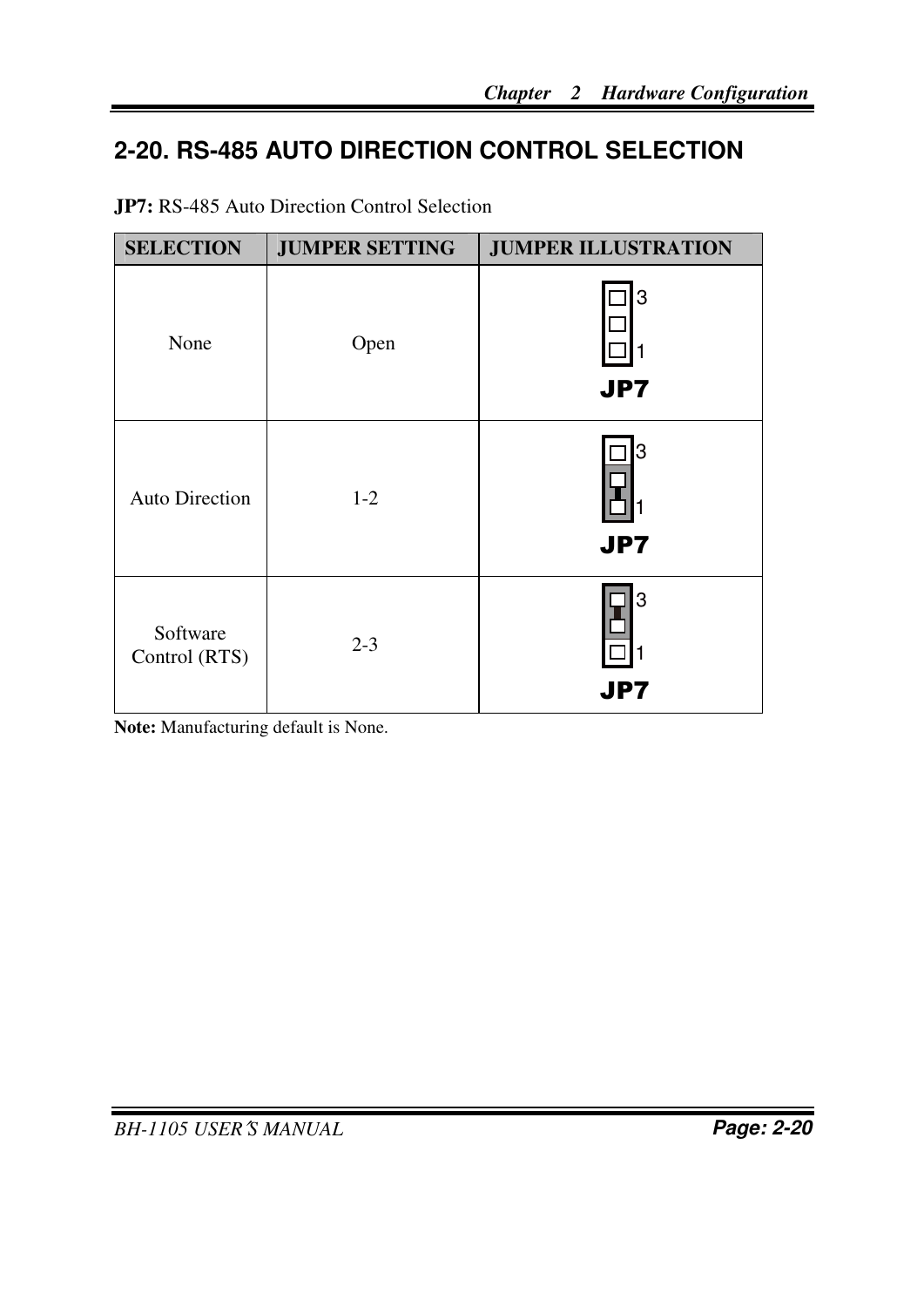## **2-21. LVDS CONNECTOR**



| ASSIGNMENT   |  |
|--------------|--|
| $\mathbf{V}$ |  |

**LVDS1:** LVDS Connector

| FIN            | ASSIGNMEN I   | FIN | ASSIGNMEN I       |
|----------------|---------------|-----|-------------------|
| $\mathbf{1}$   | VCC           | 16  | <b>LVDS0 CLKP</b> |
| 2              | <b>GROUND</b> | 17  | LVDS0_CLKN        |
| 3              | LVDS1_CLKN    | 18  | <b>GROUND</b>     |
| $\overline{4}$ | LVDS1_CLKP    | 19  | LVDS0 D2P         |
| 5              | <b>GROUND</b> | 20  | LVDS0_D2N         |
| 6              | LVDS1 D2N     | 21  | <b>GROUND</b>     |
| 7              | LVDS1_D2P     | 22  | LVDS0_D1P         |
| 8              | <b>GROUND</b> | 23  | LVDS0 D1N         |
| 9              | LVDS1_D1N     | 24  | <b>GROUND</b>     |
| 10             | LVDS1_D1P     | 25  | LVDS0_D0P         |
| 11             | LVDS1_D3P     | 26  | LVDS0_D0N         |
| 12             | LVDS1 D3N     | 27  | LVDS0_D3P         |
| 13             | LVDS1 D0P     | 28  | LVDS0_D3N         |
| 14             | LVDS1 D0N     | 29  | <b>VCC</b>        |
| 15             | <b>GROUND</b> | 30  | VCC               |

**PIN ASSIGNMENT PIN ASSIGNMENT** 

## *BH-1105 USER*′*S MANUAL* **Page: 2-21**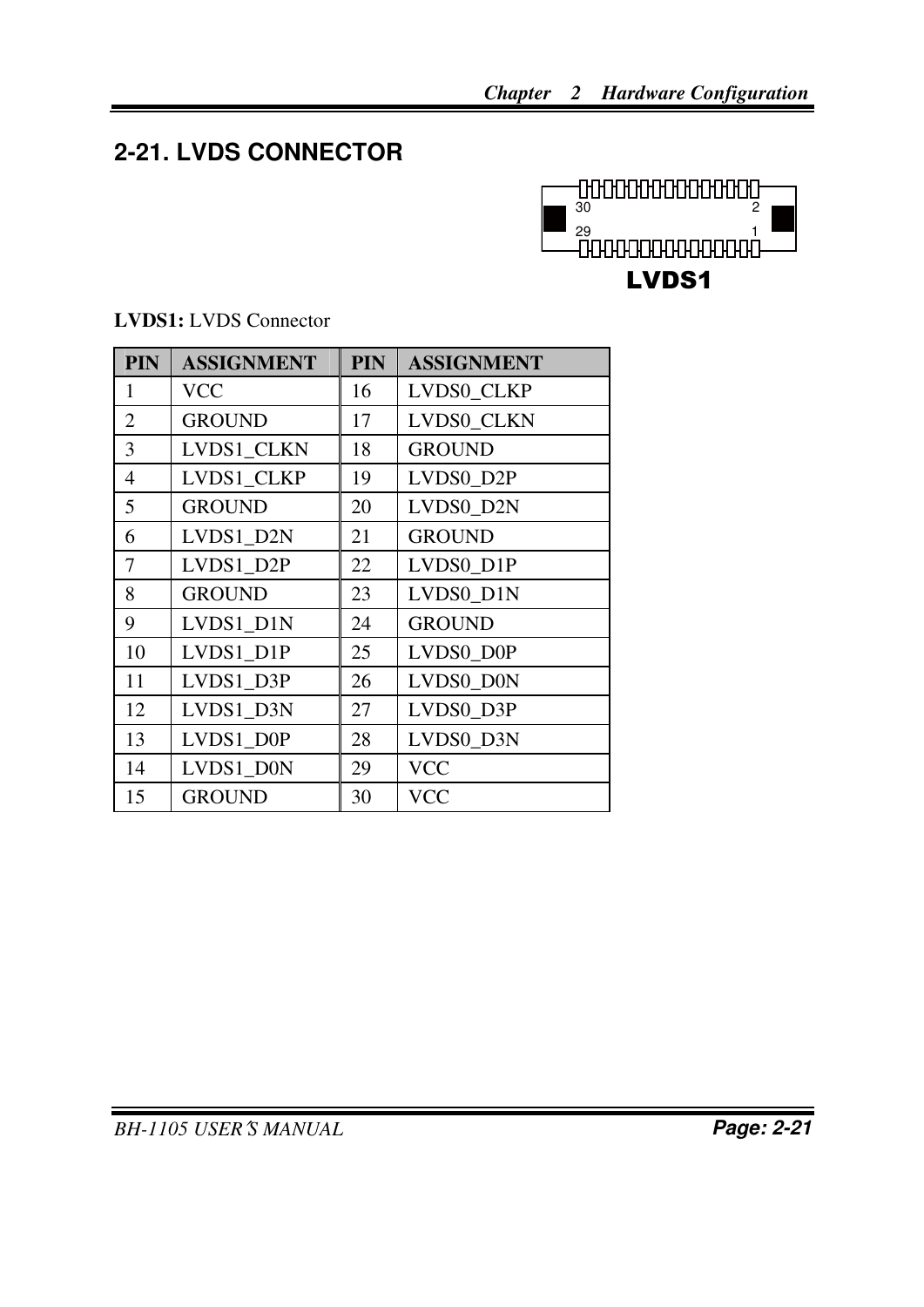## **2-22. LVDS PANEL VOLTAGE SELECTION**

| <b>SELECTION</b> | <b>JUMPER SETTING</b> | <b>JUMPER ILLUSTRATION</b> |
|------------------|-----------------------|----------------------------|
| $+3.3V$          | $1-3,$<br>$2-4$       | 2<br>5<br>Ⴌ<br><b>JP20</b> |
| $+5V$            | $3-5,$<br>4-6         | 2<br>հ<br><b>JP20</b>      |

**Note:** Manufacturing default is +3.3V.

## **2-23. LVDS BACKLIGHT CONTROL SELECTION**

| JP23: LVDS Backlight Control Voltage Selection |  |
|------------------------------------------------|--|
|                                                |  |

| <b>SELECTION</b> | <b>JUMPER SETTING</b> | <b>JUMPER ILLUSTRATION</b> |
|------------------|-----------------------|----------------------------|
| None             | Open                  | <b>JP23</b>                |
| $+12V$           | $1-2$                 | <b>JP23</b>                |

**Note:** Manufacturing default is None.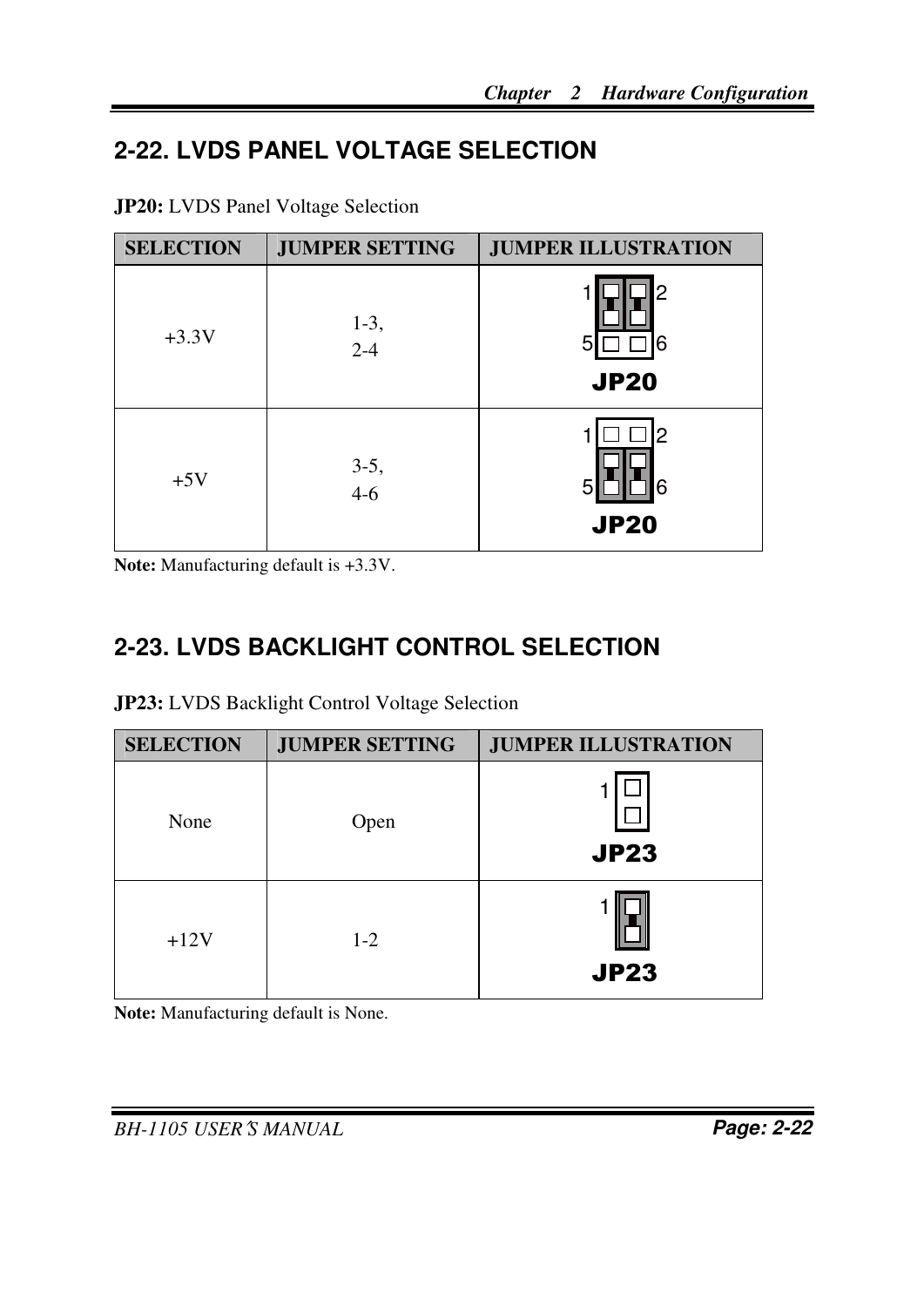| <b>SELECTION</b> | <b>JUMPER SETTING</b> | <b>JUMPER ILLUSTRATION</b> |
|------------------|-----------------------|----------------------------|
| None             | Open                  | 3<br><b>JP24</b>           |
| $+3.3V$          | $1-2$                 | 3<br><b>JP24</b>           |
| $+5V$            | $2 - 3$               | l3<br><b>JP24</b>          |

|  | JP24: LVDS Backlight Control Voltage Selection |  |  |
|--|------------------------------------------------|--|--|
|  |                                                |  |  |

**Note:** Manufacturing default is None. Refer to *LVDS adjustment table* for details.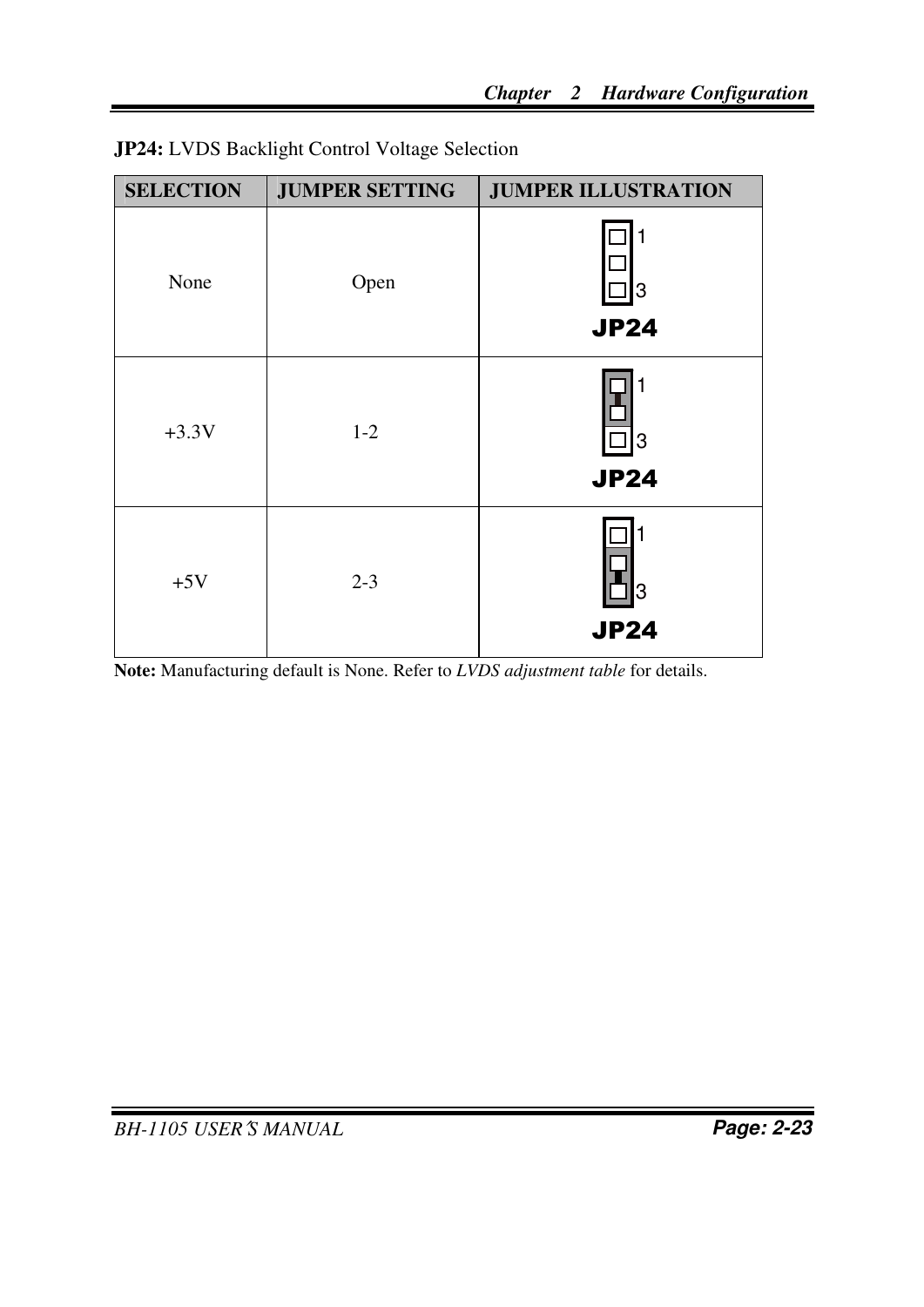## **2-24. LVDS RESOLUTION SELECTION**

| <b>SELECTION</b> | <b>JUMPER SETTING</b> | <b>JUMPER ILLUSTRATION</b>                 |
|------------------|-----------------------|--------------------------------------------|
| None             | Open                  | 3<br>JP16/JP17/<br><b>JP18/JP19</b>        |
| High             | $1 - 2$               | 3<br><b>JP16/JP17/</b><br><b>JP18/JP19</b> |
| Low              | $2 - 3$               | 3<br><b>JP16/JP17/</b><br><b>JP18/JP19</b> |

**JP16** (GPIO0)**, JP17** (GPIO1)**, JP18** (GPIO2)**, JP19** (GPIO3)**:** 

**Note:** Manufacturing default is None. Refer to *LVDS adjustment table* for details.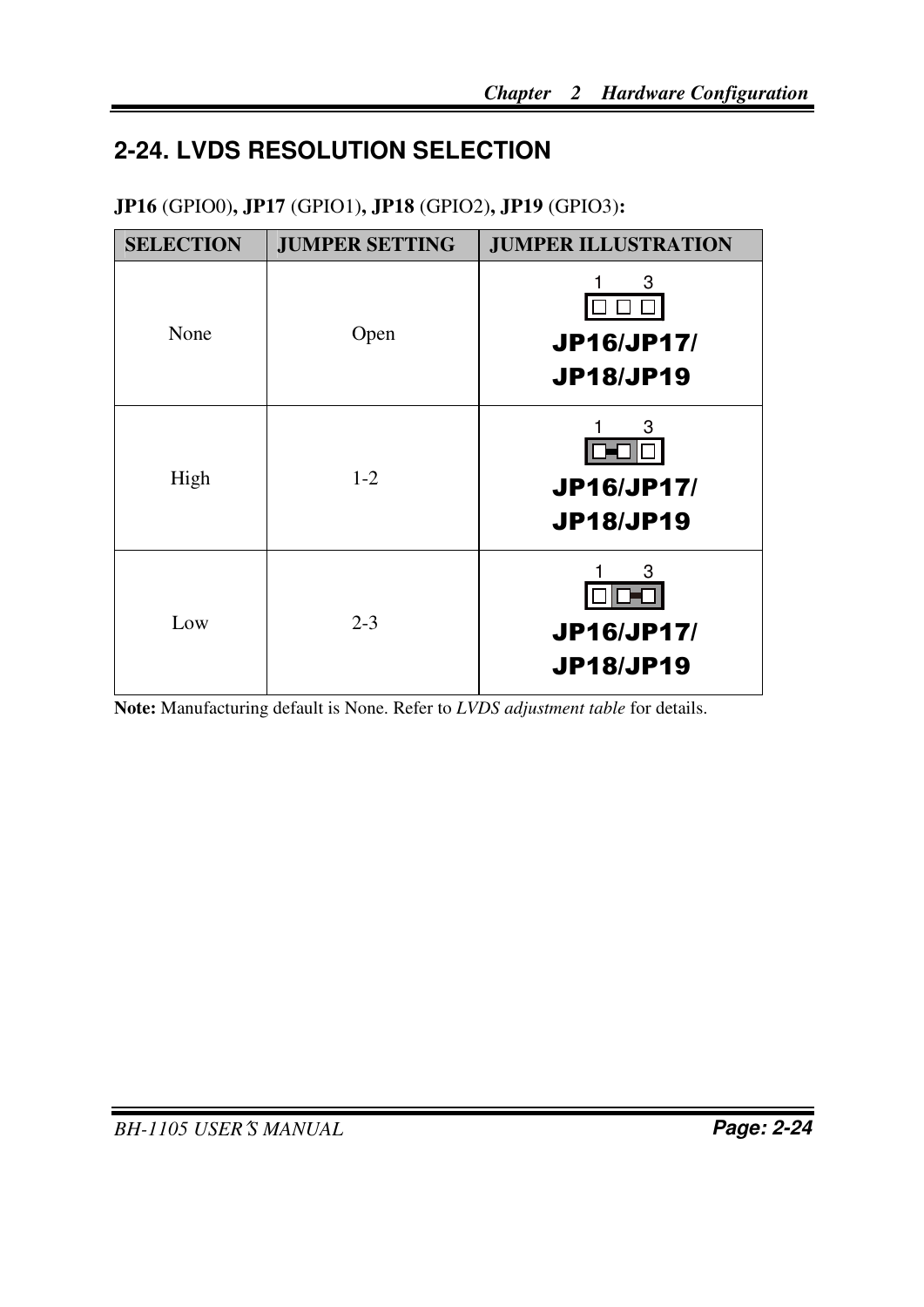| <b>GPIO</b><br>[3:0] | <b>HA</b><br>(Pixel) | <b>VA</b><br>(line) | <b>RR</b><br>(Hz) | <b>PC</b><br>(MHz) | <b>CD</b><br>(bit) | Port   | <b>HB</b><br>(Pixel) | <b>HSO</b><br>(Pixel) | <b>HSPW</b><br>(Pixel) | <b>VB</b><br>(line) | <b>VSO</b><br>(line) | <b>VSPW</b><br>(line) |
|----------------------|----------------------|---------------------|-------------------|--------------------|--------------------|--------|----------------------|-----------------------|------------------------|---------------------|----------------------|-----------------------|
| 0000                 | 800                  | 600                 | 60                | 38.25              | 6                  | Single | 224                  | 32                    | 80                     | 24                  | 3                    | 4                     |
| 0001                 | 1024                 | 768                 | 60                | 56.00              | 6                  | Single | 160                  | 48                    | 32                     | 22                  | 3                    | 4                     |
| 0010                 | 1024                 | 768                 | 60                | 56.00              | 8                  | Single | 160                  | 48                    | 32                     | 22                  | 3                    | 4                     |
| 0011                 | 1280                 | 768                 | 60                | 68.25              | 6                  | Single | 160                  | 48                    | 32                     | 22                  | 3                    | 7                     |
| 0100                 | 1280                 | 800                 | 60                | 71.00              | 6                  | Single | 160                  | 48                    | 32                     | 23                  | 3                    | 6                     |
| 0101                 | 1280                 | 960                 | 60                | 85.25              | 6                  | Dual   | 160                  | 48                    | 32                     | 28                  | 3                    | 4                     |
| 0110                 | 1280                 | 1024                | 60                | 91.00              | 8                  | Single | 160                  | 48                    | 32                     | 30                  | 3                    | $\overline{7}$        |
| 0111                 | 1366                 | 768                 | 60                | 72.75              | 6                  | Single | 160                  | 48                    | 32                     | 23                  | 3                    | 10                    |
| 1000                 | 1366                 | 768                 | 60                | 72.25              | 8                  | Single | 160                  | 48                    | 32                     | 23                  | 3                    | 10                    |
| 1001                 | 640                  | 480                 | 60                | 26.7               | 8                  | Single | 464                  | 80                    | 152                    | 34                  | 3                    | 6                     |
| 1010                 | 1400                 | 1050                | 60                | 101.00             | 8                  | Dual   | 160                  | 48                    | 32                     | 30                  | 3                    | 4                     |
| 1011                 | 1600                 | 900                 | 60                | 118.25             | 8                  | Dual   | 512                  | 88                    | 168                    | 26                  | 4                    | 8                     |
| 1100                 | 1680                 | 1050                | 60                | 119.00             | 8                  | Dual   | 160                  | 48                    | 32                     | 30                  | 3                    | 6                     |
| 1101                 | 1600                 | 1200                | 60                | 130.25             | 8                  | Dual   | 160                  | 48                    | 32                     | 35                  | 3                    | $\overline{4}$        |
| 1110                 | 1920                 | 1080                | 60                | 138.50             | 8                  | Dual   | 160                  | 48                    | 32                     | 31                  | 3                    | 5                     |
| 1111                 | 1920                 | 1200                | 60                | 154.00             | 8                  | Dual   | 160                  | 48                    | 32                     | 35                  | 3                    | 6                     |

LVDS adjustment table: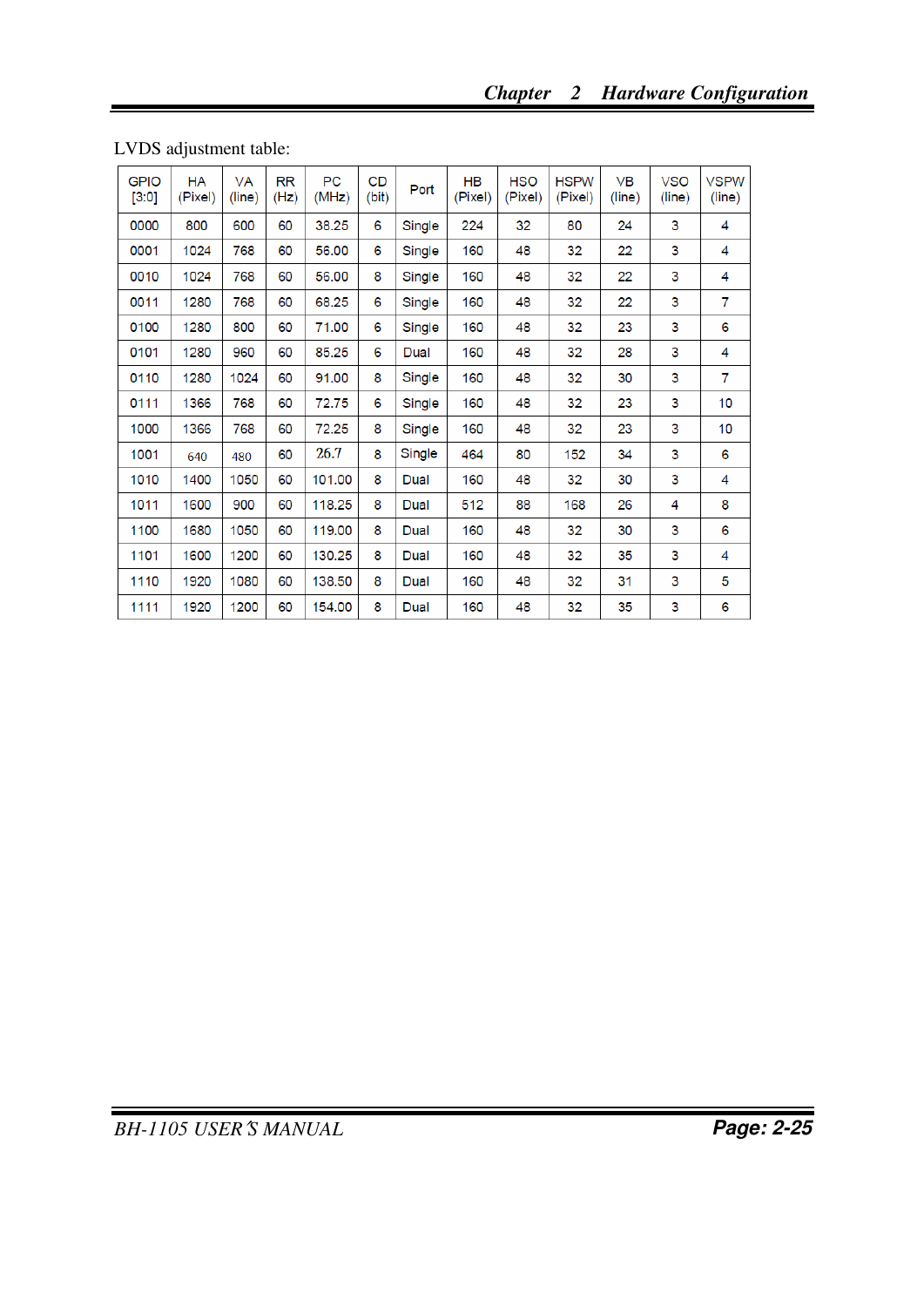# **2-25. AUDIO CONNECTOR**

### **JAUDIO1:** Audio Connectors

| PIN           | <b>ASSIGNMENT</b>   | <b>PIN</b> | <b>ASSIGNMENT</b> |
|---------------|---------------------|------------|-------------------|
|               | $MIC1-L$            | 6          | LINE-IN-R         |
|               | MIC <sub>1</sub> -R |            | <b>GND</b>        |
| $\mathcal{R}$ | <b>GND</b>          |            | <b>GND</b>        |
|               | <b>GND</b>          |            | LINE-OUT-L        |
|               | LINE-IN-L           | 10         | LINE-OUT-R        |



# **2-26. POWER LED CONNECTOR**

**JP15:** Power LED Connector

| PIN | <b>ASSIGNMENT</b> |
|-----|-------------------|
|     | P LED VCC         |
|     | <b>GND</b>        |



# **2-27. HARD DISK LED CONNECTOR**

**JP14:** Hard Disk LED Connector

| <b>PIN</b> | <b>ASSIGNMENT</b> |
|------------|-------------------|
|            | HDD LED VCC       |
|            | <b>SATA LEDJ</b>  |

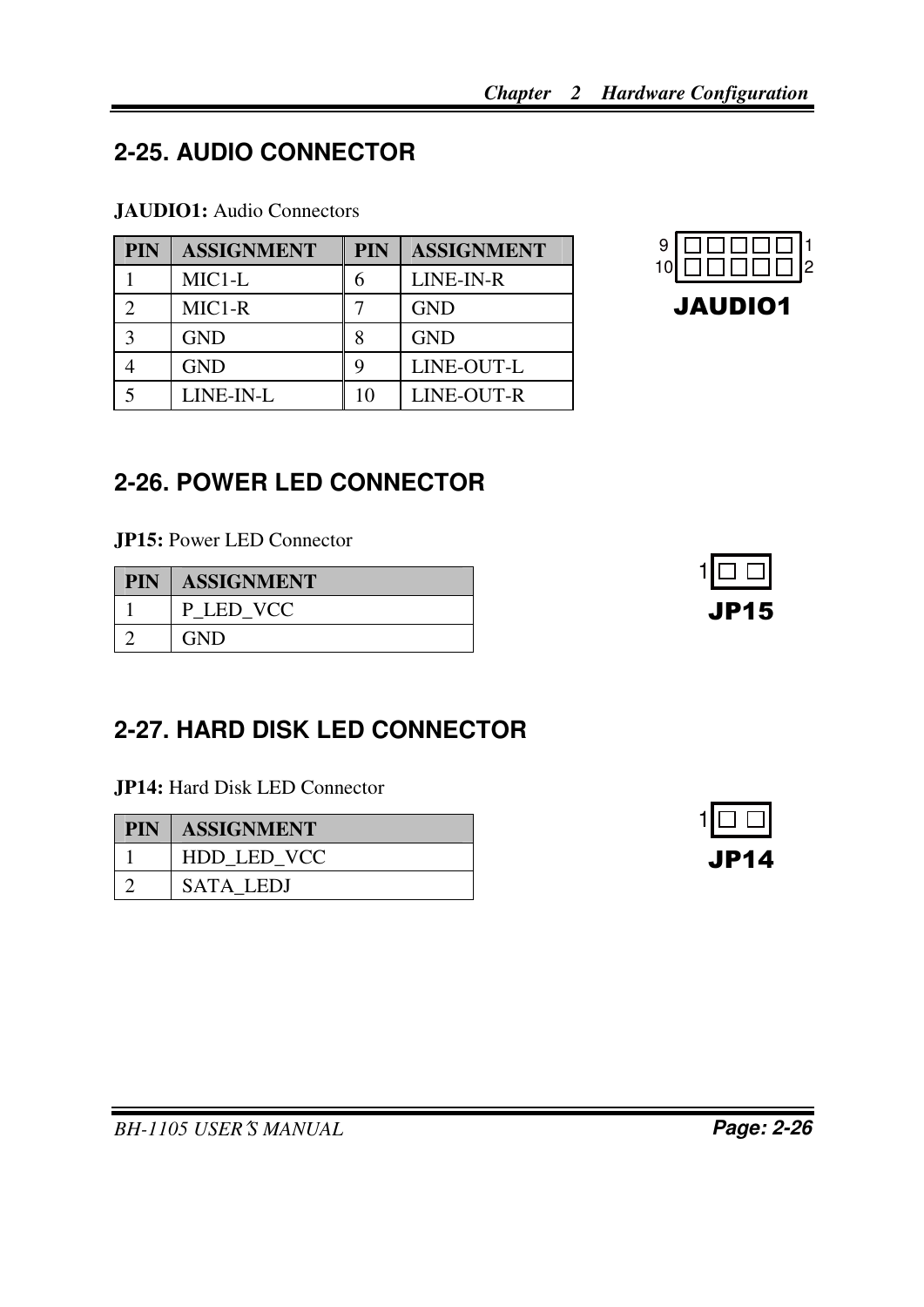# **2-28. FLOPPY DISK DRIVE CONNECTOR**

1 33 2 34

# FDD1

| PIN            | <b>ASSIGNMENT</b> | <b>PIN</b> | <b>ASSIGNMENT</b> |
|----------------|-------------------|------------|-------------------|
| 1              | <b>VCC</b>        | 14         | <b>STEPJ</b>      |
| $\overline{2}$ | <b>INDEXJ</b>     | 15         | NC                |
| 3              | <b>VCC</b>        | 16         | WDJ               |
| $\overline{4}$ | <b>DSAJ</b>       | 17         | <b>GND</b>        |
| 5              | <b>VCC</b>        | 18         | <b>WENJ</b>       |
| 6              | <b>DSKCHGJ</b>    | 19         | <b>GND</b>        |
| 7              | NC.               | 20         | TRAK0J            |
| 8              | NC                | 21         | <b>GND</b>        |
| 9              | N <sub>C</sub>    | 22         | <b>WPJ</b>        |
| 10             | <b>MOAJ</b>       | 23         | <b>GND</b>        |
| 11             | NC.               | 24         | <b>RDATAJ</b>     |
| 12             | <b>DIRJ</b>       | 25         | <b>GND</b>        |
| 13             | <b>RWCJ</b>       | 26         | <b>HEADJ</b>      |

**FDD1:** Floppy Disk Drive Connector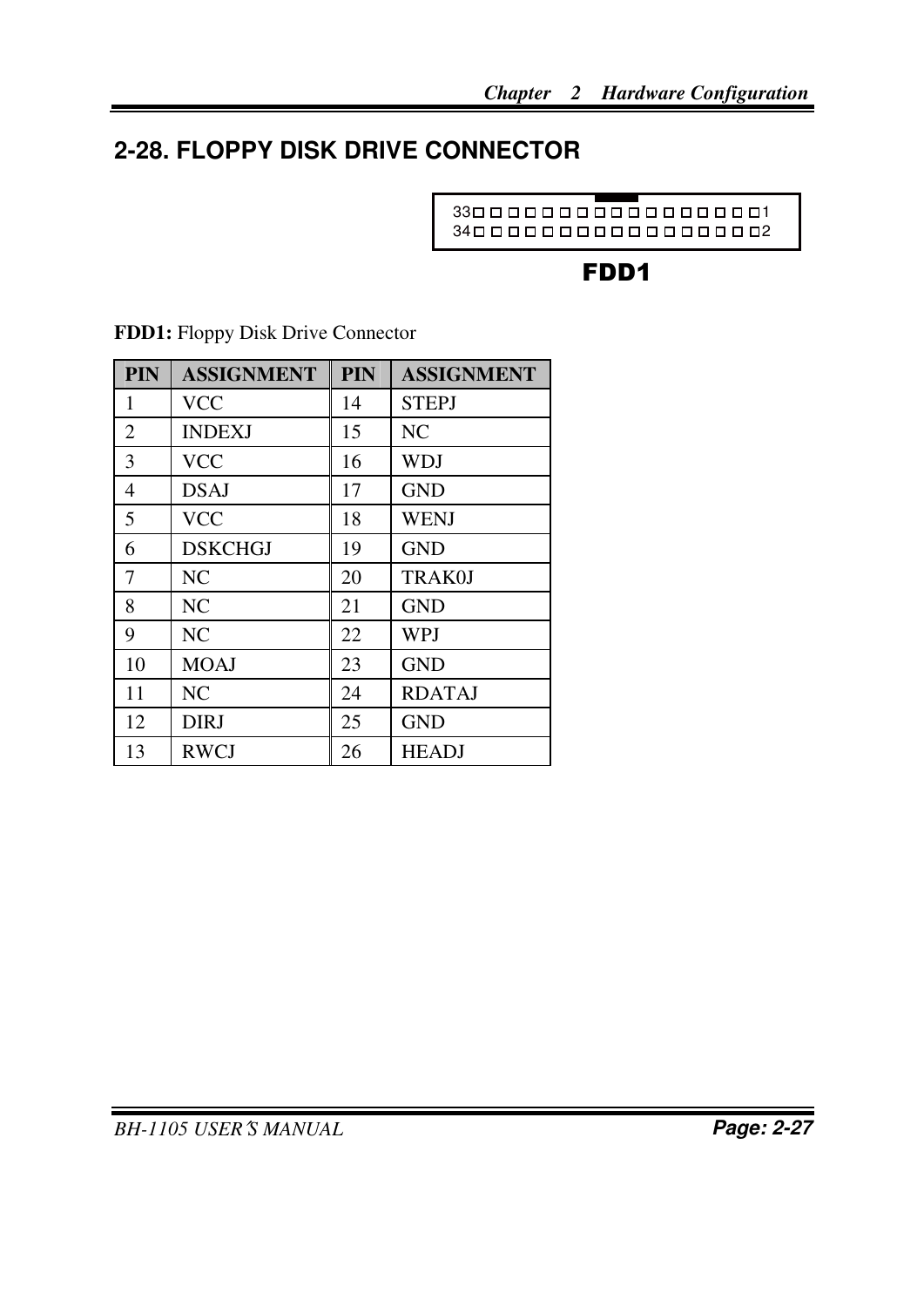# **2-29. CFAST VOLTAGE SELECTION**

|  |  |  | <b>JP12:</b> CFast Voltage Selection |
|--|--|--|--------------------------------------|
|--|--|--|--------------------------------------|

| <b>SELECTION</b> | <b>JUMPER SETTING</b> | <b>JUMPER ILLUSTRATION</b> |
|------------------|-----------------------|----------------------------|
| $+3.3V$          | $1 - 2$               | l3<br><b>JP12</b>          |
| $+5V$            | $2 - 3$               | <b>JP12</b>                |

**Note:** Manufacturing default is 3.3V.

# **2-30. 5VSB CONNECTOR**

**J5:** 5VSB Connector

| <b>PIN</b> | <b>ASSIGNMENT</b> |
|------------|-------------------|
|            | PS ON             |
|            | <b>GND</b>        |
|            | 5VSB              |

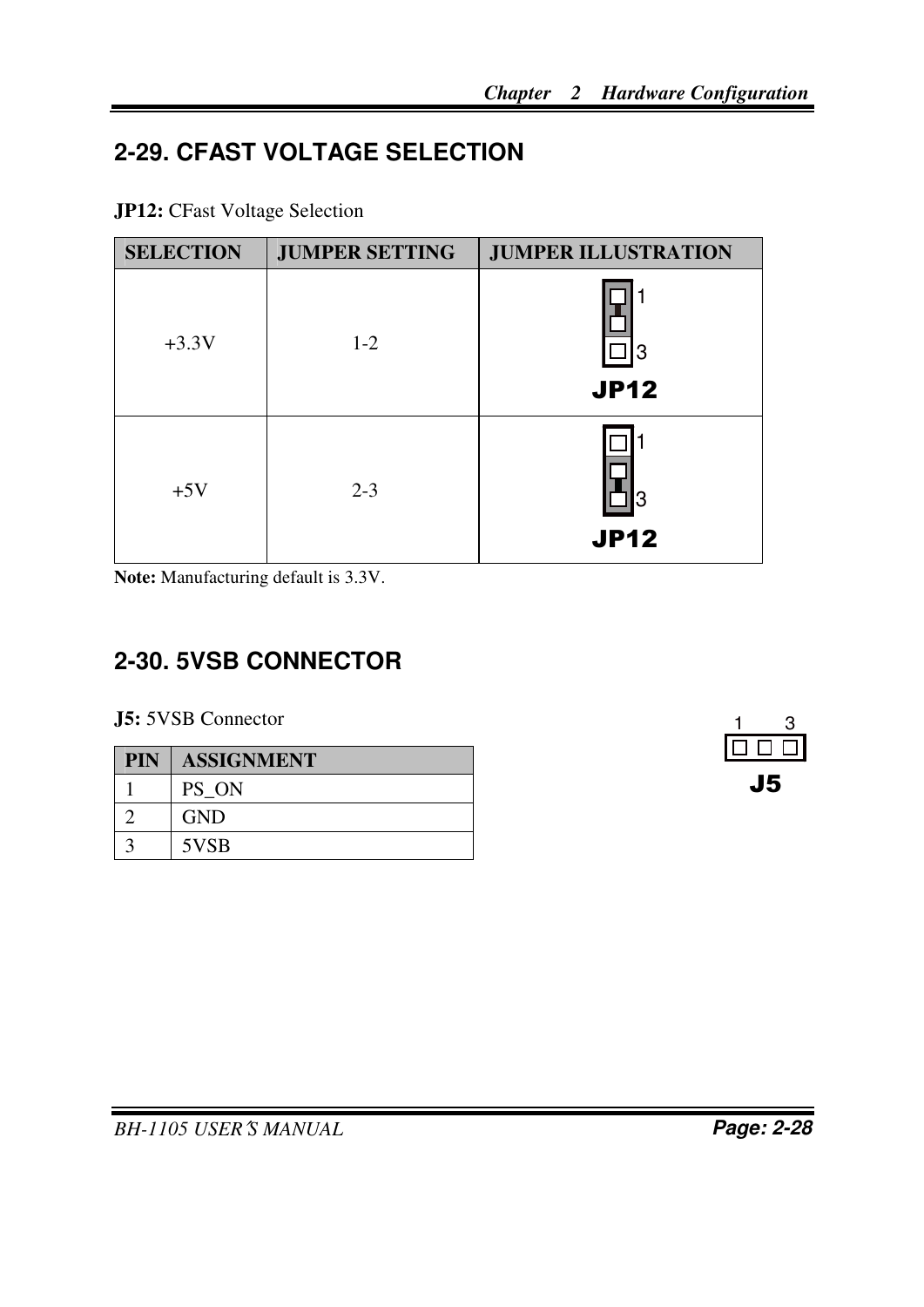# **2-31. ATX/AT POWER MODE SELECTION**

JP3, JP4 and JP9 must be set as the same mode simultaneously.

### **JP3:**

| <b>SELECTION</b> | <b>JUMPER SETTING</b> | <b>JUMPER ILLUSTRATION</b> |
|------------------|-----------------------|----------------------------|
| <b>ATX</b>       | Open                  | З<br>4<br>2<br>JP3         |
| AT               | $1-2,$<br>$3-4$       | 3<br>4<br>JP3              |

**Note:** Manufacturing default is ATX.

### **JP4, JP9:**

| <b>SELECTION</b> | <b>JUMPER SETTING</b> | <b>JUMPER ILLUSTRATION</b> |                 |
|------------------|-----------------------|----------------------------|-----------------|
| <b>ATX</b>       | Open                  | JP4                        | JP <sub>9</sub> |
| AT               | $1 - 2$               | JP4                        | JP <sub>9</sub> |

**Note:** Manufacturing default is ATX.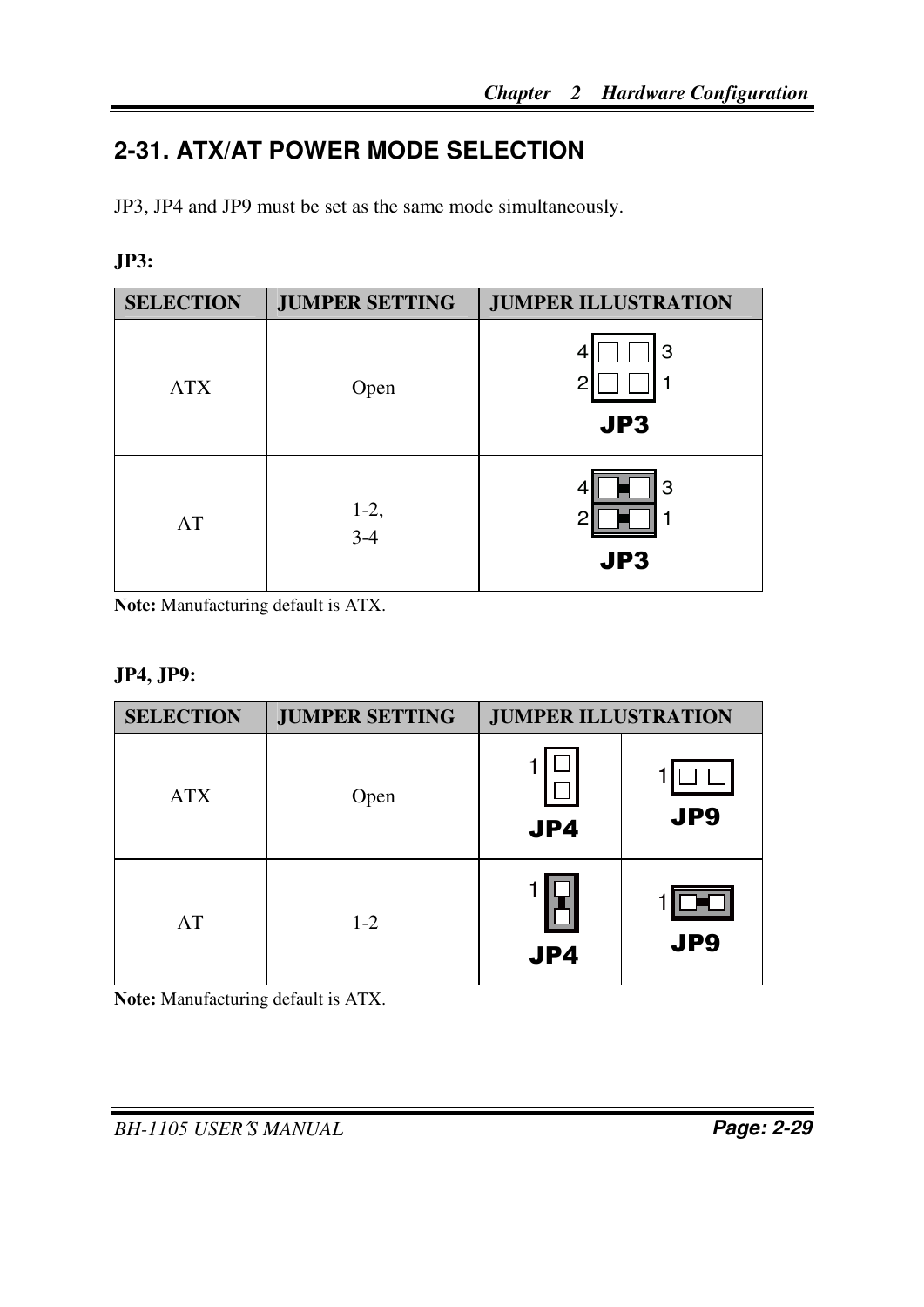# **2-32. EXTERNAL KEYBOARD CONNECTOR**

**EXKB1:** External Keyboard Connectors

| <b>PIN</b> | <b>ASSIGNMENT</b> |
|------------|-------------------|
|            | <b>KCLK</b>       |
|            | <b>KDAT</b>       |
|            | <b>GND</b>        |
|            | V5 DUAL           |



# **2-33. INVERTER CONNECTOR**

**JINV1:** Inverter Connectors

| <b>PIN</b> | <b>ASSIGNMENT</b> | <b>PIN</b> | <b>ASSIGNMENT</b> |
|------------|-------------------|------------|-------------------|
|            | <b>GND</b>        |            | <b>GND</b>        |
|            | VCC <sub>12</sub> |            | BRCTR(PWM)        |
|            | VCC <sub>12</sub> |            | <b>GND</b>        |
|            | VCC12             |            | <b>ENABL</b>      |



JINV1

# **2-34. IRDA CONNECTOR**

**IR1:** IrDA Connectors

| <b>PIN</b> | <b>ASSIGNMENT</b> |
|------------|-------------------|
|            | $VCC3_3$          |
|            | NC.               |
|            | <b>IRRX</b>       |
|            | <b>GND</b>        |
|            | <b>IRTX</b>       |

 $1 \overline{\Box\Box\Box\Box\Box}$ 5 IR1

*BH-1105 USER*′*S MANUAL* **Page: 2-30**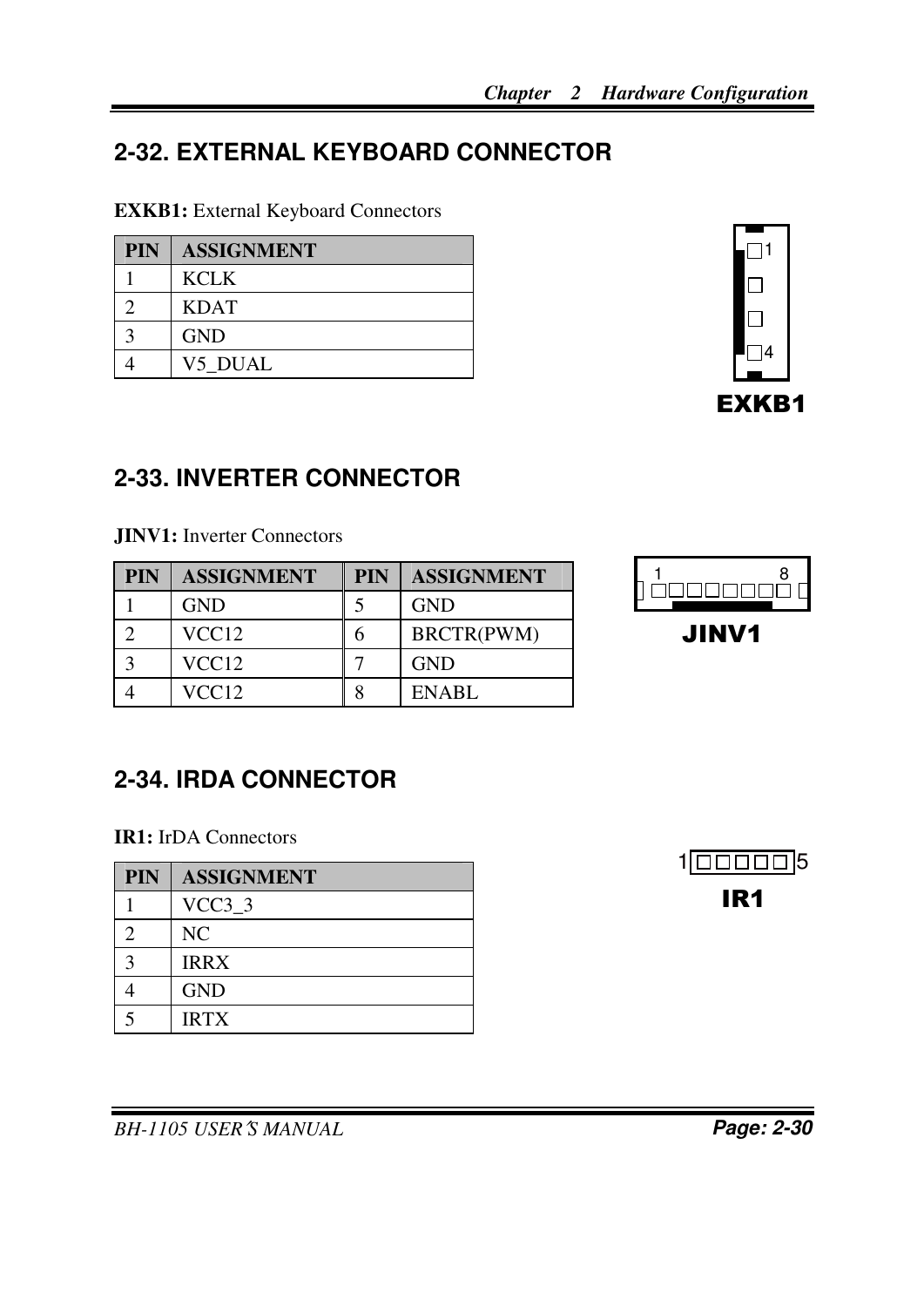# **2-35. DIGITAL I/O CONNECTOR**

**DIO1:** Digital Input/Output Connectors

| <b>PIN</b>   | <b>ASSIGNMENT</b> | <b>PIN</b> | <b>ASSIGNMENT</b> |
|--------------|-------------------|------------|-------------------|
|              | VCC5              | 6          | DOUT1             |
|              | <b>GND</b>        |            | DIN <sub>2</sub>  |
| $\mathbf{c}$ | DIN <sub>0</sub>  | 8          | DOUT <sub>2</sub> |
|              | DOUT <sub>0</sub> | q          | DIN <sub>3</sub>  |
|              | DIN1              | 10         | DOUT3             |

| $2\overline{ \begin{bmatrix} 1 & 0 & 0 \\ 0 & 1 & 0 \\ 1 & 0 & 0 & 0 \\ 0 & 0 & 0 & 0 \\ 0 & 0 & 0 & 0 \\ 0 & 0 & 0 & 0 \\ 0 & 0 & 0 & 0 \\ 0 & 0 & 0 & 0 \\ 0 & 0 & 0 & 0 \\ 0 & 0 & 0 & 0 \\ 0 & 0 & 0 & 0 \\ 0 & 0 & 0 & 0 \\ 0 & 0 & 0 & 0 \\ 0 & 0 & 0 & 0 & 0 \\ 0 & 0 & 0 & 0 & 0 \\ 0 & 0 & 0 & 0 & 0 \\ 0 & 0 & 0 & 0 & 0$ |  |
|-------------------------------------------------------------------------------------------------------------------------------------------------------------------------------------------------------------------------------------------------------------------------------------------------------------------------------------|--|
| DIO1                                                                                                                                                                                                                                                                                                                                |  |

# **2-36. BOOT SELECTION**

**J4:** Boot Function Debug Connector

| <b>SELECTION</b>                    | <b>JUMPER SETTING</b> | <b>JUMPER ILLUSTRATION</b> |
|-------------------------------------|-----------------------|----------------------------|
| Normal<br>Operation                 | $1 - 2$               | 3<br>J <sub>4</sub>        |
| Ext.<br>Programming<br>(debug only) | $2 - 3$               | З<br>J4                    |

**Note:** Manufacturing default is Normal Operation.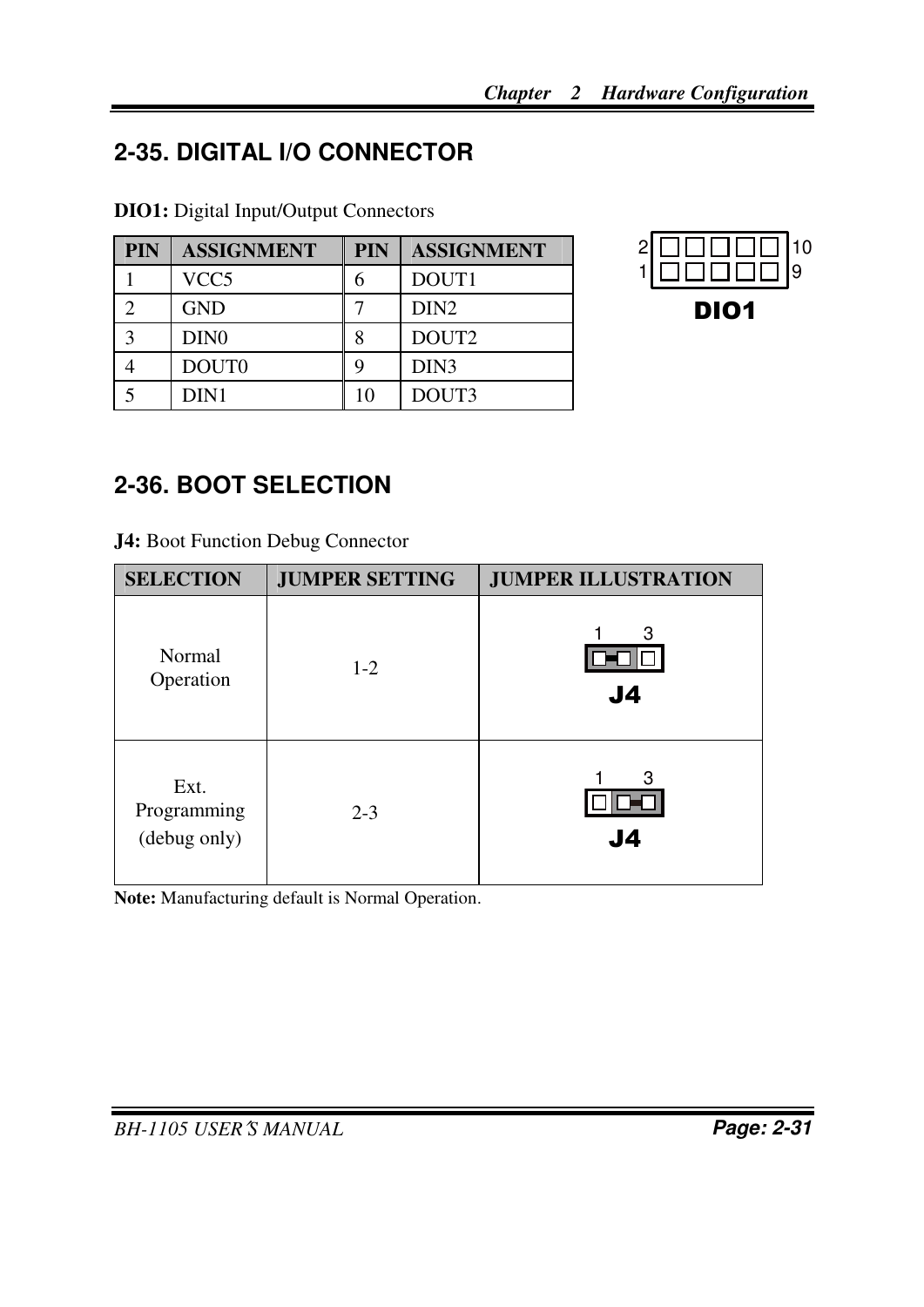# *SOFTWARE UTILITIES*



This chapter comprises the detailed information of VGA driver, LAN driver, and Sound driver.

Sections included:

- $\bullet$  Introduction
- AMD Chipset Software Installation Utility
- LAN Driver Utility
- **•** Sound Driver Utility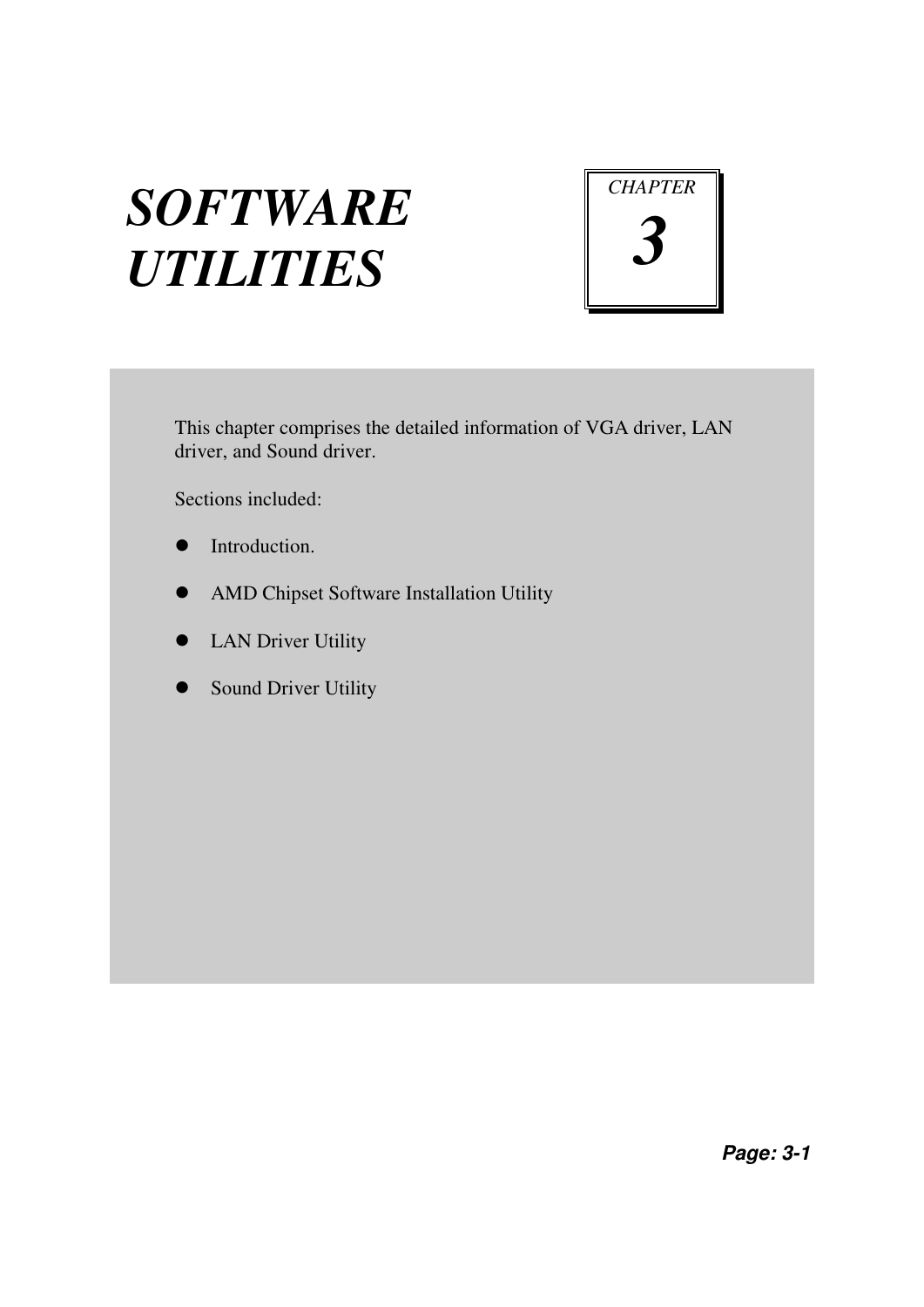# **3-1. INTRODUCTION**

Enclosed with BH-1105 package are our driver utilities, which come in a format of CD ROM or floppy disk. Refer to the following table for driver locations:

| <b>FILENAME</b>                  | <b>PURPOSE</b>                                           |
|----------------------------------|----------------------------------------------------------|
| (Assume that CD ROM drive is D:) |                                                          |
| D:\Driver\UTILITY                | AMD A55E chipset device<br>software installation utility |
| D:\Driver\LAN                    | Realtek RTL8111E for LAN<br>driver installaion           |
| D:\Driver\SOUND                  | Realtek ALC888 for sound driver<br>installation          |
| D:\Driver\FLASH                  | <b>BIOS</b> update utility                               |

**Note:** Be sure to install the Utility right after the OS fully installed.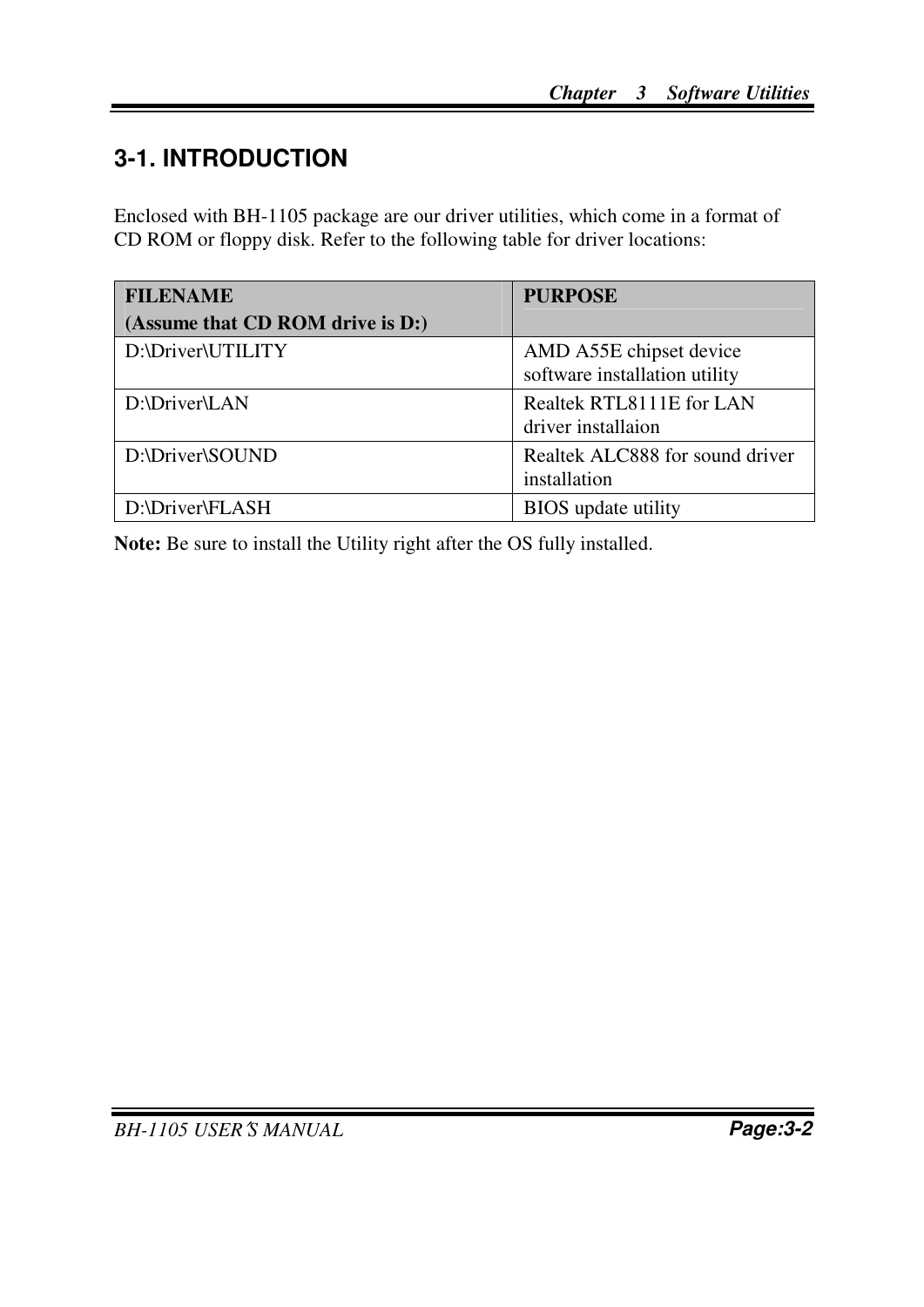# **3-2. AMD C HIPSET SOFTWARE INSTALLATION UTILITY**

### **3-2-1. Introduction**

The chipset A55E is a Fusion Controller Hub (FCH) of AMD. We use this single-chip approach to broaden the I/O connectivity for modern peripheral devices, lower the power consumption, enhance system performance, and also reduce the chipset footprint. The driver package outlines how the operating system configures the AMD chipset components in order to ensure that the following features function properly:

- DMA Support
- PCIe Support
- SATA Storage Support
- USB Support
- SMBus Support
- Interrupt Controller Support
- LPC Bus Support
- RGMII/MII Interface Support

### **3-2-2. Installation of Utility for Windows XP**

The utility pack is to be installed only for Windows XP, and it should be installed right after the OS installation. Please follow the steps below:

- 1. Insert the driver disk into a CD ROM device.
- 2. Under Windows system, go to the directory where the utility driver is located.
- 3. Run the application with administrative privileges.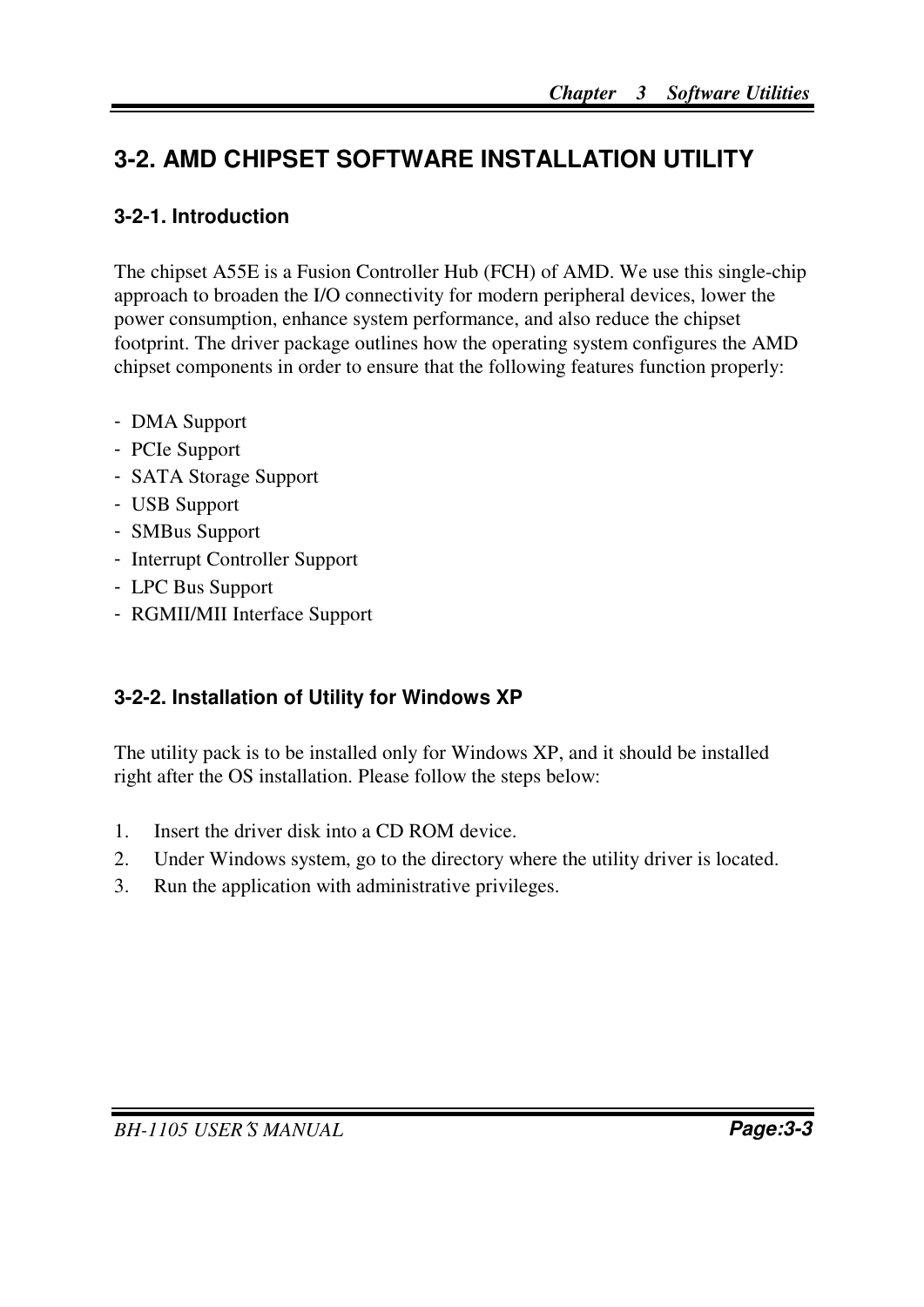# **3-3. LAN DRIVER UTILITY**

### **3-3-1. Introduction**

BH-1105 is enhanced with LAN function that can support various network adapters. Installation programs for LAN drivers are listed as follows:



**For more details on Installation procedure, please refer to Readme.txt file found on LAN Driver Utility.**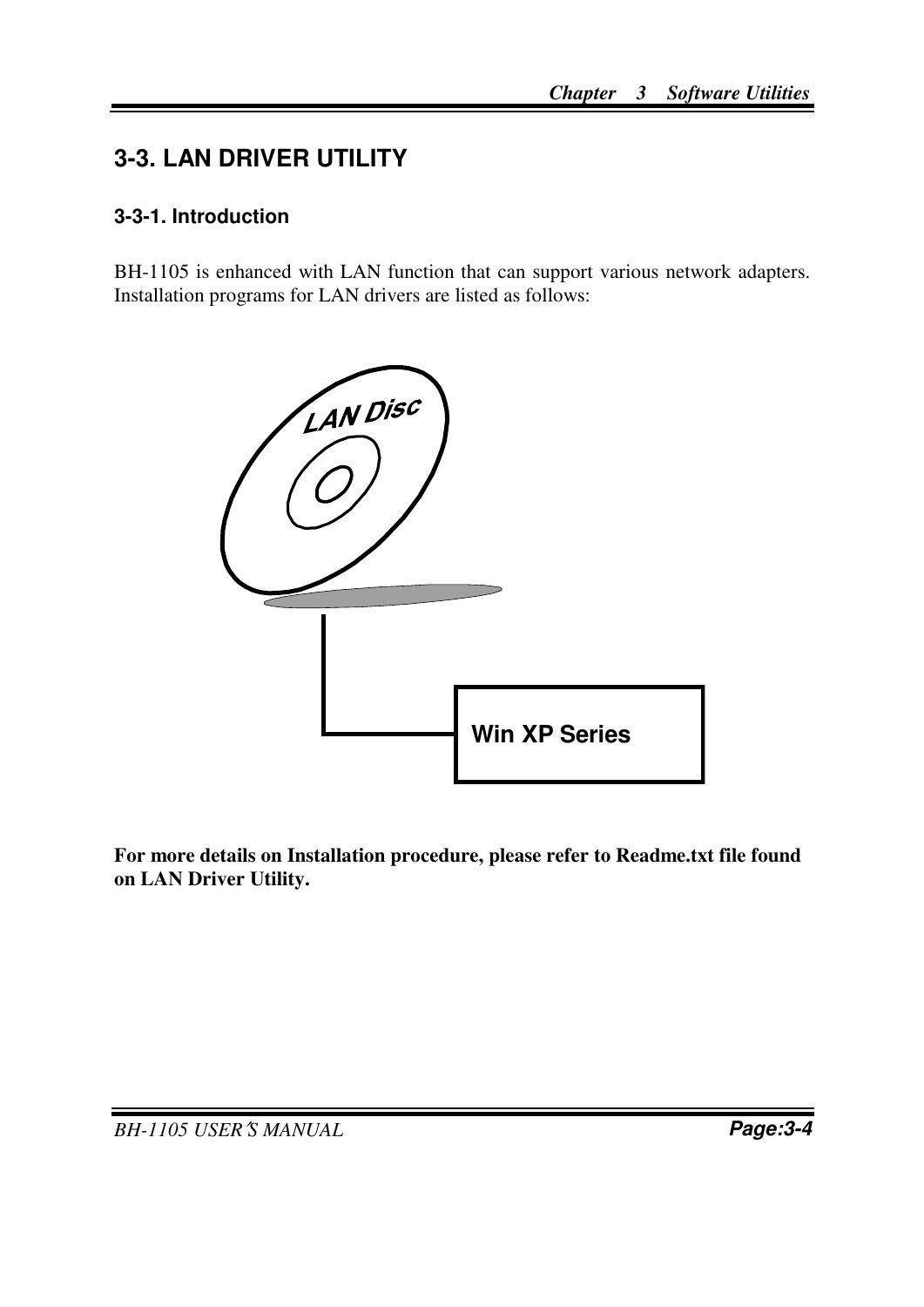# **3-4. SOUND DRIVER UTILITY**

### **3-4-1. Introduction**

The Realtek sound function enhanced in this system is fully compatible with Windows XP. Below, you will find the content of the Sound driver:



### **3-4-2. Installation of Sound Driver**

- 1. Insert the driver disk into a CD ROM device.
- 2. Under Windows system, go to the directory where the sound driver is located.
- 3. Run the application with administrative privileges..
- 4. Follow the instructions on the screen to complete the installation.
- 5. Once the installation is completed, shut down the system and restart in order for the changes to take effect.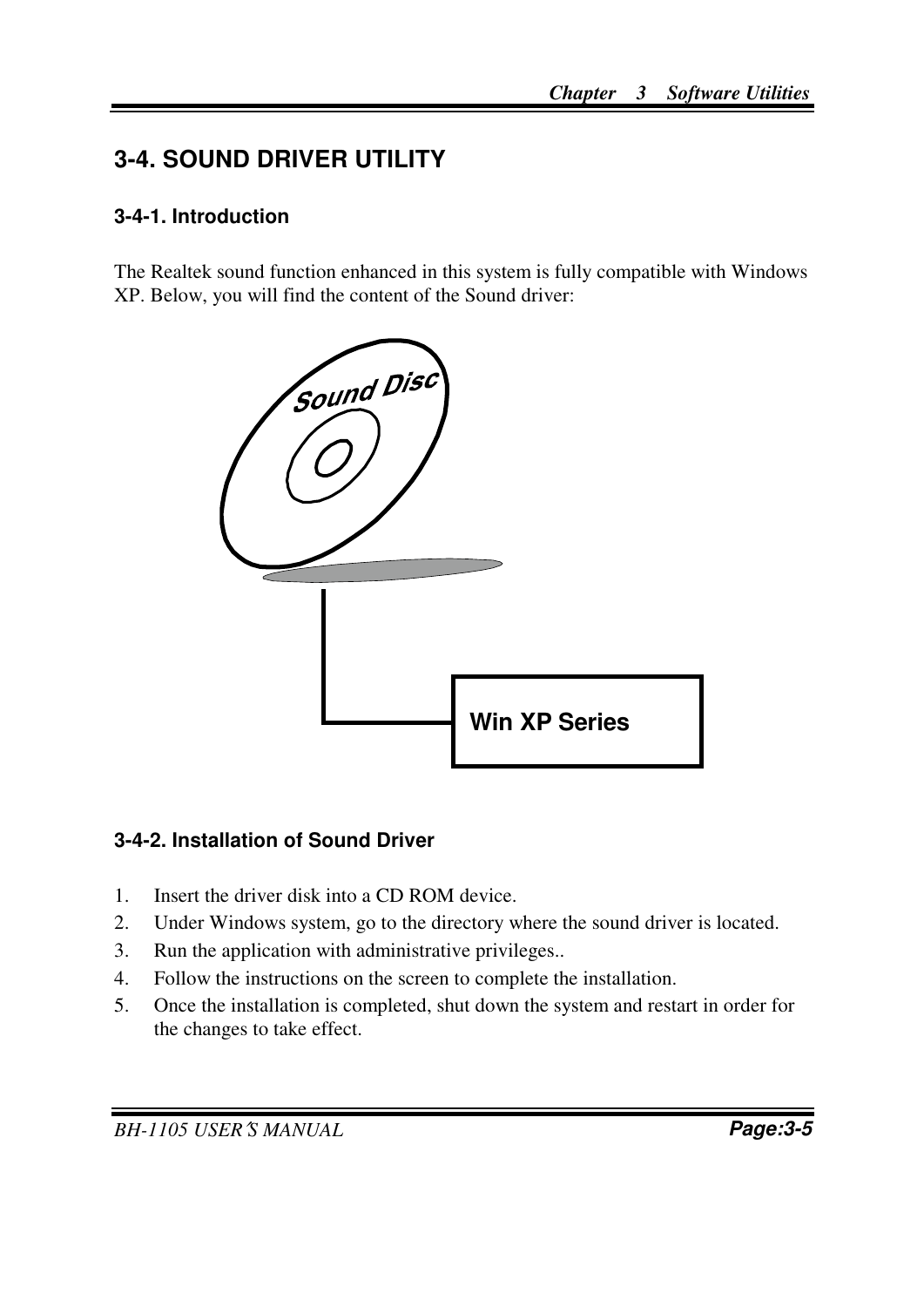

# *BIOS SETUP*

This chapter shows how to set up the AMI BIOS.

Sections included:

- **•** Introduction
- **•** Entering Setup
- Main
- Advanced
- Chipset
- Boot
- Security
- Save & Exit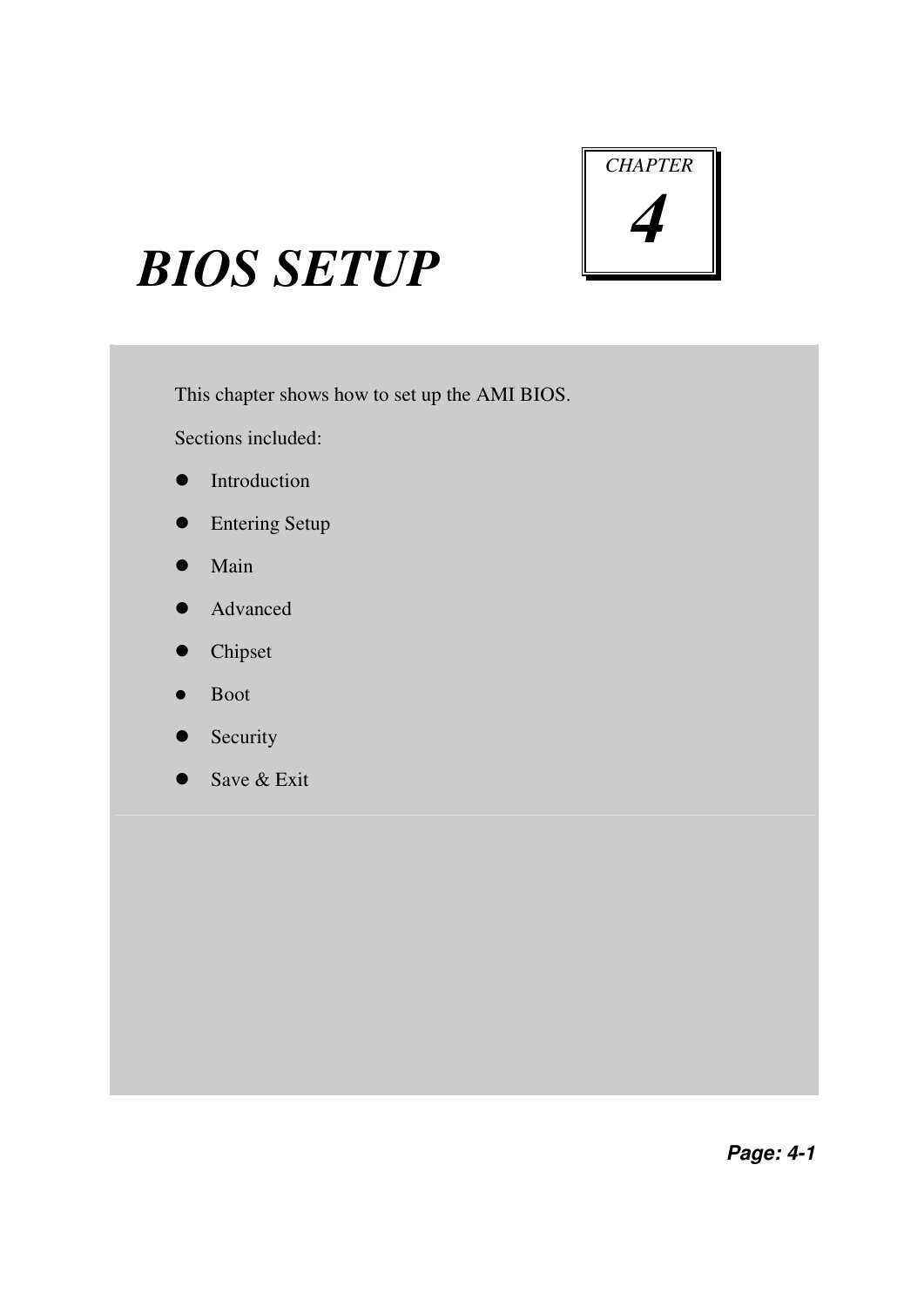# **4-1. INTRODUCTION**

The board BH-1105 uses an AMI Aptio BIOS that is stored in the Serial Peripheral Interface Flash Memory (SPI Flash) and can be updated. The SPI Flash contains the BIOS Setup program, Power-on Self-Test (POST), the PCI auto-configuration utility, LAN EEPROM information, and Plug and Play support.

Aptio is AMI's BIOS firmware based on the UEFI (Unified Extensible Firmware Interface) Specifications and the Intel Platform Innovation Framework for EFI. The UEFI specification defines an interface between an operating system and platform firmware. The interface consists of data tables that contain platform-related information, boot service calls, and runtime service calls that are available to the operating system and its loader. These provide standard environment for booting an operating system and running pre-boot applications. Following illustration shows Extensible Firmware Interface's position in the software stack.

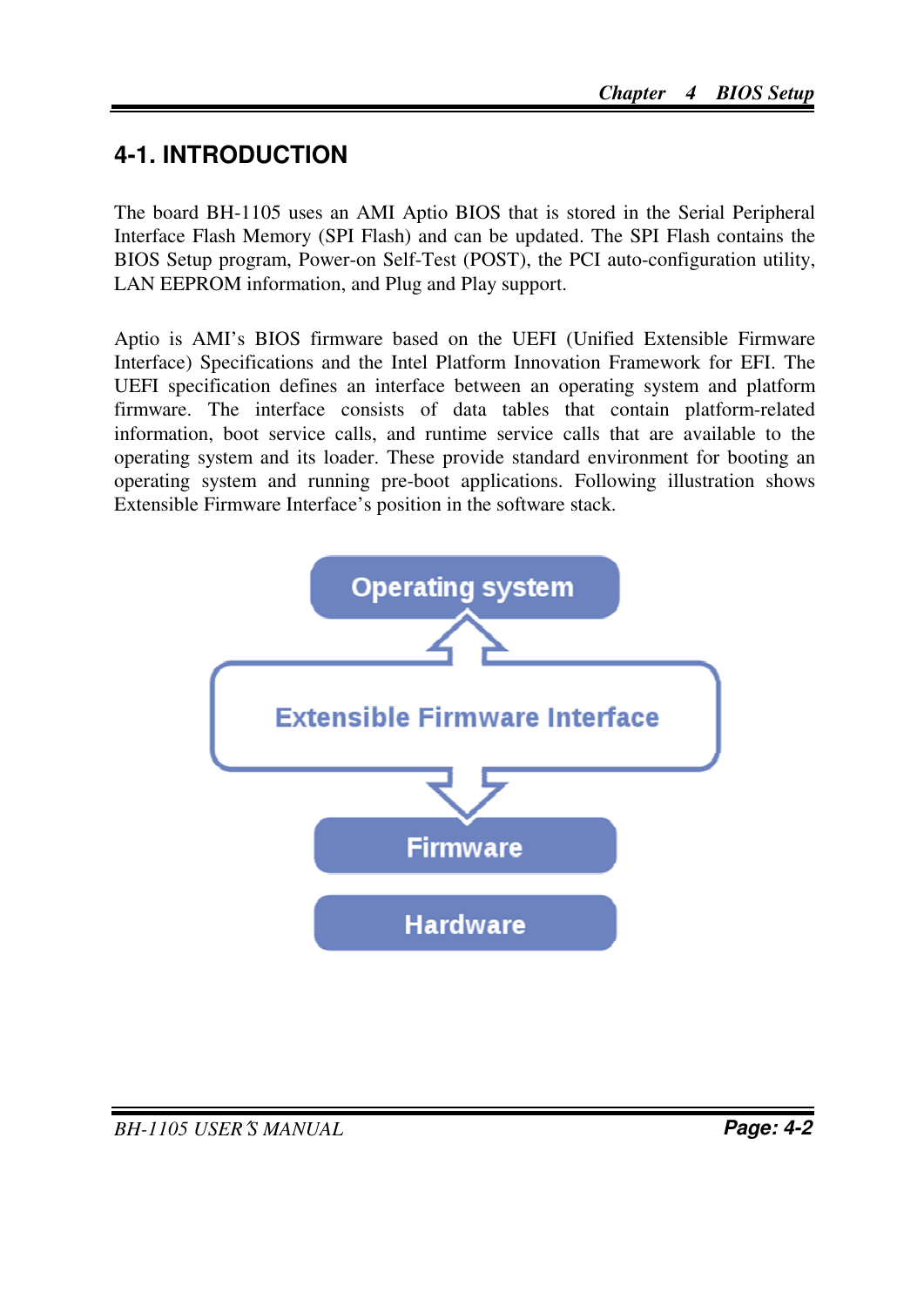EFI BIOS provides an user interface allow users the ability to modify hardware configuration, e.g. change system date and time, enable or disable a system component, decide bootable device priorities, setup personal password, etc., which is convenient for modifications and customization of the computer system and allows technicians another method for finding solutions if hardware has any problems.

The BIOS Setup program can be used to view and change the BIOS settings for the computer. The BIOS Setup program is accessed by pressing the <Del> or <F2> key after the POST memory test begins and before the operating system boot begins. The settings are shown below.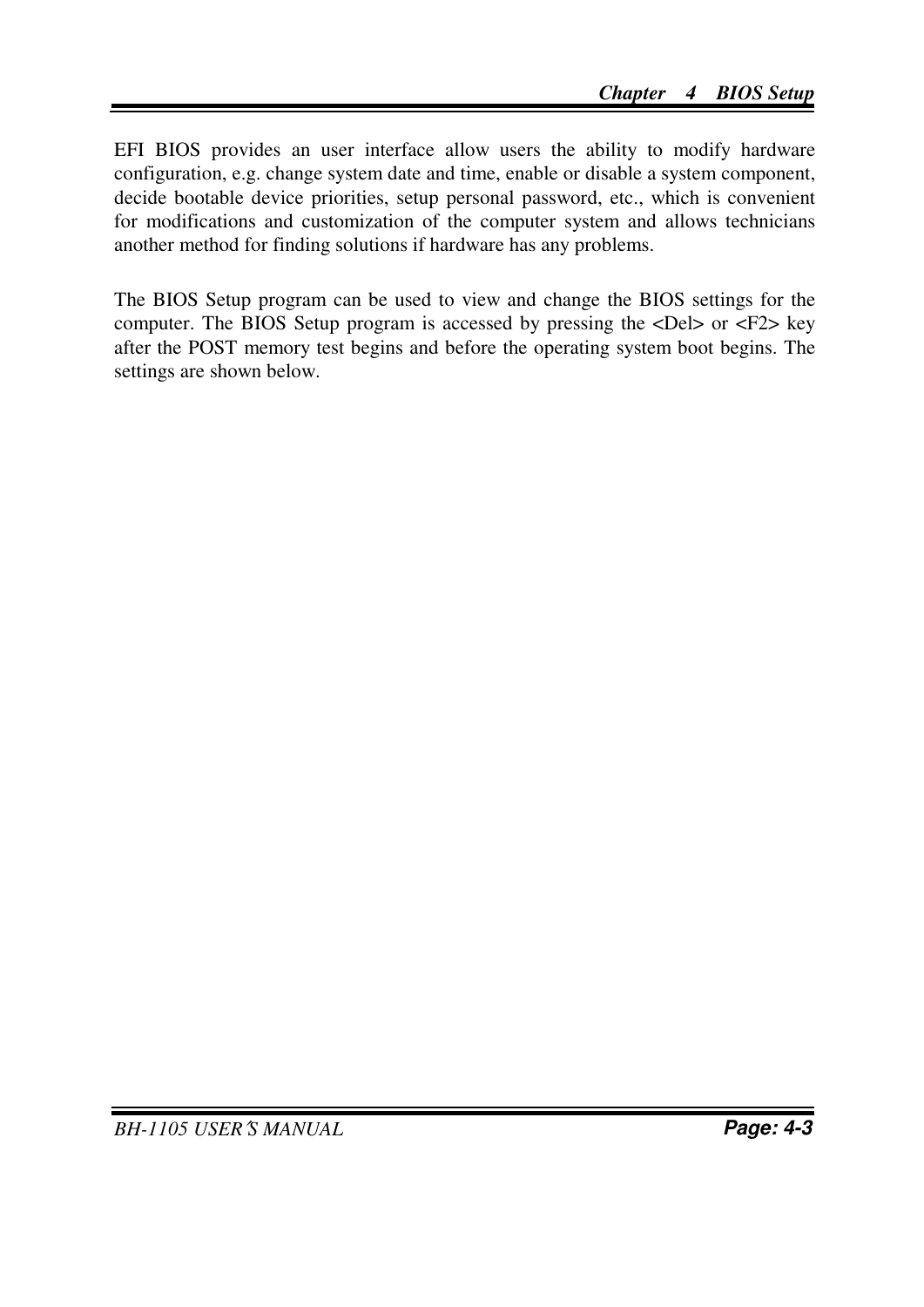# **4-2. ENTERING SETUP**

When the system is powered on, the BIOS will enter the Power-On Self Test (POST) routines and the following message will appear on the lower screen:



**First POST screen with AMI logo** 

For as long as this message is present on the screen before the operating system boot begins, you may press the <F2> or <Del> key (the one that shares the decimal point at the bottom of the number keypad) to access the setup menu. In a moment, the main menu of the Aptio Setup Utility will appear on the screen: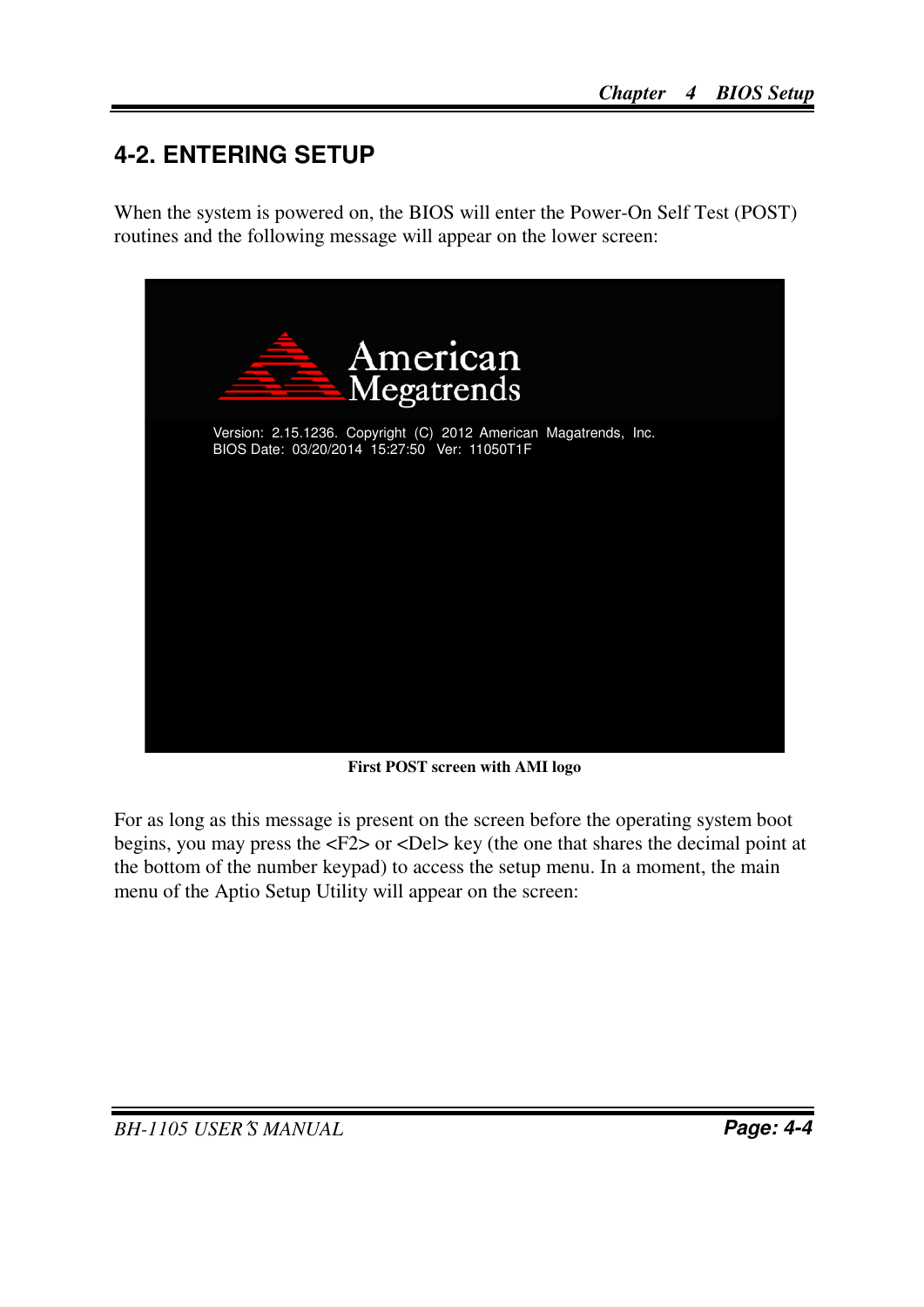| Aptio Setup Utility – Copyright $(C)$ 2012 American Megatrends, Inc.<br>Main Advanced Chipset Boot Security Save & Exit |                                                                                                |                                                                                                                                                                                                |
|-------------------------------------------------------------------------------------------------------------------------|------------------------------------------------------------------------------------------------|------------------------------------------------------------------------------------------------------------------------------------------------------------------------------------------------|
| BIOS Information<br>BIOS Vendor<br>Core Version<br>Compliancy<br>Project Version<br>Build Date and Time                 | American Megatrends<br>4.6.5.3<br>UEFI 2.3; PI 1.2<br>11050T0F 0.21 x64<br>03/20/2014 14:27:50 | Set the Date. Use Tab to<br>switch between Date elements.                                                                                                                                      |
| Memory Information                                                                                                      |                                                                                                |                                                                                                                                                                                                |
| Total Memory                                                                                                            | 1008 MB (DDR3)                                                                                 |                                                                                                                                                                                                |
|                                                                                                                         |                                                                                                |                                                                                                                                                                                                |
| System Date                                                                                                             | [Thu 03/20/2014]                                                                               |                                                                                                                                                                                                |
| System Time                                                                                                             | [14:53:19]                                                                                     |                                                                                                                                                                                                |
| Access Level                                                                                                            | Administrator                                                                                  | <b>++:</b> Select Screen<br>↑↓: Select Item<br><b>Enter: Select</b><br>$+/-:$ Change Opt.<br>F1: General Help<br>F2: Previous Values<br>F3: Optimized Defaults<br>F4: Save & Exit<br>ESC: Exit |
|                                                                                                                         | Version 2.15.1236. Copyright (C) 2012 American Megatrends, Inc.                                |                                                                                                                                                                                                |

**BIOS setup program initial screen** 

The BIOS setup menu interface and help messages are shown in US English. You may move the cursor by up/down keys to highlight the individual menu items. As you highlight each item, a brief description of the highlighted selection will appear at the bottom of the screen.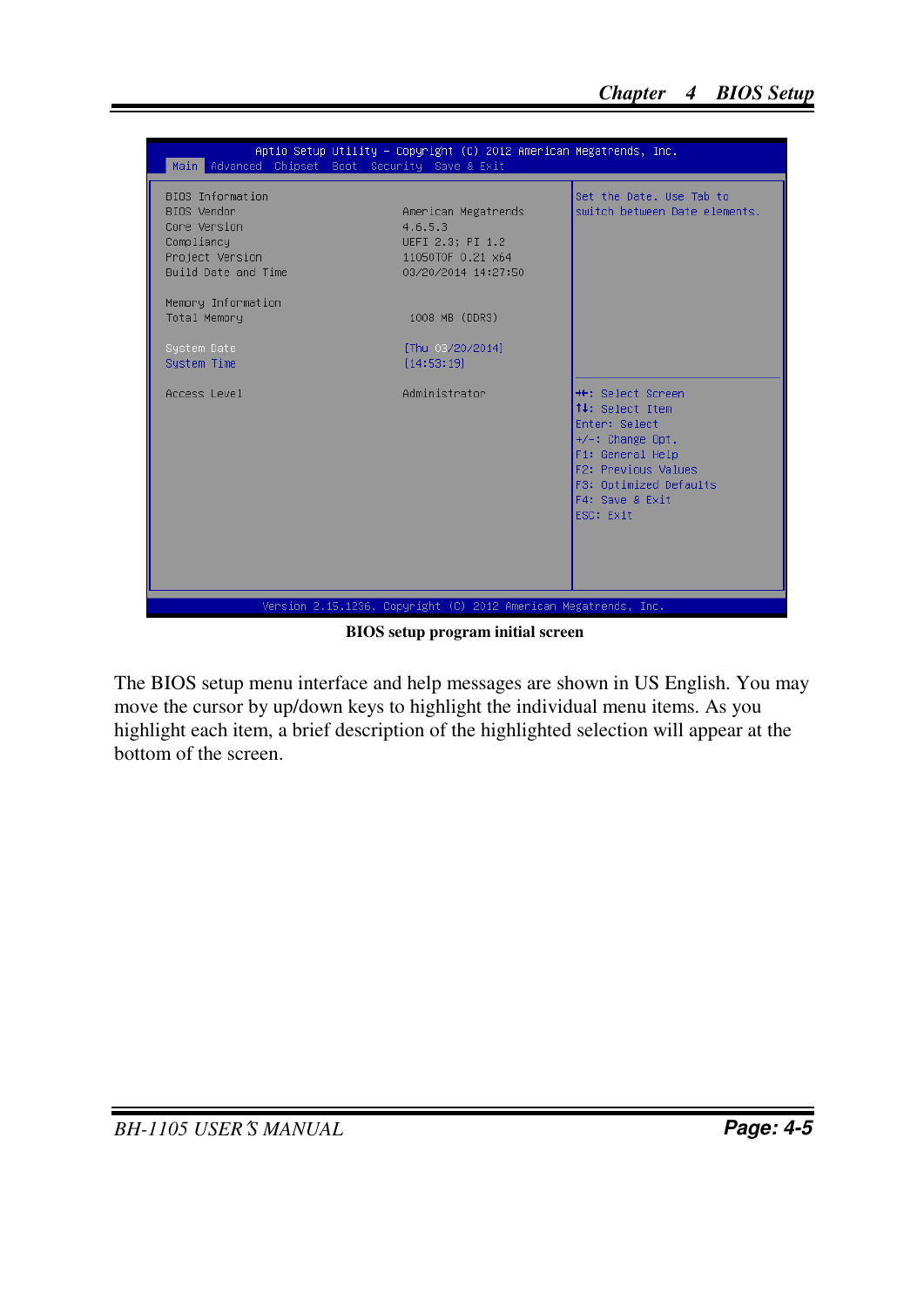### **4-2-1. BIOS Setup Menu Keys**

| <b>BIOS Setup menu key</b>          | <b>Description</b>                                                       |
|-------------------------------------|--------------------------------------------------------------------------|
| $\iff$ and $\iff$                   | Selects a different menu screen (moves the selection left)<br>or right). |
| $< \uparrow$ > and $< \downarrow$ > | Selects an item (moves the selection up or down).                        |
| $\epsilon$ Enter $>$                | Executes command or selects the sub-menu.                                |
| $<$ F2 $>$                          | Load the previous configuration values.                                  |
| $<$ F3>                             | Load the default configuration values.                                   |
| $<$ F4>                             | Save the current values and exits the BIOS setup menu.                   |
| $<\epsilon$ <sub>Sc</sub> $>$       | Leaves the sub-menu.                                                     |
|                                     | Triggers confirmation to exit BIOS setup menu.                           |

The following table provides list of keys available for BIOS setup menu.

### **4-2-2. BIOS Messages**

This section describes error messages generated by the board's BIOS. These messages would be displayed on the monitor when certain recoverable error/event occurs during POST stage. The table bellow gives an explanation of the BIOS messages.

| <b>BIOS Setup menu key</b>                              | <b>Explanation</b>                                                                                                                |
|---------------------------------------------------------|-----------------------------------------------------------------------------------------------------------------------------------|
| A first boot or NVRAM<br>reset condition has been       | BIOS has been updated or the battery was replaced.                                                                                |
| detected.                                               |                                                                                                                                   |
| The CMOS defaults<br>were loaded.                       | Default values have been loaded after the BIOS was<br>updated or the battery was replaced.                                        |
| The CMOS battery is<br>bad or was recently<br>replaced. | The battery may be losing power, replace the battery soon.<br>Also, this message is displayed once the new battery was<br>placed. |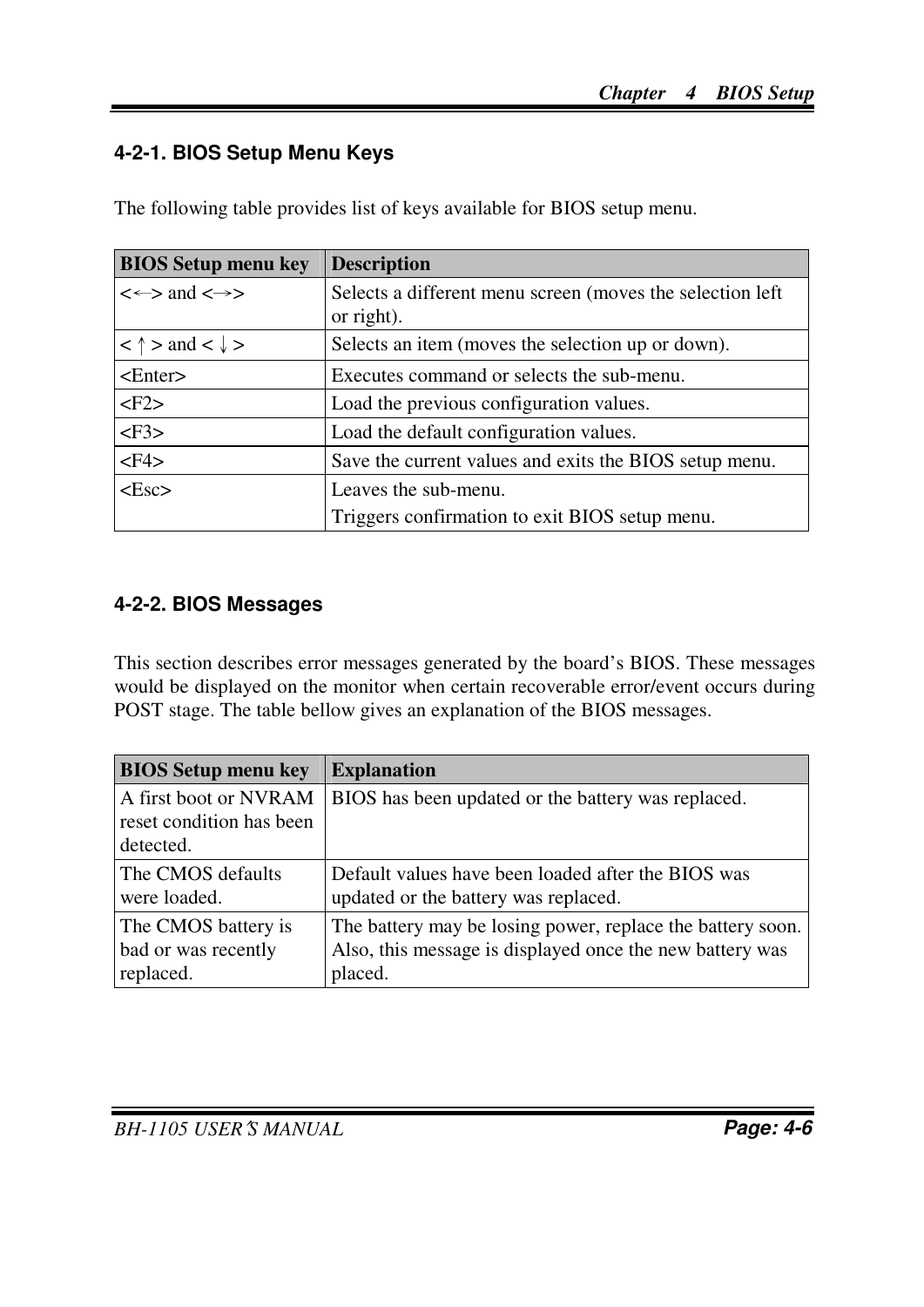## **4-3. MAIN**

| Main Advanced Chipset Boot Security Save & Exit                                                         | Aptio Setup Utility – Copyright (C) 2012 American Megatrends, Inc.                             |                                                                                                                                                                                         |
|---------------------------------------------------------------------------------------------------------|------------------------------------------------------------------------------------------------|-----------------------------------------------------------------------------------------------------------------------------------------------------------------------------------------|
| BIOS Information<br>BIOS Vendor<br>Core Version<br>Compliancy<br>Project Version<br>Build Date and Time | American Megatrends<br>4.6.5.3<br>UEFI 2.3; PI 1.2<br>11050T0F 0.21 x64<br>03/20/2014 14:27:50 | Set the Date, Use Tab to<br>switch between Date elements.                                                                                                                               |
| Memory Information<br>Total Memory                                                                      | 1008 MB (DDR3)                                                                                 |                                                                                                                                                                                         |
| System Date<br>System Time                                                                              | [Thu 08/20/2014]<br>[14:53:19]                                                                 |                                                                                                                                                                                         |
| Access Level                                                                                            | Administrator                                                                                  | <b>**:</b> Select Screen<br>↑↓: Select Item<br>Enter: Select<br>$+/-:$ Change Opt.<br>F1: General Help<br>F2: Previous Values<br>F3: Optimized Defaults<br>F4: Save & Exit<br>ESC: Exit |
|                                                                                                         | Version 2.15.1236. Copyright (C) 2012 American Megatrends, Inc.                                |                                                                                                                                                                                         |

#### **Main screen**

| <b>BIOS Setting</b>        | <b>Options</b>        | <b>Description/Purpose</b>           |
|----------------------------|-----------------------|--------------------------------------|
| <b>BIOS</b> Vendor         | No changeable options | Displays the BIOS vendor.            |
| Core Version               | No changeable options | Displays the current BIOS core       |
|                            |                       | version.                             |
| Compliancy                 | No changeable options | Displays                             |
| Project Version            | No changeable options | Displays the version of the BIOS     |
|                            |                       | currently installed on the platform. |
| <b>Build Date and Time</b> | No changeable options | Displays the date of current BIOS    |
|                            |                       | version.                             |
| <b>Total Memory</b>        | No changeable options | Displays the current memory          |
|                            |                       | installed amount and type.           |
| <b>System Date</b>         | Month, day, year      | Specifies the current date.          |
| <b>System Time</b>         | Hour, minute, second  | Specifies the current time.          |
| <b>Access Level</b>        | Administrator         | Access level status                  |

*BH-1105 USER*′*S MANUAL* **Page: 4-7**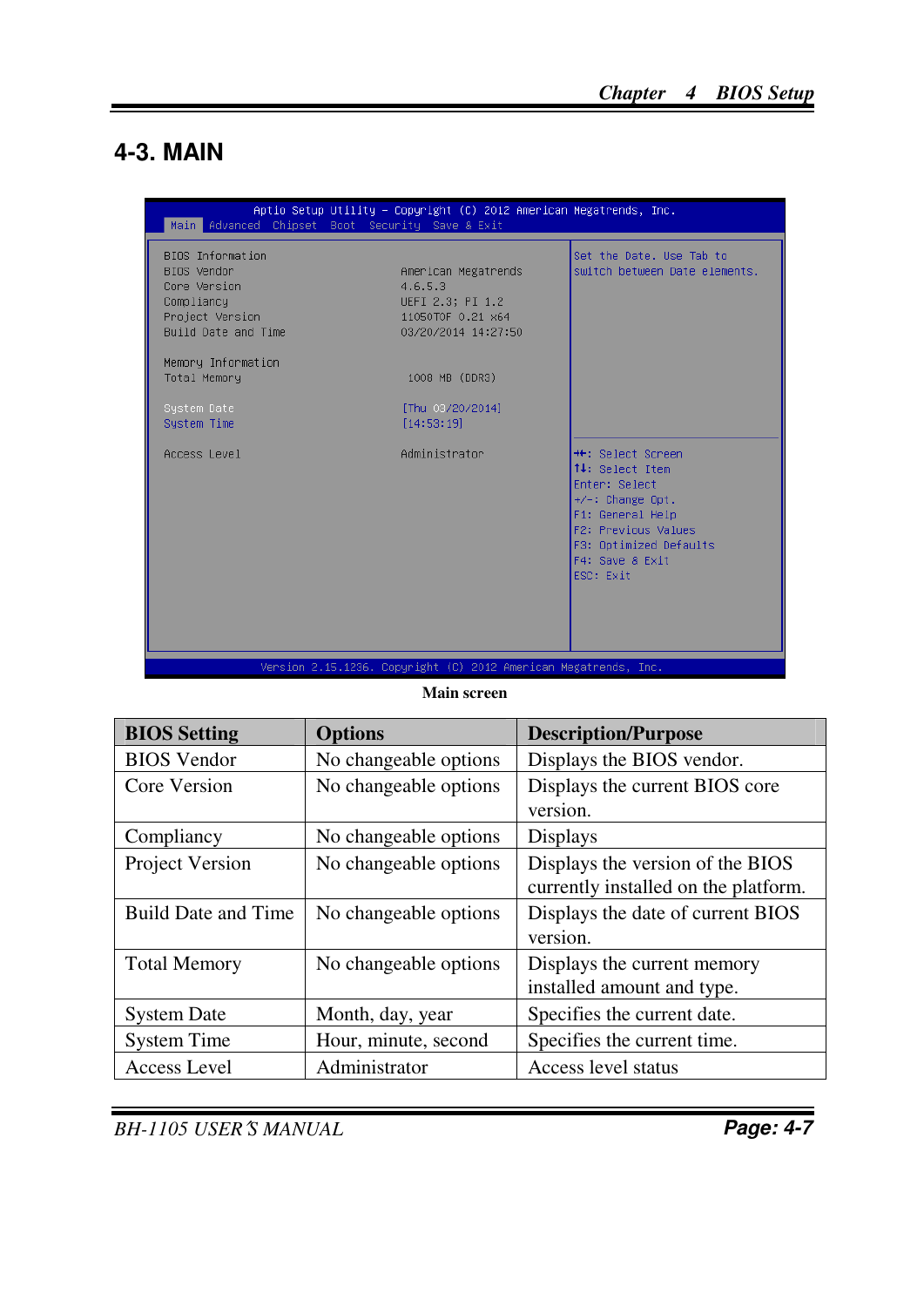# **4-4. ADVANCED**

| Aptio Setup Utility - Copyright (C) 2012 American Megatrends, Inc.<br>Main Advanced Chipset Boot Security Save & Exit               |                                                                                                                                                                                                                           |
|-------------------------------------------------------------------------------------------------------------------------------------|---------------------------------------------------------------------------------------------------------------------------------------------------------------------------------------------------------------------------|
| ACPI Settings<br>CPU Configuration<br>IDE Configuration<br>USB Configuration<br>F81866 Super IO Configuration<br>F81866 H/W Monitor | System ACPI Parameters.<br><b>++:</b> Select Screen<br>14: Select Item<br>Enter: Select<br>$+/-:$ Change Opt.<br>F1: General Help<br><b>F2: Previous Values</b><br>F3: Optimized Defaults<br>F4: Save & Exit<br>ESC: Exit |
| Version 2.15.1236. Copyright (C) 2012 American Megatrends, Inc.                                                                     |                                                                                                                                                                                                                           |

**Advanced screen** 

| <b>BIOS Setting</b>              | <b>Options</b> | <b>Description/Purpose</b>          |
|----------------------------------|----------------|-------------------------------------|
| <b>ACPI Settings</b>             | Enter          | <b>System ACPI Parameters</b>       |
| <b>CPU</b> Configuration         | Enter          | <b>CPU Configuration Parameters</b> |
| <b>IDE</b> Configuration         | Enter          | <b>IDE</b> Device Configuration     |
| <b>USB</b> Configuration         | Enter          | <b>USB Configuration Parameters</b> |
| F81866 Super IO<br>Configuration | Enter          | System Super IO Chip Parameters.    |
| F81866 H/W<br>Monitor            | Enter          | Monitor hardware status.            |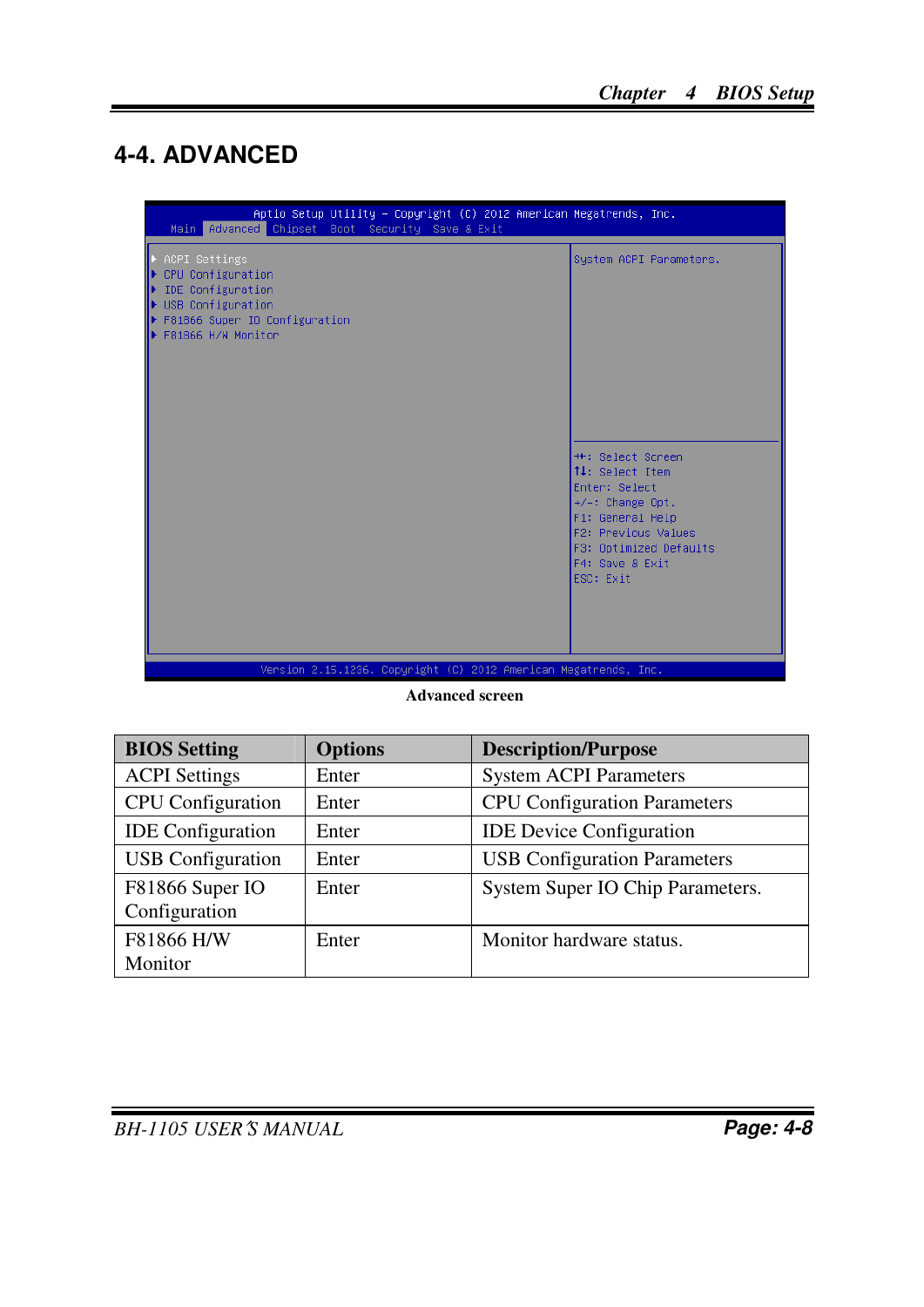### **4-4-1. Advanced - ACPI Settings**



**ACPI Settings screen** 

| <b>BIOS Setting</b>       | <b>Options</b> | <b>Description/Purpose</b>            |
|---------------------------|----------------|---------------------------------------|
| Enable ACPI Auto          | -Enabled       | Enables or Disables BIOS ACPI         |
| Configuration             | -Disabled      | Auto Configuration.                   |
| <b>Enable Hibernation</b> | -Enabled       | Enables or Disables System ability to |
|                           | -Disabled      | Hibernatate (OS/S4 Sleep State),      |
|                           |                | This option may be not effective with |
|                           |                | some OS.                              |
| ATX/AT mode               | $-AT$          | ATX/AT mode select.                   |
| selection                 | $-ATX(S3)$     |                                       |
| S3 Video Repost           | -Disabled      | Enable or Disable S3 Video            |
|                           | -Enabled       | Repost.                               |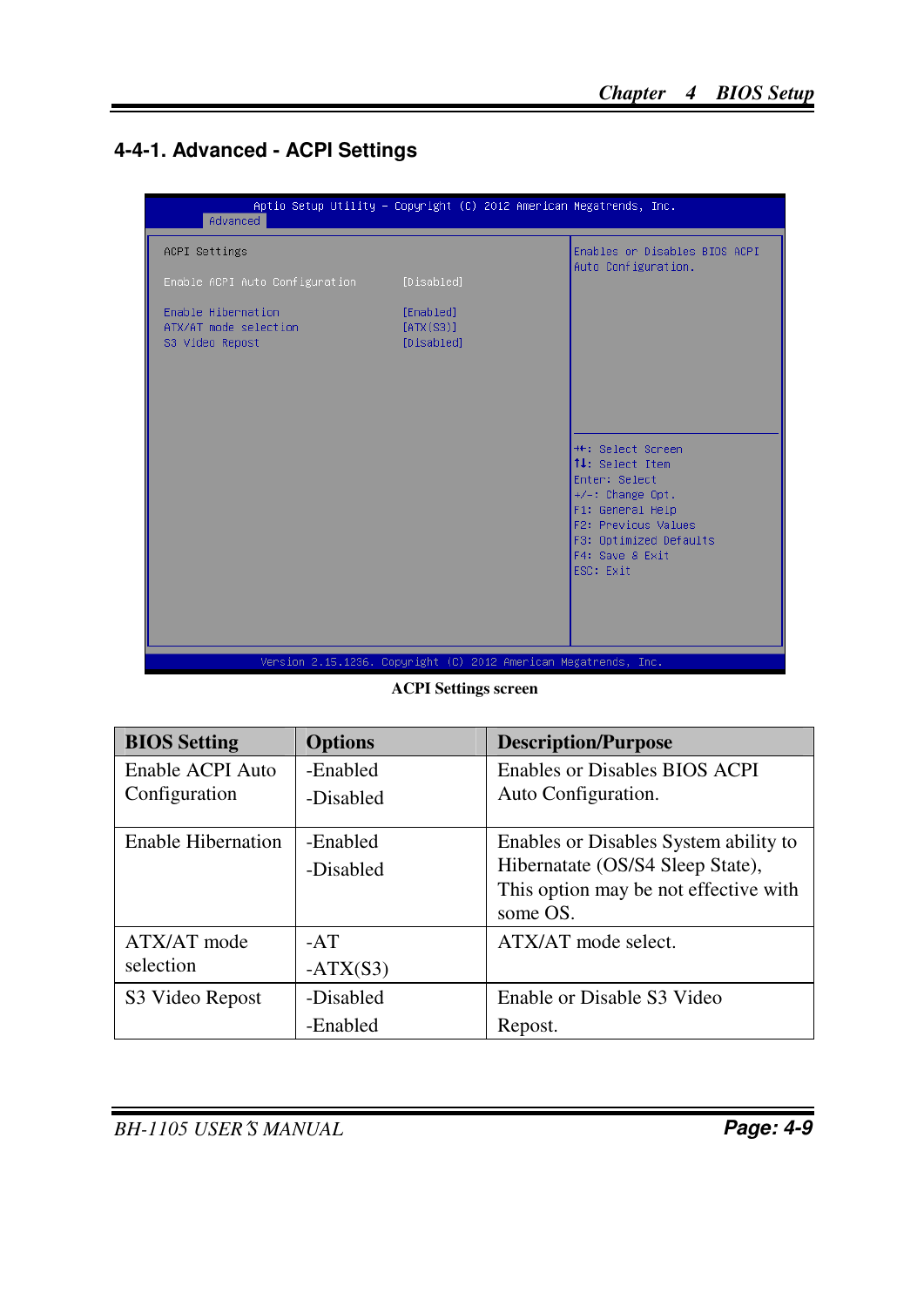### **4-4-2. Advanced - CPU Configuration**

| Advanced                                                                                                                                                                        | Aptio Setup Utility – Copyright (C) 2012 American Megatrends, Inc.                                                                                                         |
|---------------------------------------------------------------------------------------------------------------------------------------------------------------------------------|----------------------------------------------------------------------------------------------------------------------------------------------------------------------------|
| SocketO: AMD G-T52R Processor<br>Single Core Running @ 1515 MHz 1350 mV<br>Max Speed: 1500 MHZ Intended Speed: 1500 MHZ<br>Min Speed: 750 MHZ<br>Microcode Patch Level: 500010d |                                                                                                                                                                            |
| ------- Cache per Core ---------<br>L1 Instruction Cache: 32 KB/2-way<br>L1 Data Cache: 32 KB/8-way<br>L2 Cache: 512 KB/16-way<br>No L3 Cache Present                           |                                                                                                                                                                            |
|                                                                                                                                                                                 | <b>++:</b> Select Screen<br>14: Select Item<br>Enter: Select<br>$+/-:$ Change Opt.<br>F1: General Help<br>F2: Previous Values<br>F3: Optimized Defaults<br>F4: Save & Exit |
| Version 2.15.1236. Copyright (C) 2012 American Megatrends, Inc.                                                                                                                 | ESC: Exit                                                                                                                                                                  |

**CPU Configuration screen** 

| <b>BIOS Setting</b>      | <b>Options</b>        | <b>Description/Purpose</b>                   |
|--------------------------|-----------------------|----------------------------------------------|
| Socket <sub>0</sub>      | No changeable options | Displays the current processor model<br>Type |
| Max Speed                | No changeable options | Displays the CPU Max speed                   |
| <b>Intended Speed</b>    | No changeable options | Displays the Intended Speed                  |
| Min Speed                | No changeable options | Displays the CPU Min speed                   |
| Microcode<br>Patch Level | No changeable options | Displays the Microcode patch level           |
| L1 Instruction<br>Cache  | No changeable options | Displays the current L1 Instruction<br>Cache |
| L1 Data Cache            | No changeable options | Displays the current L1 Data Cache           |
| L <sub>2</sub> Cache     | No changeable options | Displays L2 Cache                            |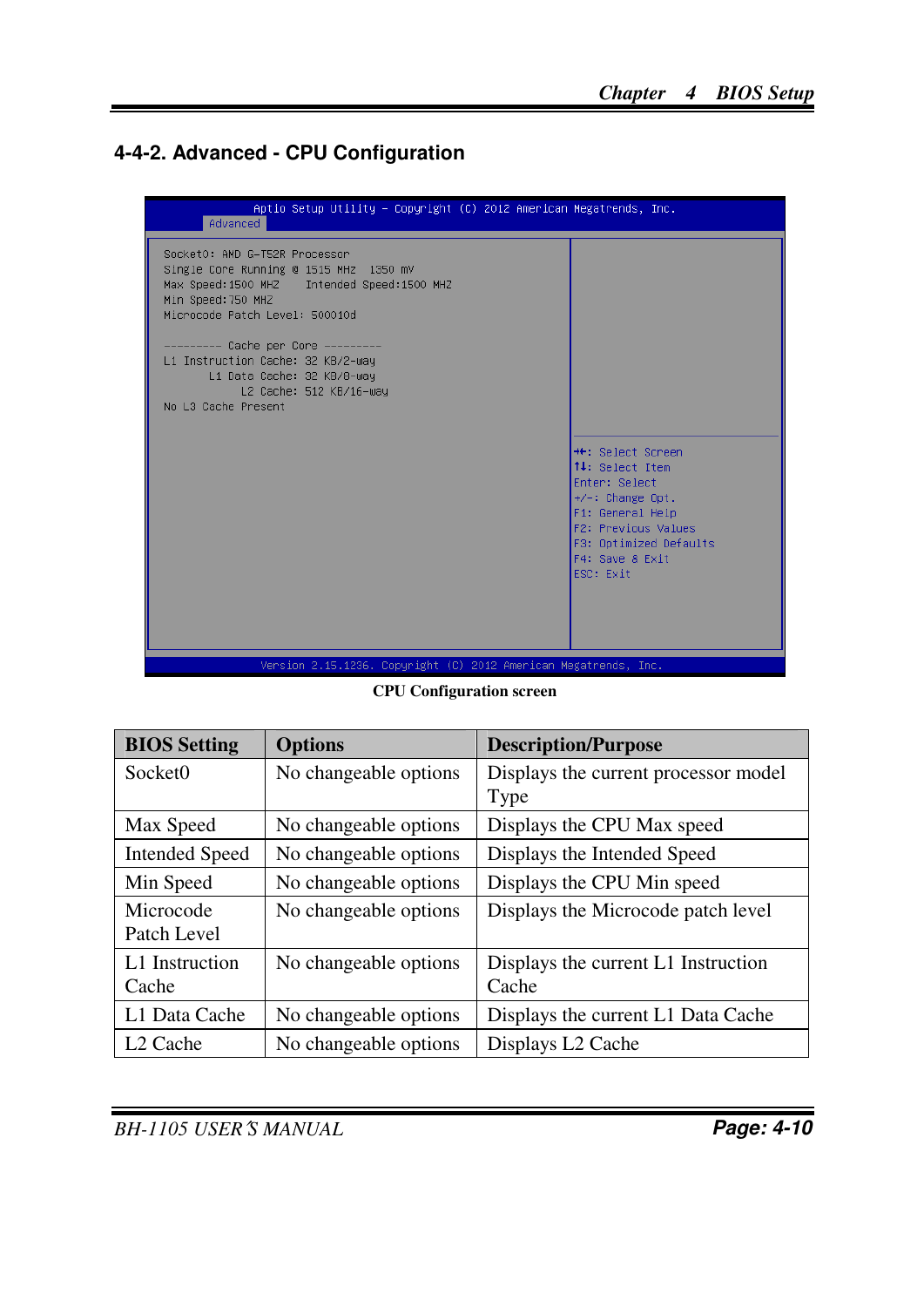## **4-4-3. Advanced - IDE Configuration**

| Advanced                               | Aptio Setup Utility - Copyright (C) 2012 American Megatrends, Inc. |                                                                                                                                                                                         |
|----------------------------------------|--------------------------------------------------------------------|-----------------------------------------------------------------------------------------------------------------------------------------------------------------------------------------|
| IDE Configuration                      |                                                                    |                                                                                                                                                                                         |
| SATA PortO<br>SATA Port1<br>SATA Port2 | Not Present<br>Not Present<br>Not Present                          | <b>++:</b> Select Screen<br>14: Select Item<br>Enter: Select<br>$+/-:$ Change Opt.<br>F1: General Help<br>F2: Previous Values<br>F3: Optimized Defaults<br>F4: Save & Exit<br>ESC: Exit |
|                                        |                                                                    |                                                                                                                                                                                         |
|                                        | Version 2.15.1236. Copyright (C) 2012 American Megatrends, Inc.    |                                                                                                                                                                                         |

**IDE Configuration screen** 

| <b>BIOS Setting</b> | <b>Options</b>        | <b>Description/Purpose</b> |
|---------------------|-----------------------|----------------------------|
| <b>SATA Port0</b>   | No changeable options | Display SATA Port0 Status  |
| <b>SATA Port1</b>   | No changeable options | Display SATA Port1 Status  |
| <b>SATA Port2</b>   | No changeable options | Display SATA Port2 Status  |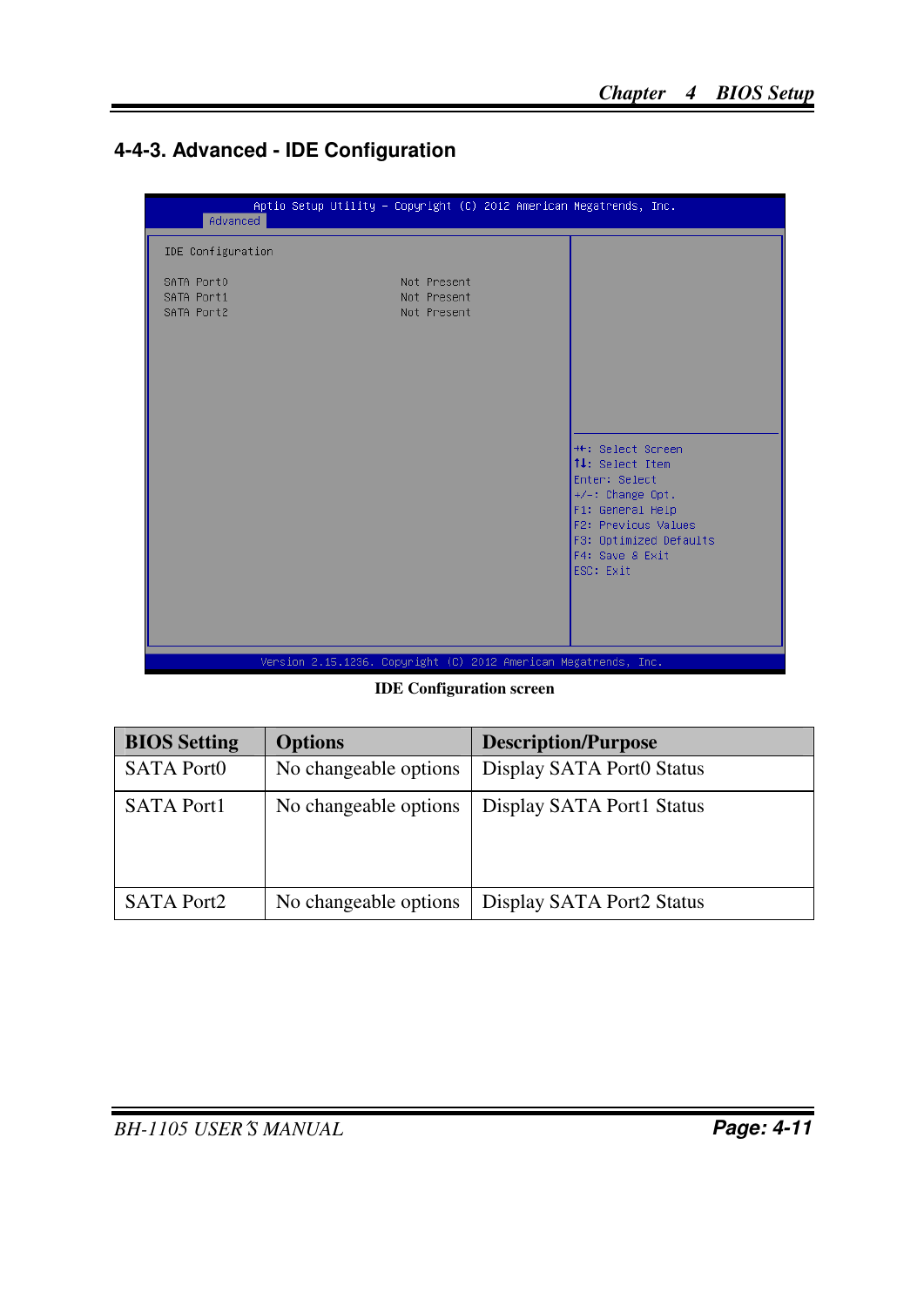### **4-4-4. Advanced - USB Configuration**

| Advanced                                                              | Aptio Setup Utility – Copyright (C) 2012 American Megatrends, Inc. |                                                                                                                              |
|-----------------------------------------------------------------------|--------------------------------------------------------------------|------------------------------------------------------------------------------------------------------------------------------|
| USB Configuration                                                     |                                                                    | Enables Legacy USB support.                                                                                                  |
| USB Devices:<br>1 Drive, 1 Keyboard                                   |                                                                    | AUTO option disables legacy<br>support if no USB devices are<br>connected. DISABLE option will<br>keep USB devices available |
| Legacy USB Support<br>EHCI Hand-off                                   | [Enabled]<br>[Disabled]                                            | only for EFI applications.                                                                                                   |
| USB Mass Storage Driver Support<br>USB hardware delays and time-outs: | [Enabled]                                                          |                                                                                                                              |
| USB transfer time-out<br>Device reset time-out                        | $[20 \text{ sec}]$<br>$[20 \text{ sec}]$                           |                                                                                                                              |
| Device power-up delay<br>Mass Storage Devices:                        | <b>TAutol</b>                                                      | <b>++:</b> Select Screen<br><b>↑↓:</b> Select Item                                                                           |
| Generic STORAGE DEVICE 0.01                                           | [Auto]                                                             | Enter: Select<br>$+/-:$ Change Opt.                                                                                          |
|                                                                       |                                                                    | F1: General Help<br>F2: Previous Values<br>F3: Optimized Defaults                                                            |
|                                                                       |                                                                    | F4: Save & Exit<br>ESC: Exit                                                                                                 |
|                                                                       |                                                                    |                                                                                                                              |
|                                                                       |                                                                    |                                                                                                                              |
|                                                                       | Version 2.15.1236. Copyright (C) 2012 American Megatrends, Inc.    |                                                                                                                              |

**USB Configuration screen** 

| <b>BIOS</b> Setting                          | <b>Options</b>                 | <b>Description/Purpose</b>                                                                                                   |
|----------------------------------------------|--------------------------------|------------------------------------------------------------------------------------------------------------------------------|
| <b>USB</b> Devices                           | No changeable options          | Displays number of available USB<br>devices.                                                                                 |
| Legacy USB<br>Support                        | -disabled<br>-enabled<br>-Auto | Enables support for legacy USB.                                                                                              |
| <b>EHCI Hand-off</b>                         | -disabled<br>-enabled          | When enabled it allows BIOS support<br>control of the EHCI controller and the<br>OS handoff synchronization<br>capatability. |
| <b>USB Mass</b><br>Storage Driver<br>Support | -Disabled<br>-Enabled          | Enable/Disable USB Mass Storage<br>Driver Support                                                                            |

*BH-1105 USER*′*S MANUAL* **Page: 4-12**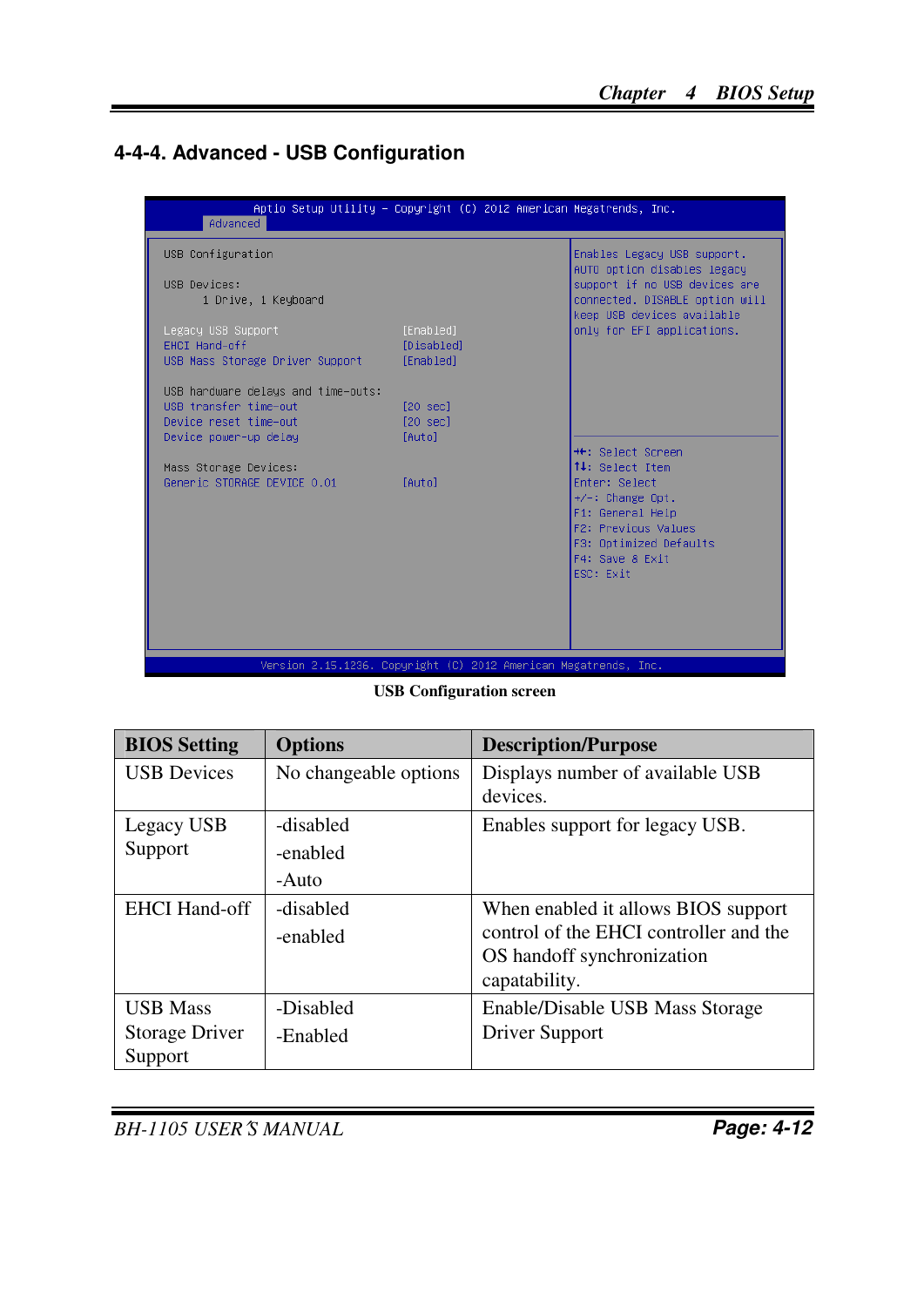| <b>USB</b> Transfer<br>time-out | $-1$ sec<br>$-5$ sec<br>$-10$ sec                        | The time-out value for Control, Bulk,<br>and Interrupt transfers.                                                                                                                                                         |
|---------------------------------|----------------------------------------------------------|---------------------------------------------------------------------------------------------------------------------------------------------------------------------------------------------------------------------------|
|                                 | $-20$ sec                                                |                                                                                                                                                                                                                           |
| Device Reset<br>timeout         | $-10$ sec<br>$-20$ sec<br>$-30$ sec<br>$-40$ sec         | Specifies the value for device reset<br>timeout.                                                                                                                                                                          |
| Device power-<br>up delay       | -Auto<br>-Manual                                         | Maximum time the device will take<br>before it properly reports itself to the<br>Host Controller. "Auto" uses default<br>value: for a root port it is 100ms, for a<br>hub port the delay is taken from hub<br>descriptor. |
| Mass Storage<br>Devices Type    | -Auto<br>-Floppy<br>-Forced FDD<br>-Hard Disk<br>-CD-ROM | Mass storage device emulation type.<br>'Auto' enumerates devices less than<br>530MB as floppies. Forced FDD<br>option can be used to force HDD<br>formatted drive to boot as $FDD(e.g.,$<br>ZIP drive).                   |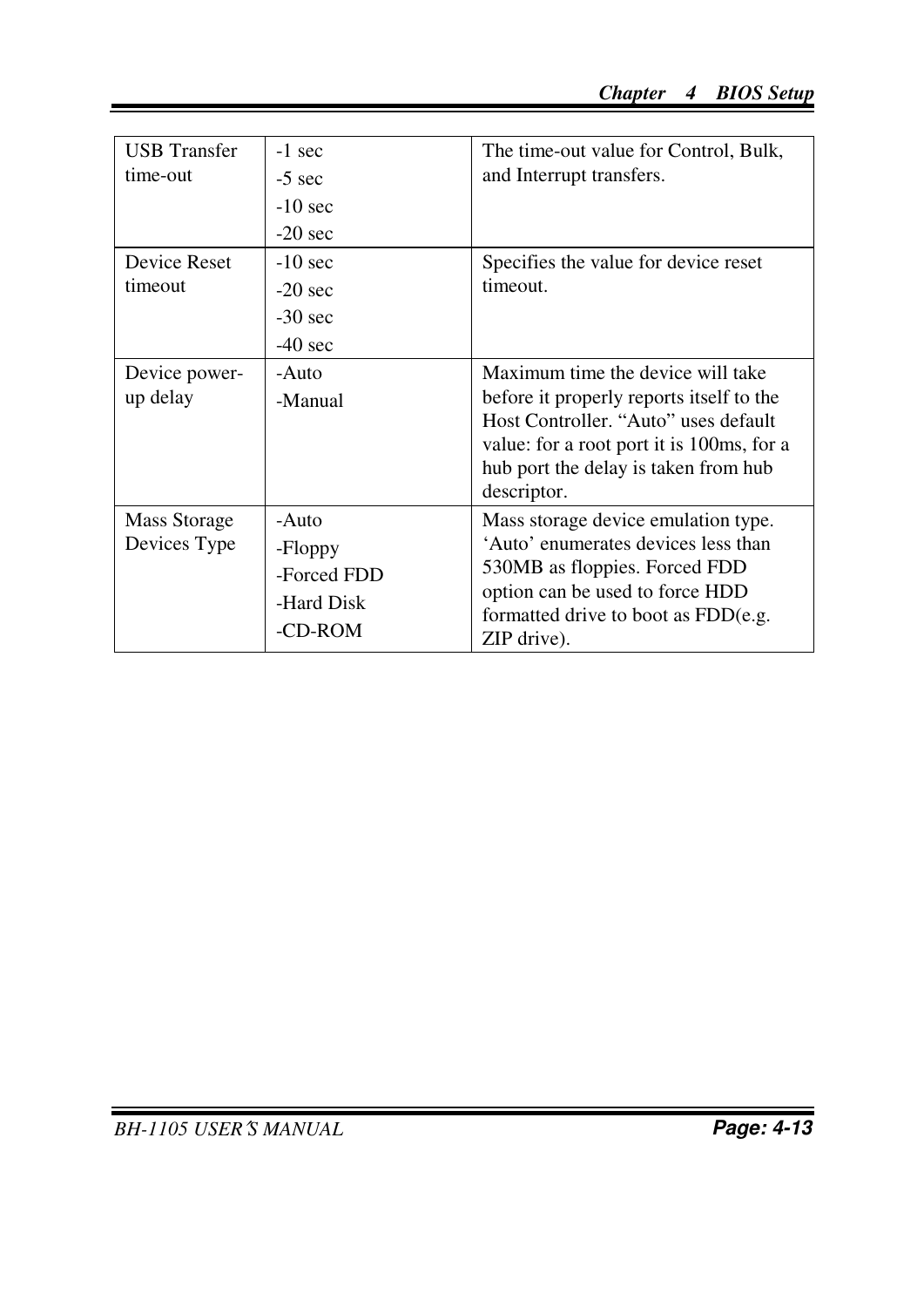### **4-4-5. Advanced - F81866 Super IO Configuration**

| Advanced                                                                                                                                                                         | Aptio Setup Utility – Copyright (C) 2012 American Megatrends, Inc. |                                                                                                                                                                                         |
|----------------------------------------------------------------------------------------------------------------------------------------------------------------------------------|--------------------------------------------------------------------|-----------------------------------------------------------------------------------------------------------------------------------------------------------------------------------------|
| F81866 Super IO Configuration                                                                                                                                                    |                                                                    | Set Parameters of Floppy Disk<br>Controller (FDC)                                                                                                                                       |
| F81866 Super IO Chip<br>Floppy Disk Controller Configuration<br>COM1 Configuration<br>COM2 Configuration<br>IrDA Configuration<br>Parallel Port Configuration<br>F81866 Watchdog | F81866                                                             |                                                                                                                                                                                         |
| Power Failure                                                                                                                                                                    | [Always off]                                                       |                                                                                                                                                                                         |
|                                                                                                                                                                                  |                                                                    | <b>++:</b> Select Screen<br>↑↓: Select Item<br>Enter: Select<br>$+/-:$ Change Opt.<br>F1: General Help<br>F2: Previous Values<br>F3: Optimized Defaults<br>F4: Save & Exit<br>ESC: Exit |
|                                                                                                                                                                                  | Version 2.15.1236. Copyright (C) 2012 American Megatrends, Inc.    |                                                                                                                                                                                         |

**F81866 Super IO Configuration screen** 

| <b>BIOS</b> Setting                               | <b>Options</b>           | <b>Description/Purpose</b>                                |
|---------------------------------------------------|--------------------------|-----------------------------------------------------------|
| Super IO Chip                                     | No changeable<br>options | Displays the super IO chip model and<br>its manufacturer. |
| <b>Floppy Disk</b><br>Controller<br>COnfiguration | Enter                    | Set Parameters of Floopy Disk<br>Controller (FDC)         |
| COM <sub>1</sub><br>Configuration                 | Enter                    | Set Parameters of COM1                                    |
| COM <sub>2</sub><br>Configuration                 | Enter                    | Set Parameters of COM2                                    |
| IrDA Configuration                                | Enter                    | Set Parameters of IrDA                                    |
| Parallel Port<br>Configuration                    | Enter                    | Set Parameters of Parallel port                           |

*BH-1105 USER*′*S MANUAL* **Page: 4-14**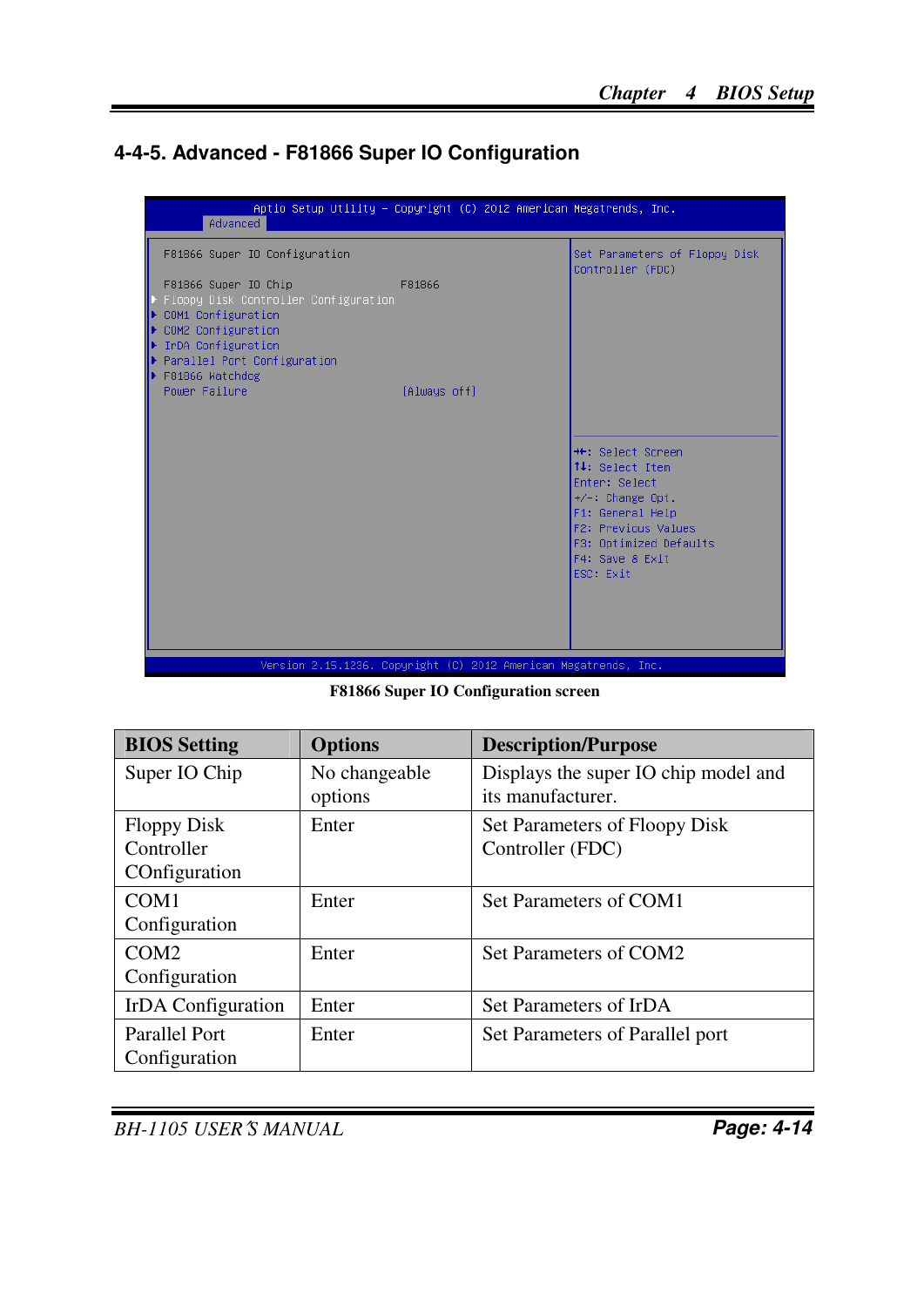| <b>BIOS</b> Setting | <b>Options</b>                                | <b>Description/Purpose</b>                                               |
|---------------------|-----------------------------------------------|--------------------------------------------------------------------------|
| F81866 WatchDog     | Enter                                         | F81866 Watchdog timer settings                                           |
| Power Failure       | -Always off<br>-Always on<br>-Keep last state | Select AC power state when power is<br>re-applied after a power failure. |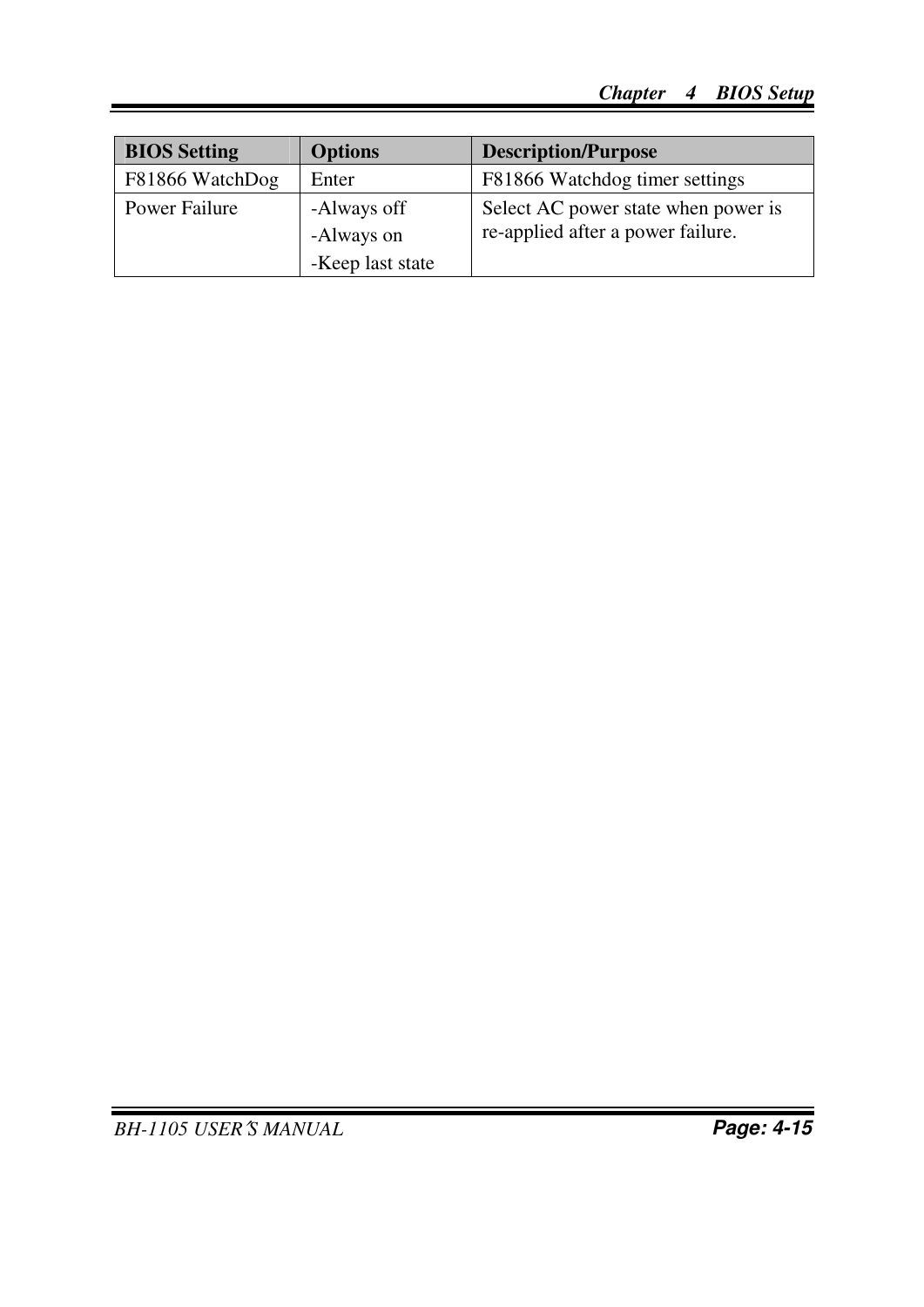### **4-4-5-1. Floppy Disk Configuration**

| Advanced                                  | Aptio Setup Utility – Copyright (C) 2012 American Megatrends, Inc. |                                                                                                                                                                                                |
|-------------------------------------------|--------------------------------------------------------------------|------------------------------------------------------------------------------------------------------------------------------------------------------------------------------------------------|
| Floppy Disk Controller Configuration      |                                                                    | Enable or Disable Floppy Disk<br>Controller                                                                                                                                                    |
| Floppy Disk Controller<br>Device Settings | [Enabled]<br>Reset Required                                        |                                                                                                                                                                                                |
| Change Settings<br>Device Mode            | [Auto]<br>[Read Write]                                             |                                                                                                                                                                                                |
|                                           |                                                                    | <b>++:</b> Select Screen<br><b>14:</b> Select Item<br>Enter: Select<br>$+/-:$ Change Opt.<br>F1: General Help<br>F2: Previous Values<br>F3: Optimized Defaults<br>F4: Save & Exit<br>ESC: Exit |
|                                           | Version 2.15.1236. Copyright (C) 2012 American Megatrends, Inc.    |                                                                                                                                                                                                |

**Floppy Disk Configuration screen** 

| <b>BIOS Setting</b>    | <b>Options</b>                          | <b>Description/Purpose</b>                                                                                                                     |
|------------------------|-----------------------------------------|------------------------------------------------------------------------------------------------------------------------------------------------|
| <b>Floppy Port</b>     | -Disabled<br>-Enabled                   | Configures the Floppy port                                                                                                                     |
| <b>Device Settings</b> | No changeable options                   | Reports the current Floppy port<br>setting.                                                                                                    |
| <b>Change Settings</b> | -Auto<br>$-IO=3F0h$ ; IRO=6;<br>$DMA=2$ | Slect an optimal setting for Super IO<br>device.                                                                                               |
| Device Mode            | -Read Write<br>-Write Protect           | Change mode of Floppy Disk<br>Controller, Select "Read Write" for<br>normal operation. Select 'Write<br>Protect' mode for read only operation. |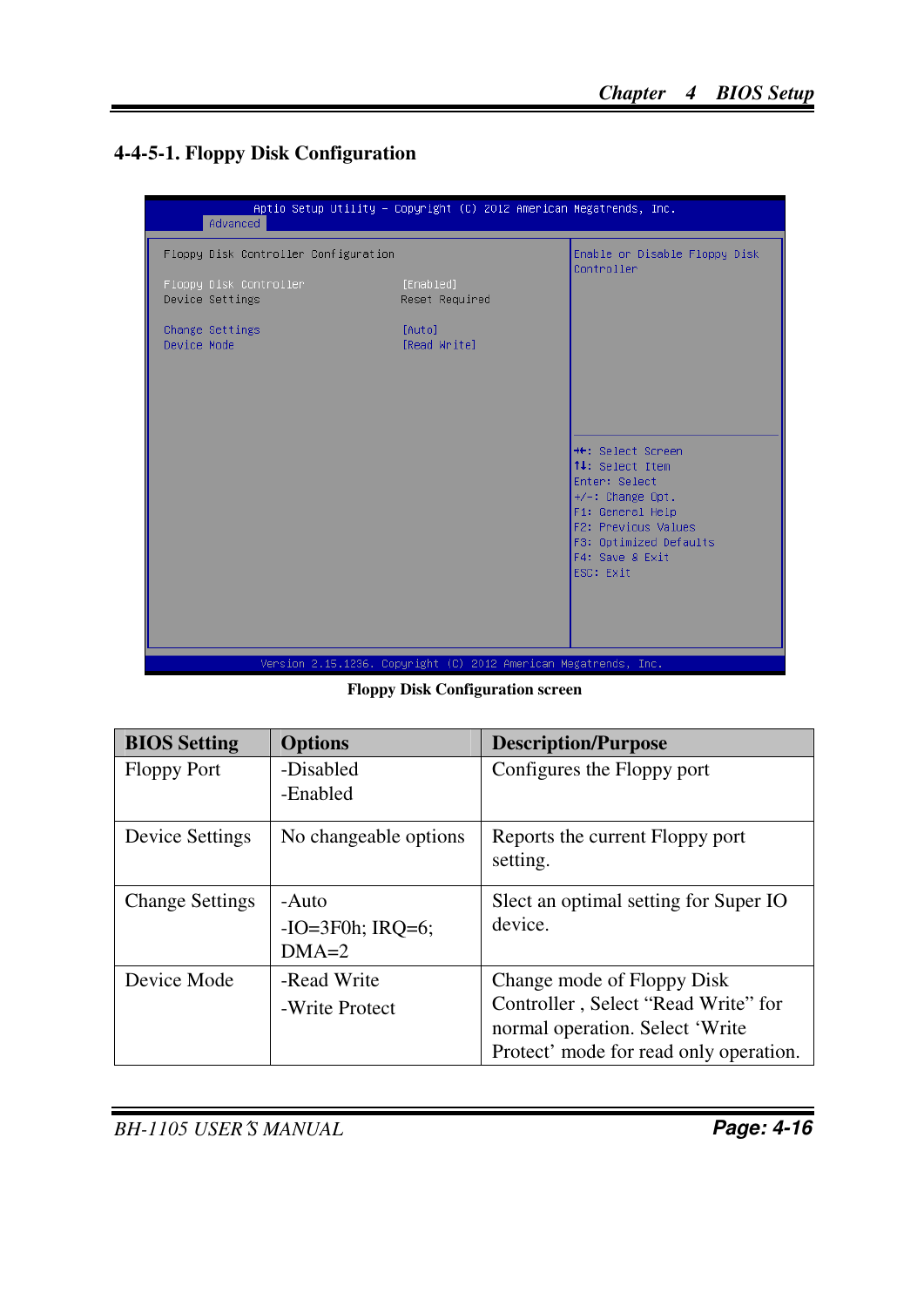### **4-4-5-2. Serial Port 1 Configuration**

| Advanced                       | Aptio Setup Utility – Copyright (C) 2012 American Megatrends, Inc. |                                                                                                                                                                                         |
|--------------------------------|--------------------------------------------------------------------|-----------------------------------------------------------------------------------------------------------------------------------------------------------------------------------------|
| COM1 Configuration             |                                                                    | Enable or Disable Serial Port<br>(COM)                                                                                                                                                  |
| Serial Port<br>Device Settings | [Enabled]<br>Reset Required                                        |                                                                                                                                                                                         |
| Change Settings                | [Auto]                                                             |                                                                                                                                                                                         |
|                                |                                                                    |                                                                                                                                                                                         |
|                                |                                                                    |                                                                                                                                                                                         |
|                                |                                                                    | <b>++:</b> Select Screen<br>14: Select Item<br>Enter: Select<br>$+/-:$ Change Opt.<br>F1: General Help<br>F2: Previous Values<br>F3: Optimized Defaults<br>F4: Save & Exit<br>ESC: Exit |
|                                | Version 2.15.1236. Copyright (C) 2012 American Megatrends, Inc.    |                                                                                                                                                                                         |

**Serial Port 0 Configuration screen** 

| <b>BIOS Setting</b>    | <b>Options</b>                        | <b>Description/Purpose</b>                  |
|------------------------|---------------------------------------|---------------------------------------------|
| Serial Port            | -Disabled                             | Configures the serial port                  |
|                        | -Enabled                              |                                             |
| <b>Device Settings</b> | No changeable options                 | Reports the current serial<br>port setting. |
| <b>Change Settings</b> | -Auto                                 | Specifies the base I/O                      |
|                        | $-IO=3F8h; IRQ=4$                     | address and interrupt                       |
|                        | $-IO=3F8h$ ; IRQ=3,4,5,6,7,10,11,12   | request for the serial port                 |
|                        | $-IO=2F8h$ ; IRQ=3,4,5,6,7,10,11,12   | if enabled.                                 |
|                        | $-IO = 3E8h$ ; IRQ=3,4,5,6,7,10,11,12 |                                             |
|                        | $-IO = 2E8h$ ; IRQ=3,4,5,6,7,10,11,12 |                                             |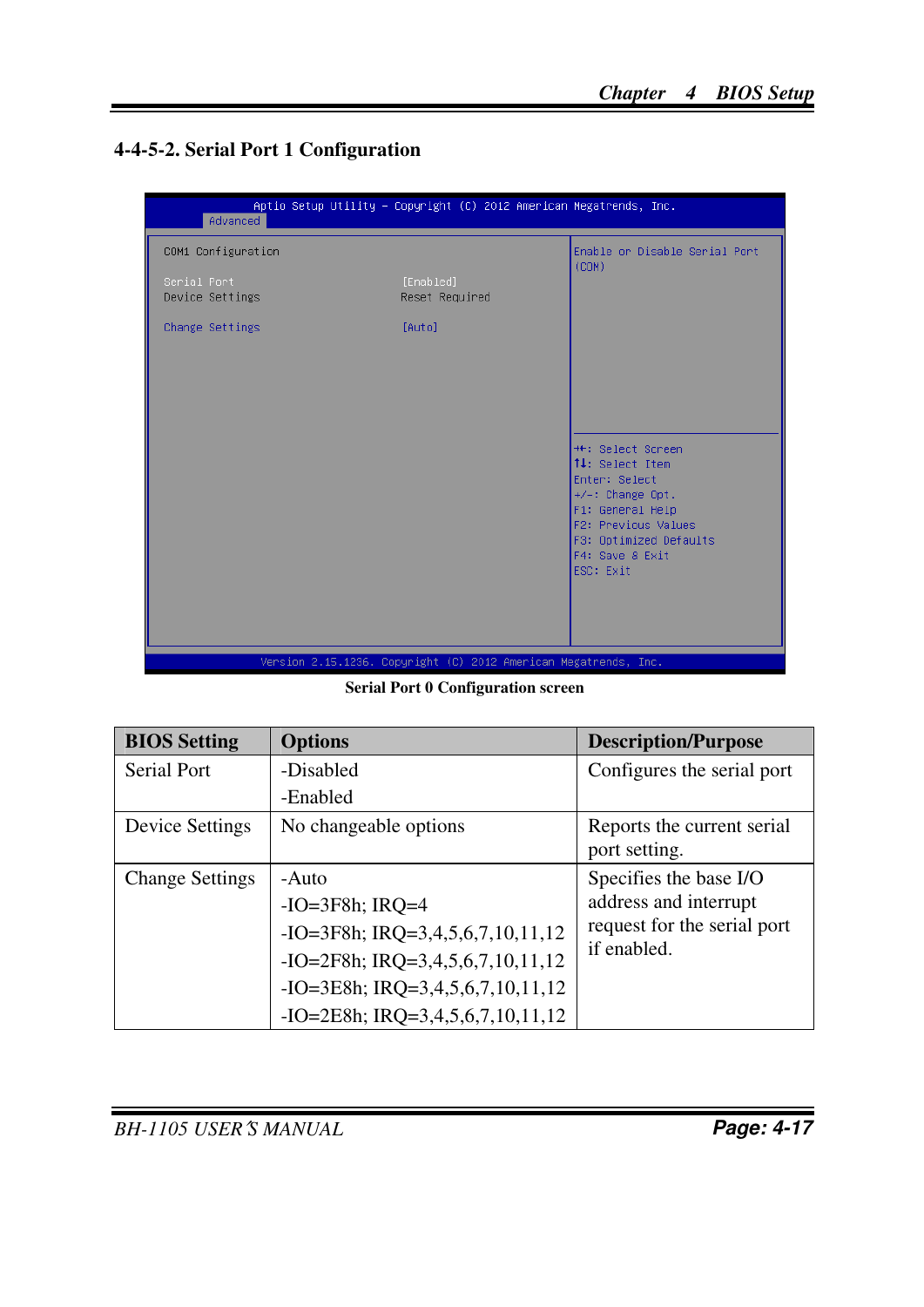### **4-4-5-2. Serial Port 2 Configuration**



**Serial Port 2 Configuration screen** 

| <b>BIOS Setting</b>    | <b>Options</b>                        | <b>Description/Purpose</b>  |
|------------------------|---------------------------------------|-----------------------------|
| Serial Port            | -Disabled                             | Configures the serial port. |
|                        | -Enabled                              |                             |
| <b>Device Settings</b> | No changeable options                 | Reports the current serial  |
|                        |                                       | port setting.               |
| <b>Change Settings</b> | -Auto                                 | Specifies the base I/O      |
|                        | $-IO=2F8h$ ; IRQ=3                    | address and interrupt       |
|                        | $-IO=3F8h$ ; IRQ=3,4,5,6,7,10,11,12   | request for the serial port |
|                        | $-IO=2F8h$ ; IRQ=3,4,5,6,7,10,11,12   | if enabled.                 |
|                        | $-IO = 3E8h$ ; IRQ=3,4,5,6,7,10,11,12 |                             |
|                        | $-IO = 2E8h$ ; IRQ=3,4,5,6,7,10,11,12 |                             |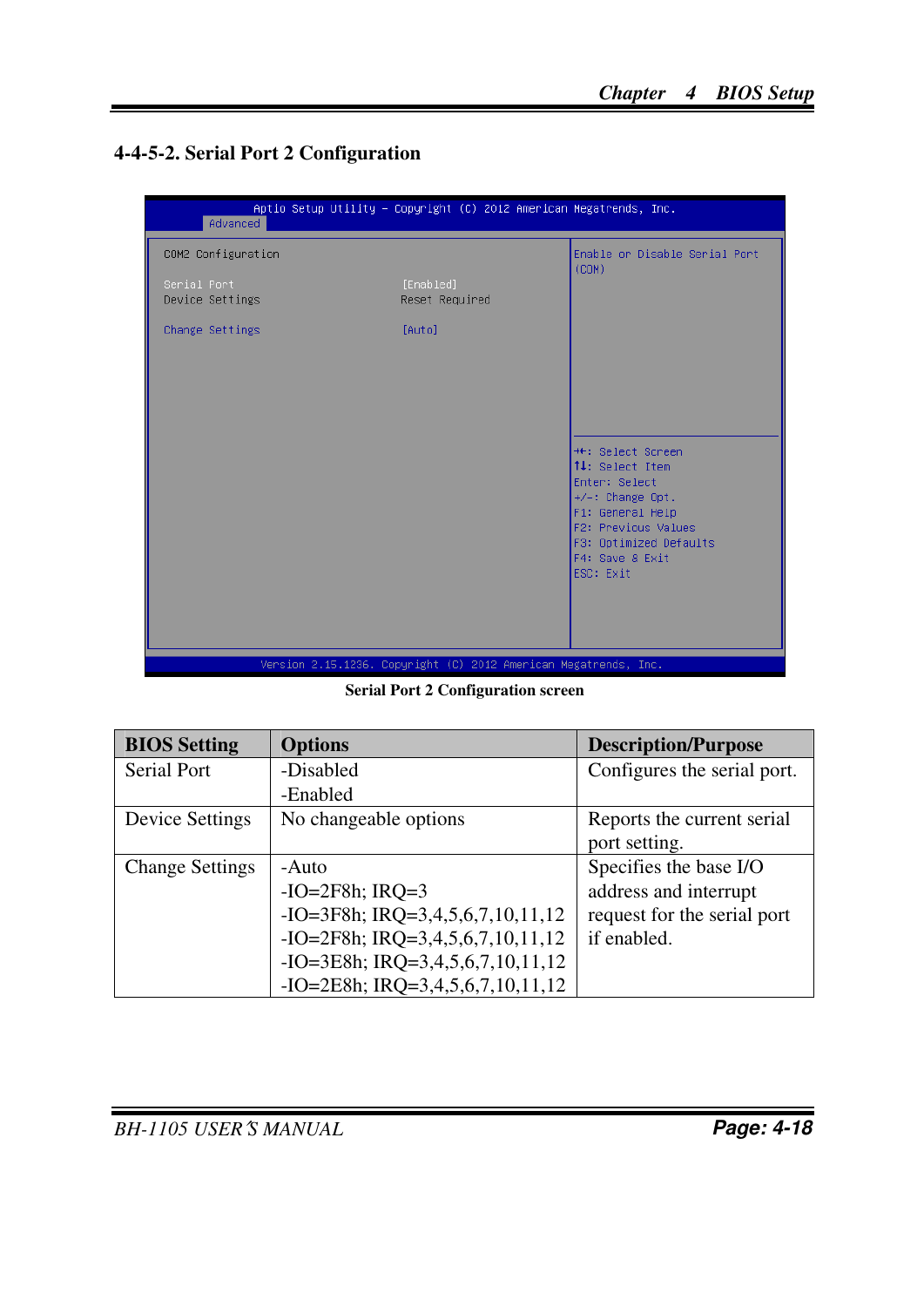### **4-4-5-3. IrDA Configuration**

| Advanced           | Aptio Setup Utility – Copyright (C) 2012 American Megatrends, Inc. |                                                                                                                                                                                         |
|--------------------|--------------------------------------------------------------------|-----------------------------------------------------------------------------------------------------------------------------------------------------------------------------------------|
| IrDA Configuration |                                                                    | Change the Serial Port mode.<br>Select <high speed=""> or <normal<br><math>mode</math> mode</normal<br></high>                                                                          |
| IR device mode     | [Enable IR1 function]                                              |                                                                                                                                                                                         |
|                    |                                                                    | <b>++:</b> Select Screen<br>14: Select Item<br>Enter: Select<br>$+/-:$ Change Opt.<br>F1: General Help<br>F2: Previous Values<br>F3: Optimized Defaults<br>F4: Save & Exit<br>ESC: Exit |
|                    | Version 2.15.1236. Copyright (C) 2012 American Megatrends, Inc.    |                                                                                                                                                                                         |

**IrDA Configuration screen** 

| <b>BIOS Setting</b> | <b>Options</b>                                                                                       | <b>Description/Purpose</b>                                                                                   |
|---------------------|------------------------------------------------------------------------------------------------------|--------------------------------------------------------------------------------------------------------------|
| IR device mode      | -Enable IR1 function , active pulse<br>1.6us<br>-Enable IR1 function , active pulse<br>3/16 bit time | Change the Serial Port<br>mode. Select <high<br>Speed&gt; or <normal<br>mode&gt; mode.</normal<br></high<br> |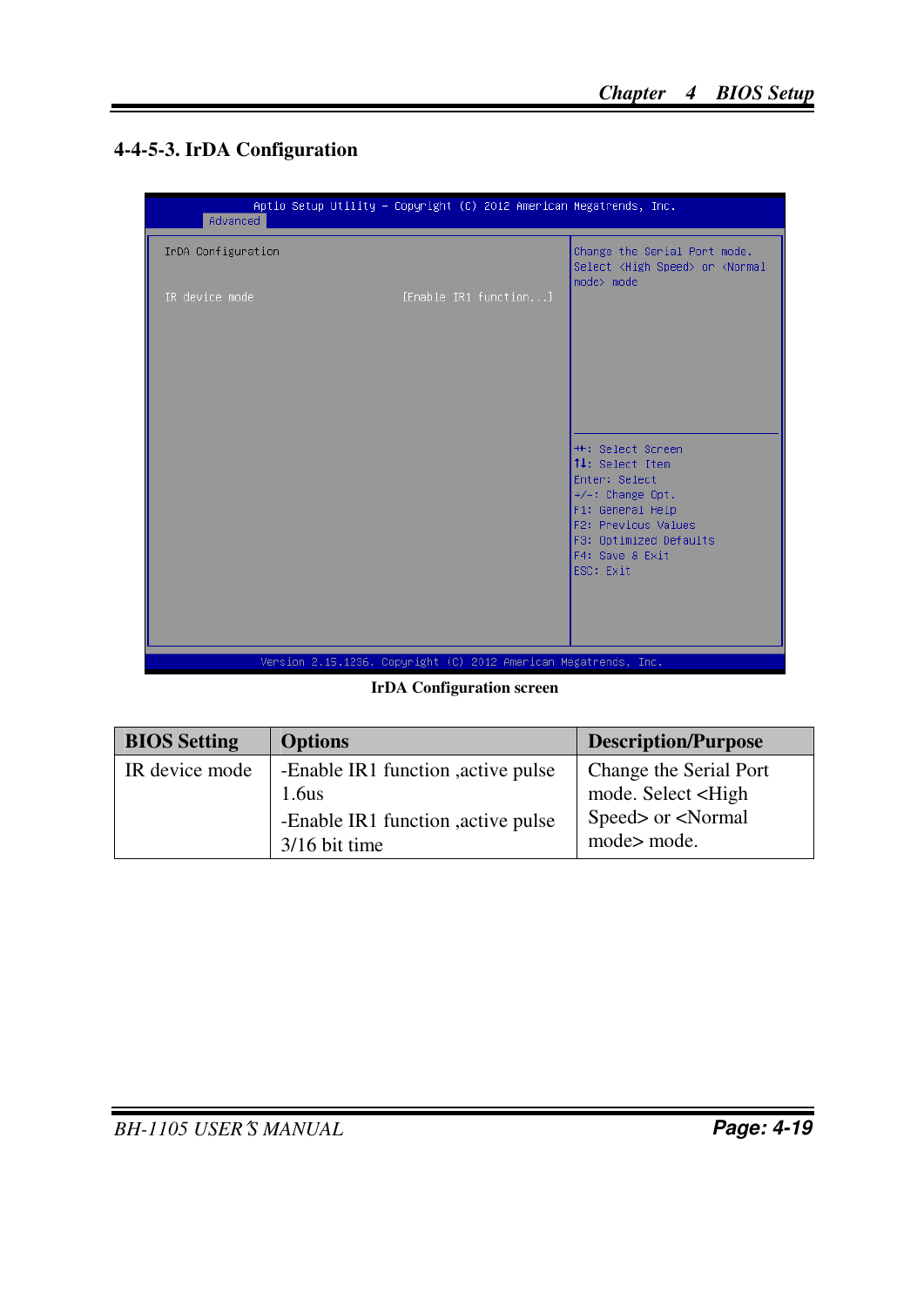### **4-4-5-4. Parallel Port Configuration**

| Advanced                         | Aptio Setup Utility – Copyright (C) 2012 American Megatrends, Inc. |                                                                                                          |
|----------------------------------|--------------------------------------------------------------------|----------------------------------------------------------------------------------------------------------|
| Parallel Port Configuration      |                                                                    | Enable or Disable Parallel                                                                               |
| Parallel Port<br>Device Settings | [Enabled]<br>Reset Required                                        | Port (LPT/LPTE)                                                                                          |
| Change Settings<br>Device Mode   | [Auto]<br>[STD Printer Mode]                                       |                                                                                                          |
|                                  |                                                                    | <b>++:</b> Select Screen<br>14: Select Item                                                              |
|                                  |                                                                    | Enter: Select<br>$+/-:$ Change Opt.<br>F1: General Help<br>F2: Previous Values<br>F3: Optimized Defaults |
|                                  |                                                                    | F4: Save & Exit<br>ESC: Exit                                                                             |
|                                  | Version 2.15.1236. Copyright (C) 2012 American Megatrends, Inc.    |                                                                                                          |

**Parallel Port Configuration screen** 

| <b>BIOS Setting</b>    | <b>Options</b>                                                                                                                      | <b>Description/Purpose</b>                                                                      |
|------------------------|-------------------------------------------------------------------------------------------------------------------------------------|-------------------------------------------------------------------------------------------------|
| Parallel Port          | -Disabled<br>-Enabled                                                                                                               | Configures the parallel<br>port.                                                                |
| Device Settings        | No changeable options                                                                                                               | Reports the current<br>parallel port setting.                                                   |
| <b>Change Settings</b> | -Auto<br>$-IO=378h; IRQ=5$<br>$-IO=378h$ ; IRQ=5,6,7,10,11,12<br>$-IO=278h$ ; IRQ=5,6,7,10,11,12<br>$-IO=3BCh$ ; IRQ=5,6,7,10,11,12 | Specifies the base I/O<br>address and interrupt<br>request for the parallel<br>port if enabled. |

*BH-1105 USER*′*S MANUAL* **Page: 4-20**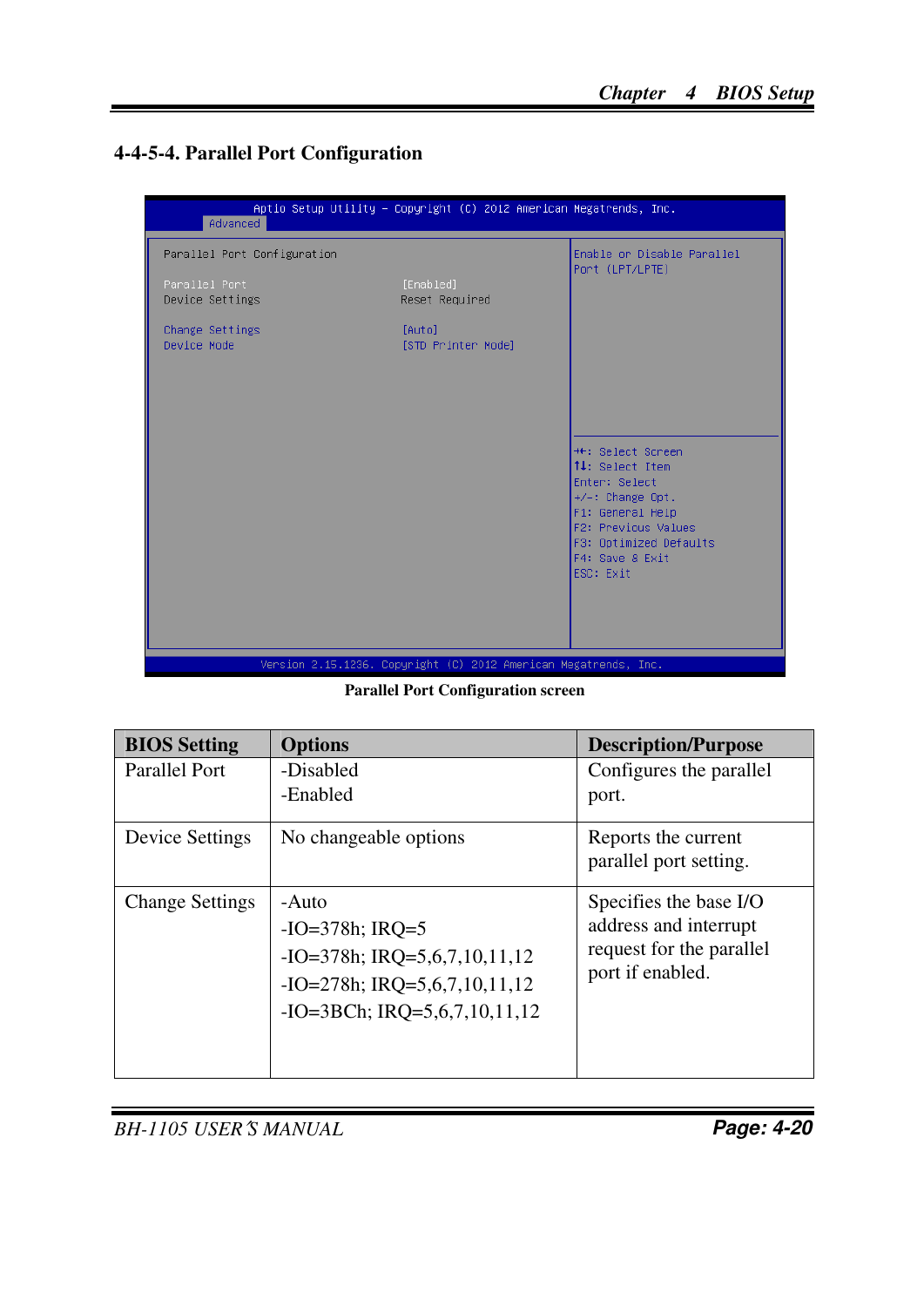### **4-4-5-5. F81866 Watchdog**

| Advanced        | Aptio Setup Utility – Copyright (C) 2012 American Megatrends, Inc. |                                                              |
|-----------------|--------------------------------------------------------------------|--------------------------------------------------------------|
| F81866 Watchdog |                                                                    | F81866 Watchdog timer settings<br>Enable/Disable             |
| Enable Watchdog | [Disabled]                                                         |                                                              |
|                 |                                                                    |                                                              |
|                 |                                                                    |                                                              |
|                 |                                                                    | <b>Ht: Select Screen</b><br>14: Select Item<br>Enter: Select |
|                 |                                                                    | +/-: Change Opt.<br>F1: General Help<br>F2: Previous Values  |
|                 |                                                                    | F3: Optimized Defaults<br>F4: Save & Exit<br>ESC: Exit       |
|                 |                                                                    |                                                              |
|                 | Version 2.15.1236. Copyright (C) 2012 American Megatrends, Inc.    |                                                              |

**F81866 Watchdog screen** 

| <b>BIOS</b> Setting | <b>Options</b> | Description/Purpose     |
|---------------------|----------------|-------------------------|
| Enable              | -Disabled      | F81866 Watchdog timer   |
| Watchdog            | -Enabled       | settings Enable/Disable |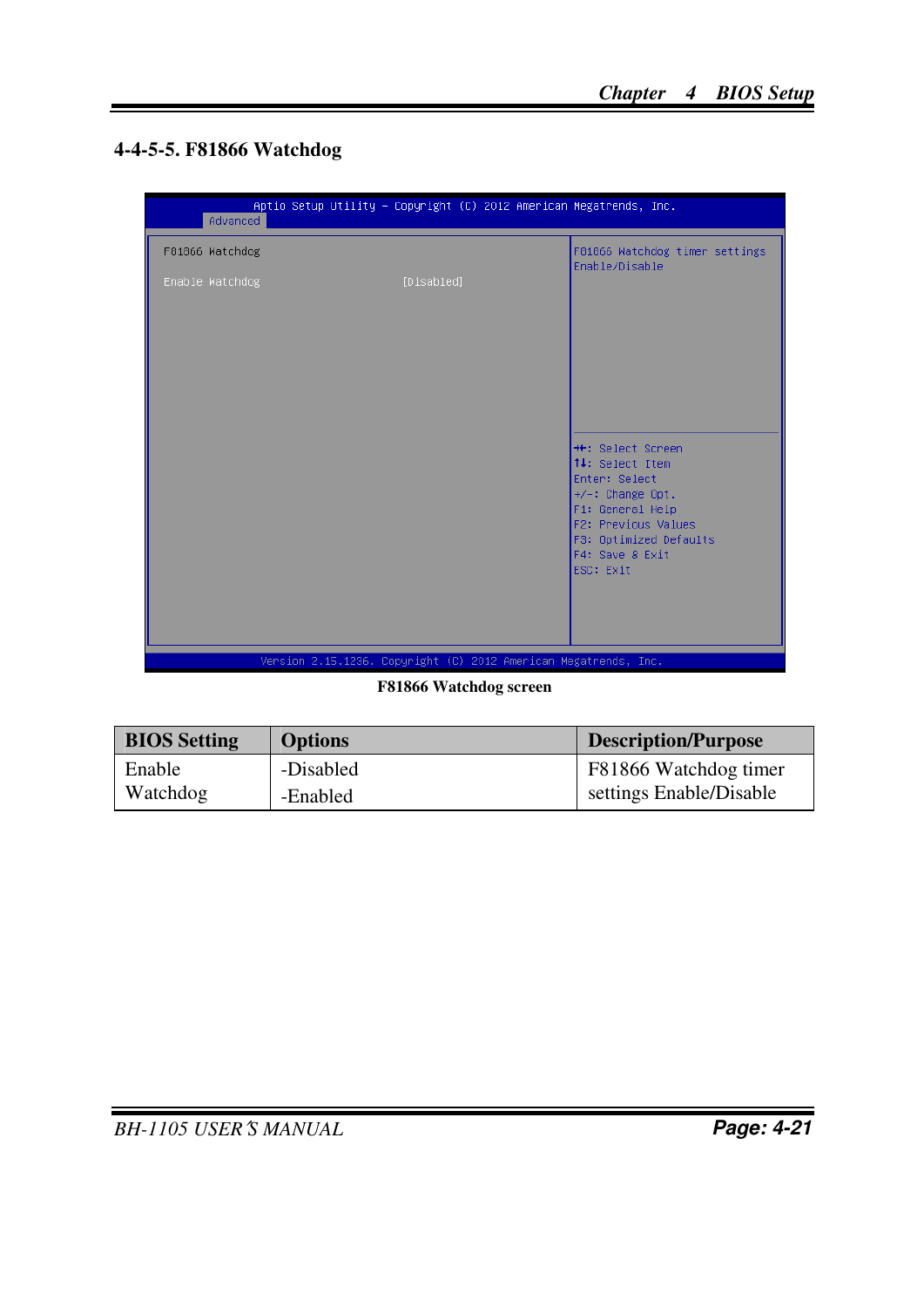### **4-4-6. Advanced - HW Monitor**

| Advanced                                                                                | Aptio Setup Utility – Copyright (C) 2012 American Megatrends, Inc.                                          |                                                                                                                                                                                         |
|-----------------------------------------------------------------------------------------|-------------------------------------------------------------------------------------------------------------|-----------------------------------------------------------------------------------------------------------------------------------------------------------------------------------------|
| Pc Health Status                                                                        |                                                                                                             |                                                                                                                                                                                         |
| CPU temperature<br>System Temperature<br>CPUFan Speed<br>VCore<br>5VSB<br>VCC5<br>VCC12 | $: +255$ $\delta$<br>$: +255$ î<br>: N/A<br>$: +2.040$ V<br>$: +10.720$ V<br>$: +10.720$ V<br>$: +21.760$ V | <b>++:</b> Select Screen<br>↑↓: Select Item<br>Enter: Select<br>$+/-:$ Change Opt.<br>F1: General Help<br>F2: Previous Values<br>F3: Optimized Defaults<br>F4: Save & Exit<br>ESC: Exit |
|                                                                                         | Version 2.15.1236. Copyright (C) 2012 American Megatrends, Inc.                                             |                                                                                                                                                                                         |

**HW Monitor Configuration screen** 

| <b>BIOS</b> Setting | <b>Options</b>        | <b>Description/Purpose</b>               |
|---------------------|-----------------------|------------------------------------------|
| <b>CPU</b>          | No changeable options | Displays temperature in the CPU          |
| Temperature         |                       | thermal sensor zone.                     |
| System              | No changeable options | Displays system temperature.             |
| Temperature         |                       |                                          |
| CPU Fan Speed       | No changeable options | Displays fan speed of the CPU fan.       |
| VCore               | No changeable options | Displays voltage level of the +VCORE     |
|                     |                       | in supply.                               |
| 5VSB                | No changeable options | Displays voltage level of the $+5VSB$ in |
|                     |                       | supply.                                  |
| VCC5                | No changeable options | Displays voltage level of the $+5V$ in   |
|                     |                       | supply.                                  |
| VCC1.2              | No changeable options | Displays voltage level of the VCC1.2     |
|                     |                       | in supply.                               |

*BH-1105 USER*′*S MANUAL* **Page: 4-22**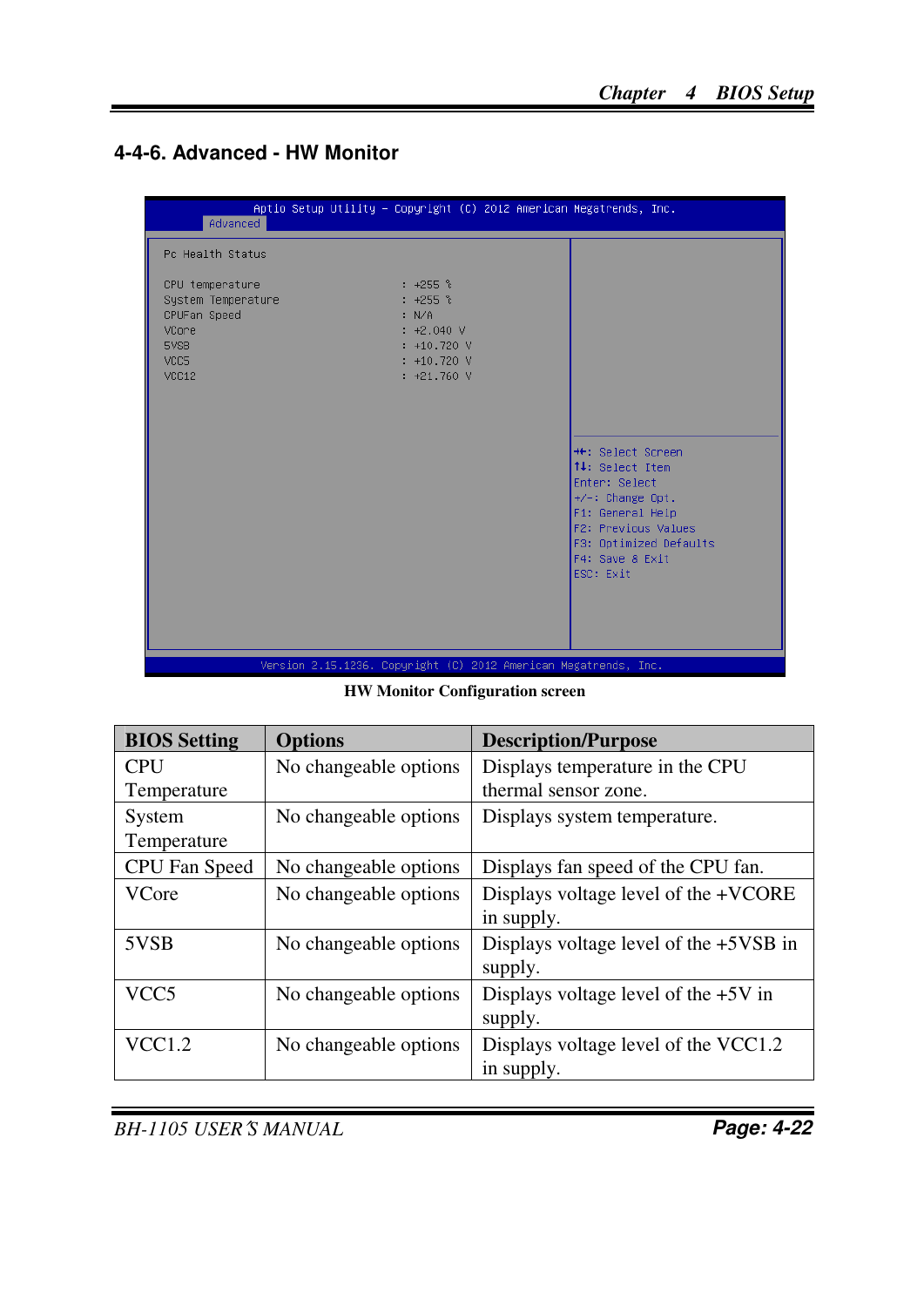# **4-5. CHIPSET**

| $\blacktriangleright$ North Bridge<br>North Bridge LVDS Config Select<br>South Bridge | North Bridge Parameters<br><b>++:</b> Select Screen<br>↑↓: Select Item<br>Enter: Select<br>$+/-:$ Change Opt.<br>F1: General Help<br>F2: Previous Values<br>F3: Optimized Defaults<br>F4: Save & Exit<br>ESC: Exit |
|---------------------------------------------------------------------------------------|--------------------------------------------------------------------------------------------------------------------------------------------------------------------------------------------------------------------|
| Version 2.15.1236. Copyright (C) 2012 American Megatrends, Inc.                       |                                                                                                                                                                                                                    |

**Chipset screen** 

| <b>BIOS</b> Setting                   | <b>Options</b> | <b>Description/Purpose</b>     |
|---------------------------------------|----------------|--------------------------------|
| North Bridge                          | Enter          | North Bridge Parameters        |
| North Bridge<br>LVDS Config<br>Select | Enter          | Specify INT15 options for LVDS |
| South Bridge                          | Enter          | South Bridge Parameters        |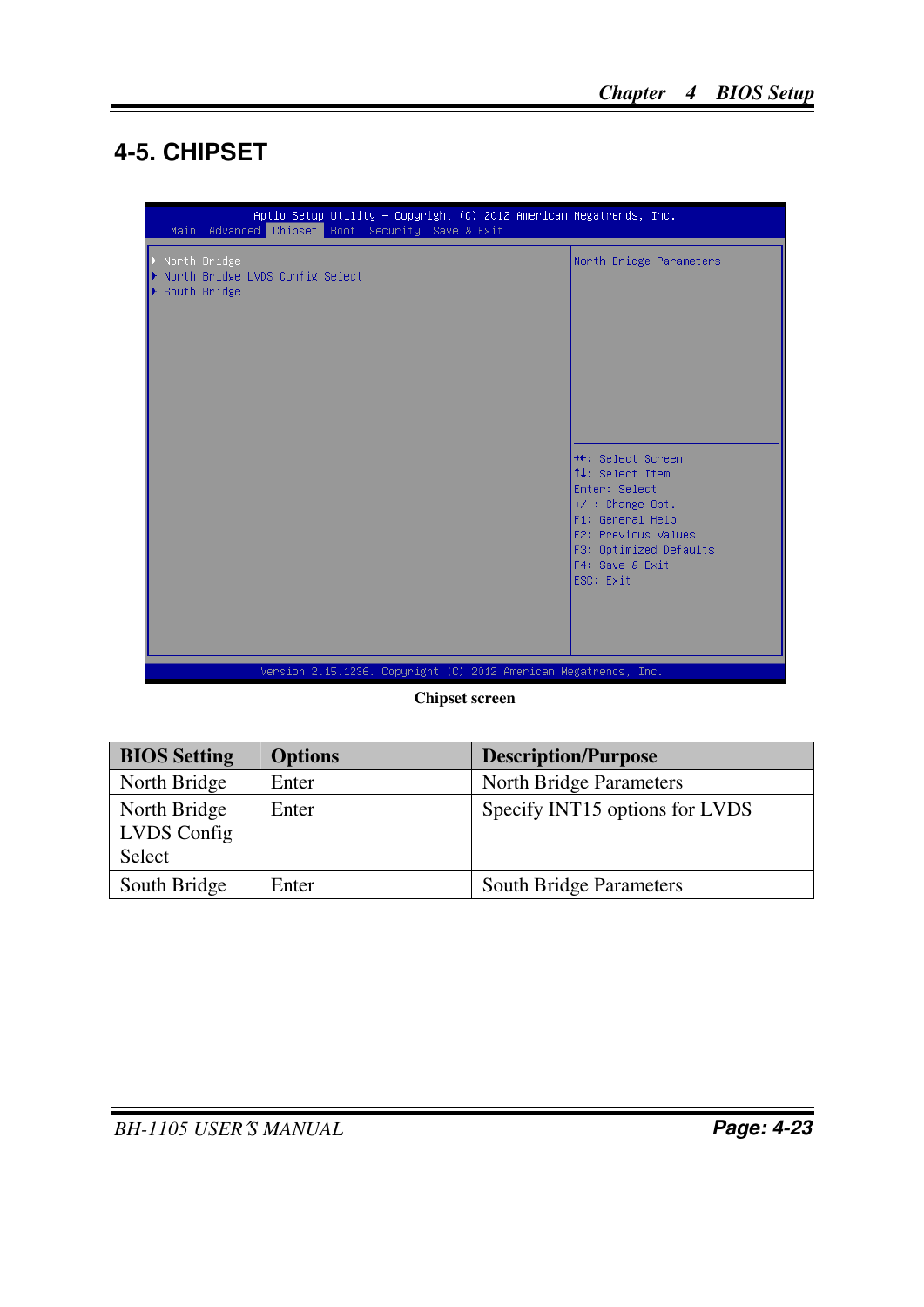### **4-5-1. Chipset – North Bridge**

| Aptio Setup Utility – Copyright (C) 2012 American Megatrends, Inc.<br>Chipset |                                                                                                                                                                                                |
|-------------------------------------------------------------------------------|------------------------------------------------------------------------------------------------------------------------------------------------------------------------------------------------|
| North Bridge Configuration                                                    | Memory Configuration                                                                                                                                                                           |
| Memory Information<br>Memory Clock: 667 MHZ<br>Total Memory: 1008 MB (DDR3)   |                                                                                                                                                                                                |
| Memory Configuration<br>Socket 0 Information                                  |                                                                                                                                                                                                |
|                                                                               | <b>++:</b> Select Screen<br>↑↓: Select Item<br>Enter: Select<br>$+/-:$ Change Opt.<br>F1: General Help<br><b>F2: Previous Values</b><br>F3: Optimized Defaults<br>F4: Save & Exit<br>ESC: Exit |
| Version 2.15.1236. Copyright (C) 2012 American Megatrends, Inc.               |                                                                                                                                                                                                |

**North Bridge screen** 

| <b>BIOS Setting</b>     | <b>Options</b> | <b>Description/Purpose</b>           |
|-------------------------|----------------|--------------------------------------|
| Memory CLock            | ۰              | Display memory clock                 |
| <b>Total Memory</b>     |                | Display total memory size            |
| Memory<br>Configuration |                | Display Memory Configuration         |
| Socket 0<br>Information |                | View Information related to Socket 0 |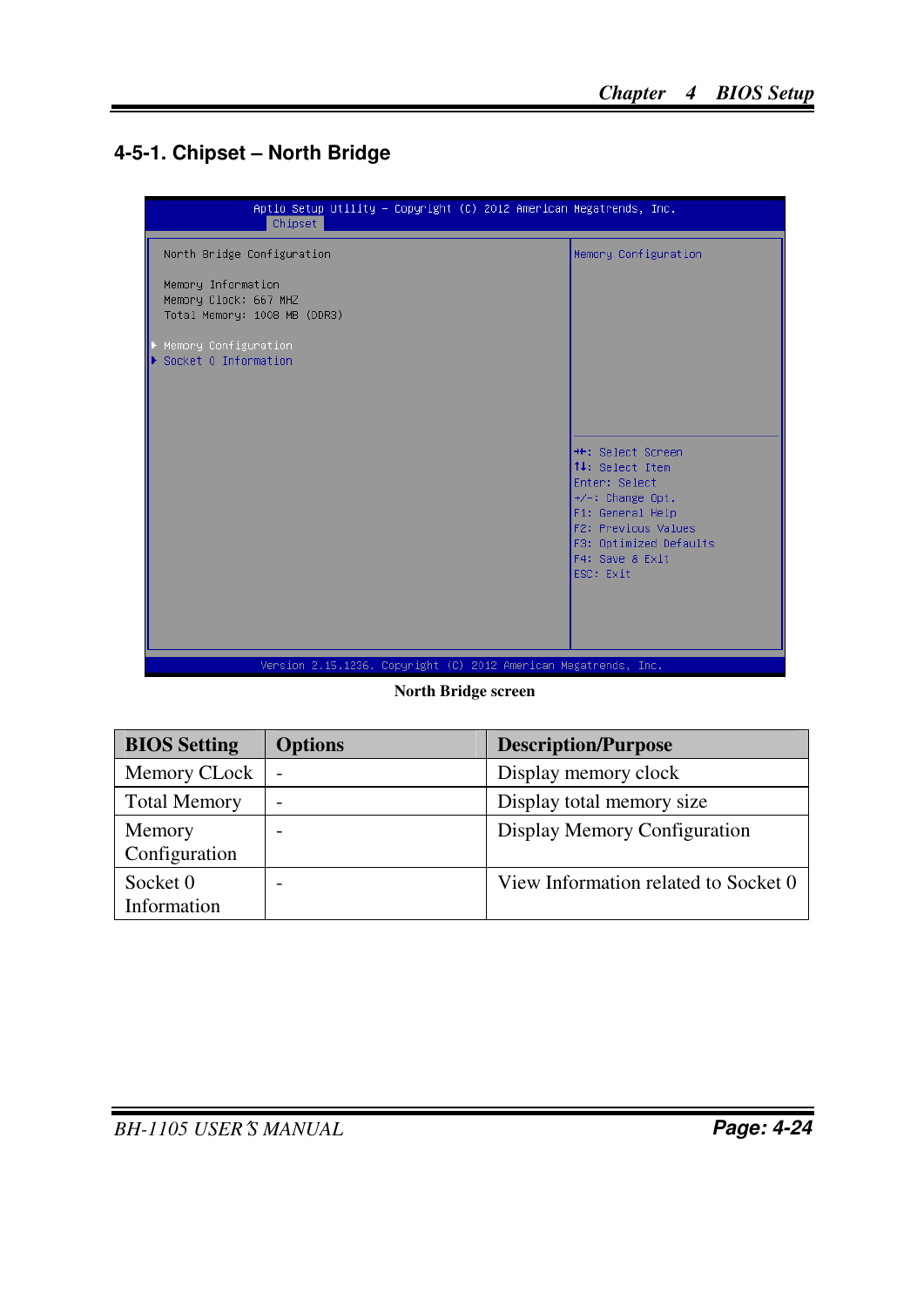### **4-5-1-1. Memory Configuration**

| Aptio Setup Utility – Copyright (C) 2012 American Megatrends, Inc.<br>Chipset |                                                                 |                                                                                                                                                                                                 |  |
|-------------------------------------------------------------------------------|-----------------------------------------------------------------|-------------------------------------------------------------------------------------------------------------------------------------------------------------------------------------------------|--|
| Memory Configuration                                                          |                                                                 | Enable Integrated Graphics<br>controller                                                                                                                                                        |  |
| Integrated Graphics<br>Bank Interleaving<br>Memory Hole 15MB-16MB             | [Auto ]<br>[Disabled]<br>[Disabled]                             | <b>++:</b> Select Screen<br><b>14:</b> Select Item<br>Enter: Select<br>$+/-$ : Change Opt.<br>F1: General Help<br>F2: Previous Values<br>F3: Optimized Defaults<br>F4: Save & Exit<br>ESC: Exit |  |
|                                                                               | Version 2.15.1236. Copyright (C) 2012 American Megatrends, Inc. |                                                                                                                                                                                                 |  |

**Memory Configuration screen** 

| <b>BIOS Setting</b> | <b>Options</b> | <b>Description/Purpose</b>        |
|---------------------|----------------|-----------------------------------|
| Integrated          | -Auto          | <b>Enable Integrated Graphics</b> |
| Graphics            | -Disabled      | controller.                       |
|                     | -Force         |                                   |
| <b>Bank Inter</b>   | -Disabled      | Bank Interleaving.                |
| leaving             | -Enabled       |                                   |
| Memory Hole         | -Disabled      | Memory Hole 15MB-16MB for         |
| 15MB-16MB           | -Enabled       | some ISA expansion cards.         |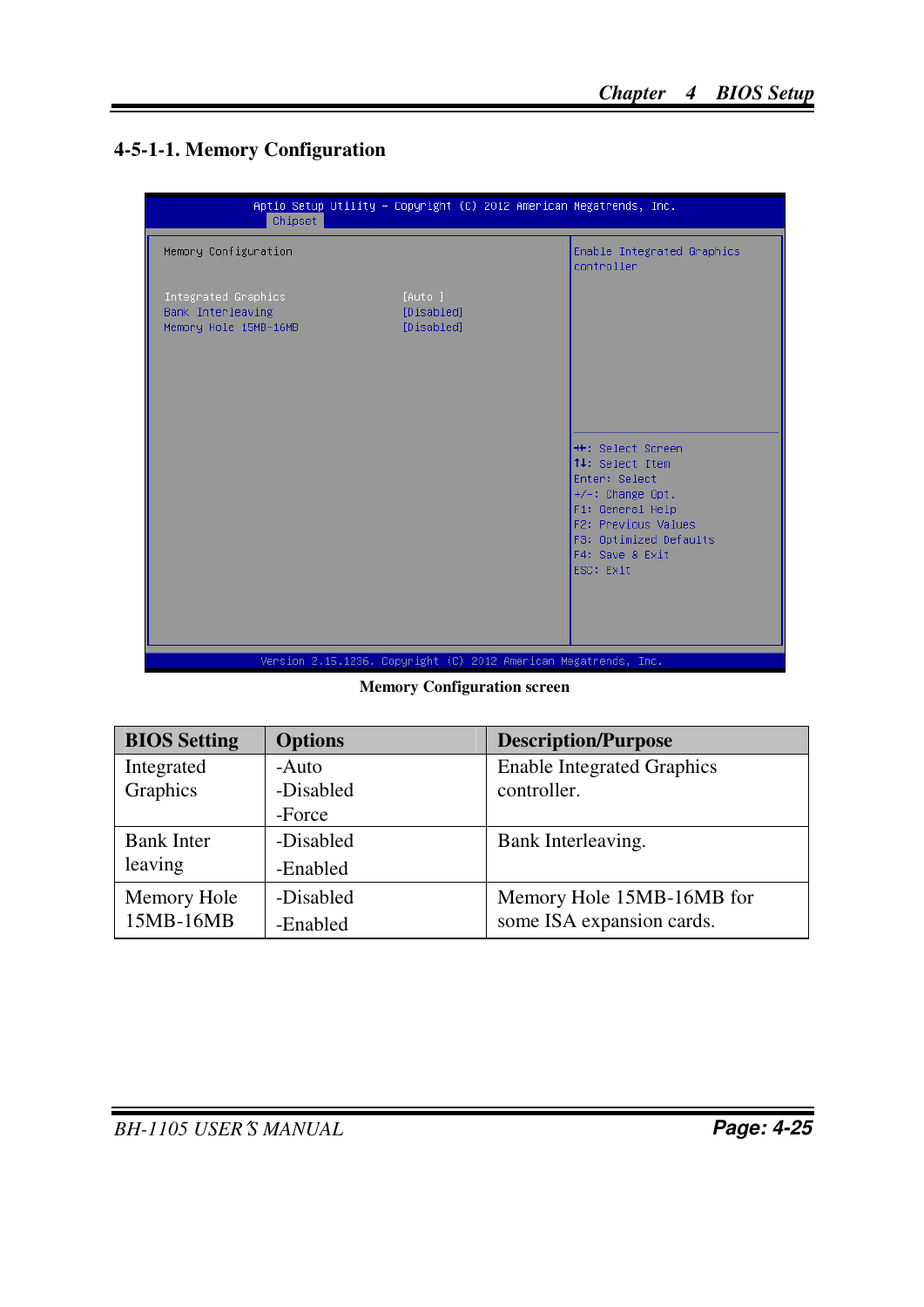

**Memory Configuration -Socket 0 screen** 

| <b>BIOS</b> Setting   | <b>Options</b> | <b>Description/Purpose</b> |
|-----------------------|----------------|----------------------------|
| <b>Starting</b>       | Display only   |                            |
| Address               |                |                            |
| <b>Ending Address</b> | Display only   |                            |
| Dimm0:size            | Display only   | DRAM size                  |
| Speed                 | Display only   | DRAM speed                 |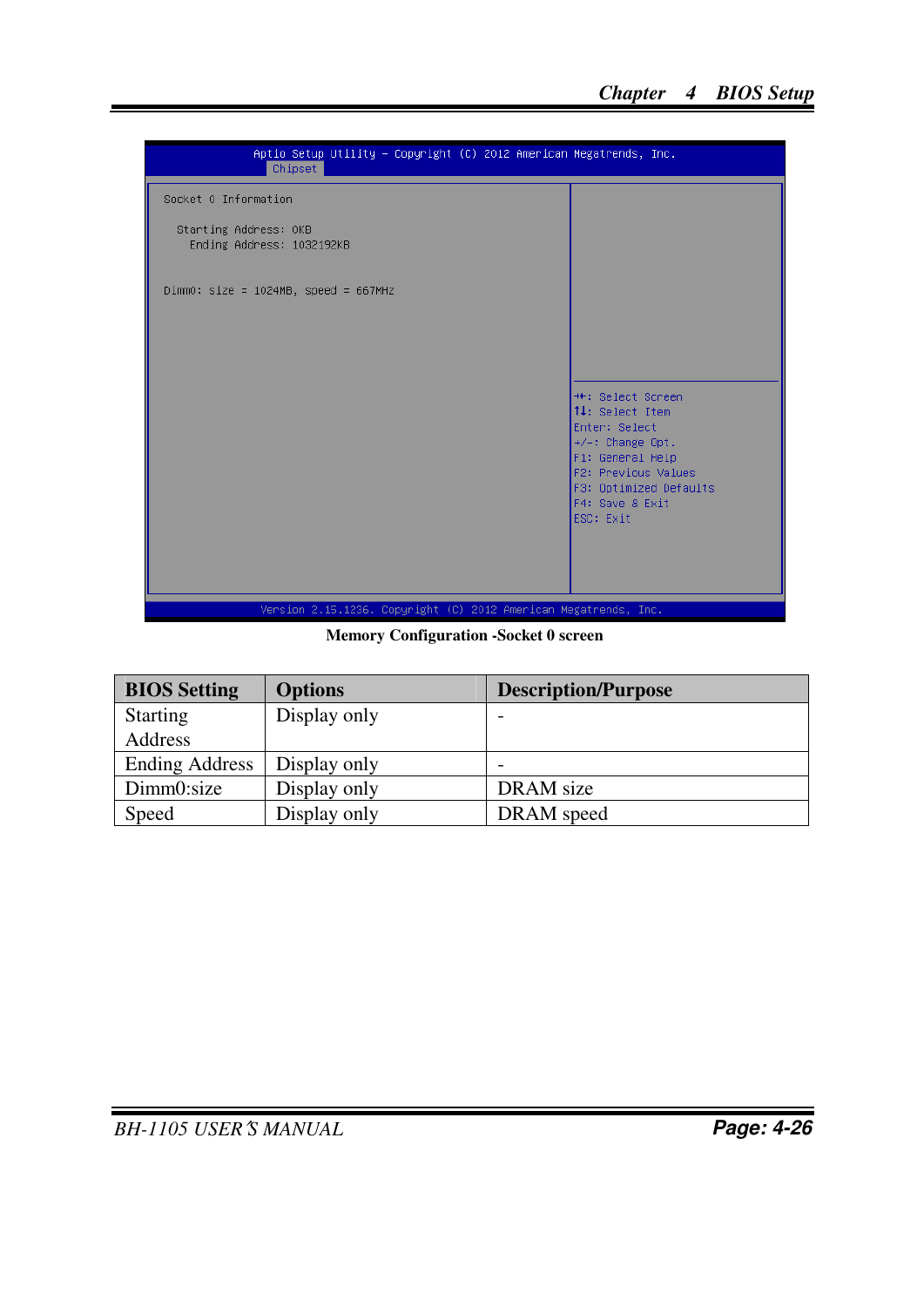### **4-5-2. Chipset - North Bridge LVDS Config Selection**

| Specify INT15 options for LVDS<br>LVDS Output Mode<br>[Disabled]<br>device)<br>[Enabled]<br>EDID Panel Option<br><b>++:</b> Select Screen<br>14: Select Item<br>Enter: Select<br>$+/-:$ Change Opt.<br>F1: General Help<br><b>F2: Previous Values</b><br>F3: Optimized Defaults<br>F4: Save & Exit<br>ESC: Exit | Chipset | Aptio Setup Utility - Copyright (C) 2012 American Megatrends, Inc. |                               |
|-----------------------------------------------------------------------------------------------------------------------------------------------------------------------------------------------------------------------------------------------------------------------------------------------------------------|---------|--------------------------------------------------------------------|-------------------------------|
|                                                                                                                                                                                                                                                                                                                 |         |                                                                    | NB PCIe Connect Type (Display |
| Version 2.15.1236. Copyright (C) 2012 American Megatrends, Inc.                                                                                                                                                                                                                                                 |         |                                                                    |                               |

**North Bridge LVDS Config Selection screen** 

| <b>BIOS</b> Setting | <b>Options</b> | <b>Description/Purpose</b>            |
|---------------------|----------------|---------------------------------------|
| <b>LVDS</b> Output  | -Disabled      | NB PCIe Connect Type (Display device) |
| Mode                | -LVDS          |                                       |
| <b>EDID</b> Panel   | -Enabled       | <b>EDID</b> Panel Option              |
| Option              | -Disabled      |                                       |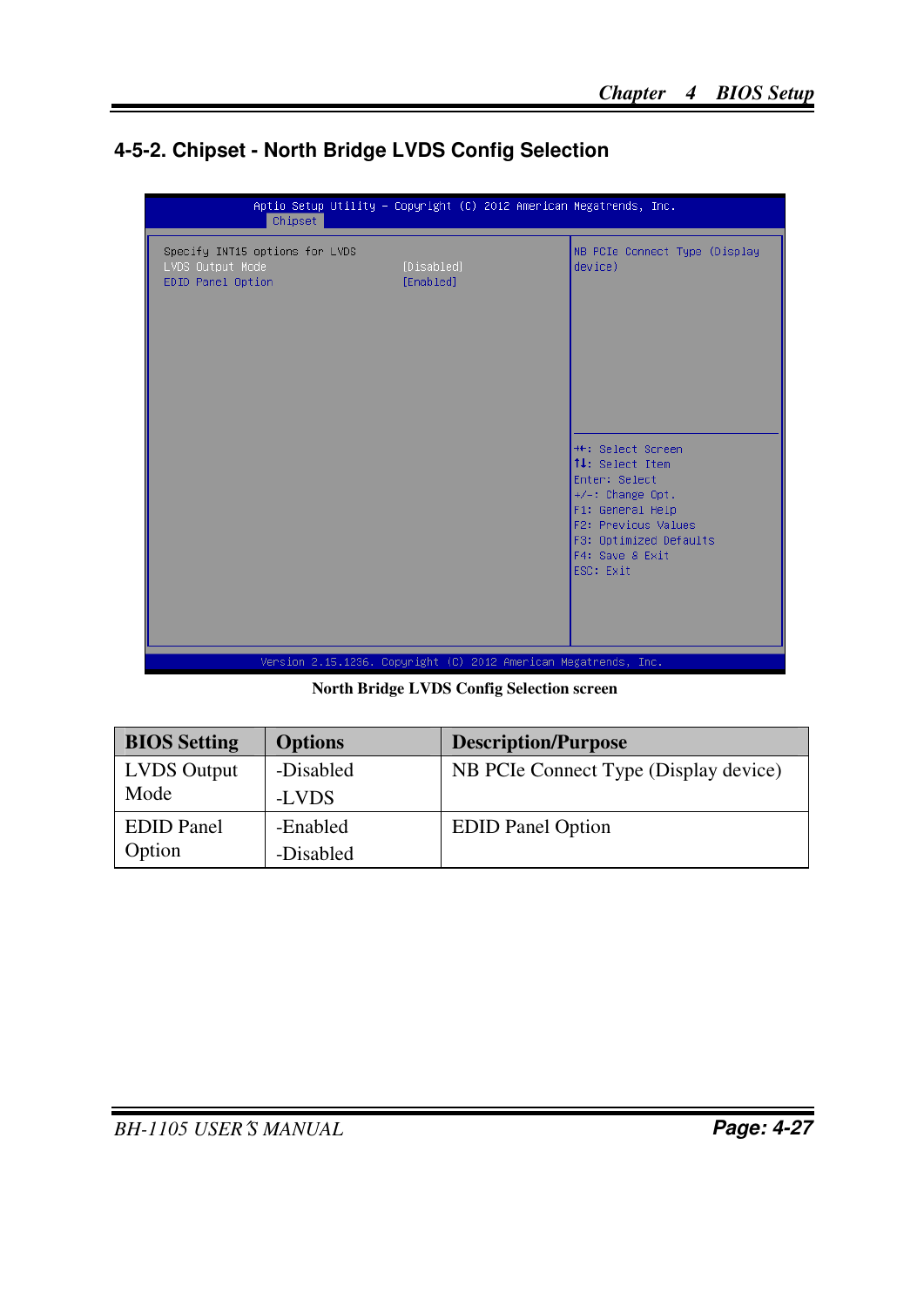## **4-5-3. Chipset – South Bridge**

|                                         | Chipset | Aptio Setup Utility - Copyright (C) 2012 American Megatrends, Inc. |                                                                                                                                                                                         |
|-----------------------------------------|---------|--------------------------------------------------------------------|-----------------------------------------------------------------------------------------------------------------------------------------------------------------------------------------|
| OnChip SATA Channel<br>OnChip SATA Type |         | [Enabled]<br>[Native IDE]                                          | Enable Or Disable Serial ATA                                                                                                                                                            |
|                                         |         | Version 2.15.1236. Copyright (C) 2012 American Megatrends, Inc.    | <b>++:</b> Select Screen<br>↑↓: Select Item<br>Enter: Select<br>$+/-:$ Change Opt.<br>F1: General Help<br>F2: Previous Values<br>F3: Optimized Defaults<br>F4: Save & Exit<br>ESC: Exit |

**South Bridge screen** 

| <b>BIOS</b> Setting | <b>Options</b> | <b>Description/Purpose</b>     |
|---------------------|----------------|--------------------------------|
| Onchip STAT         | -Enabled       | Enabled or Disabled Serial ATA |
| Channel             | -Disabled      |                                |
| OnChip SATA         | -Native IDE    | Native IDE /AHCI / Legacy IDE  |
| Type                | -AHCI          |                                |
|                     | -Legacy IDE    |                                |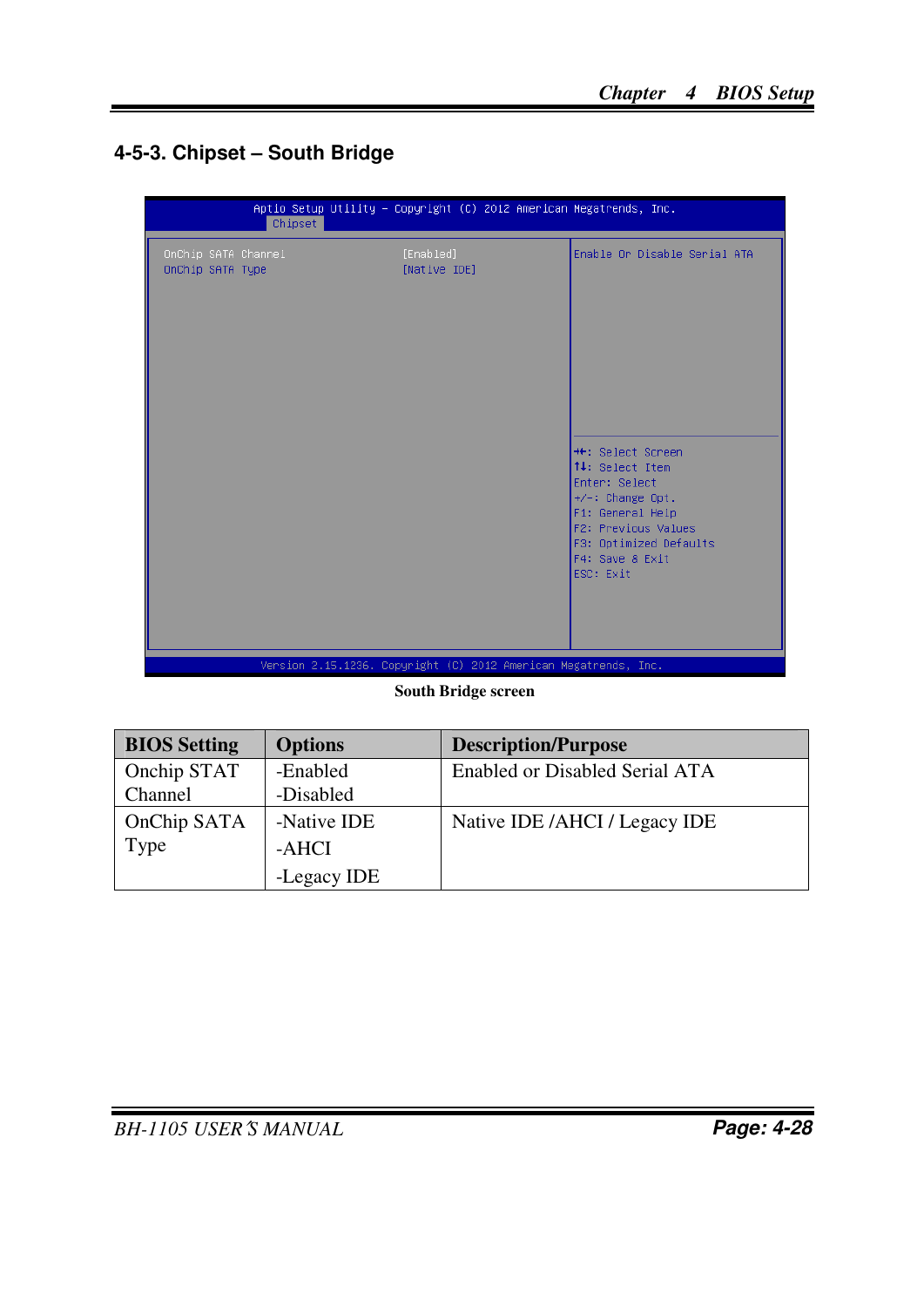## **4-6. BOOT**

| Main Advanced Chipset Boot Security Save & Exit                              | Aptio Setup Utility - Copyright (C) 2012 American Megatrends, Inc.    |                                                                                                                                                                                         |
|------------------------------------------------------------------------------|-----------------------------------------------------------------------|-----------------------------------------------------------------------------------------------------------------------------------------------------------------------------------------|
| Boot Configuration<br>Setup Prompt Timeout<br>Bootup NumLock State           | lo –<br>[0n]                                                          | Number of seconds to wait for<br>setup activation key.<br>65535(OxFFFF) means indefinite<br>waiting.                                                                                    |
| Quiet Boot<br>Fast Boot                                                      | [Disabled]<br>[Disabled]                                              |                                                                                                                                                                                         |
| Boot Option Priorities<br>Boot Option #1<br>Boot Option #2<br>Boot Option #3 | fUEFI: Built-in EFI<br>[Generic STORAGE DEV]<br>[UEFI: Generic STORA] |                                                                                                                                                                                         |
| Hard Drive BBS Priorities<br>CSM16 Parameters<br>CSM parameters              |                                                                       | <b>++:</b> Select Screen<br>↑↓: Select Item<br>Enter: Select<br>$+/-:$ Change Opt.<br>F1: General Help<br>F2: Previous Values<br>F3: Optimized Defaults<br>F4: Save & Exit<br>ESC: Exit |
|                                                                              | Version 2.15.1236. Copyright (C) 2012 American Megatrends, Inc.       |                                                                                                                                                                                         |

**Boot screen** 

| <b>BIOS</b> Setting   | <b>Options</b> | <b>Description/Purpose</b>               |
|-----------------------|----------------|------------------------------------------|
| Setup Prompt          | $0 - 65535$    | Number of seconds to wait for setup      |
| <b>Timeout</b>        |                | activation key.                          |
| <b>Bootup Numlock</b> | $-On$          | Select the keyboard NumLock state        |
| <b>State</b>          | $-Off$         |                                          |
| Ouiet<br><b>Boot</b>  | -Disabled      | When quiet boot is enabled, it displays  |
|                       | -Enabled       | OEM logo instead of POST messages        |
|                       |                | during boot.                             |
| <b>Fast Boot</b>      | -Disabled      | When fast boot is enabled, it boots with |
|                       | -Enabled       | minimal set of devices required to       |
|                       |                | launch active boot option.               |
| <b>Boot Option #N</b> | Device Type    | Set the system boot order                |
| <b>Hard Drive BBS</b> | Device Type    | Set the order of the legacy devices in   |
| Priorities            |                | this group.                              |

*BH-1105 USER*′*S MANUAL* **Page: 4-29**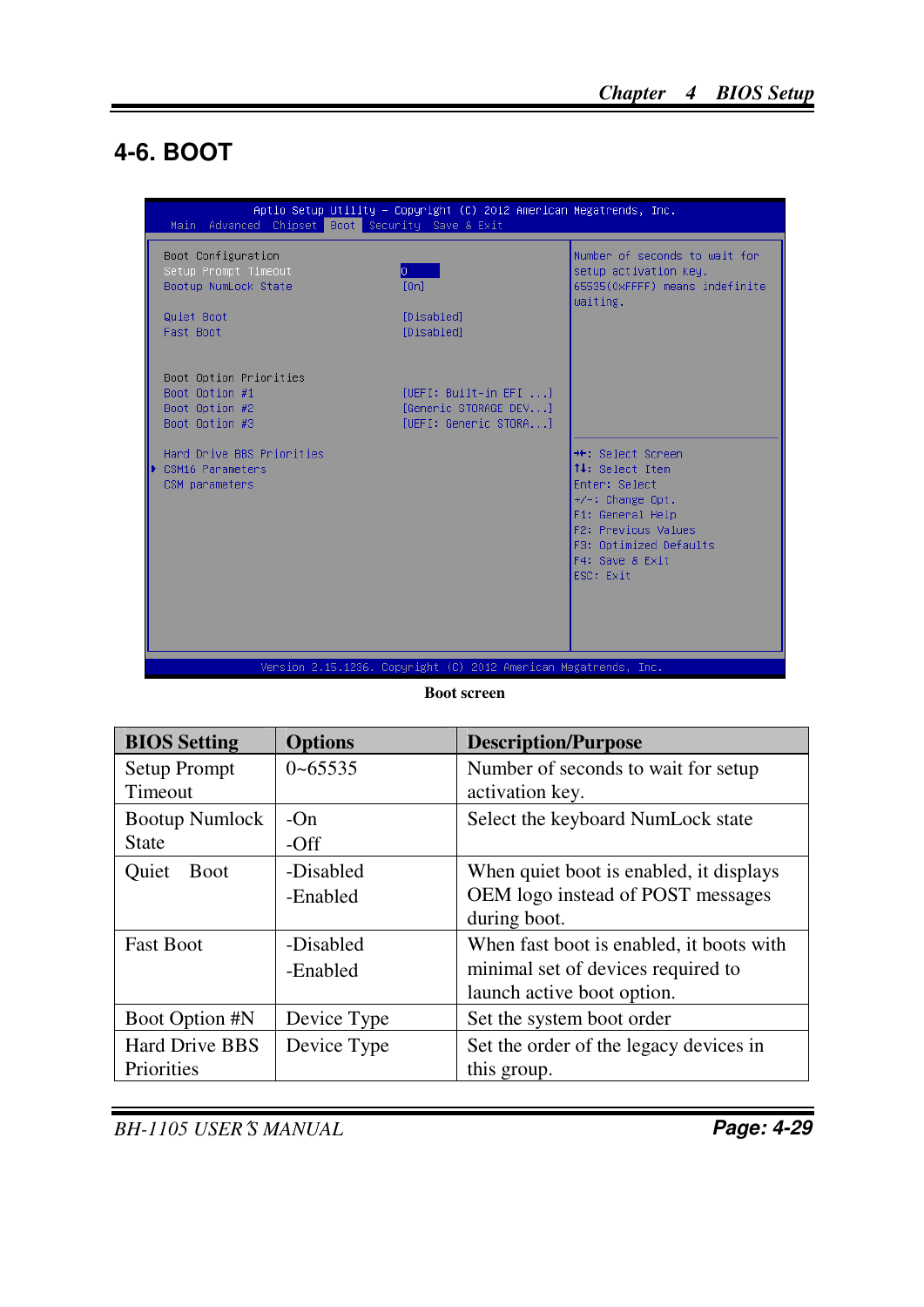| <b>BIOS</b> Setting | <b>Options</b> | <b>Description/Purpose</b>            |
|---------------------|----------------|---------------------------------------|
| CSM16               | Enter          | CMS16 configuration: Enable/Disable,  |
| Parameters          |                | Option ROM execution settings, etc.   |
| CSM parameters      | Enter          | OpROM execution, boot options filter, |
|                     |                | etc.                                  |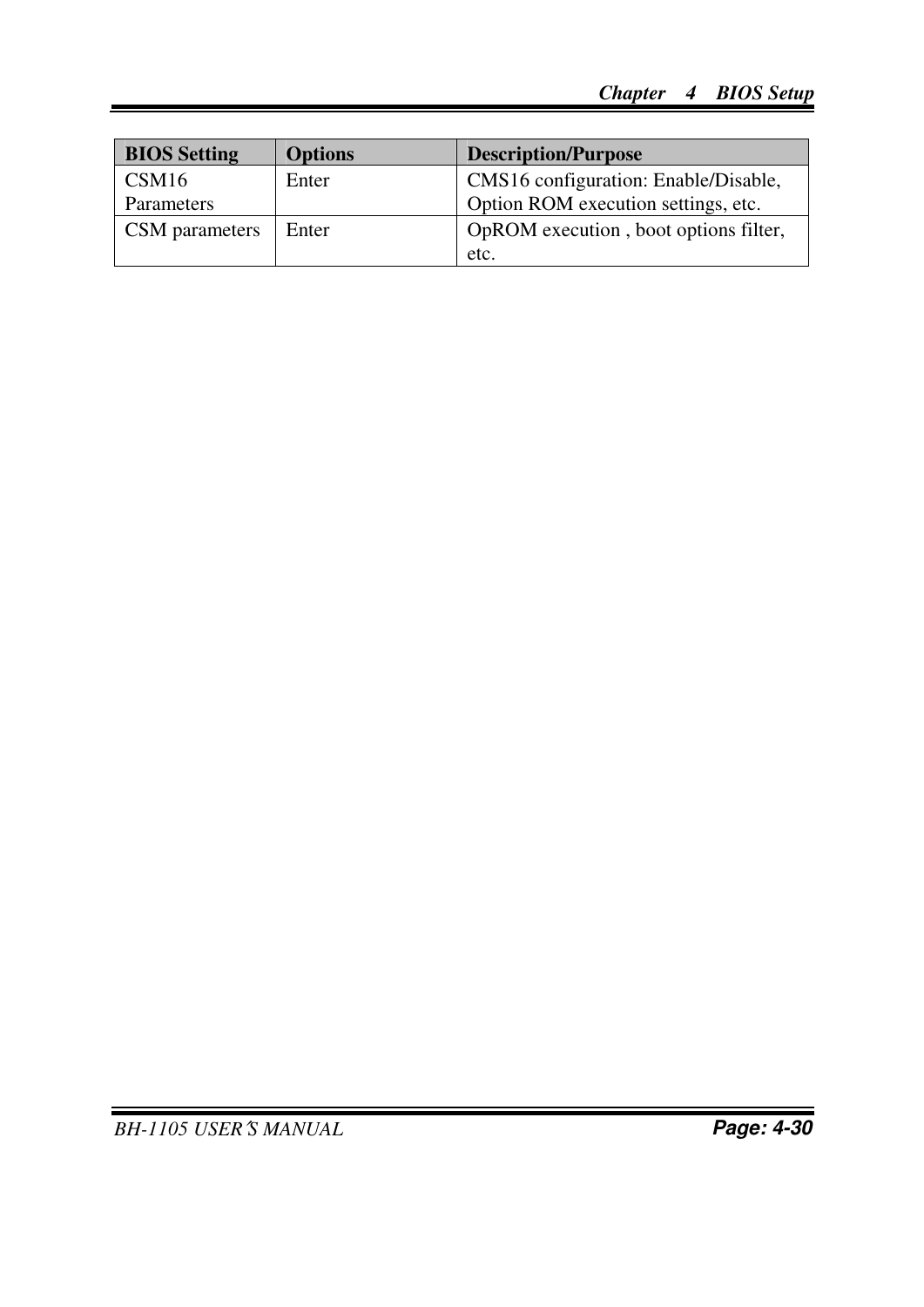## **4-6-1. CSM16 Parameters**

|                                                              | Aptio Setup Utility – Copyright (C) 2012 American Megatrends, Inc.<br>Boot - |                                                                      |
|--------------------------------------------------------------|------------------------------------------------------------------------------|----------------------------------------------------------------------|
| CSM16 Parameters                                             |                                                                              | UPON REQUEST - GA20 can be<br>disabled using BIOS services.          |
| CSM16 Module Version                                         | 07.70                                                                        | ALWAYS - do not allow<br>disabling GA20; this option is              |
| GateA20 Active<br>Option ROM Messages<br>INT19 Trap Response | [Upon Request]<br>[Force BIOS]<br>[Postponed]                                | useful when any RT code is<br>executed above 1MB.                    |
|                                                              |                                                                              |                                                                      |
|                                                              |                                                                              |                                                                      |
|                                                              |                                                                              | <b>++:</b> Select Screen                                             |
|                                                              |                                                                              | ↑↓: Select Item<br>Enter: Select                                     |
|                                                              |                                                                              | $+/-:$ Change Opt.<br>F1: General Help<br><b>F2: Previous Values</b> |
|                                                              |                                                                              | F3: Optimized Defaults<br>F4: Save & Exit                            |
|                                                              |                                                                              | ESC: Exit                                                            |
|                                                              |                                                                              |                                                                      |
|                                                              | Version 2.15.1236. Copyright (C) 2012 American Megatrends, Inc.              |                                                                      |

**CSM16 Parameter screen** 

| <b>BIOS Setting</b> | <b>Options</b> | <b>Description/Purpose</b>                  |
|---------------------|----------------|---------------------------------------------|
| GateA20             | -Upon Request  | UPON RQUEST-GA20 can be disabled            |
| Active              | -Always        | using BIOS services, Always - Donot         |
|                     |                | allow disabling GA20; this option is useful |
|                     |                | when any RT code is executed above          |
|                     |                | 1MB.                                        |
| Option ROM          | -Force BIOS    | Set display mode for Option ROM             |
| messages            | -Keep Current  |                                             |
| <b>INT19 Trap</b>   | -Immediate     | BIOS reaction on int19 trapping by option   |
| Response            | -Postponed     | rom; Immediate – execute the trap right     |
|                     |                | away; postponed-excute the trap during      |
|                     |                | legacy boot.                                |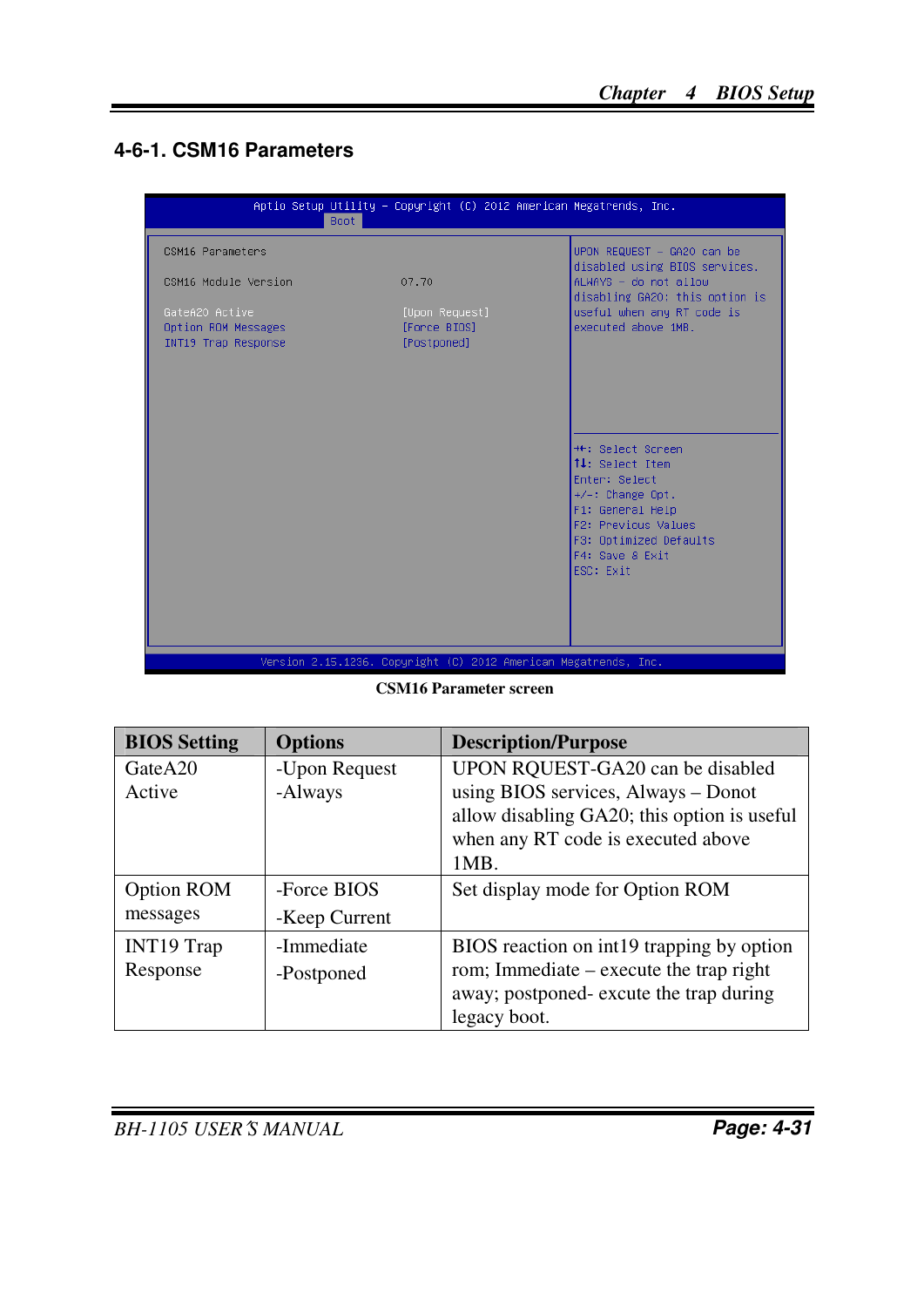#### **4-6-2. Launch CSM**

| Boot.                                                                                                                                                    | Aptio Setup Utility – Copyright (C) 2012 American Megatrends, Inc.                            |                                                                                                                                                                                         |
|----------------------------------------------------------------------------------------------------------------------------------------------------------|-----------------------------------------------------------------------------------------------|-----------------------------------------------------------------------------------------------------------------------------------------------------------------------------------------|
| Launch CSM<br>Boot option filter<br>Launch PXE OpROM policy<br>Launch Storage OpROM policy<br>Launch Video OpROM policy<br>Other PCI device ROM priority | [Enabled]<br>[UEFI and Legacy]<br>[UEFI only]<br>[UEFI only]<br>[Legacy only]<br>[UEFI OpROM] | This option controls if CSM<br>will be launched                                                                                                                                         |
|                                                                                                                                                          |                                                                                               | <b>++:</b> Select Screen<br>↑↓: Select Item<br>Enter: Select<br>$+/-:$ Change Opt.<br>F1: General Help<br>F2: Previous Values<br>F3: Optimized Defaults<br>F4: Save & Exit<br>ESC: Exit |
|                                                                                                                                                          | Version 2.15.1236. Copyright (C) 2012 American Megatrends, Inc.                               |                                                                                                                                                                                         |

**Launch CSM screen** 

| <b>BIOS</b> Setting | <b>Options</b>   | <b>Description/Purpose</b>               |
|---------------------|------------------|------------------------------------------|
| Launch CSM          | -Enabled         | This option controls if CSM will be      |
|                     | -Disable         | launched.                                |
| Boot option         | -UEFI and Legacy | This option controls what devices system |
| filter              | -Legacy only     | can boot to.                             |
|                     | -UEFI only       |                                          |
| Launch PXE          | -Do not launch   | Controls the execution of UEFI and       |
| OpROM policy        | -UEFI only       | Legacy PXE OpROM.                        |
|                     | -Legacy only     |                                          |
|                     | -Legacy first    |                                          |
|                     | -UEFI first      |                                          |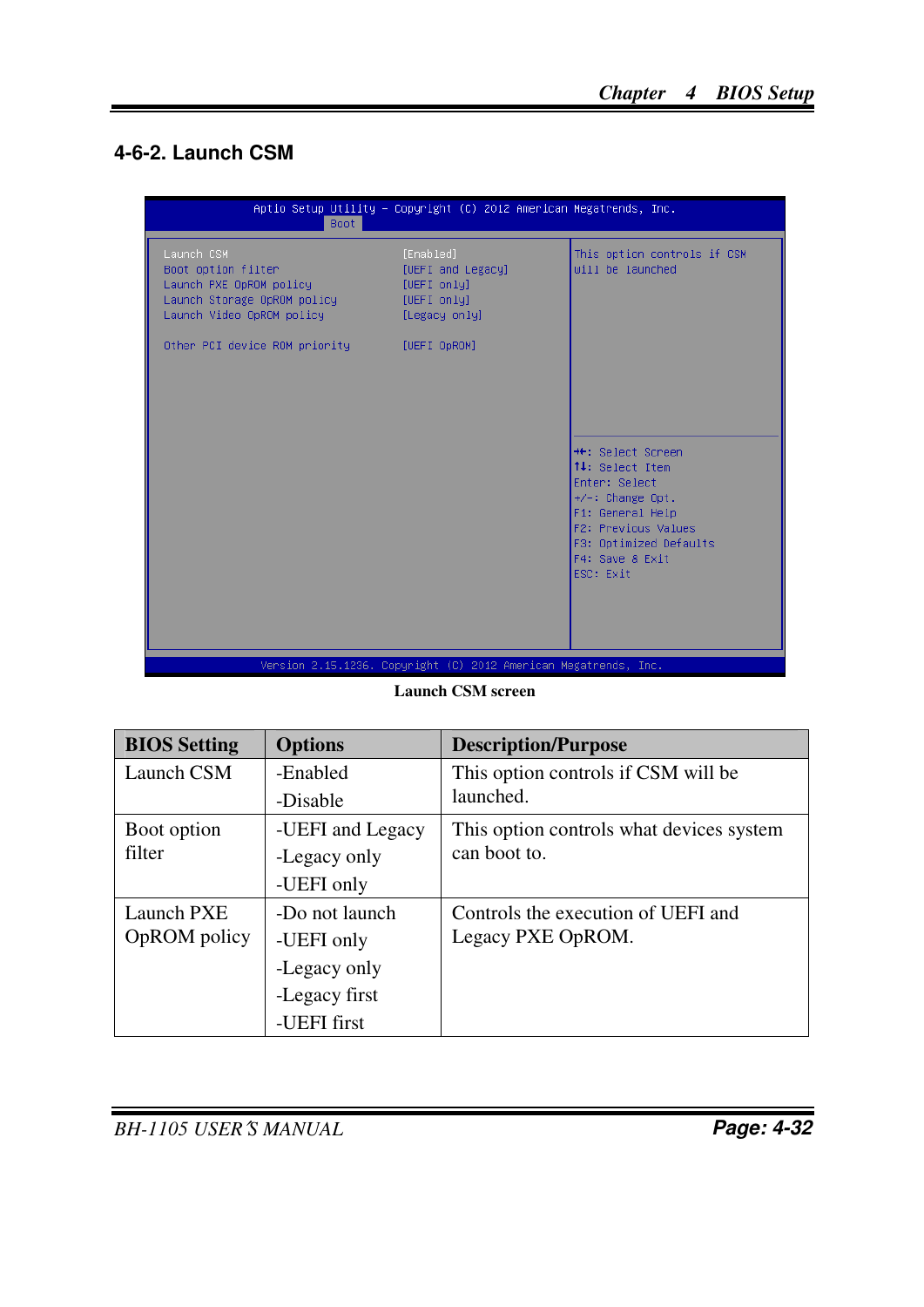| <b>BIOS</b> Setting | <b>Options</b> | <b>Description/Purpose</b>                |
|---------------------|----------------|-------------------------------------------|
| Launch Storage      | -Do not launch | Controls the execution of UEFI and legcy  |
| OpROM policy        | -UEFI only     | storage oprom.                            |
|                     | -Legacy only   |                                           |
|                     | -Legacy first  |                                           |
|                     | -UEFI first    |                                           |
| Launch Video        | -Do not launch | Controls the execution of UEFI and legacy |
| OpROM policy        | -UEFI only     | video oprom.                              |
|                     | -Legacy only   |                                           |
|                     | -Legacy first  |                                           |
|                     | -UEFI first    |                                           |
| Other PCI           | -UEFI oprom    | Offer PCI devices other than Network,     |
| device ROM          | -legacy oprom  | Mass storage or video defines which       |
| priority            |                | oprom to launch.                          |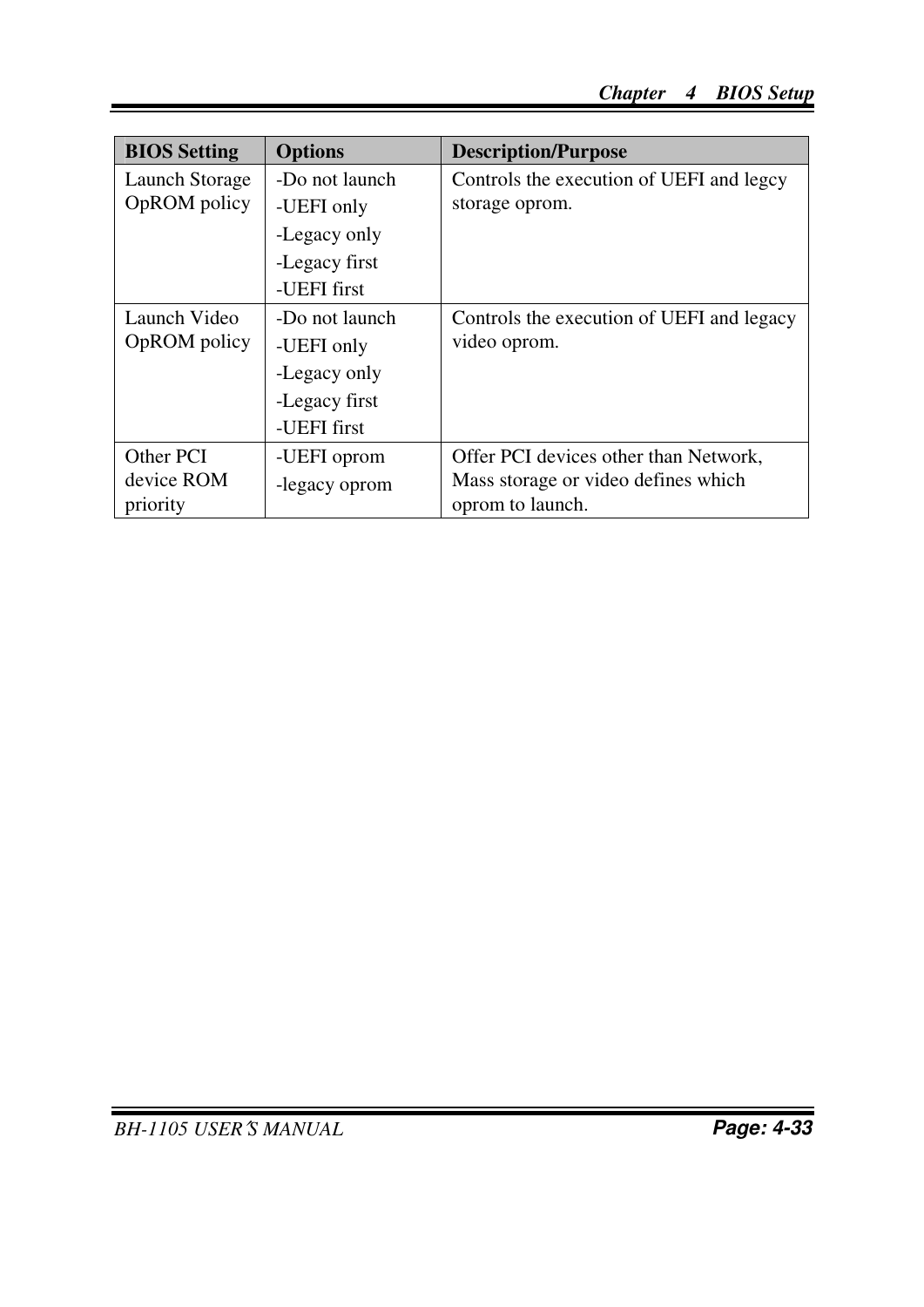# **4-7. SECURITY**

| Main Advanced Chipset Boot Security Save & Exit                                                                                                                                                                                                                                                                                                                                                | Aptio Setup Utility – Copyright (C) 2012 American Megatrends, Inc. |                                                                                                                                                                  |
|------------------------------------------------------------------------------------------------------------------------------------------------------------------------------------------------------------------------------------------------------------------------------------------------------------------------------------------------------------------------------------------------|--------------------------------------------------------------------|------------------------------------------------------------------------------------------------------------------------------------------------------------------|
| Password Description                                                                                                                                                                                                                                                                                                                                                                           |                                                                    | Set Administrator Password                                                                                                                                       |
| If ONLY the Administrator's password is set,<br>then this only limits access to Setup and is<br>only asked for when entering Setup.<br>If ONLY the User's password is set, then this<br>is a power on password and must be entered to<br>boot or enter Setup. In Setup the User will<br>have Administrator rights.<br>The password length must be<br>in the following range:<br>Minimum length | $\mathcal{B}$                                                      |                                                                                                                                                                  |
| Maximum length                                                                                                                                                                                                                                                                                                                                                                                 | 20                                                                 |                                                                                                                                                                  |
| Administrator Password<br>Enter: Select<br>User Password<br>ESC: Exit                                                                                                                                                                                                                                                                                                                          |                                                                    | <b>++:</b> Select Screen<br><b>14:</b> Select Item<br>$+/-:$ Change Opt.<br>F1: General Help<br>F2: Previous Values<br>F3: Optimized Defaults<br>F4: Save & Exit |
|                                                                                                                                                                                                                                                                                                                                                                                                | Version 2.15.1236. Copyright (C) 2012 American Megatrends, Inc.    |                                                                                                                                                                  |

#### **Security screen**

| <b>BIOS Setting</b>       | <b>Options</b>                                       | <b>Description/Purpose</b>               |
|---------------------------|------------------------------------------------------|------------------------------------------|
| Administrator<br>Password | Password can be up to 20<br>alphanumeric characters. | Specifies the administrator<br>password. |
| User Password             | Password can be up to 20<br>alphanumeric characters. | Specifies the user password.             |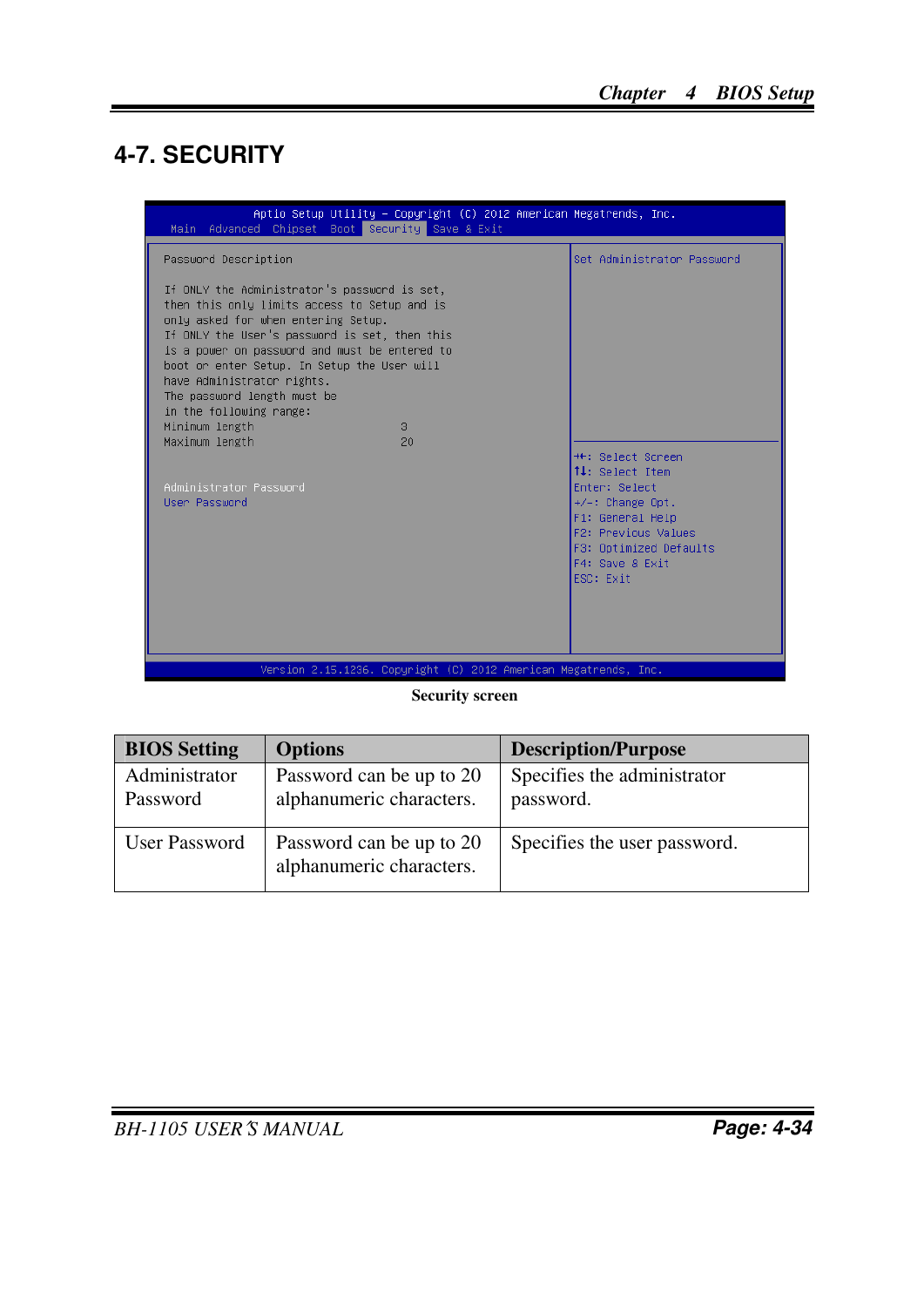## **4-8. SAVE & EXIT**

| Aptio Setup Utility – Copyright (C) 2012 American Megatrends, Inc.<br>Main Advanced Chipset Boot Security Save & Exit |                                                                                                                                                                                                |
|-----------------------------------------------------------------------------------------------------------------------|------------------------------------------------------------------------------------------------------------------------------------------------------------------------------------------------|
| Save Changes and Exit<br>Discard Changes and Exit<br>Save Changes and Reset<br>Discard Changes and Reset              | Exit system setup after saving<br>the changes.                                                                                                                                                 |
| Save Options<br>Save Changes<br><b>Discard Changes</b>                                                                |                                                                                                                                                                                                |
| Restore Defaults<br>Save as User Defaults<br>Restore User Defaults                                                    |                                                                                                                                                                                                |
| Boot Override<br>UEFI: Built-in EFI Shell<br>UEFI: Generic STORAGE DEVICE 0.01<br>Generic STORAGE DEVICE 0.01         | <b>**:</b> Select Screen<br>14: Select Item<br>Enter: Select<br>$+/-:$ Change Opt.<br>F1: General Help<br><b>F2: Previous Values</b><br>F3: Optimized Defaults<br>F4: Save & Exit<br>ESC: Exit |
| Version 2.15.1236. Copyright (C) 2012 American Megatrends, Inc.                                                       |                                                                                                                                                                                                |

**Save & Exit screen** 

| <b>BIOS Setting</b>          | <b>Options</b>        | <b>Description/Purpose</b>                                  |
|------------------------------|-----------------------|-------------------------------------------------------------|
| Save Changes<br>and Exit     | No changeable options | Exits and saves the changes in<br>CMOS SRAM.                |
| Discard Changes<br>and Exit  | No changeable options | Exits without saving any changes<br>made in BIOS settings.  |
| Save Changes<br>and Reset    | No changeable options | Saves the changes in CMOS SRAM<br>and resets.               |
| Discard Changes<br>and Reset | No changeable options | Resets without saving any changes<br>made in BIOS settings. |
| <b>Save Changes</b>          | No changeable options | Saves the changes done in BIOS<br>settings so far.          |
| Discard Changes              | No changeable options | Discards the changes done in BIOS<br>settings so far.       |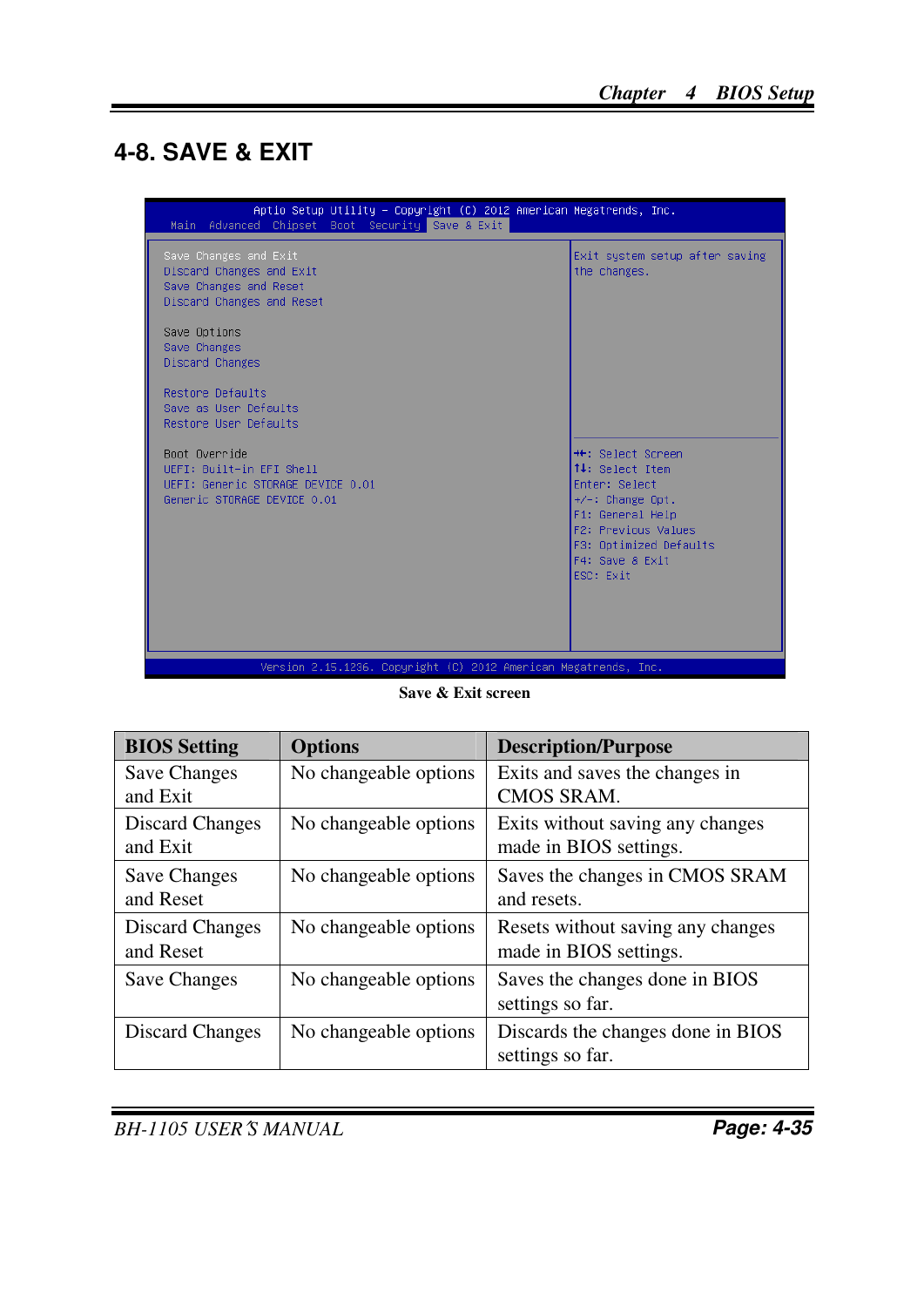| <b>BIOS</b> Setting             | <b>Options</b>        | <b>Description/Purpose</b>                         |
|---------------------------------|-----------------------|----------------------------------------------------|
| <b>Restore Defaults</b>         | No changeable options | Loads the optimized defaults for<br>BIOS settings. |
| Save as User<br><b>Defaults</b> | No changeable options | Saves the current values as user<br>defaults.      |
| Restore User<br><b>Defaults</b> | No changeable options | Loads the user defaults for BIOS<br>settings.      |
| <b>Boot Override</b>            | $-[drive(s)]$         | Forces to boot from selected<br>$[drive(s)]$ .     |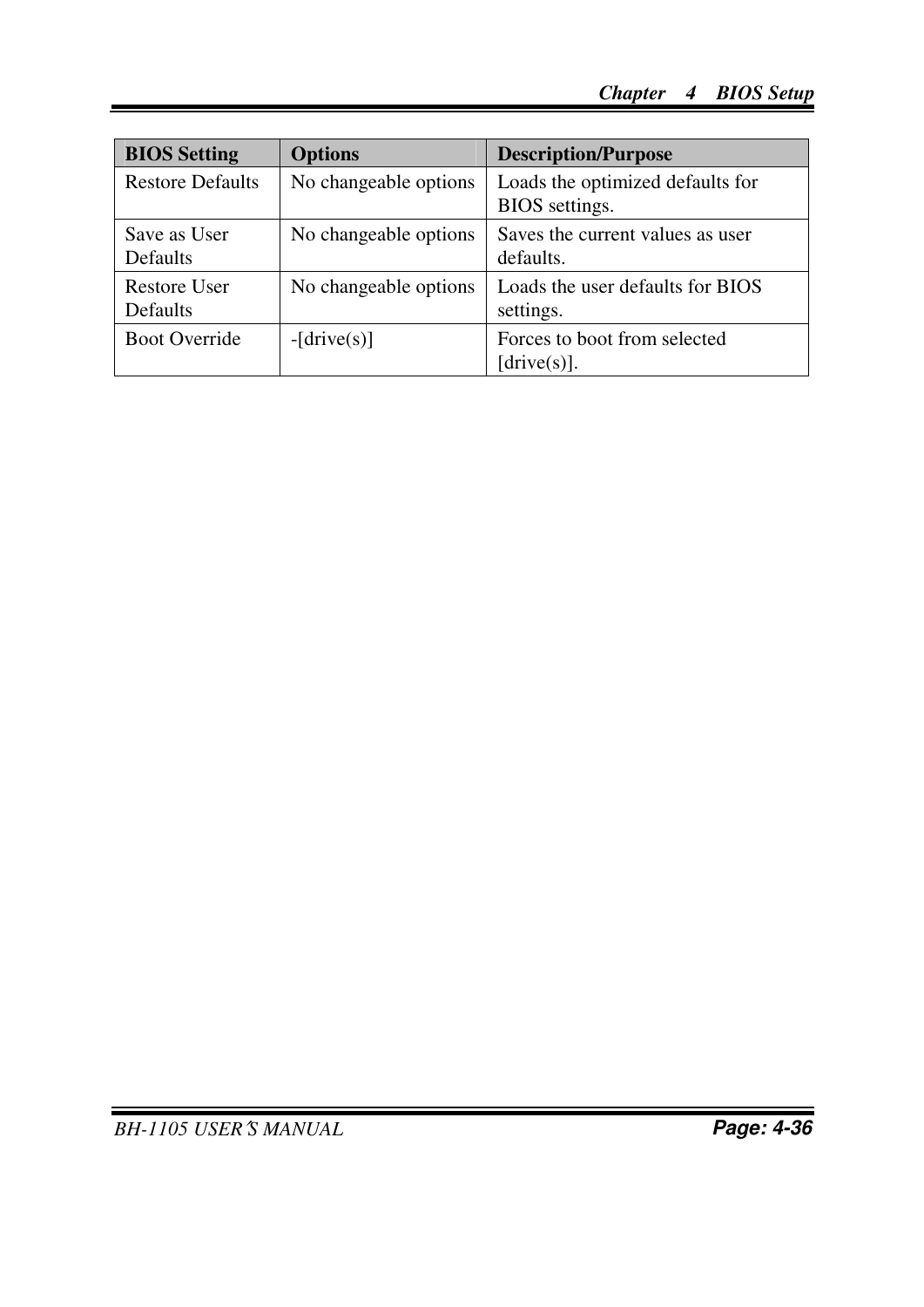# *EXPANSION BUS*



This appendix indicates pin assignments of expansion slot.

Sections included:

CFAST Card Slot Pin Assignment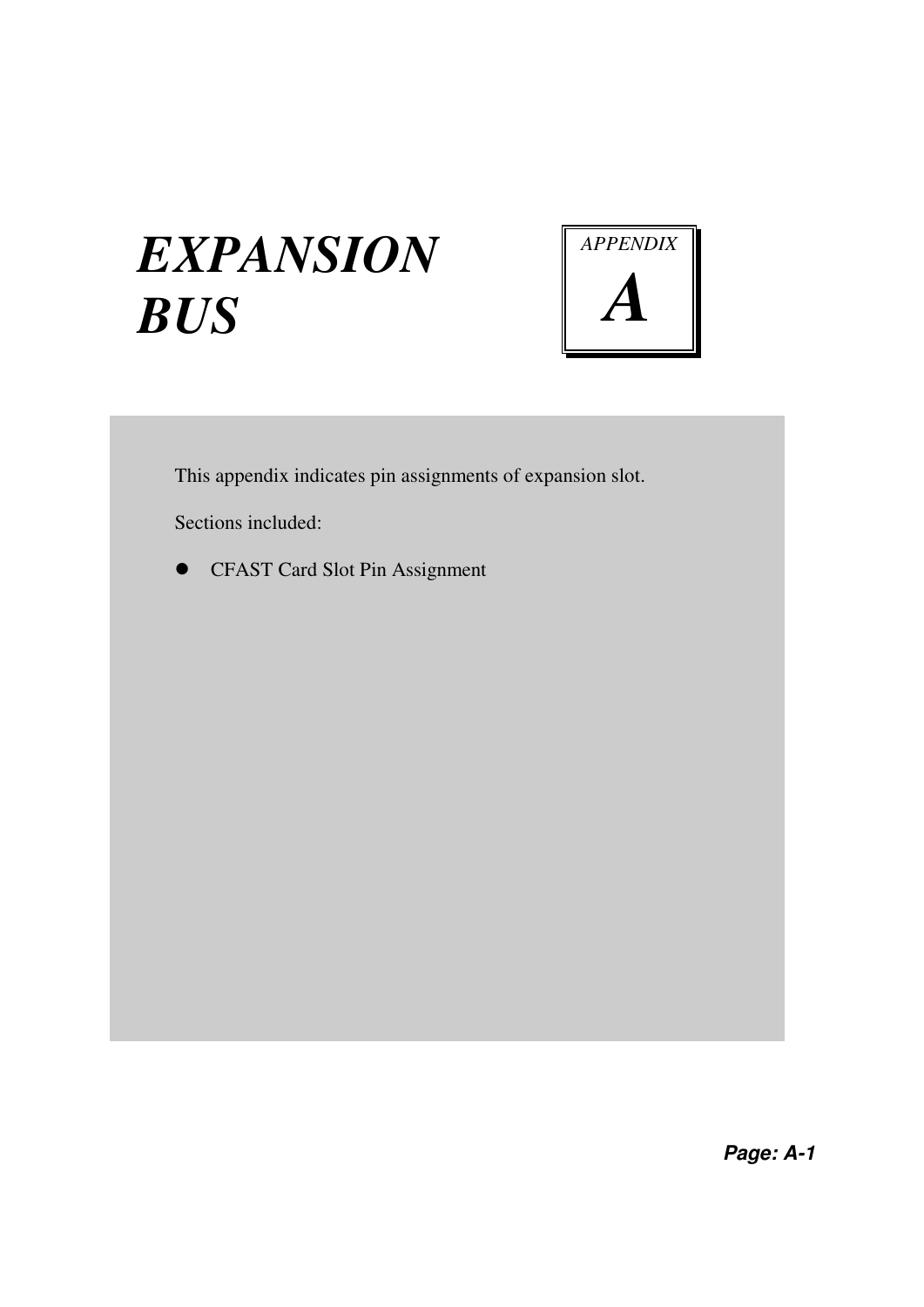# **CFAST CARD SLOT PIN ASSIGNMENT**

You will find a J**CFAST1** card slot on BH-1105. The pin assignments are as follows:

| <b>PIN</b>      | <b>ASSIGNMENT</b> | PIN             | <b>ASSIGNMENT</b> |
|-----------------|-------------------|-----------------|-------------------|
| S <sub>1</sub>  | <b>GND</b>        | PC <sub>6</sub> | NC.               |
| S <sub>2</sub>  | <b>SATA TXPO</b>  | PC7             | <b>GND</b>        |
| S <sub>3</sub>  | <b>SATA TXN0</b>  | PC <sub>8</sub> | NC.               |
| S <sub>4</sub>  | <b>GND</b>        | PC <sub>9</sub> | NC.               |
| S <sub>5</sub>  | <b>SATA RXN0</b>  | <b>PC10</b>     | <b>NC</b>         |
| S <sub>6</sub>  | <b>SATA RXPO</b>  | <b>PC11</b>     | NC                |
| S7              | <b>GND</b>        | PC12            | <b>NC</b>         |
| PC <sub>1</sub> | NC.               | PC13            | 3.3V/5V           |
| PC <sub>2</sub> | <b>GND</b>        | <b>PC14</b>     | 3.3V/5V           |
| PC <sub>3</sub> | NC                | <b>PC15</b>     | <b>GND</b>        |
| PC <sub>4</sub> | NC                | <b>PC16</b>     | <b>GND</b>        |
| PC <sub>5</sub> | NC                | <b>PC17</b>     | NC                |

**JCFAST1:** CFAST Card Slot



S1 S7 PC1 PC17 JCFAST1

TTTTTTT

 $\circ$ 

 $\circ$ 

דדודו

 $\circ$ 

 $\circ$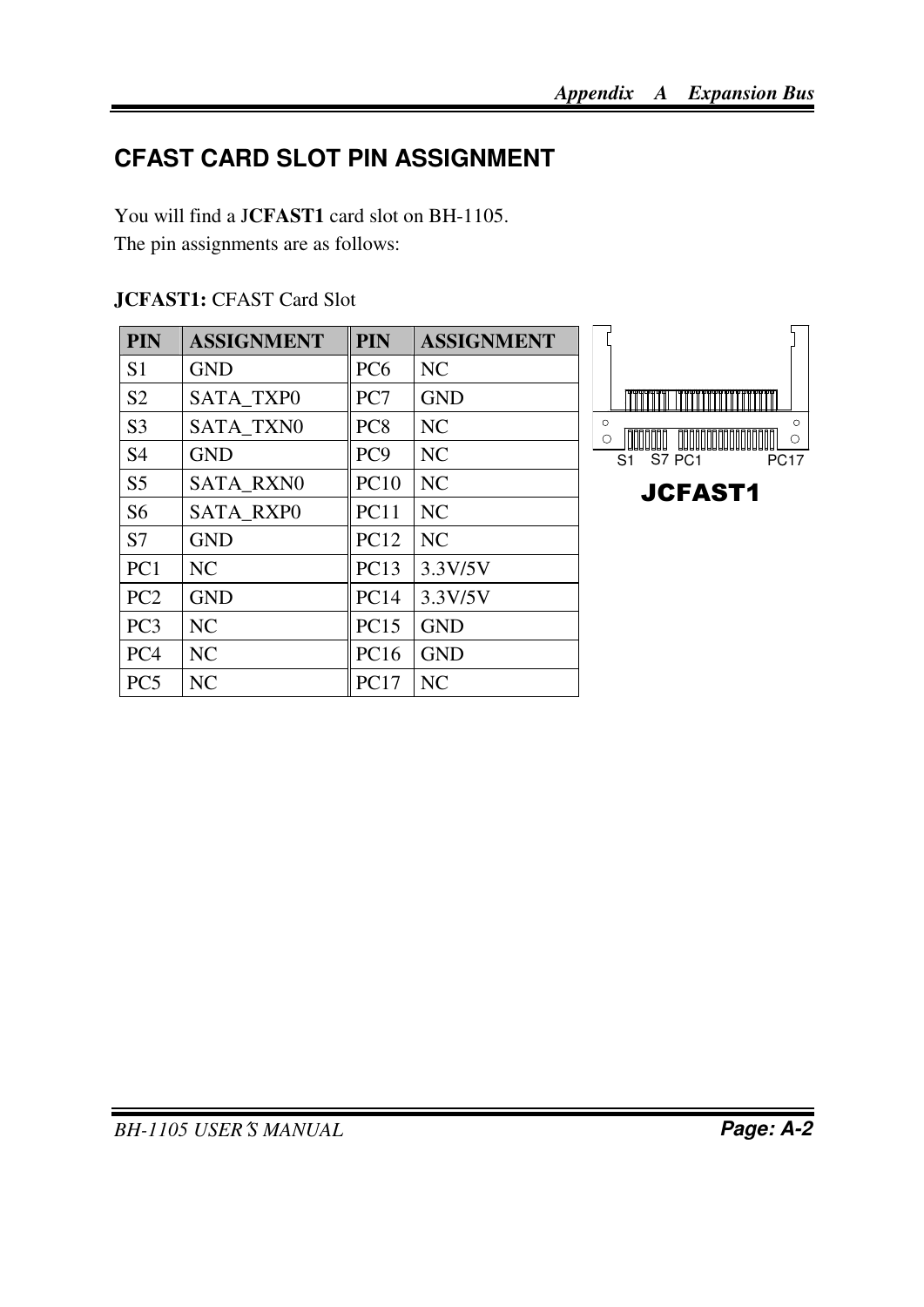# *TECHNICAL SUMMARY*



This section introduce you the maps concisely.

Sections included:

- Block Diagram
- Interrupt Map
- DMA Channel Map
- I/O Map
- Memory Map
- Watchdog Timer Configuration
- Flash BIOS Update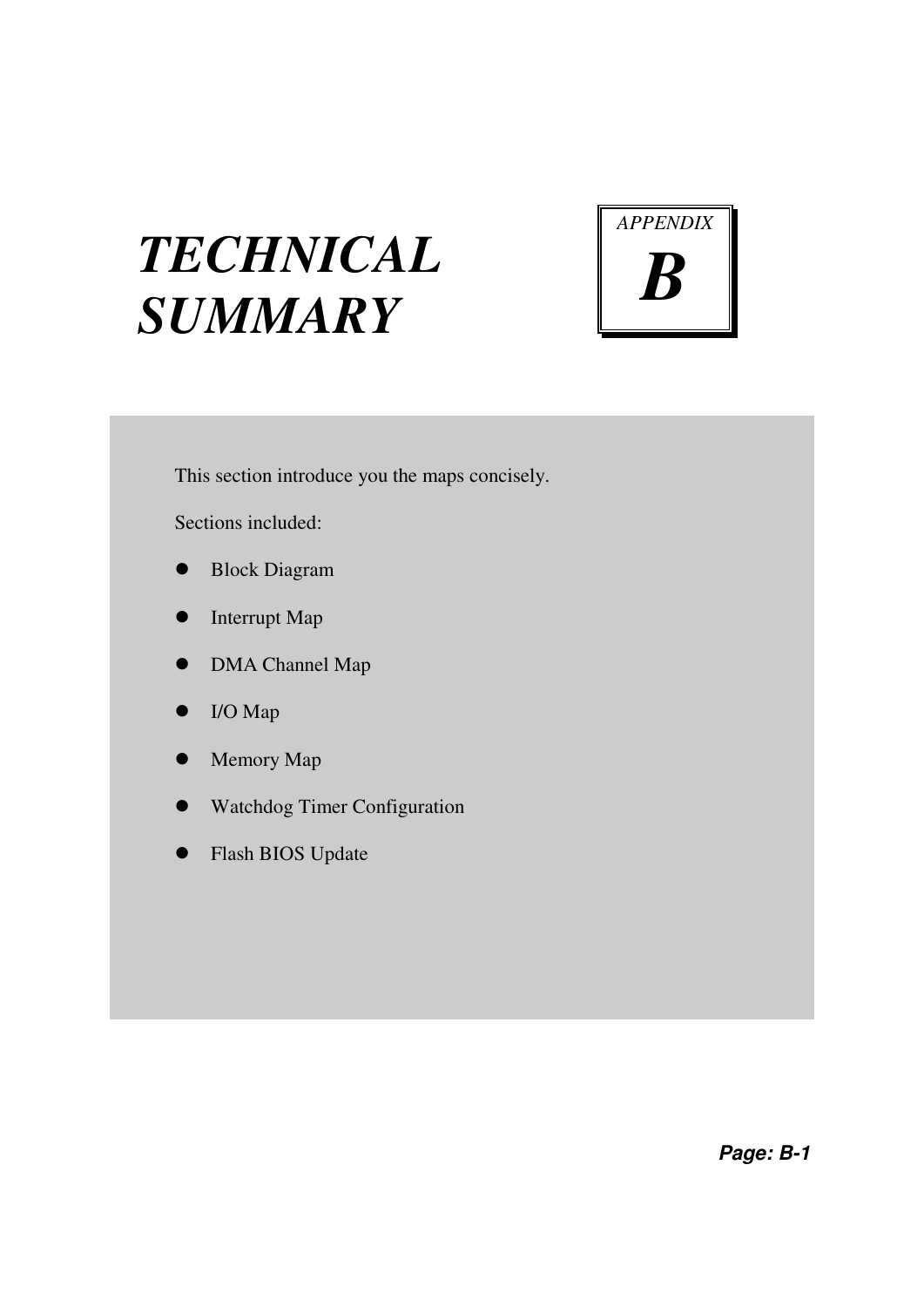## **BLOCK DIAGRAM**

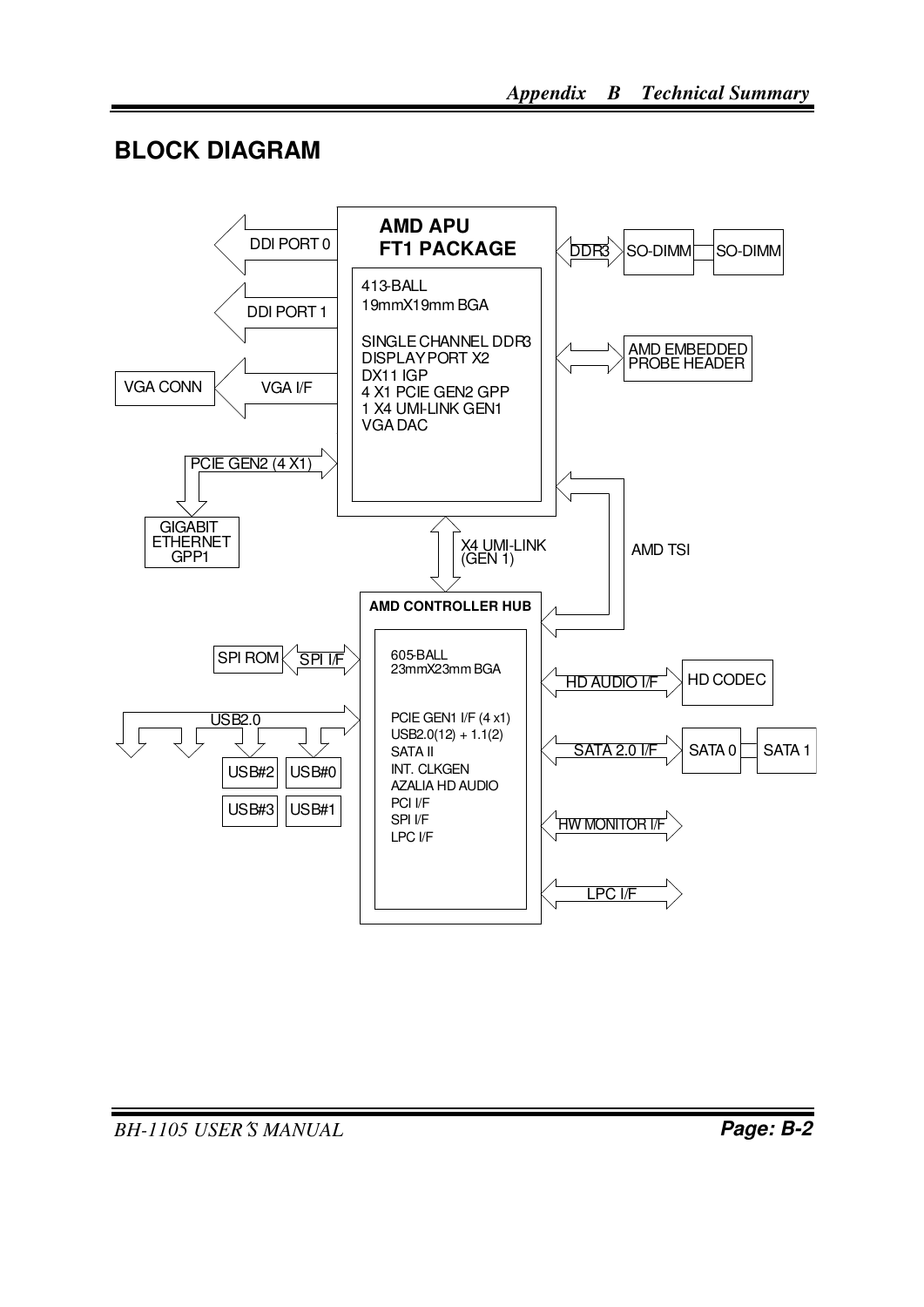# **INTERRUPT MAP**

| <b>IRQ</b>               | <b>ASSIGNMENT</b>                                       |
|--------------------------|---------------------------------------------------------|
| 9                        | Microsoft ACPI-Compliant System                         |
| 18                       | AMD Radeon HD 6310 Graphics                             |
| 18                       | Standard OpenHCD USB Host Controller                    |
| 18                       | <b>Standard OpenHCD USB Host Controller</b>             |
| 18                       | <b>Standard OpenHCD USB Host Controller</b>             |
| 18                       | Standard OpenHCD USB Host Controller                    |
| 19                       | Microsoft UAA Bus Driver for High Definition Audio      |
| 19                       | Standard Dual Channel PCI IDE Controller                |
| 16                       | PCI standard PCI-to-PCI bridge                          |
| 16                       | Realtek PCIe GBE Family Controller                      |
| 16                       | Microsoft UAA Bus Driver for High Definition Audio      |
| 17                       | Standard Enhanced PCI to USB Host Controller            |
| 17                       | Standard Enhanced PCI to USB Host Controller            |
| 17                       | Standard Enhanced PCI to USB Host Controller            |
| $\mathbf{1}$             | Standard 101/102-Key or Microsoft Natural PS/2 Keyboard |
| 6                        | Standard floppy disk controller                         |
| $\overline{\mathcal{L}}$ | Communications Port (COM1)                              |
| $\tau$                   | Communications Port (COM2)                              |
| 3                        | <b>Built-in Infrared Device</b>                         |
| $\Omega$                 | System timer                                            |
| 8                        | System CMOS/real time clock                             |
| 13                       | Numeric data processor                                  |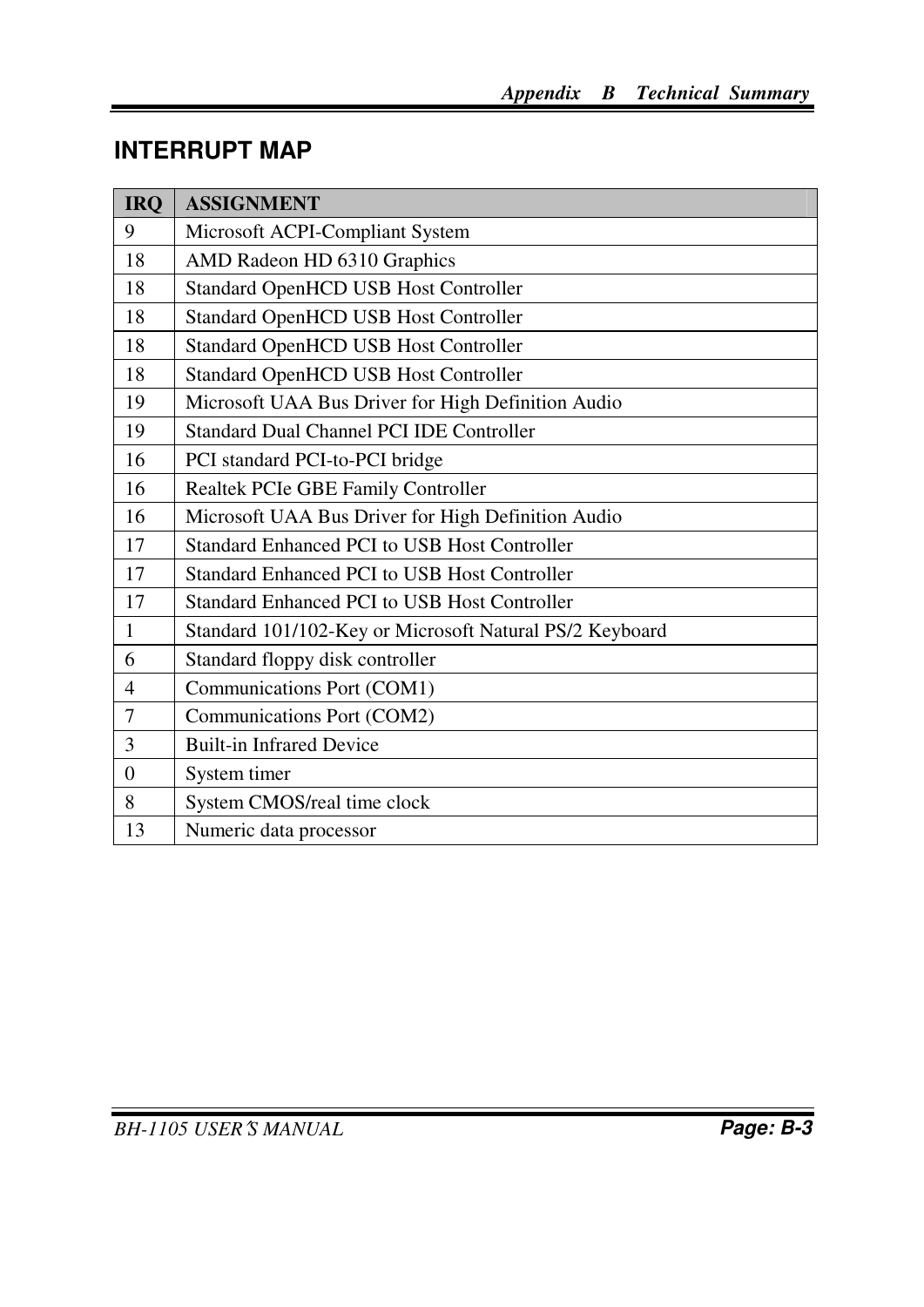# **DMA CHANNELS MAP**

| <b>TIMER CHANNEL</b> | <b>ASSIGNMENT</b>               |
|----------------------|---------------------------------|
| Channel 2            | Standard floppy disk controller |
| Channel 3            | Printer Port (LPT1)             |
| Channel 4            | Direct memory access controller |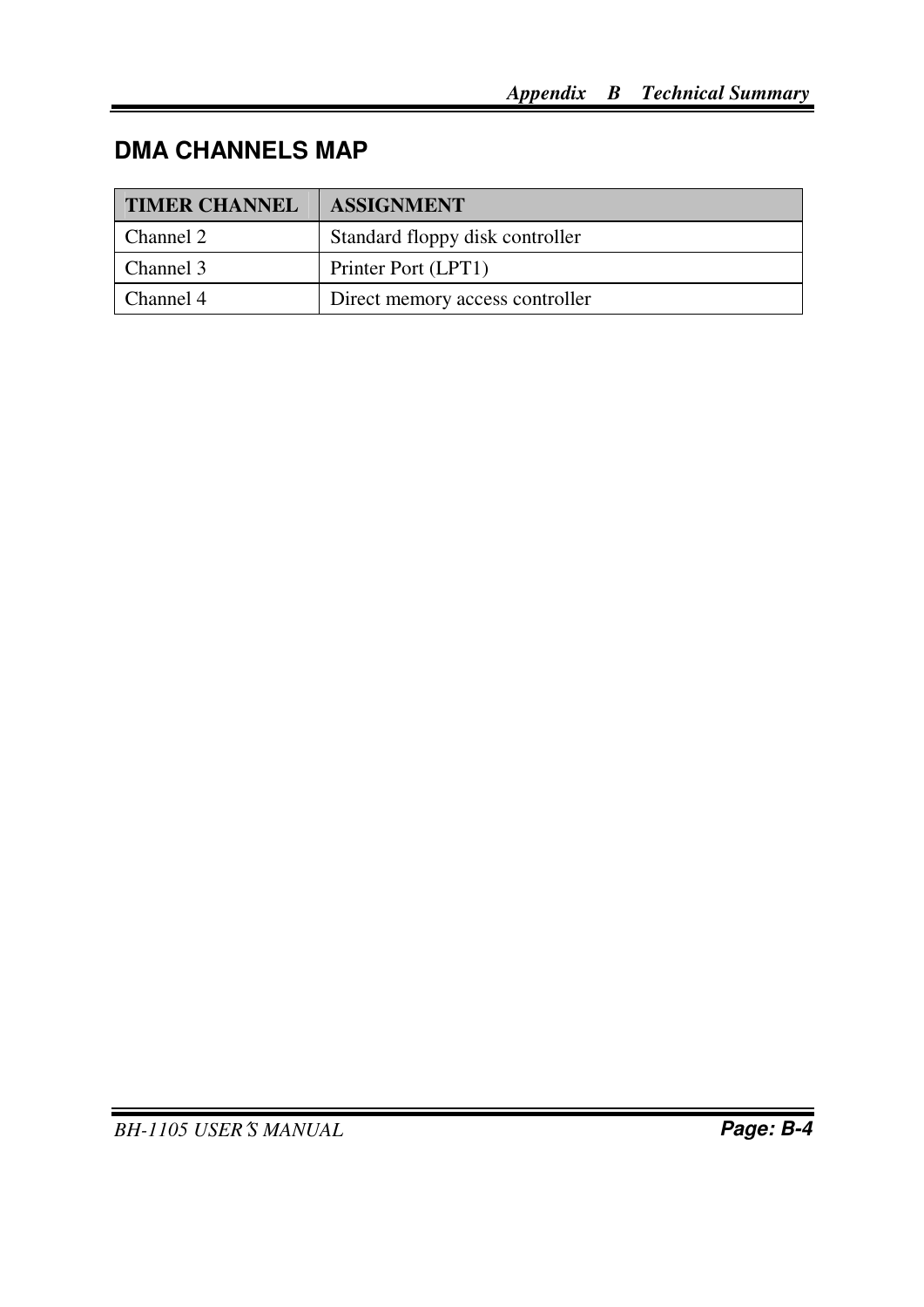# **I/O MAP**

| <b>I/O MAP</b>        | <b>ASSIGNMENT</b>                        |
|-----------------------|------------------------------------------|
| 0x00000000-0x000003AF | PCI bus                                  |
| 0x00000000-0x000003AF | Motherboard resources                    |
| 0x00000000-0x000003AF | Direct memory access controller          |
| 0x000003B0-0x000003DF | PCI bus                                  |
| 0x000003B0-0x000003DF | AMD Radeon HD 6310 Graphics              |
| 0x000003E0-0x00000CF7 | PCI bus                                  |
| 0x00000D00-0x0000FFFF | PCI bus                                  |
| 0x0000F000-0x0000F0FF | AMD Radeon HD 6310 Graphics              |
| 0x000003C0-0x000003DF | AMD Radeon HD 6310 Graphics              |
| 0x0000E000-0x0000EFFF | PCI standard PCI-to-PCI bridge           |
| 0x0000E000-0x0000EFFF | Realtek PCIe GBE Family Controller       |
| 0x0000F140-0x0000F147 | Standard Dual Channel PCI IDE Controller |
| 0x0000F130-0x0000F133 | Standard Dual Channel PCI IDE Controller |
| 0x0000F120-0x0000F127 | Standard Dual Channel PCI IDE Controller |
| 0x0000F110-0x0000F113 | Standard Dual Channel PCI IDE Controller |
| 0x0000F100-0x0000F10F | Standard Dual Channel PCI IDE Controller |
| 0x00000A79-0x00000A79 | <b>ISAPNP Read Data Port</b>             |
| 0x00000279-0x00000279 | <b>ISAPNP Read Data Port</b>             |
| 0x00000274-0x00000277 | <b>ISAPNP Read Data Port</b>             |
| 0x0000040B-0x0000040B | Motherboard resources                    |
| 0x000004D6-0x000004D6 | Motherboard resources                    |
| 0x00000C00-0x00000C01 | Motherboard resources                    |
| 0x00000C14-0x00000C14 | Motherboard resources                    |
| 0x00000C50-0x00000C51 | Motherboard resources                    |
| 0x00000C52-0x00000C52 | Motherboard resources                    |
| 0x00000C6C-0x00000C6C | Motherboard resources                    |
| 0x00000C6F-0x00000C6F | Motherboard resources                    |
| 0x00000CD0-0x00000CD1 | Motherboard resources                    |
| 0x00000CD2-0x00000CD3 | Motherboard resources                    |
| 0x00000CD4-0x00000CD5 | Motherboard resources                    |

*BH-1105 USER*′*S MANUAL* **Page: B-5**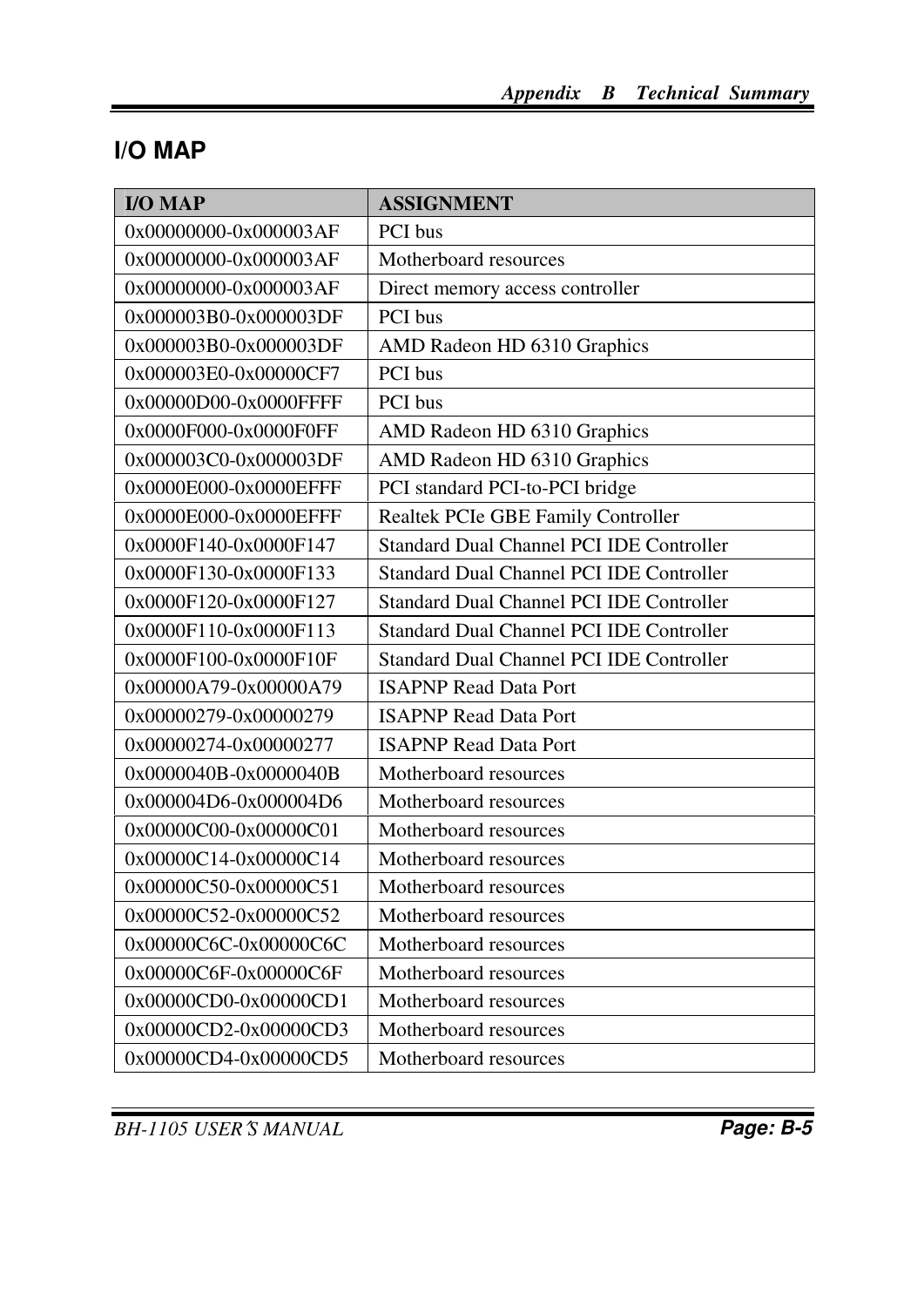| <b>I/O MAP</b>        | <b>ASSIGNMENT</b>                                          |
|-----------------------|------------------------------------------------------------|
| 0x00000CD6-0x00000CD7 | Motherboard resources                                      |
| 0x00000CD8-0x00000CDF | Motherboard resources                                      |
| 0x00000800-0x0000089F | Motherboard resources                                      |
| 0x00000B20-0x00000B3F | Motherboard resources                                      |
| 0x00000900-0x0000090F | Motherboard resources                                      |
| 0x00000910-0x0000091F | Motherboard resources                                      |
| 0x0000FE00-0x0000FEFE | Motherboard resources                                      |
| 0x00000A00-0x00000A0F | Motherboard resources                                      |
| 0x00000A10-0x00000A1F | Motherboard resources                                      |
| 0x00000220-0x0000022F | Motherboard resources                                      |
| 0x00000060-0x00000060 | Standard 101/102-Key or Microsoft Natural PS/2<br>Keyboard |
| 0x00000064-0x00000064 | Standard 101/102-Key or Microsoft Natural PS/2<br>Keyboard |
| 0x000003F0-0x000003F5 | Standard floppy disk controller                            |
| 0x000003F7-0x000003F7 | Standard floppy disk controller                            |
| 0x000003F8-0x000003FF | Communications Port (COM1)                                 |
| 0x000002F8-0x000002FF | Communications Port (COM2)                                 |
| 0x000003E8-0x000003EF | <b>Built-in Infrared Device</b>                            |
| 0x00000378-0x0000037F | Printer Port (LPT1)                                        |
| 0x00000020-0x00000021 | Programmable interrupt controller                          |
| 0x000000A0-0x000000A1 | Programmable interrupt controller                          |
| 0x00000081-0x00000083 | Direct memory access controller                            |
| 0x00000087-0x00000087 | Direct memory access controller                            |
| 0x00000089-0x0000008B | Direct memory access controller                            |
| 0x0000008F-0x0000008F | Direct memory access controller                            |
| 0x000000C0-0x000000DF | Direct memory access controller                            |
| 0x00000040-0x00000043 | System timer                                               |
| 0x00000070-0x00000071 | System CMOS/real time clock                                |
| 0x00000061-0x00000061 | System speaker                                             |
| 0x00000010-0x0000001F | Motherboard resources                                      |
| 0x00000022-0x0000003F | Motherboard resources                                      |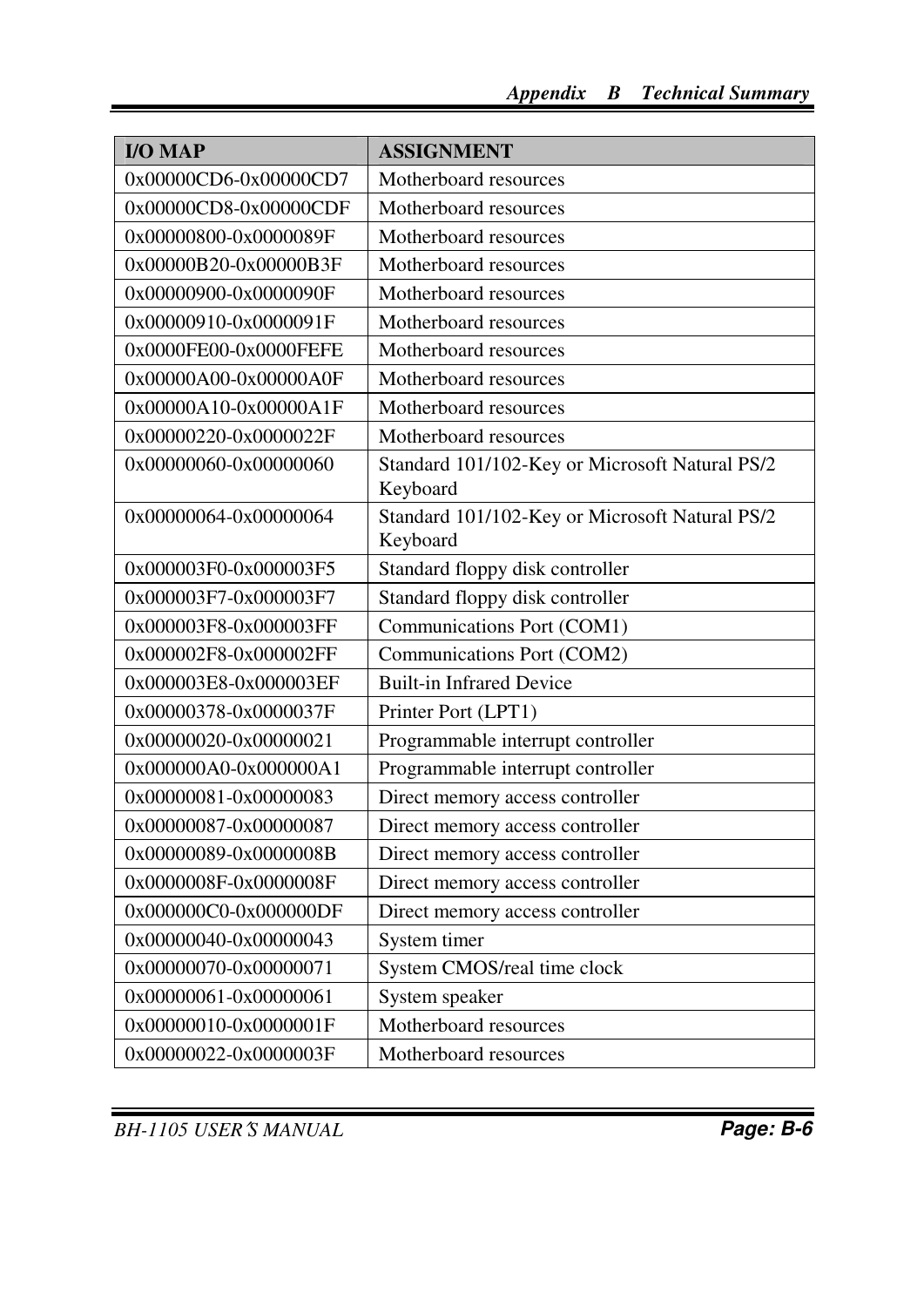| $IO MAP$              | <b>ASSIGNMENT</b>      |
|-----------------------|------------------------|
| 0x00000044-0x0000005F | Motherboard resources  |
| 0x00000062-0x00000063 | Motherboard resources  |
| 0x00000065-0x0000006F | Motherboard resources  |
| 0x00000072-0x0000007F | Motherboard resources  |
| 0x00000080-0x00000080 | Motherboard resources  |
| 0x00000084-0x00000086 | Motherboard resources  |
| 0x00000088-0x00000088 | Motherboard resources  |
| 0x0000008C-0x0000008E | Motherboard resources  |
| 0x00000090-0x0000009F | Motherboard resources  |
| 0x000000A2-0x000000BF | Motherboard resources  |
| 0x000000E0-0x000000EF | Motherboard resources  |
| 0x000004D0-0x000004D1 | Motherboard resources  |
| 0x000000F0-0x000000FF | Numeric data processor |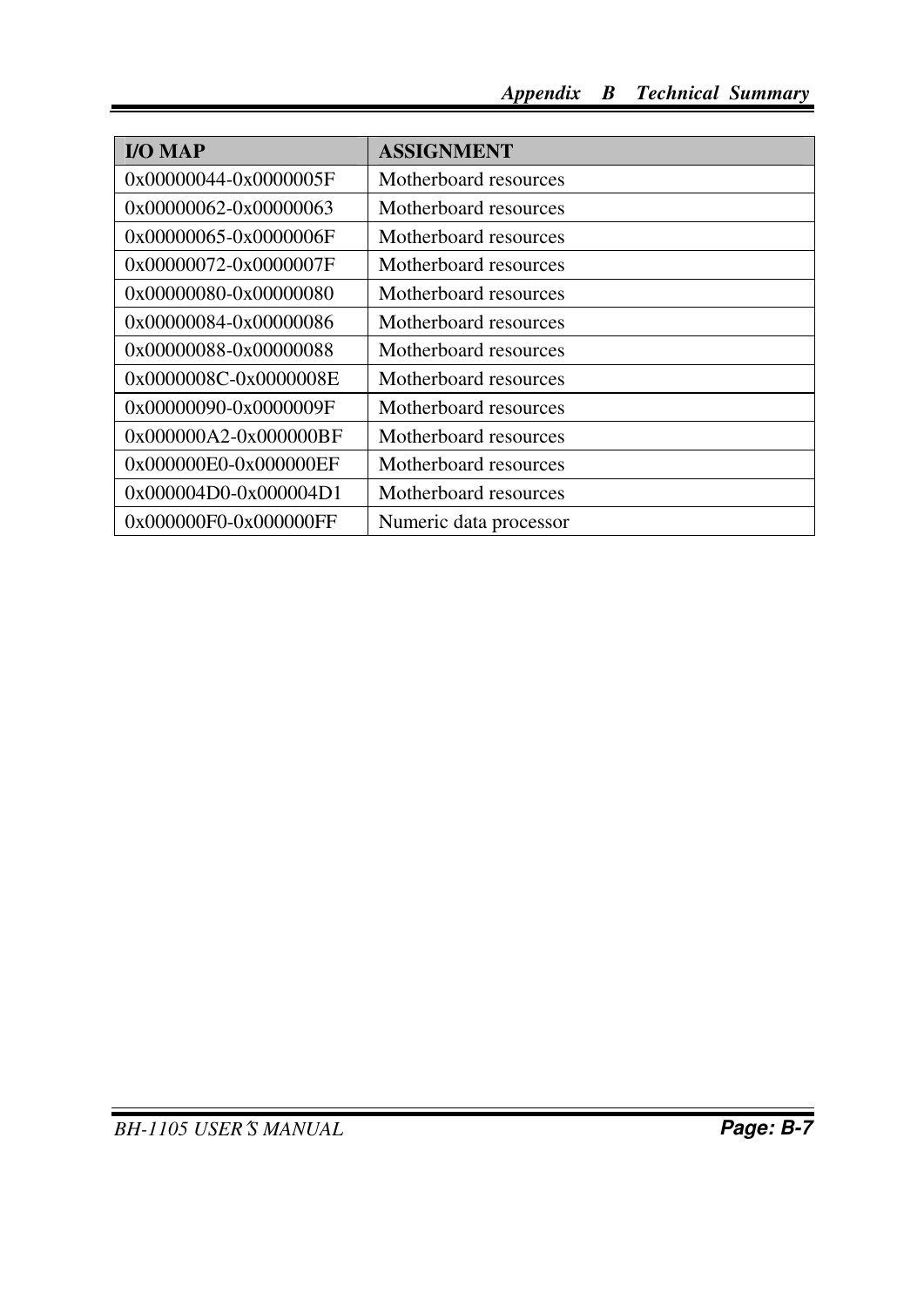# **MEMORY MAP**

| <b>I/O MAP</b>         | <b>ASSIGNMENT</b>                                     |
|------------------------|-------------------------------------------------------|
| 0xA0000-0xBFFFF        | PCI bus                                               |
| 0xA0000-0xBFFFF        | AMD Radeon HD 6310 Graphics                           |
| 0xC0000-0xDFFFF        | PCI bus                                               |
| 0xC0000000-0xFFFFFFFF  | PCI bus                                               |
| 0xC0000000-0xFFFFFFFFF | AMD Radeon HD 6310 Graphics                           |
| 0xA8000000-0xBFFFFFFFF | Motherboard resources                                 |
| 0xFEB00000-0xFEB3FFFF  | AMD Radeon HD 6310 Graphics                           |
| 0xFEB44000-0xFEB47FFF  | Microsoft UAA Bus Driver for High Definition<br>Audio |
| 0xD0000000-0xD00FFFFF  | PCI standard PCI-to-PCI bridge                        |
| 0xD0000000-0xD00FFFFF  | Realtek PCIe GBE Family Controller                    |
| 0xD0004000-0xD0004FFF  | Realtek PCIe GBE Family Controller                    |
| 0xFFBFFC00-0xFFBFFFFF  | Standard Dual Channel PCI IDE Controller              |
| 0xFEB4E000-0xFEB4EFFF  | Standard OpenHCD USB Host Controller                  |
| 0xFEB4D000-0xFEB4D0FF  | Standard Enhanced PCI to USB Host Controller          |
| 0xFEB4C000-0xFEB4CFFF  | Standard OpenHCD USB Host Controller                  |
| 0xFEB4B000-0xFEB4B0FF  | Standard Enhanced PCI to USB Host Controller          |
| 0xFEB40000-0xFEB43FFF  | Microsoft UAA Bus Driver for high definition<br>audio |
| 0xFEC00000-0xFEC00FFF  | Motherboard resources                                 |
| 0xFEE00000-0xFEE00FFF  | Motherboard resources                                 |
| 0xFED80000-0xFED8FFFF  | Motherboard resources                                 |
| 0xFED61000-0xFED70FFF  | Motherboard resources                                 |
| 0xFEC10000-0xFEC10FFF  | Motherboard resources                                 |
| 0xFED00000-0xFED00FFF  | Motherboard resources                                 |
| 0xFED00000-0xFED00FFF  | High precision event timer                            |
| 0xFFC00000-0xFFFFFFFFF | Motherboard resources                                 |
| 0xFEB4A000-0xFEB4AFFF  | <b>Standard OpenHCD USB Host Controller</b>           |
| 0xFEB49000-0xFEB49FFF  | Standard OpenHCD USB Host Controller                  |
| 0xFEB48000-0xFEB480FF  | Standard Enhanced PCI to USB Host Controller          |
| 0xE0000000-0xEFFFFFFF  | System board                                          |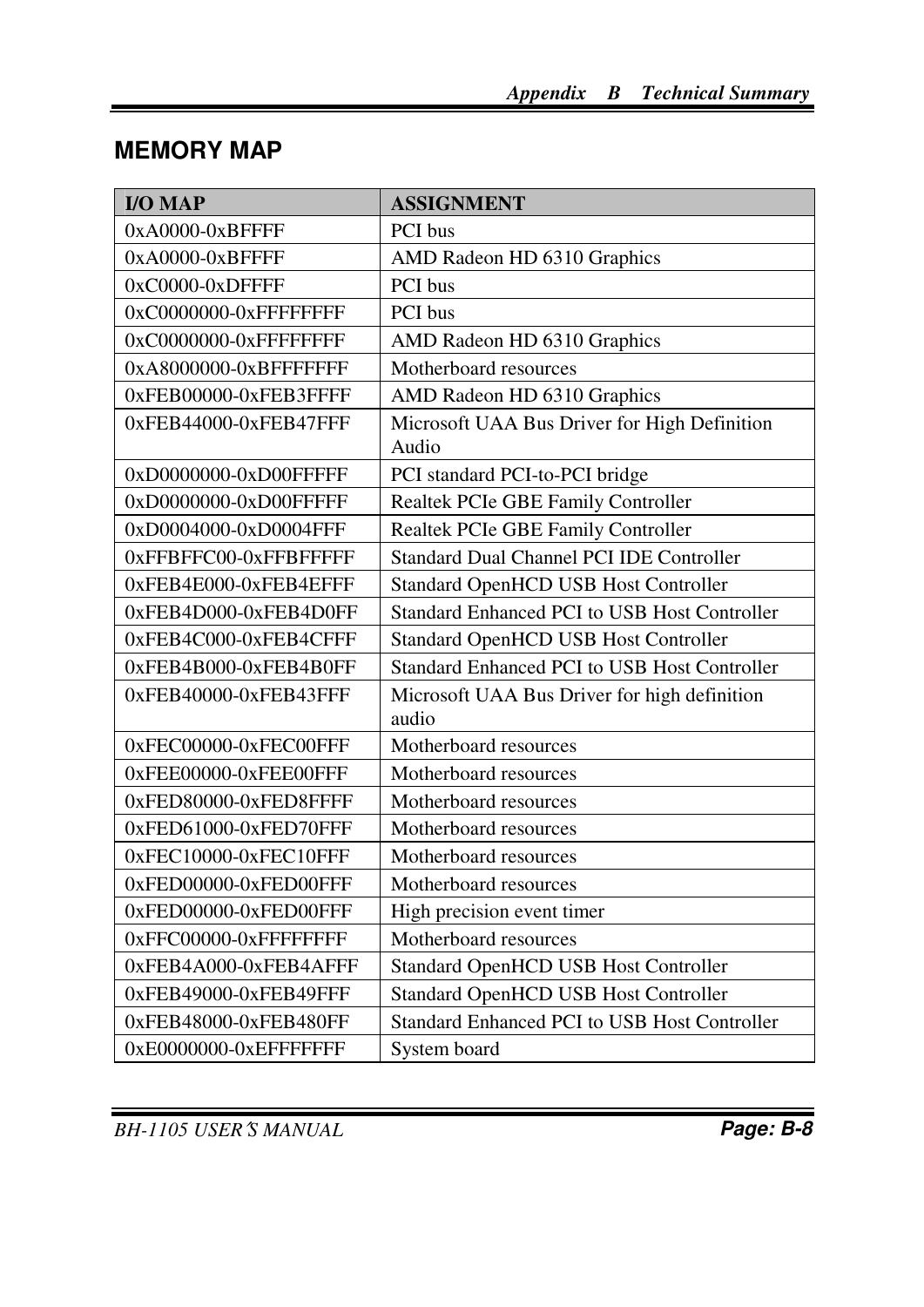# **WATCHDOG TIMER CONFIGURATION**

The I/O port address of the watchdog timer is 2Eh (in hex) and 2Fh (in hex). 2E is the address port. 2F is the data port. User must first assign the address of register by writing address value into address port 2Eh, then write/read data to/from the assigned register through data port 2Fh.

#### **Configuration Sequence**

To program F81866 configuration registers, the following configuration sequence must be followed:

1. Enter the extended function mode

To place the chip into the Extended Function Mode, two successive writes of 0x87 must be applied to *Extended Function Enable Registers* (EFERs, i.e. 2Eh or 4Eh).

2. Configure the configuration registers

The chip selects the Logical Device and activates the desired Logical Devices through *Extended Function Index Register* (EFIR) and *Extended Function Data Register* (EFDR). The EFIR is located at the same address as the EFER, and the EFDR is located at address (EFIR+1). First, write the Logical Device Number (i.e. 0x07) to the EFIR and then write the number of the desired Logical Device to the EFDR. If accessing the Chip (Global) Control Registers, this step is not required. Secondly, write the address of the desired configuration register within the Logical Device to the EFIR and then write (or read) the desired configuration register through the EFDR.

#### 3. Exit the extended function mode

To exit the Extended Function Mode, writing 0xAA to the EFER is required. Once the chip exits the Extended Function Mode, it is in the normal running mode and is ready to enter the configuration mode.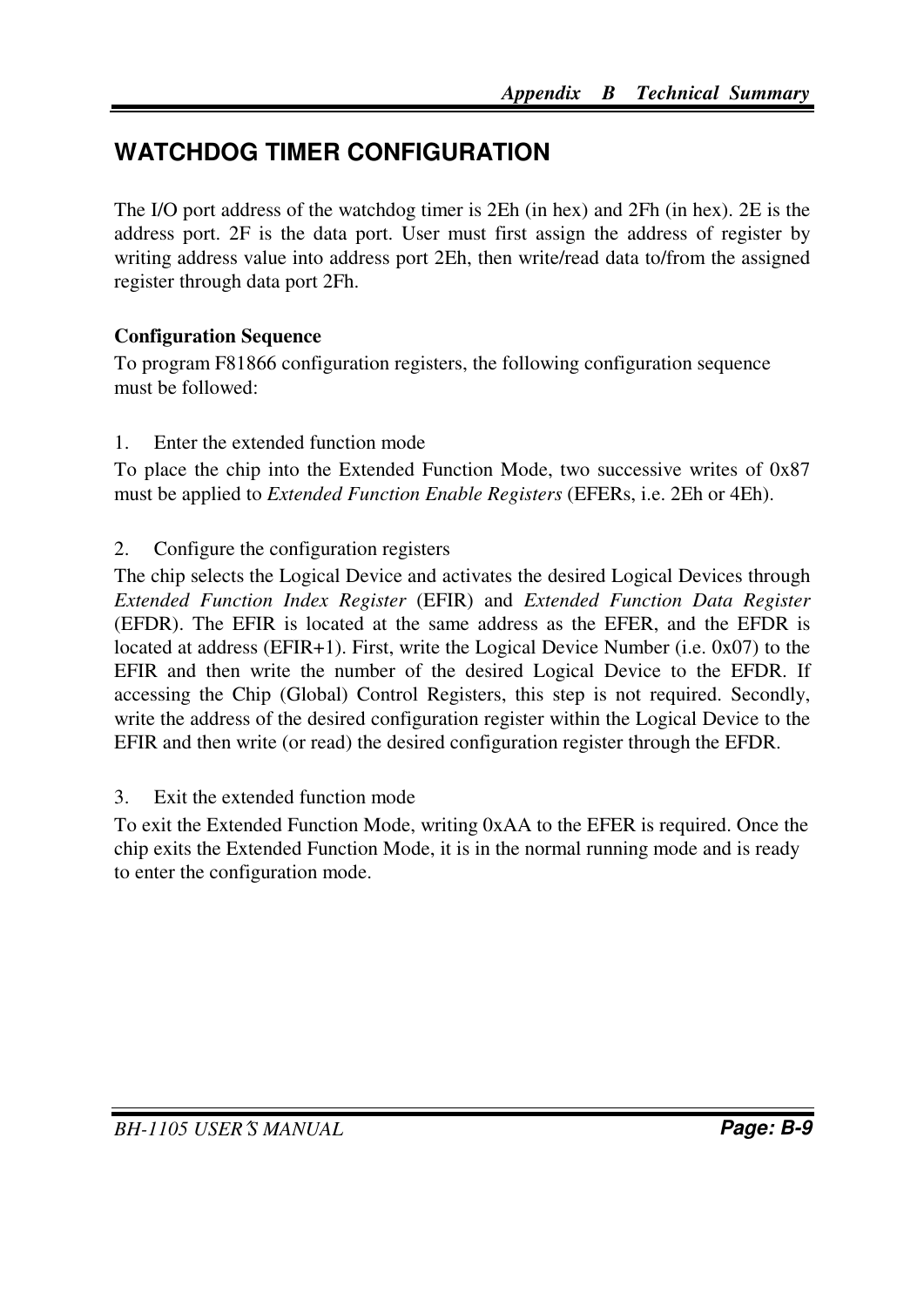## **Code example for watch dog timer**

Enable watchdog timer and set 30 seconds as the timeout interval:

| Mov             | dx,       | 4eh                                                                                      |  |  |  |
|-----------------|-----------|------------------------------------------------------------------------------------------|--|--|--|
| Mov             | al,       | 87h                                                                                      |  |  |  |
|                 | $Out$ dx, | al                                                                                       |  |  |  |
| Out             | dx,       | al                                                                                       |  |  |  |
|                 |           |                                                                                          |  |  |  |
| Mov             | al,       | 07h                                                                                      |  |  |  |
| Out dx,         | al        |                                                                                          |  |  |  |
| Inc             | dx        |                                                                                          |  |  |  |
| Mov al,         |           | 07h                                                                                      |  |  |  |
| Out             | dx,       | al                                                                                       |  |  |  |
|                 |           |                                                                                          |  |  |  |
| Dec             | dx        |                                                                                          |  |  |  |
| Mov             | al,       | 0f5h                                                                                     |  |  |  |
| $Out$ dx,       |           | al                                                                                       |  |  |  |
| $Inc$ $dx$      |           |                                                                                          |  |  |  |
| $\ln$ and $\ln$ | al,<br>dx |                                                                                          |  |  |  |
| And             |           | al, not 08h                                                                              |  |  |  |
| Out             | dx,       | al                                                                                       |  |  |  |
|                 |           | ;------ Set timeout interval as 30 seconds and start counting -------------------------- |  |  |  |
| Dec             | dx        |                                                                                          |  |  |  |
| Mov             | al,       | 0f6h                                                                                     |  |  |  |
| Out dx,         |           | al                                                                                       |  |  |  |
| Inc dx          |           |                                                                                          |  |  |  |
| Mov             | al,       | 30                                                                                       |  |  |  |
| Out             | dx,       | al                                                                                       |  |  |  |
|                 |           |                                                                                          |  |  |  |
| Dec             | dx        |                                                                                          |  |  |  |
| Mov             | al,       | 0f5h                                                                                     |  |  |  |
| Out             | dx,       | al                                                                                       |  |  |  |

*BH-1105 USER*′*S MANUAL* **Page: B-10**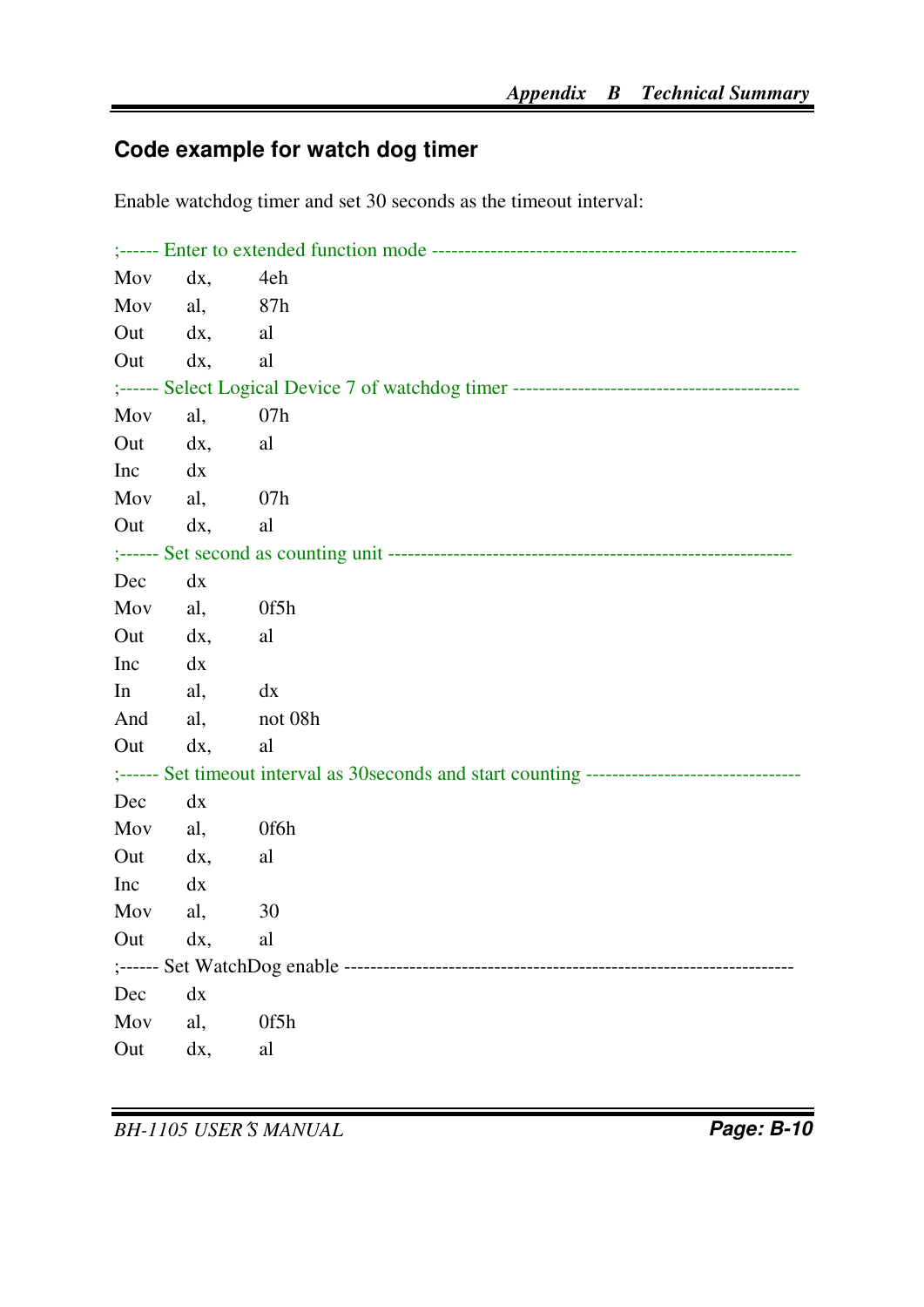| Inc       | dx        |      |
|-----------|-----------|------|
| In        | al, dx    |      |
| <b>Or</b> | al, 20h   |      |
| Out       | $dx$ , al |      |
|           |           |      |
| Dec       | dx        |      |
| Mov       | al,       | 0aah |
| Out       | dx.       | al   |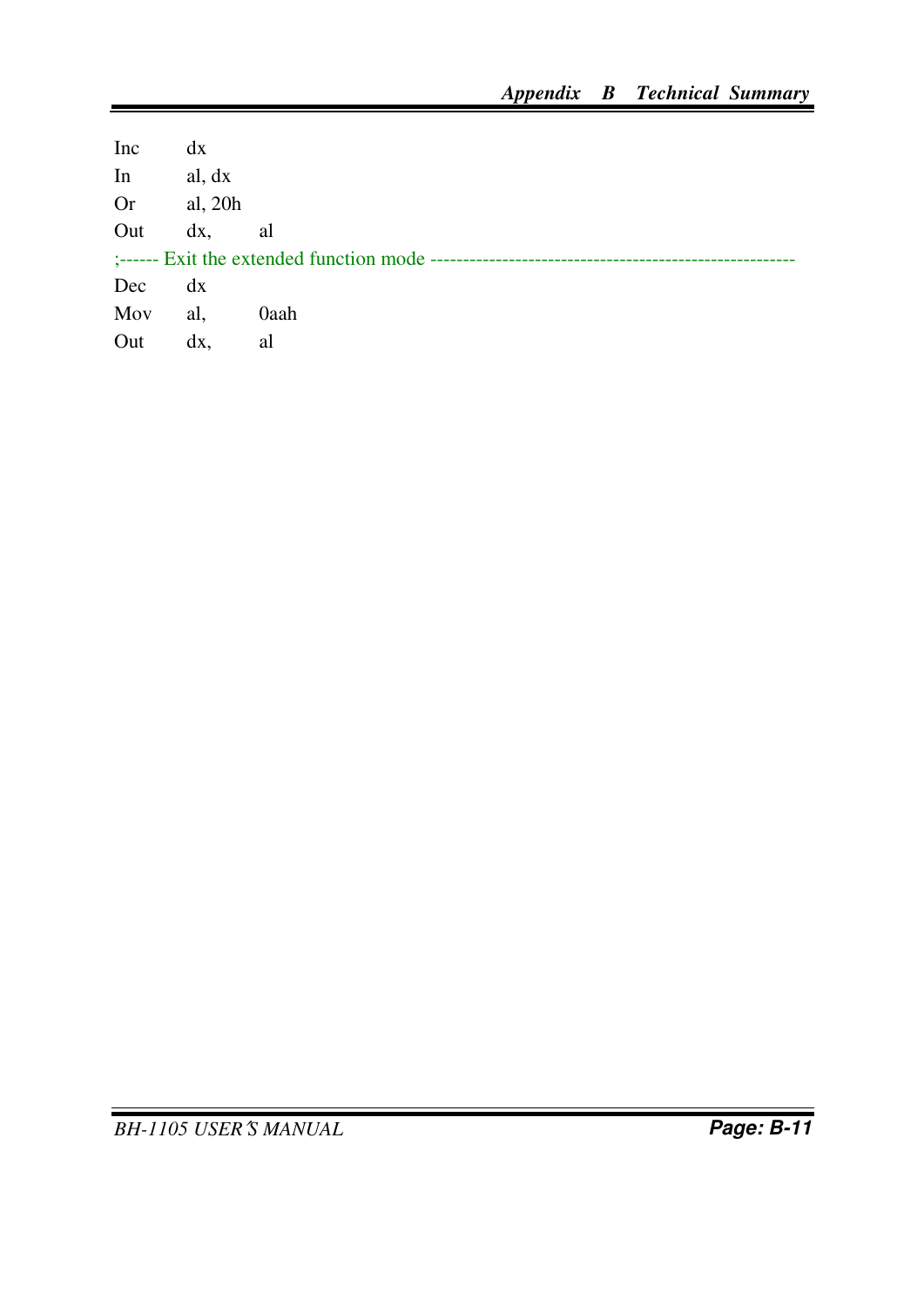## **Flash BIOS Update**

#### **I. Before System BIOS update**

- 1. Prepare a bootable media (ex. USB storage device) which can boot system to DOS prompt.
- 2. Download and save the BIOS file (ex. 1105T1F.ROM) to the bootable device.
- 3. Copy AMI flash utility AFUDOS.exe into bootable device.

```
E: \diagup dir
 Volume in drive C is EFI_DUET<br>Volume Serial Number is 3CCE-A150
 Directory of C:\
                     \langleDIR>
                                        12 - 14 - 105:48p12 - 14 - 10\langleDIR>
                                                      5:48p. .<br>AFUDOS
            EXE
                           159,008
                                       03 - 04 - 104:16p2,684<br>
2,986README
            TXT
                                       03 - 04 - 102:33p\bar{3}:\bar{0}2\bar{p}AFUDOS
             TXT
                                       03 - 04 - 1011050T1F ROM
                        4,194,304
                                       03 - 10 - 143:32p4 file(s)
                                 4,358,902 bytes
                               787,197,952 bytes free
            2 \text{ dir}(s)C: S >
```
- 4. Make sure the target system can first boot to the bootable device.
	- a. Connect the bootable USB device.
	- b. Turn on the computer and press <F2> or <Del> key during boot to enter BIOS Setup.
	- c. System will go into the BIOS setup menu.
	- d. Select [Boot] menu.
	- e. Select [Hard Drive BBS Priorities], set the USB bootable device to be the 1<sup>st</sup> boot device.
	- f. Press <F4> key to save configuration and exit the BIOS setup menu.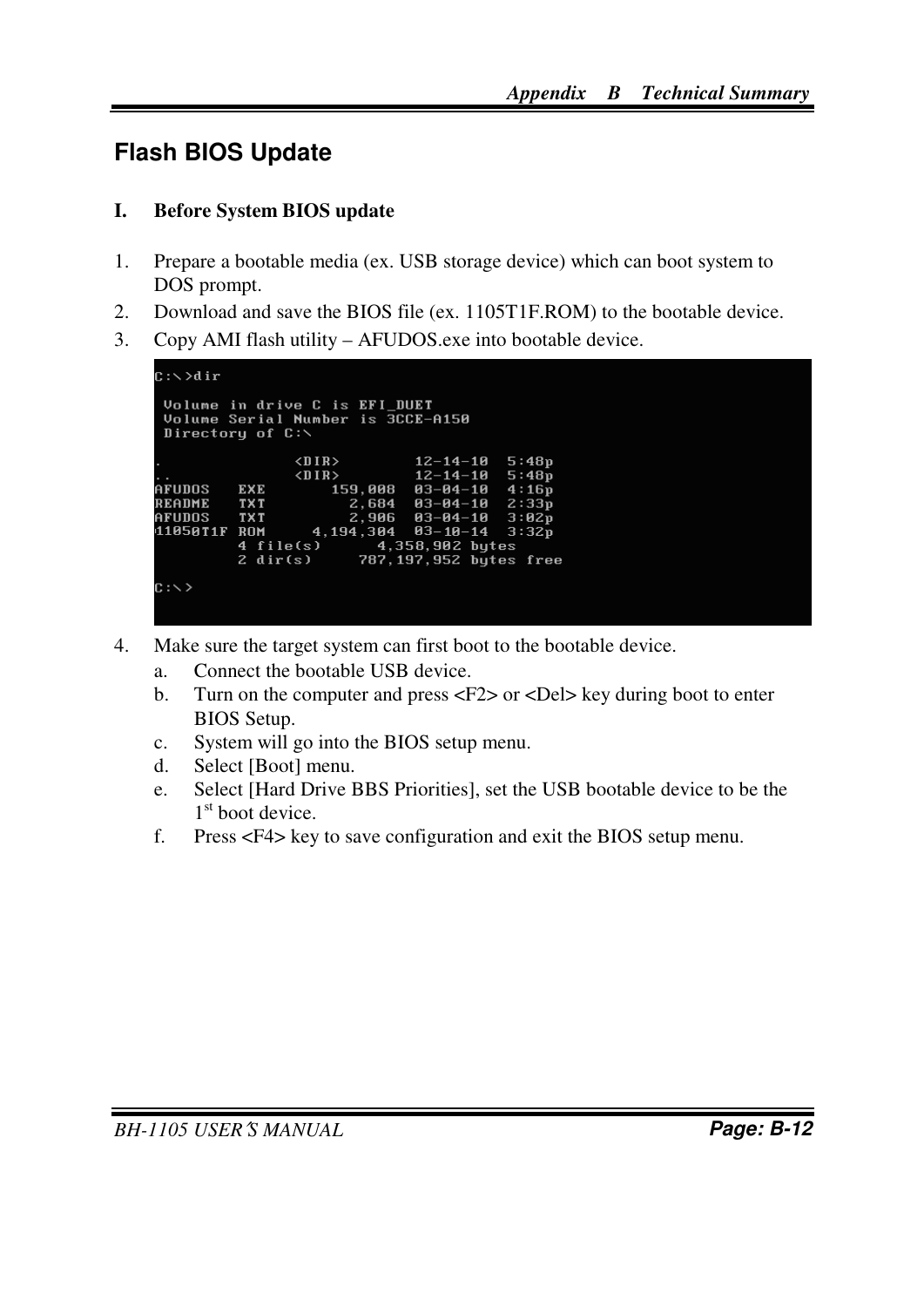| Main Advanced Chipset Boot Security Save & Exit                                                           | Aptio Setup Utility - Copyright (C) 2012 American Megatrends, Inc.                |                                                                                                                                                                                            |  |  |
|-----------------------------------------------------------------------------------------------------------|-----------------------------------------------------------------------------------|--------------------------------------------------------------------------------------------------------------------------------------------------------------------------------------------|--|--|
| Boot Configuration<br>Quiet Boot<br>Fast Boot<br>Skip VGA<br>Skip USB<br>Skip PS2<br>CSM16 Module Version | [Disabled]<br><b>[Enabled]</b><br>[Disabled]<br>[Disabled]<br>[Disabled]<br>70.80 | Enables or disables Quiet Boot<br>option                                                                                                                                                   |  |  |
| Driver Option Priorities<br>Boot Option Priorities<br>Boot Option #1<br>Floppy Drive BBS Priorities       | [Generic STORAGE DEV]                                                             | <b>Ht: Select Screen</b><br>$1!$ : Select Item<br>Fnter: Select<br>$+/-:$ Change Opt.<br>F1: General Help<br>F2: Previous Values<br>F3: Optimized Defaults<br>F4: Save & Exit<br>ESC: Exit |  |  |
|                                                                                                           | Version 2.15.1226. Copyright (C) 2012 American Megatrends, Inc.                   |                                                                                                                                                                                            |  |  |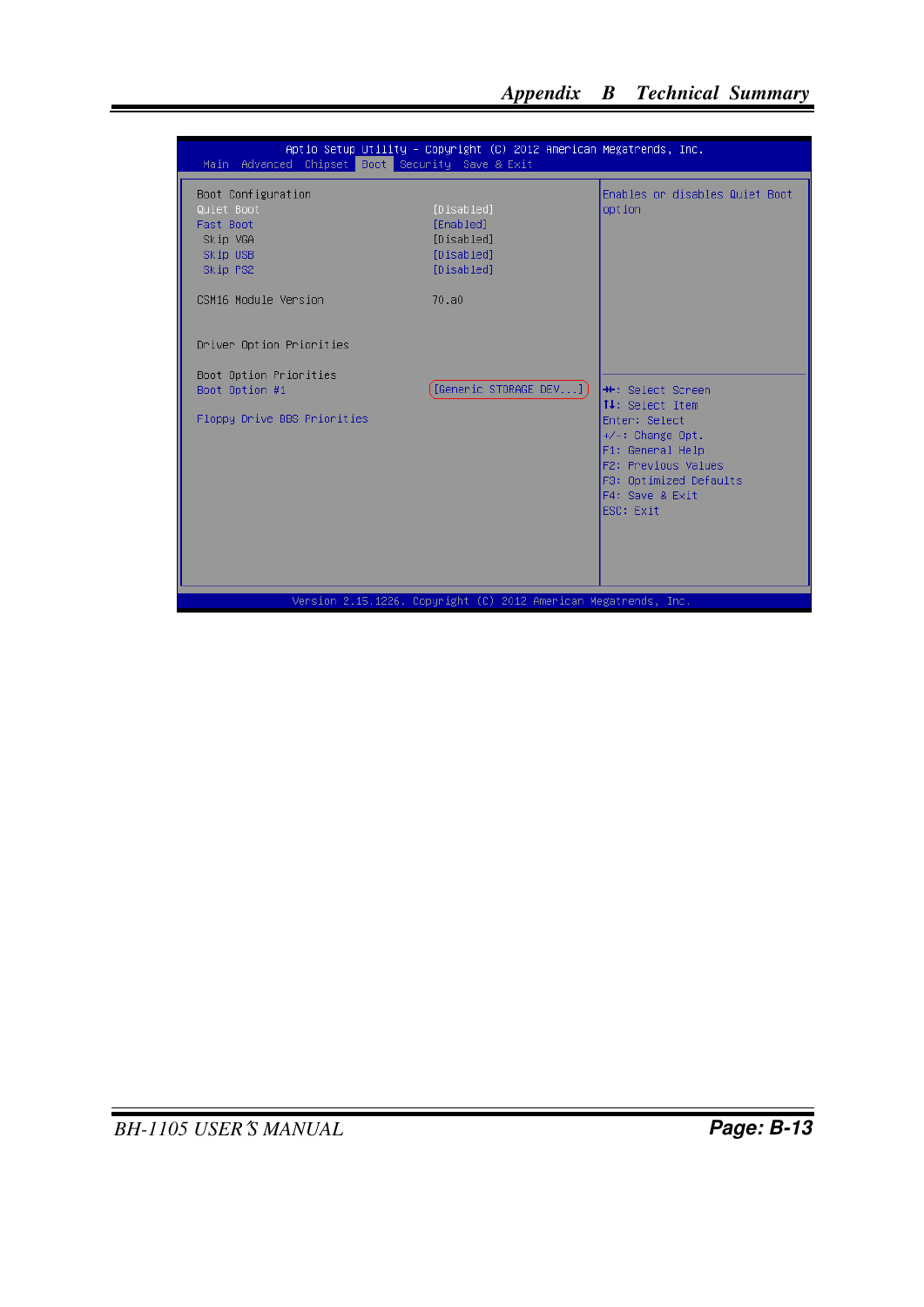#### **II. AFUDOS Command for System BIOS Update**

AFUDOS.exe is the AMI firmware update utility; the command line is shown as below:

#### **AFUDOS <ROM File Name> [option1] [option2]…**

You can type AFUDOS /? to see all the definition of each control options. The recommended options for BIOS ROM update consist of following parameters:

**/P**: program main BIOS image **/B**: program Boot Block **/N**: program NVRAM **/X**: don't check ROM ID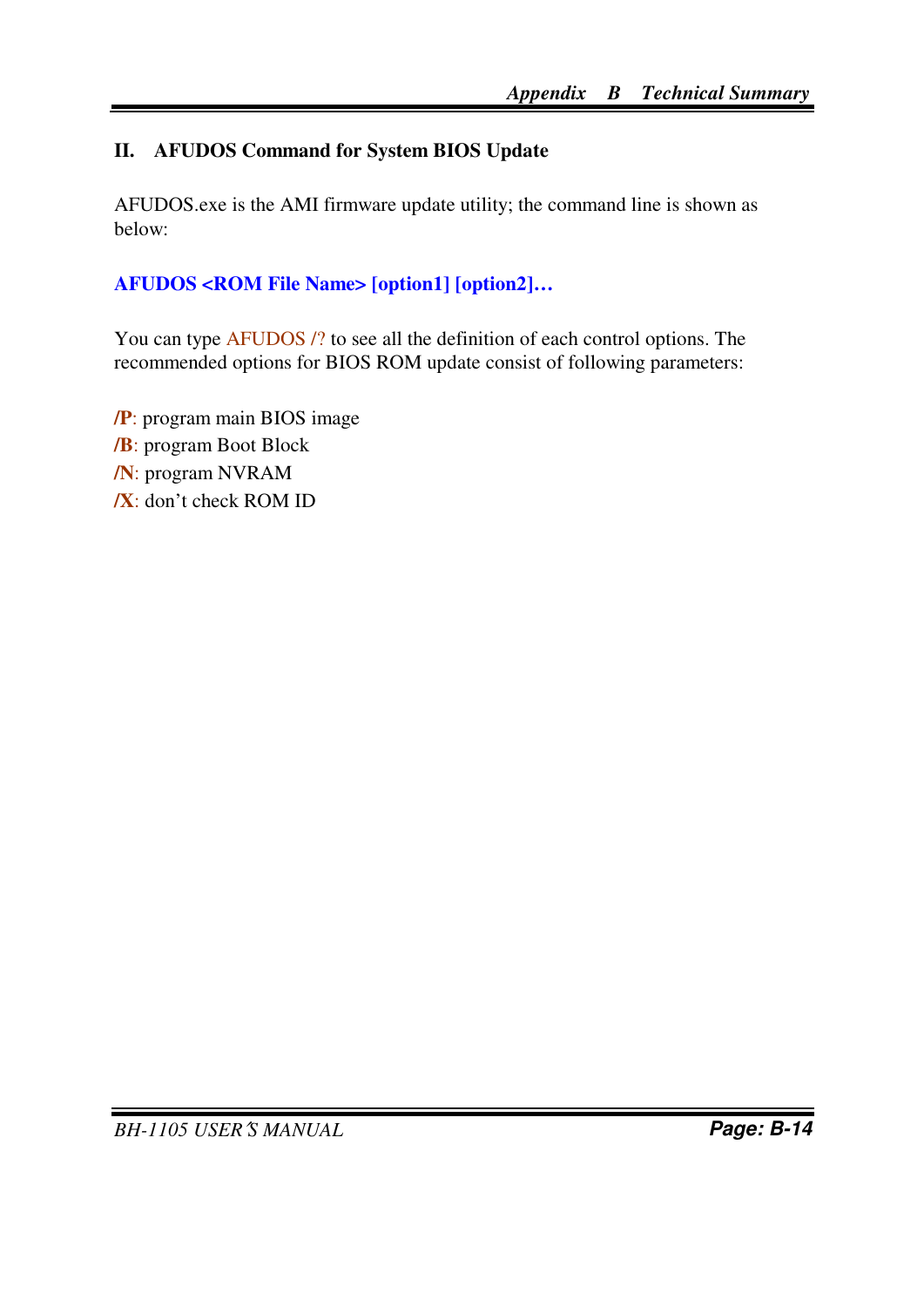#### **III. BIOS update procedure**

- 1. Use the bootable USB device to boot up system into the MS-DOS command prompt.
- 2. Type in AFUDOS 1105xxxx.ROM /p /b /n /x and press enter to start the flash procedure.

**Note:** xxxx means the BIOS revision part, ex. 0P01…

- 3. During the update procedure, you will see the BIOS update process status and its percentage. Beware! Do not turn off system power or reset your computer if the whole procedure are not complete yet, or it may crash the BIOS ROM and make system unable to boot up next time.
- 4. After BIOS update procedures is complete, the messages should be like the figure shown below:

|                                                                                                                                                                                                                                                                          |  | AMI Firmware Update Utility $(APTIO)$ v2.35<br>Copyright (C)2010 American Megatrends Inc. All Rights Reserved. |  |  |  |
|--------------------------------------------------------------------------------------------------------------------------------------------------------------------------------------------------------------------------------------------------------------------------|--|----------------------------------------------------------------------------------------------------------------|--|--|--|
| Reading file  done<br>FFS checksums  ok<br>Erasing flash  done<br>Writing flash  done<br>Verifying flash  done<br>Erasing NURAM  done<br>Writing NVRAM  done<br>Verifying NVRAM  done<br>Erasing BootBlock  done<br>Writing BootBlock  done<br>Verifying BootBlock  done |  |                                                                                                                |  |  |  |
| $C: \searrow$                                                                                                                                                                                                                                                            |  |                                                                                                                |  |  |  |

- 5. You can restart the system and boot up with new BIOS now.
- 6. Update is complete after restart.